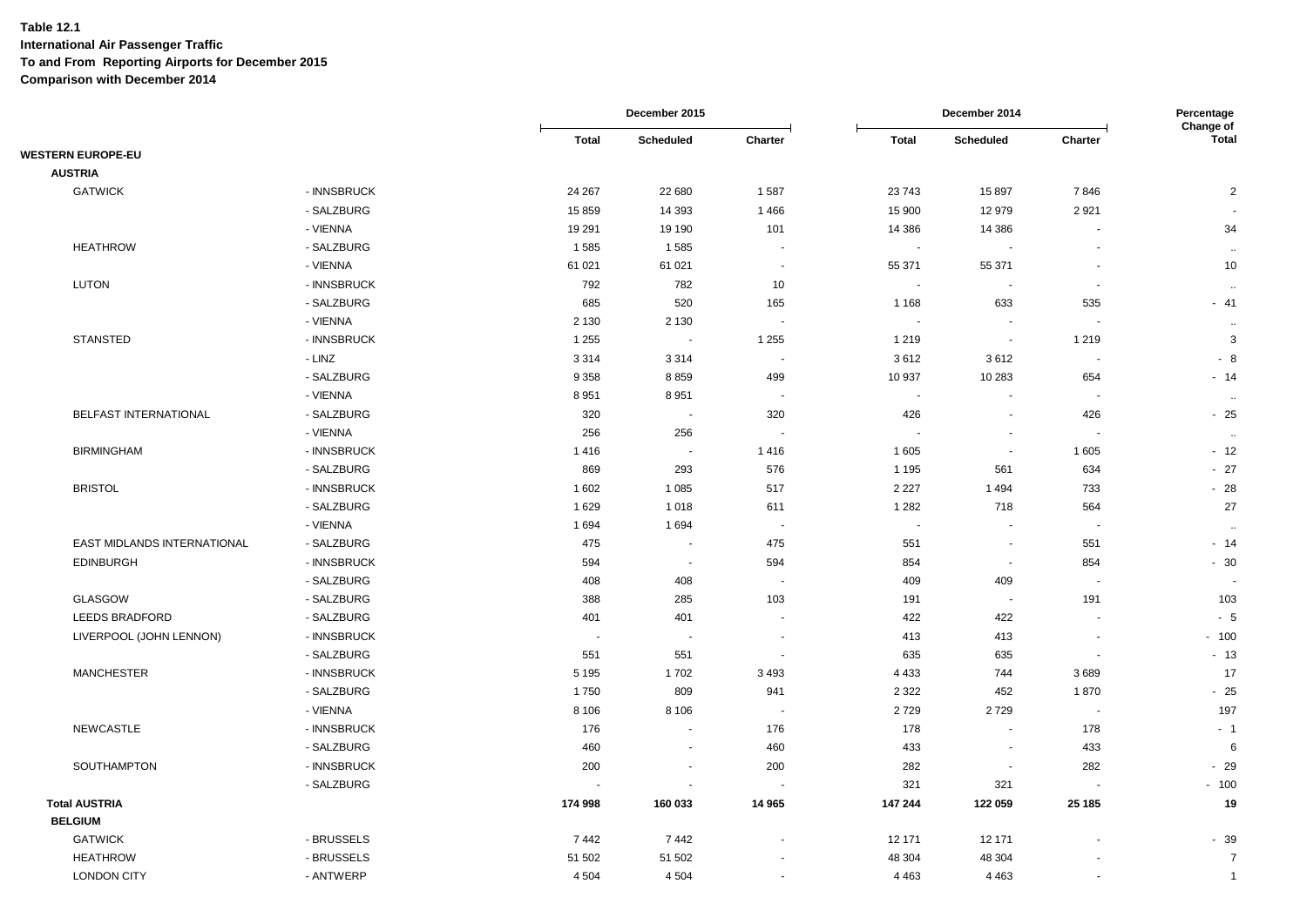|                             |              |                          | December 2015 |                          | December 2014            |                          | Percentage<br>Change of  |                      |
|-----------------------------|--------------|--------------------------|---------------|--------------------------|--------------------------|--------------------------|--------------------------|----------------------|
|                             |              | <b>Total</b>             | Scheduled     | Charter                  | <b>Total</b>             | Scheduled                | Charter                  | <b>Total</b>         |
| SOUTHEND                    | - ANTWERP    | $\overline{\phantom{a}}$ | ÷.            |                          | 2561                     | 2 5 6 1                  |                          | $-100$               |
| <b>BIRMINGHAM</b>           | - ANTWERP    | 179                      | 179           |                          | $\overline{\phantom{a}}$ |                          |                          | $\ddot{\phantom{a}}$ |
|                             | - BRUSSELS   | 11 684                   | 11 684        |                          | 8911                     | 8911                     |                          | 31                   |
| <b>BRISTOL</b>              | - BRUSSELS   | 3926                     | 3926          | $\ddot{\phantom{1}}$     | 3033                     | 3033                     | $\ddot{\phantom{1}}$     | 29                   |
| EAST MIDLANDS INTERNATIONAL | - BRUSSELS   | 899                      | 899           |                          | 1 4 5 6                  | 1456                     |                          | $-38$                |
| <b>EDINBURGH</b>            | - BRUSSELS   | 6 1 2 9                  | 6 1 2 9       |                          | 5767                     | 5767                     |                          | 6                    |
|                             | - CHARLEROI  | 5 0 9 7                  | 5 0 9 7       |                          | 4686                     | 4686                     |                          | 9                    |
| <b>MANCHESTER</b>           | - ANTWERP    | 99                       | ÷.            | 99                       | $\sim$                   |                          |                          | $\sim$               |
|                             | - BRUSSELS   | 16 967                   | 16 967        | $\ddot{\phantom{1}}$     | 15 275                   | 15 275                   |                          | 11                   |
|                             | - CHARLEROI  | 14 0 76                  | 14 0 76       | $\overline{\phantom{a}}$ | 13 908                   | 13 908                   |                          | $\overline{1}$       |
| NEWCASTLE                   | - BRUSSELS   | 1 2 9 9                  | 1 2 9 9       | $\overline{\phantom{a}}$ | 1860                     | 1860                     |                          | $-30$                |
| <b>Total BELGIUM</b>        |              | 123 803                  | 123 704       | 99                       | 122 395                  | 122 395                  |                          | $\overline{1}$       |
| <b>CROATIA</b>              |              |                          |               |                          |                          |                          |                          |                      |
| <b>GATWICK</b>              | - DUBROVNIK  | 593                      | 593           | $\overline{\phantom{a}}$ | 1575                     | 1575                     | $\overline{a}$           | $-62$                |
| <b>HEATHROW</b>             | - ZAGREB     | 13895                    | 13895         | $\overline{\phantom{a}}$ | 14773                    | 14773                    | $\overline{\phantom{a}}$ | $-6$                 |
| <b>GLASGOW</b>              | - ZAGREB     |                          |               |                          | 565                      | $\overline{\phantom{a}}$ | 565                      | $-100$               |
| <b>MANCHESTER</b>           | - ZAGREB     | 16                       | $\sim$        | 16                       | $\sim$                   | $\sim$                   | $\overline{\phantom{a}}$ |                      |
| <b>Total CROATIA</b>        |              | 14 504                   | 14 4 8 8      | 16                       | 16913                    | 16 348                   | 565                      | $-14$                |
| <b>CYPRUS</b>               |              |                          |               |                          |                          |                          |                          |                      |
| <b>GATWICK</b>              | - LARNACA    | 10760                    | 10760         |                          | 13888                    | 13888                    | $\overline{\phantom{a}}$ | $-23$                |
|                             | - PAPHOS     | 10 923                   | 8 5 0 4       | 2419                     | 9814                     | 8777                     | 1 0 3 7                  | 11                   |
| <b>HEATHROW</b>             | - LARNACA    | 18 659                   | 18 659        |                          | 12 072                   | 12072                    | $\blacksquare$           | 55                   |
| <b>LUTON</b>                | - LARNACA    | 2019                     | 2019          |                          | $\sim$                   |                          |                          | $\ddotsc$            |
|                             | - PAPHOS     | 3 3 4 2                  | 3 3 4 2       |                          | 4 1 1 5                  | 4 1 1 5                  |                          | $-19$                |
| <b>STANSTED</b>             | - LARNACA    |                          |               |                          | 6527                     | 6527                     |                          | $-100$               |
|                             | - PAPHOS     | 11773                    | 11 773        |                          | 10 523                   | 10 5 23                  |                          | 12                   |
| <b>BIRMINGHAM</b>           | - LARNACA    | 3 3 2 8                  | 3 3 2 8       | $\sim$                   | 3 1 6 5                  | 3 1 6 5                  | $\sim$                   | 5                    |
|                             | - PAPHOS     | 1592                     | $\sim$        | 1592                     | 1448                     | $\sim$                   | 1448                     | 10                   |
| <b>BRISTOL</b>              | - PAPHOS     | 2749                     | 2749          |                          | 2764                     | 2764                     |                          | $-1$                 |
| <b>EDINBURGH</b>            | - PAPHOS     | 2888                     | 2888          |                          | 2 9 9 4                  | 2994                     |                          | $-4$                 |
| LIVERPOOL (JOHN LENNON)     | - LARNACA    | 2 9 5 0                  | 2950          |                          | 2 9 0 6                  | 2 9 0 6                  |                          | $\overline{2}$       |
| <b>MANCHESTER</b>           | - LARNACA    |                          |               |                          | 2894                     | 2894                     |                          | $-100$               |
|                             | - PAPHOS     | 8 9 0 9                  | 6215          | 2694                     | 12 009                   | 9582                     | 2 4 2 7                  | $-26$                |
| <b>Total CYPRUS</b>         |              | 79 892                   | 73 187        | 6705                     | 85 119                   | 80 20 7                  | 4912                     | $-6$                 |
| <b>DENMARK</b>              |              |                          |               |                          |                          |                          |                          |                      |
| <b>GATWICK</b>              | - AALBORG    |                          | $\sim$        |                          | 2 2 4 7                  | 2 2 4 7                  |                          | $-100$               |
|                             | - COPENHAGEN | 24 278                   | 24 278        |                          | 66 214                   | 66 214                   |                          | $-63$                |
| <b>HEATHROW</b>             | - COPENHAGEN | 75 522                   | 75 522        |                          | 76 230                   | 76 230                   |                          | $-1$                 |
| <b>LONDON CITY</b>          | - BILLUND    | 1599                     | 1599          |                          | 1 4 4 9                  | 1449                     |                          | 10                   |
| <b>LUTON</b>                | - BILLUND    | $\overline{2}$           | $\mathbf{r}$  | 2                        | $\blacksquare$           | $\blacksquare$           |                          | $\ddotsc$            |
|                             |              |                          |               |                          |                          |                          |                          |                      |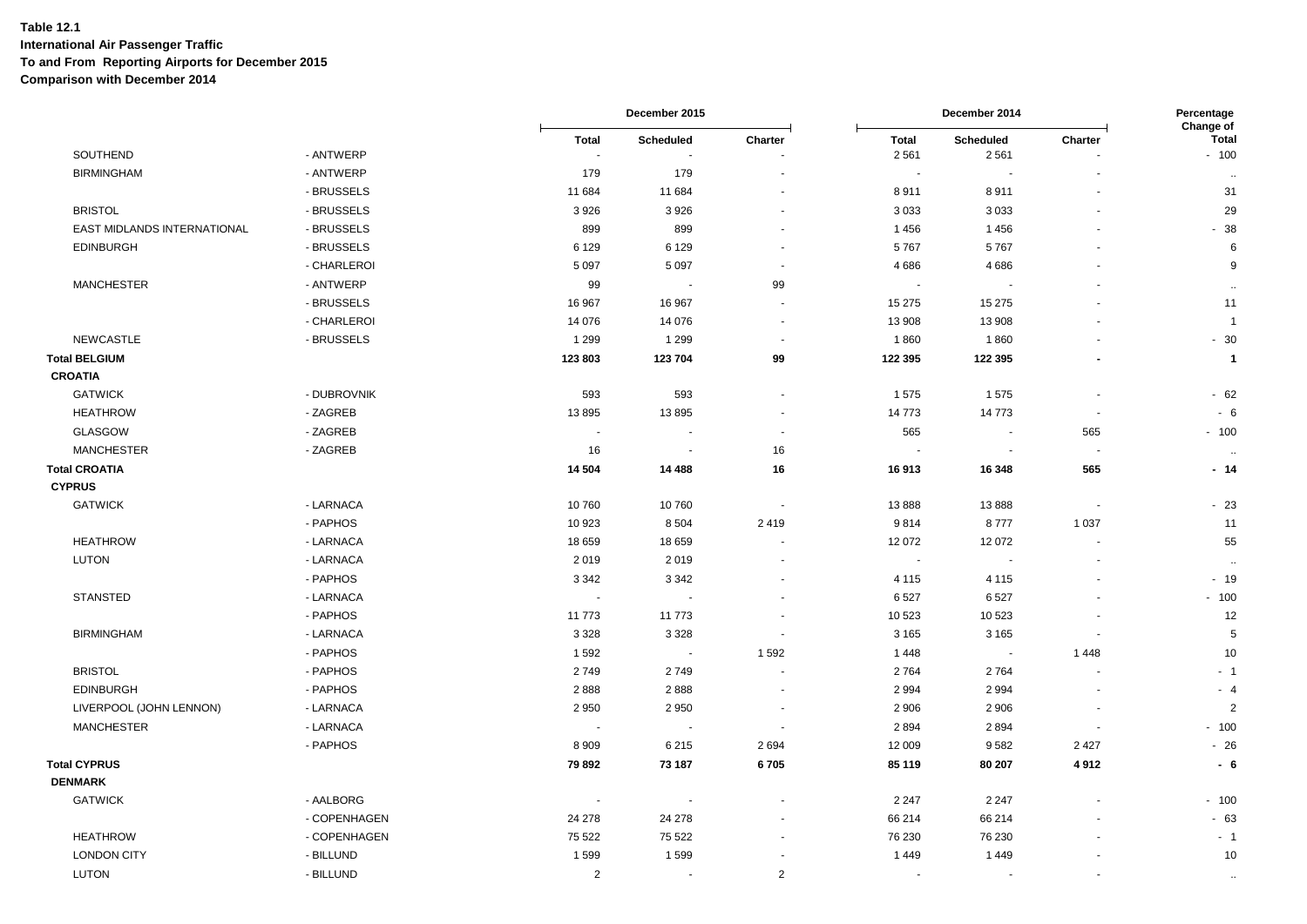|                       |                     |                          | December 2015            |                          |                          | December 2014            |                          | Percentage<br>Change of |  |
|-----------------------|---------------------|--------------------------|--------------------------|--------------------------|--------------------------|--------------------------|--------------------------|-------------------------|--|
| <b>LUTON</b>          | - COPENHAGEN        | <b>Total</b><br>60 205   | Scheduled<br>60 205      | Charter<br>÷.            | <b>Total</b><br>12 457   | Scheduled<br>12 457      | Charter<br>÷.            | <b>Total</b><br>383     |  |
| <b>STANSTED</b>       | - AARHUS (TIRSTRUP) | 5 3 3 8                  | 5 3 3 8                  |                          | 5 6 27                   | 5 6 27                   |                          | - 5                     |  |
|                       | - BILLUND           | 16 350                   | 16 350                   |                          | 22 285                   | 22 285                   |                          | $-27$                   |  |
|                       | - COPENHAGEN        | $\sim$                   | ÷,                       |                          | 2070                     | 2 0 7 0                  |                          | $-100$                  |  |
| ABERDEEN              | - COPENHAGEN        | 3 4 4 6                  | 3446                     |                          | 3 4 2 0                  | 3 4 2 0                  |                          | $\overline{1}$          |  |
|                       | - ESBJERG           | 470                      | 470                      |                          | 692                      | 692                      |                          | $-32$                   |  |
| <b>BIRMINGHAM</b>     | - COPENHAGEN        | 7763                     | 7763                     |                          | 7 172                    | 7 1 7 2                  |                          | $\mathsf{R}$            |  |
| <b>BRISTOL</b>        | - COPENHAGEN        | 2663                     | 2663                     |                          | 3570                     | 3570                     |                          | $-25$                   |  |
| <b>EDINBURGH</b>      | - COPENHAGEN        | 14 691                   | 14 691                   | $\blacksquare$           | 7882                     | 7882                     |                          | 86                      |  |
| <b>LEEDS BRADFORD</b> | - COPENHAGEN        | 276                      | 276                      | $\blacksquare$           | $\sim$                   | $\overline{\phantom{a}}$ |                          | $\sim$                  |  |
| <b>MANCHESTER</b>     | - BILLUND           | 1 4 2 5                  | 1 4 2 5                  | ÷.                       | 1982                     | 1982                     |                          | $-28$                   |  |
|                       | - COPENHAGEN        | 26 311                   | 26 311                   | $\sim$                   | 24 636                   | 24 636                   |                          | $\overline{7}$          |  |
| <b>NEWCASTLE</b>      | - COPENHAGEN        | 1975                     | 1719                     | 256                      | 1574                     | 1574                     | $\overline{\phantom{a}}$ | 25                      |  |
| <b>Total DENMARK</b>  |                     | 242 314                  | 242 056                  | 258                      | 239 507                  | 239 507                  | $\blacksquare$           | $\mathbf{1}$            |  |
| <b>FINLAND</b>        |                     |                          |                          |                          |                          |                          |                          |                         |  |
| <b>GATWICK</b>        | - ENONTEKIO         | 3782                     | $\blacksquare$           | 3782                     | 4 2 3 8                  | $\blacksquare$           | 4 2 3 8                  | $-11$                   |  |
|                       | - HELSINKI          | $\overline{\phantom{a}}$ | $\blacksquare$           | $\overline{\phantom{a}}$ | 16 189                   | 16 189                   | ÷,                       | $-100$                  |  |
|                       | - IVALO             | 8 2 1 1                  | $\blacksquare$           | 8 2 1 1                  | 6826                     | $\sim$                   | 6826                     | 20                      |  |
|                       | - KITTILA           | 14 219                   | $\blacksquare$           | 14 219                   | 12 263                   | $\blacksquare$           | 12 2 63                  | 16                      |  |
|                       | - KUUSAMO           | 939                      | $\blacksquare$           | 939                      | 922                      | $\overline{\phantom{a}}$ | 922                      | 2                       |  |
|                       | - ROVANIEMI         | 10 238                   | $\blacksquare$           | 10 238                   | 8 0 5 0                  | $\blacksquare$           | 8 0 5 0                  | 27                      |  |
| <b>HEATHROW</b>       | - HELSINKI          | 54 811                   | 54 811                   | $\sim$                   | 52 558                   | 52 558                   | $\blacksquare$           | 4                       |  |
| <b>LUTON</b>          | - ENONTEKIO         | 378                      | ä,                       | 378                      | $\tilde{\phantom{a}}$    | $\overline{a}$           | $\blacksquare$           | $\sim$                  |  |
|                       | - IVALO             | 317                      | $\sim$                   | 317                      | ÷.                       |                          | $\overline{\phantom{a}}$ | $\sim$                  |  |
|                       | - KITTILA           | 62                       | $\sim$                   | 62                       | $\overline{\phantom{a}}$ | $\overline{\phantom{a}}$ | $\sim$                   | $\sim$                  |  |
| <b>STANSTED</b>       | - ENONTEKIO         | 1 1 2 8                  | $\blacksquare$           | 1 1 2 8                  | 664                      | $\sim$                   | 664                      | 70                      |  |
|                       | - IVALO             | 900                      | $\blacksquare$           | 900                      | $\sim$                   | $\overline{\phantom{a}}$ | $\blacksquare$           | $\sim$                  |  |
|                       | - ROVANIEMI         | 374                      | $\blacksquare$           | 374                      | 380                      | $\sim$                   | 380                      | $-2$                    |  |
|                       | - TAMPERE           | $\sim$                   | $\blacksquare$           | $\blacksquare$           | 5 3 4 4                  | 5 3 4 4                  | $\overline{a}$           | $-100$                  |  |
| ABERDEEN              | - ENONTEKIO         | 376                      | $\tilde{\phantom{a}}$    | 376                      | $\sim$                   | ä,                       | $\tilde{\phantom{a}}$    | $\sim$                  |  |
| BELFAST INTERNATIONAL | - ROVANIEMI         | 1692                     | $\blacksquare$           | 1692                     | 1 2 5 6                  | $\overline{\phantom{a}}$ | 1 2 5 6                  | 35                      |  |
| <b>BIRMINGHAM</b>     | - ENONTEKIO         | 1968                     | $\sim$                   | 1968                     | 1971                     | $\sim$                   | 1971                     | $\sim$                  |  |
|                       | - IVALO             | 360                      | $\blacksquare$           | 360                      |                          | ÷,                       |                          | $\bullet\bullet$        |  |
|                       | - KITTILA           | 441                      | $\tilde{\phantom{a}}$    | 441                      | 2 4 3 5                  | $\sim$                   | 2 4 3 5                  | $-82$                   |  |
|                       | - ROVANIEMI         | 3798                     | $\blacksquare$           | 3798                     | 3 4 3 6                  | $\sim$                   | 3 4 3 6                  | 11                      |  |
| <b>BOURNEMOUTH</b>    | - ENONTEKIO         | 378                      | $\tilde{\phantom{a}}$    | 378                      | 330                      | $\overline{\phantom{a}}$ | 330                      | 15                      |  |
|                       | - KITTILA           |                          | $\blacksquare$           |                          | 189                      | $\blacksquare$           | 189                      | $-100$                  |  |
| <b>BRISTOL</b>        | - ENONTEKIO         | 1 4 2 1                  | $\overline{\phantom{a}}$ | 1421                     | 1 3 4 9                  | $\sim$                   | 1 3 4 9                  | 5                       |  |
|                       | - IVALO             | 1 3 8 7                  | $\blacksquare$           | 1 3 8 7                  | 1 1 8 0                  | $\blacksquare$           | 1 1 8 0                  | 18                      |  |
|                       | - KITTILA           | 4757                     | $\mathbf{r}$             | 4757                     | 3 0 28                   | $\sim$                   | 3 0 28                   | 57                      |  |
|                       |                     |                          |                          |                          |                          |                          |                          |                         |  |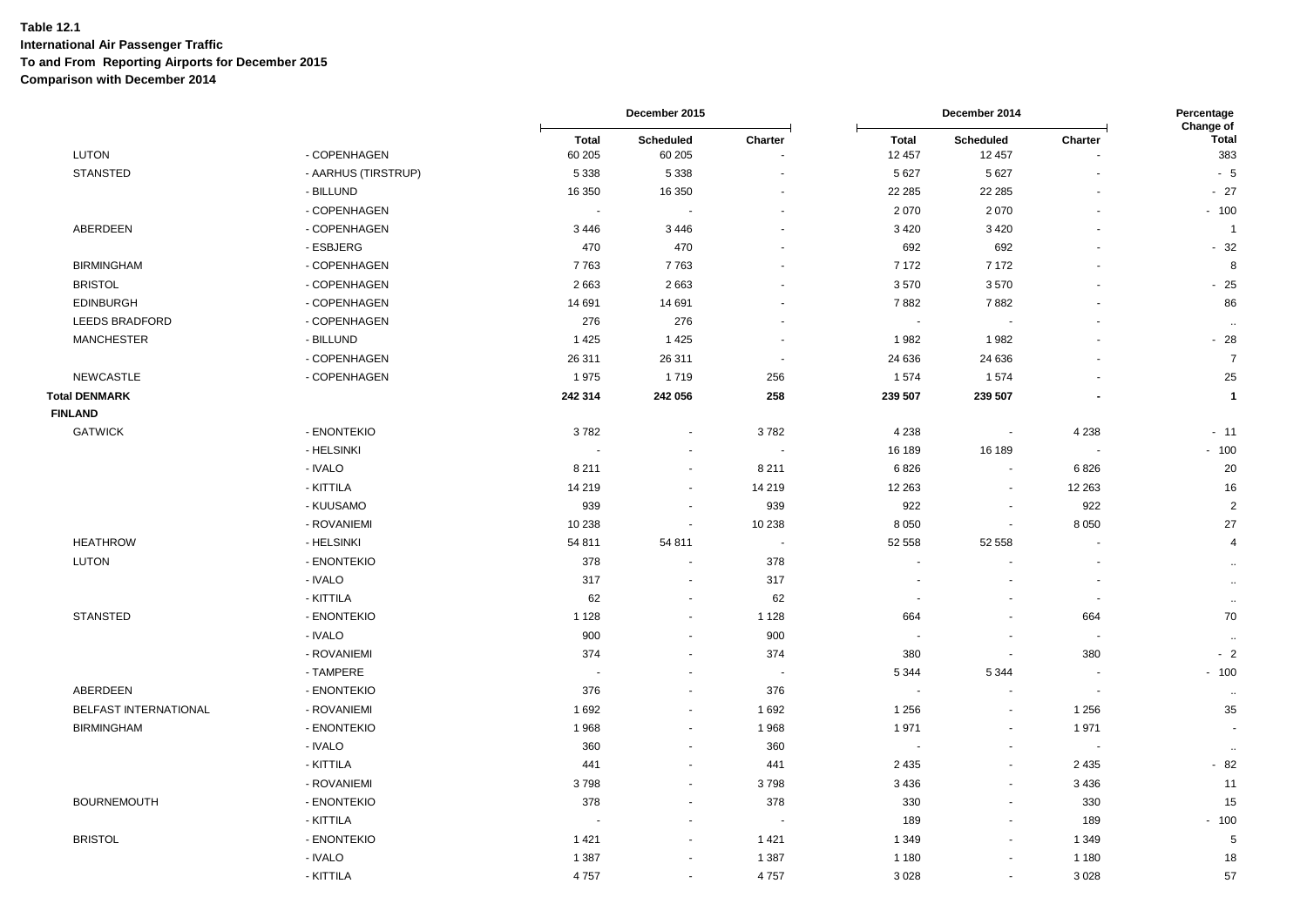|                             |                      |                     | December 2015               |                          |                          | December 2014            |                          | Percentage<br>Change of    |  |
|-----------------------------|----------------------|---------------------|-----------------------------|--------------------------|--------------------------|--------------------------|--------------------------|----------------------------|--|
| <b>BRISTOL</b>              | - ROVANIEMI          | <b>Total</b><br>432 | Scheduled<br>$\blacksquare$ | Charter<br>432           | <b>Total</b><br>$\sim$   | Scheduled                | Charter                  | <b>Total</b>               |  |
| <b>CARDIFF WALES</b>        | - ENONTEKIO          | 336                 | $\overline{\phantom{a}}$    | 336                      | 169                      | $\sim$                   | 169                      | $\ddotsc$<br>99            |  |
| DONCASTER SHEFFIELD         | - ENONTEKIO          | 372                 | $\blacksquare$              | 372                      | 504                      | $\blacksquare$           | 504                      | $-26$                      |  |
|                             | - KITTILA            | 378                 | $\blacksquare$              | 378                      | $\sim$                   | $\blacksquare$           | $\sim$                   |                            |  |
| EAST MIDLANDS INTERNATIONAL | - ENONTEKIO          | 1 2 8 5             | $\blacksquare$              | 1 2 8 5                  | 871                      | $\blacksquare$           | 871                      | $\ddot{\phantom{a}}$<br>48 |  |
|                             | - IVALO              | 700                 | $\sim$                      | 700                      | 880                      | $\overline{\phantom{a}}$ | 880                      | $-20$                      |  |
|                             | - KITTILA            | 3 0 6 0             | $\sim$                      | 3 0 6 0                  | 3 4 2 3                  | $\sim$                   | 3 4 2 3                  | $-11$                      |  |
|                             | - ROVANIEMI          | 1881                | $\blacksquare$              | 1881                     | 1 1 5 8                  | $\blacksquare$           | 1 1 5 8                  | 62                         |  |
| <b>EDINBURGH</b>            | - ENONTEKIO          | 1011                | $\mathbf{u}$                |                          | 625                      | $\sim$                   | 625                      | 62                         |  |
|                             |                      |                     |                             | 1011<br>327              |                          |                          |                          |                            |  |
|                             | - IVALO<br>- KITTILA | 327<br>378          | $\blacksquare$              |                          | 592<br>442               | $\blacksquare$           | 592<br>442               | $-45$                      |  |
|                             |                      |                     | ٠                           | 378                      |                          | $\blacksquare$           |                          | $-14$                      |  |
| <b>EXETER</b>               | - ENONTEKIO          | 334                 | $\blacksquare$              | 334                      | 330                      | $\blacksquare$           | 330                      | $\overline{1}$             |  |
|                             | - IVALO              | 275                 | $\sim$                      | 275                      | $\overline{\phantom{a}}$ | $\overline{\phantom{a}}$ | $\overline{\phantom{a}}$ | $\sim$                     |  |
| <b>GLASGOW</b>              | - ENONTEKIO          | 671                 | $\blacksquare$              | 671                      | 757                      | $\sim$                   | 757                      | $-11$                      |  |
|                             | - IVALO              | 345                 | $\blacksquare$              | 345                      | $\overline{\phantom{a}}$ | $\blacksquare$           |                          | $\alpha$                   |  |
|                             | - KITTILA            | 882                 | $\sim$                      | 882                      | 442                      | $\sim$                   | 442                      | 100                        |  |
|                             | - ROVANIEMI          | 441                 | $\blacksquare$              | 441                      | 906                      | $\blacksquare$           | 906                      | $-51$                      |  |
| <b>HUMBERSIDE</b>           | - ENONTEKIO          | 372                 | $\blacksquare$              | 372                      | 330                      | $\blacksquare$           | 330                      | 13                         |  |
|                             | - ROVANIEMI          | $\sim$              | ä,                          | $\blacksquare$           | 424                      | $\blacksquare$           | 424                      | $-100$                     |  |
| LEEDS BRADFORD              | - ENONTEKIO          | 998                 | ÷                           | 998                      | 1 1 3 0                  | $\sim$                   | 1 1 3 0                  | $-12$                      |  |
|                             | - IVALO              | 530                 | $\sim$                      | 530                      | 296                      | $\overline{\phantom{a}}$ | 296                      | 79                         |  |
| <b>MANCHESTER</b>           | - ENONTEKIO          | 2 4 3 1             | $\blacksquare$              | 2 4 3 1                  | 2 5 8 4                  | $\blacksquare$           | 2 5 8 4                  | $-6$                       |  |
|                             | - HELSINKI           | 8585                | 8585                        | $\overline{\phantom{a}}$ | 9 3 6 1                  | 9 3 6 1                  |                          | $-8$                       |  |
|                             | - IVALO              | 6712                | $\blacksquare$              | 6712                     | 6863                     | $\sim$                   | 6863                     | $-2$                       |  |
|                             | - KITTILA            | 14 673              | ٠                           | 14 673                   | 11 000                   | $\blacksquare$           | 11 000                   | 33                         |  |
|                             | - KUUSAMO            | 1 0 8 6             | $\omega$                    | 1 0 8 6                  | 559                      | $\blacksquare$           | 559                      | 94                         |  |
|                             | - ROVANIEMI          | 7507                | $\overline{\phantom{a}}$    | 7 5 0 7                  | 6849                     | $\sim$                   | 6849                     | 10                         |  |
| <b>NEWCASTLE</b>            | - ENONTEKIO          | 335                 | $\blacksquare$              | 335                      | 378                      | $\sim$                   | 378                      | $-11$                      |  |
|                             | - IVALO              | 296                 | ä,                          | 296                      | 148                      | $\sim$                   | 148                      | 100                        |  |
|                             | - KITTILA            | $\sim$              | ä,                          | $\overline{\phantom{a}}$ | 376                      | $\sim$                   | 376                      | $-100$                     |  |
|                             | - ROVANIEMI          | 818                 | $\blacksquare$              | 818                      | 814                      | $\blacksquare$           | 814                      |                            |  |
| <b>NORWICH</b>              | - ENONTEKIO          |                     |                             | $\overline{\phantom{a}}$ | 336                      | $\blacksquare$           | 336                      | $-100$                     |  |
| <b>PRESTWICK</b>            | - ROVANIEMI          | 368                 | $\sim$                      | 368                      | 386                      | $\blacksquare$           | 386                      | $-5$                       |  |
| SOUTHAMPTON                 | - ENONTEKIO          | 1 1 2 6             | $\sim$                      | 1 1 2 6                  | 470                      | $\sim$                   | 470                      | 140                        |  |
|                             | - IVALO              | 300                 | $\sim$                      | 300                      | $\sim$                   | $\overline{\phantom{a}}$ | ۰.                       | $\ddotsc$                  |  |
| <b>Total FINLAND</b>        |                      | 171 182             | 63 396                      | 107786                   | 176 011                  | 83 452                   | 92 559                   | - 3                        |  |
| <b>FRANCE</b>               |                      |                     |                             |                          |                          |                          |                          |                            |  |
| <b>GATWICK</b>              | - BORDEAUX           | 17468               | 17468                       | г.                       | 20 483                   | 20 4 83                  | $\overline{\phantom{a}}$ | $-15$                      |  |
|                             | - CHAMBERY           | 5857                |                             | 5857                     | 6 5 6 2                  |                          | 6 5 6 2                  | $-11$                      |  |
|                             | - GRENOBLE           | 13569               | 7 1 8 0                     | 6 3 8 9                  | 19770                    | 7699                     | 12 071                   | $-31$                      |  |
|                             |                      |                     |                             |                          |                          |                          |                          |                            |  |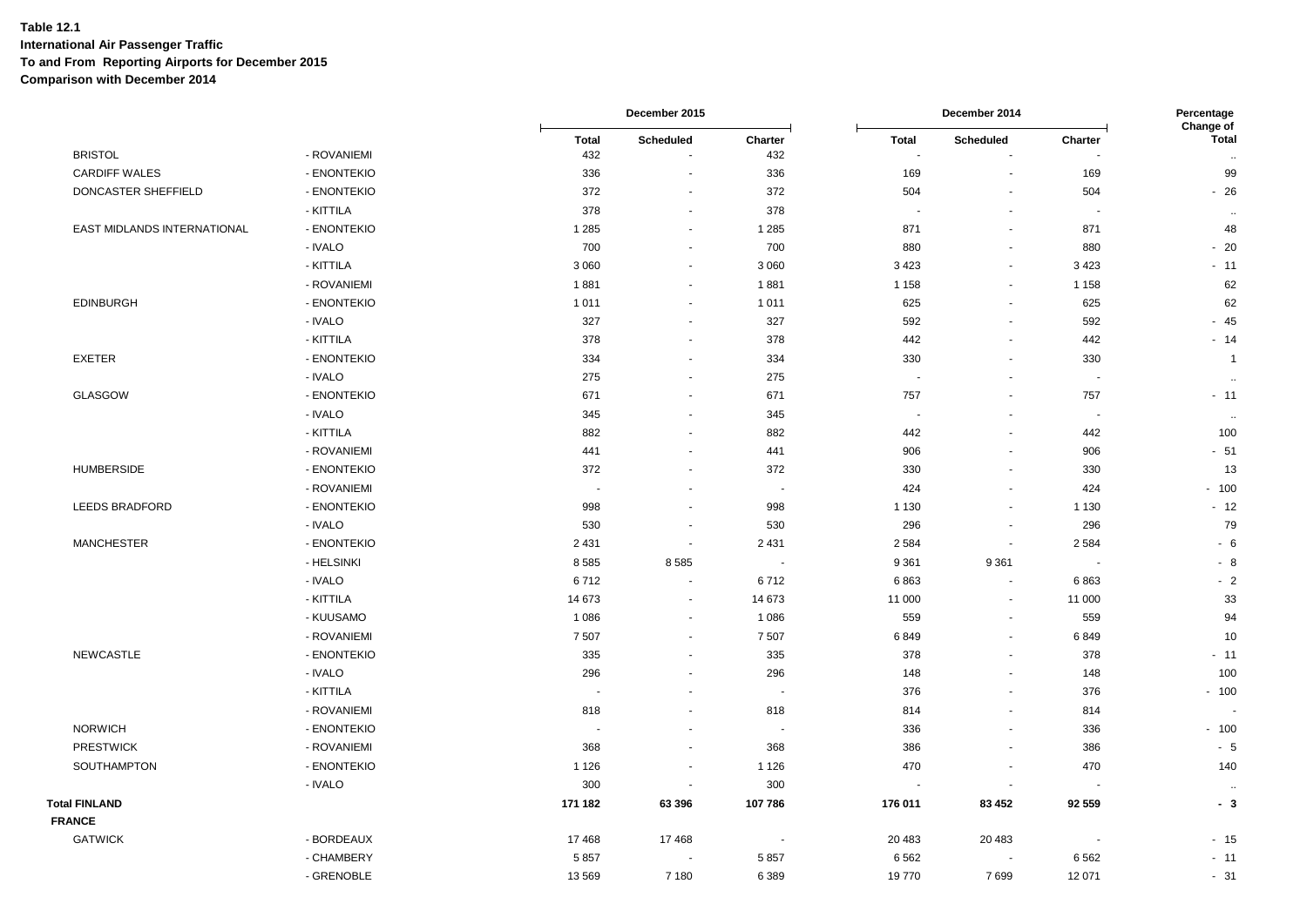|                    |                             |                          | December 2015            |                      | December 2014            |                | Percentage<br>Change of  |                                      |
|--------------------|-----------------------------|--------------------------|--------------------------|----------------------|--------------------------|----------------|--------------------------|--------------------------------------|
| <b>GATWICK</b>     | $-LILLE$                    | <b>Total</b><br>144      | Scheduled                | Charter<br>144       | <b>Total</b><br>$\sim$   | Scheduled      | Charter                  | <b>Total</b><br>$\ddot{\phantom{a}}$ |
|                    | - LYON                      | 21 1 22                  | 17 502                   | 3620                 | 20773                    | 17 438         | 3 3 3 5                  | $\sqrt{2}$                           |
|                    | - MARSEILLE                 | 9 1 9 0                  | 9 1 9 0                  |                      | 9993                     | 9993           | $\blacksquare$           | $-8$                                 |
|                    | - MONTPELLIER               | 7465                     | 7465                     |                      | 7514                     | 7514           |                          | $-1$                                 |
|                    | - NANTES                    | 11 174                   | 11 174                   |                      | 9 2 5 3                  | 9 2 5 3        |                          | 21                                   |
|                    | - NICE                      | 30 740                   | 30 740                   |                      | 32 114                   | 32 114         |                          | $-4$                                 |
|                    | - PARIS (CHARLES DE GAULLE) | 19 4 92                  | 19 4 9 2                 |                      | 14 0 22                  | 14 0 22        | $\overline{\phantom{a}}$ | 39                                   |
|                    | - STRASBOURG                | 4 4 0 3                  | 4 4 0 3                  | $\sim$               | 4 0 28                   | 4 0 28         | $\sim$                   | 9                                    |
|                    | - TOULOUSE (BLAGNAC)        | 17 228                   | 16 347                   | 881                  | 18 3 23                  | 17 335         | 988                      | $-6$                                 |
| <b>HEATHROW</b>    | - GRENOBLE                  | 922                      | $\sim$                   | 922                  | 825                      | $\blacksquare$ | 825                      | 12                                   |
|                    | - LYON                      | 18 963                   | 18 963                   | $\overline{a}$       | 17 083                   | 17083          | $\overline{a}$           | 11                                   |
|                    | - MARSEILLE                 | 18 153                   | 18 153                   |                      | 12 599                   | 12 599         | $\blacksquare$           | 44                                   |
|                    | - NICE                      | 27 063                   | 27 063                   |                      | 27 997                   | 27 991         | $\,6\,$                  | $-3$                                 |
|                    | - PARIS (CHARLES DE GAULLE) | 95 294                   | 95 294                   | $\blacksquare$       | 104 677                  | 104 677        | $\sim$                   | $-9$                                 |
|                    | - PARIS (LE BOURGET)        | $\overline{7}$           |                          | $\overline{7}$       | ÷,                       |                |                          | $\ddot{\phantom{a}}$                 |
|                    | - PARIS (ORLY)              | 20 892                   | 20 892                   |                      | 22 539                   | 22 5 39        |                          | $-7$                                 |
|                    | - TOULOUSE (BLAGNAC)        | 18 396                   | 18 3 96                  | $\ddot{\phantom{1}}$ | 16 582                   | 16 582         |                          | 11                                   |
| <b>LONDON CITY</b> | - BRIVE-LA-GAILLARDE        | $\overline{\phantom{a}}$ | ÷.                       |                      | 328                      | 328            |                          | $-100$                               |
|                    | - CHAMBERY                  | 1676                     | 1676                     |                      | 823                      | 823            |                          | 104                                  |
|                    | - NANTES                    | 1739                     | 1739                     |                      | 1 1 6 5                  | 1 1 6 5        |                          | 49                                   |
|                    | - PARIS (ORLY)              | 9082                     | 9082                     |                      | 8 2 8 6                  | 8 2 8 6        |                          | 10                                   |
| <b>LUTON</b>       | - BEZIERS                   | 2821                     | 2 8 21                   |                      | 2 0 5 1                  | 2 0 5 1        |                          | 38                                   |
|                    | - BORDEAUX                  | 6418                     | 6418                     |                      | 4 2 0 7                  | 4 2 0 7        |                          | 53                                   |
|                    | - CHAMBERY                  | 5                        |                          | 5                    | $\blacksquare$           |                |                          | $\cdot$ .                            |
|                    | - GRENOBLE                  | 924                      | 924                      | $\ddot{\phantom{1}}$ | 1 0 8 5                  | 1 0 8 5        | $\ddot{\phantom{1}}$     | $-15$                                |
|                    | - LYON                      | 8930                     | 8930                     | $\blacksquare$       | 6984                     | 6984           |                          | 28                                   |
|                    | - LYON(BRON)                | 96                       | $\overline{\phantom{a}}$ | 96                   | $\blacksquare$           |                | $\overline{\phantom{a}}$ | $\sim$                               |
|                    | - NICE                      | 6805                     | 6805                     | $\blacksquare$       | 7 2 6 0                  | 7 2 0 3        | 57                       | $-6$                                 |
|                    | - NIMES                     | 2 2 1 7                  | 2 2 1 7                  | ÷.                   | 3 2 5 6                  | 3 2 5 6        | $\overline{a}$           | $-32$                                |
|                    | - PARIS (CHARLES DE GAULLE) | 24 014                   | 24 014                   | ÷,                   | 24 942                   | 24 942         | $\blacksquare$           | $-4$                                 |
|                    | - PARIS (LE BOURGET)        | 27                       | $\overline{\phantom{a}}$ | 27                   | $\overline{\phantom{a}}$ | L.             | ÷,                       | $\ddot{\phantom{1}}$                 |
|                    | - STRASBOURG                | 9                        | $\blacksquare$           | 9                    | $\blacksquare$           | $\overline{a}$ | $\overline{\phantom{a}}$ | $\ddot{\phantom{a}}$                 |
|                    | - TOULOUSE (BLAGNAC)        |                          |                          |                      | 44                       |                | 44                       | $-100$                               |
| SOUTHEND           | - CAEN                      | 742                      | 742                      |                      | 736                      | 736            | $\blacksquare$           | $\overline{1}$                       |
|                    | - LYON                      | 498                      | 498                      |                      | $\overline{\phantom{a}}$ |                |                          | $\ddot{\phantom{a}}$                 |
|                    | - RENNES                    | 3 0 21                   | 3 0 21                   |                      | 4 2 2 2                  | 4 2 2 2        |                          | $-28$                                |
| <b>STANSTED</b>    | - BERGERAC                  | 5 3 4 5                  | 5 3 4 5                  |                      | 4516                     | 4516           |                          | 18                                   |
|                    | - BIARRITZ                  | 3880                     | 3880                     |                      | 3943                     | 3943           |                          | $-2$                                 |
|                    | - BORDEAUX                  | 4 2 3 5                  | 4 2 3 5                  |                      | 3582                     | 3582           |                          | 18                                   |
|                    | - CARCASSONNE               | 5719                     | 5719                     |                      | 4 4 5 0                  | 4 4 5 0        | ä,                       | 29                                   |
|                    |                             |                          |                          |                      |                          |                |                          |                                      |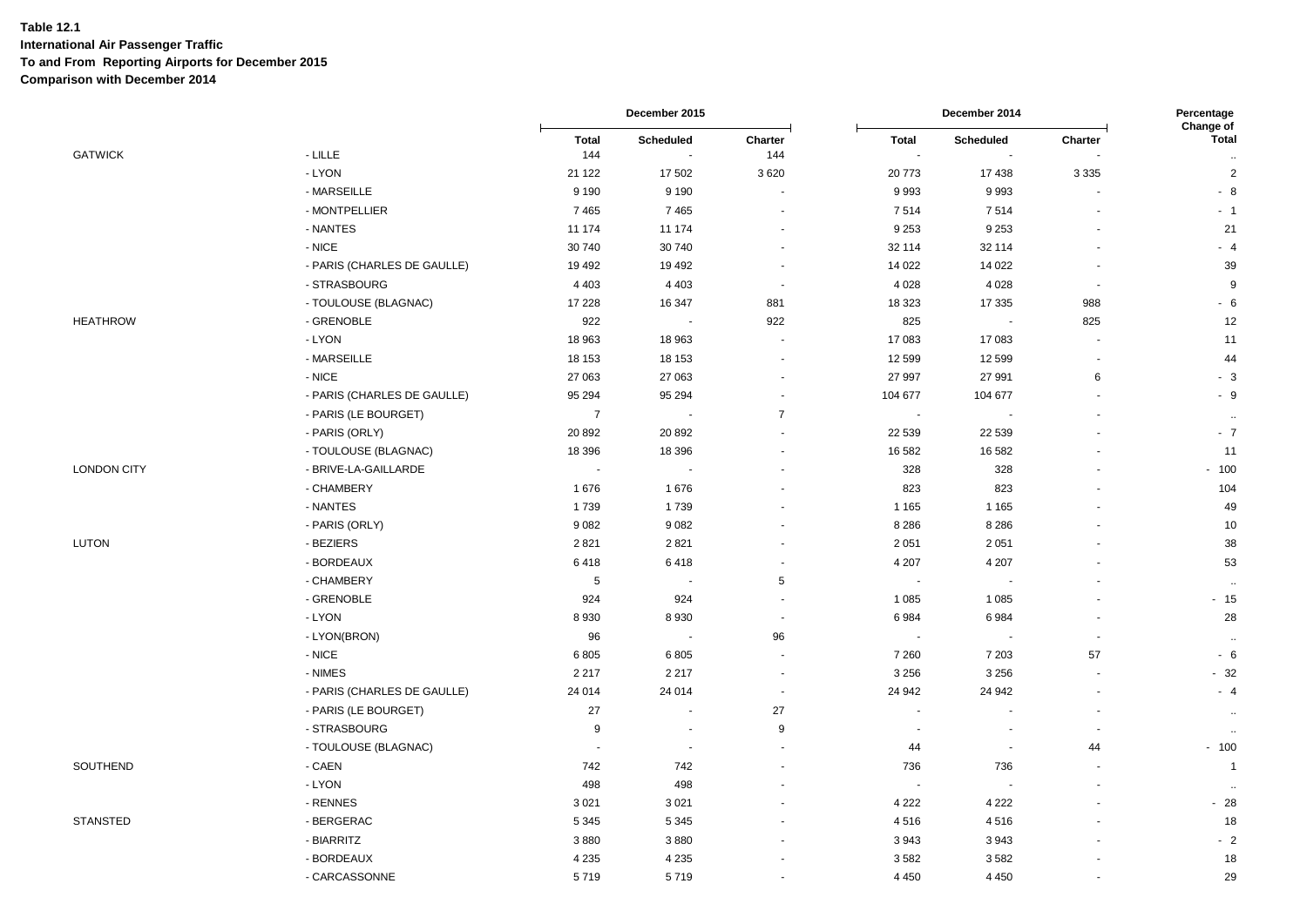|                             |                                |                      | December 2015       |                          | December 2014            |                          | Percentage<br>Change of  |                       |
|-----------------------------|--------------------------------|----------------------|---------------------|--------------------------|--------------------------|--------------------------|--------------------------|-----------------------|
| <b>STANSTED</b>             | - CHAMBERY                     | <b>Total</b><br>1917 | Scheduled<br>$\sim$ | Charter<br>1917          | <b>Total</b><br>2 4 9 4  | Scheduled<br>$\sim$      | Charter<br>2 4 9 4       | <b>Total</b><br>$-23$ |
|                             | - DINARD                       | 4 8 9 2              | 4892                | $\ddot{\phantom{1}}$     | 5 0 0 5                  | 5 0 0 5                  |                          | $-2$                  |
|                             | - GRENOBLE                     | 3583                 | 3 1 8 5             | 398                      | 3668                     | 3 1 2 0                  | 548                      | $-2$                  |
|                             | - LA ROCHELLE                  | 3 4 9 1              | 3 4 9 1             | ÷.                       | 3 3 2 2                  | 3 3 2 2                  | ÷.                       | 5                     |
|                             | - LIMOGES                      | 5 5 8 1              | 5581                | $\blacksquare$           | 5 8 6 4                  | 5864                     | $\overline{\phantom{a}}$ | $-5$                  |
|                             | - LYON                         |                      |                     | $\blacksquare$           | 221                      |                          | 221                      | $-100$                |
|                             | - MARSEILLE                    | 9 1 5 6              | 9 1 5 6             | $\blacksquare$           | 8699                     | 8699                     | ÷.                       | 5                     |
|                             | - NICE                         | 4570                 | 4 4 7 4             | 96                       | 4537                     | 4537                     | $\overline{\phantom{a}}$ | $\overline{1}$        |
|                             | - PERPIGNAN                    |                      |                     | ÷,                       | 3 2 1 8                  | 3 2 1 8                  |                          | $-100$                |
|                             | - POITIERS                     | 3568                 | 3568                | $\ddot{\phantom{1}}$     | 2 3 6 5                  | 2 3 6 5                  |                          | 51                    |
|                             | - TARBES-LOURDES INTERNATIONAL | 2727                 | 2727                |                          | 2572                     | 2572                     |                          | 6                     |
|                             | - TOURS                        | 2 2 4 6              | 2 2 4 6             | $\overline{\phantom{a}}$ | 2 9 9 2                  | 2992                     |                          | $-25$                 |
| ABERDEEN                    | - PARIS (CHARLES DE GAULLE)    | 8726                 | 8726                | $\blacksquare$           | 9 3 8 9                  | 9389                     |                          | $-7$                  |
| BELFAST INTERNATIONAL       | - LYON                         | 450                  | 450                 | $\sim$                   | $\blacksquare$           |                          | $\overline{a}$           | $\sim$                |
|                             | - PARIS (CHARLES DE GAULLE)    | 5 3 8 8              | 5 3 8 8             | ٠.                       | 6 0 21                   | 6 0 21                   |                          | $-11$                 |
|                             | - TOULOUSE (BLAGNAC)           | 532                  | $\overline{a}$      | 532                      | 252                      | $\sim$                   | 252                      | 111                   |
| <b>BIRMINGHAM</b>           | - CHAMBERY                     | 1784                 | 264                 | 1 5 2 0                  | 1892                     | 352                      | 1540                     | $-6$                  |
|                             | - GRENOBLE                     | 2 0 4 8              | 1 4 3 7             | 611                      | 2913                     | 2 4 3 7                  | 476                      | $-30$                 |
|                             | - LYON                         | 3803                 | 3551                | 252                      | 4 0 16                   | 4016                     |                          | $-5$                  |
|                             | - PARIS (CHARLES DE GAULLE)    | 33 275               | 33 275              |                          | 35 688                   | 35 688                   | $\sim$                   | $-7$                  |
|                             | - TOULON / HYERES              | $\sim$               | $\sim$              | $\overline{\phantom{a}}$ | 124                      | $\sim$                   | 124                      | $-100$                |
|                             | - TOULOUSE (BLAGNAC)           | 138                  | $\blacksquare$      | 138                      | 2762                     | 2550                     | 212                      | $-95$                 |
| <b>BOURNEMOUTH</b>          | - PARIS (CHARLES DE GAULLE)    | 1440                 | 1 4 4 0             |                          | $\sim$                   | $\sim$                   |                          | $\ddot{\phantom{a}}$  |
| <b>BRISTOL</b>              | - CHAMBERY                     | 1 4 8 8              |                     | 1488                     | 1 2 5 6                  | $\overline{\phantom{a}}$ | 1 2 5 6                  | 18                    |
|                             | - GRENOBLE                     | 1 1 5 5              | 1 1 5 5             |                          | 1 3 6 3                  | 1 3 6 3                  | . —                      | $-15$                 |
|                             | - LYON                         | 703                  | 703                 | $\overline{\phantom{a}}$ | 1 2 0 2                  | 1 2 0 2                  | ÷.                       | $-42$                 |
|                             | - MONTPELLIER                  | $\overline{a}$       |                     | $\ddot{\phantom{1}}$     | 84                       | $\blacksquare$           | 84                       | $-100$                |
|                             | - NICE                         | $\sim$               | $\sim$              |                          | 2 5 5 9                  | 2 5 5 9                  |                          | $-100$                |
|                             | - PARIS (CHARLES DE GAULLE)    | 10 209               | 10 209              | ÷,                       | 9786                     | 9786                     | ÷,                       | $\overline{4}$        |
|                             | - TOULOUSE (BLAGNAC)           | 7813                 | 6650                | 1 1 6 3                  | 8646                     | 7 1 0 2                  | 1544                     | $-10$                 |
| <b>CARDIFF WALES</b>        | - BORDEAUX                     | 285                  | $\blacksquare$      | 285                      | $\overline{\phantom{a}}$ | ÷,                       |                          | $\sim$                |
|                             | - CHAMBERY                     | 201                  | 201                 | ٠.                       | $\tilde{\phantom{a}}$    | $\sim$                   | $\overline{\phantom{a}}$ | $\ddot{\phantom{a}}$  |
|                             | - LE MANS                      |                      |                     | ٠.                       | 86                       | $\sim$                   | 86                       | $-100$                |
|                             | - MONTPELLIER                  | 242                  | $\sim$              | 242                      | $\overline{\phantom{a}}$ | $\overline{\phantom{a}}$ | $\overline{\phantom{a}}$ | $\ddot{\phantom{a}}$  |
|                             | - PARIS (CHARLES DE GAULLE)    | 4 1 5 8              | 4 1 5 8             | ÷,                       | $\sim$                   | $\sim$                   | $\sim$                   | $\ddotsc$             |
|                             | - PARIS (ORLY)                 | ÷.                   | ÷.                  | $\overline{\phantom{a}}$ | 1668                     | 1571                     | 97                       | $-100$                |
|                             | - PAU                          | 78                   | $\sim$              | 78                       | $\blacksquare$           | $\blacksquare$           | $\sim$                   | ٠.,                   |
| EAST MIDLANDS INTERNATIONAL | - CHAMBERY                     | 1 3 1 6              | 817                 | 499                      | 1 4 0 8                  | 1013                     | 395                      | $-7$                  |
|                             | - LIMOGES                      | 3884                 | 3884                | $\ddot{\phantom{1}}$     | 3 4 9 1                  | 3 4 9 1                  |                          | 11                    |
|                             | - LYON                         | ÷.                   |                     | $\blacksquare$           | 182                      | $\sim$                   | 182                      | $-100$                |
|                             |                                |                      |                     |                          |                          |                          |                          |                       |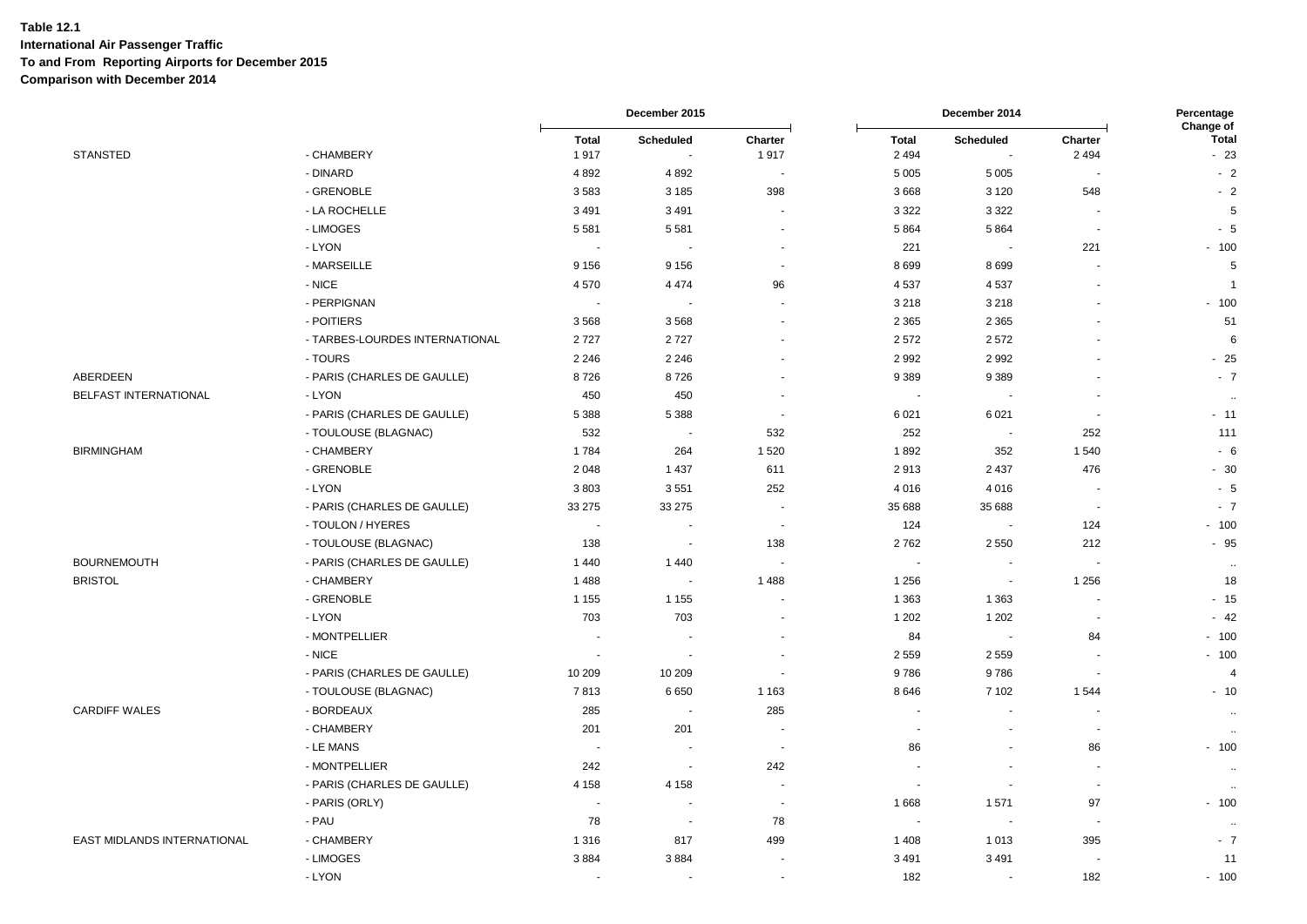|                                    |                                |                          | December 2015            |                          | December 2014          |                          | Percentage<br>Change of  |                          |
|------------------------------------|--------------------------------|--------------------------|--------------------------|--------------------------|------------------------|--------------------------|--------------------------|--------------------------|
| <b>EAST MIDLANDS INTERNATIONAL</b> | - PARIS (CHARLES DE GAULLE)    | <b>Total</b><br>268      | Scheduled<br>÷.          | Charter<br>268           | <b>Total</b><br>$\sim$ | Scheduled<br>$\sim$      | Charter                  | <b>Total</b><br>$\ldots$ |
| <b>EDINBURGH</b>                   | - CHAMBERY                     | 521                      | 244                      | 277                      | 599                    | 398                      | 201                      | $-13$                    |
|                                    | - GRENOBLE                     | 615                      | 615                      |                          | 538                    | 538                      |                          | 14                       |
|                                    | - LYON                         | 738                      | 738                      | $\sim$                   | 1620                   | 1620                     | ÷.                       | $-54$                    |
|                                    | - PARIS (CHARLES DE GAULLE)    | 24 081                   | 24 081                   | $\sim$                   | 24 763                 | 24 763                   | $\overline{a}$           | $-3$                     |
|                                    | - TOULOUSE (BLAGNAC)           | 79                       |                          | 79                       | $\blacksquare$         |                          |                          | $\ddotsc$                |
| <b>EXETER</b>                      | - CHAMBERY                     | 152                      | 152                      |                          | 154                    | 154                      | $\sim$                   | $-1$                     |
|                                    | - CLERMONT FERRAND             | 314                      | $\overline{\phantom{a}}$ | 314                      | $\blacksquare$         |                          | $\overline{\phantom{a}}$ | $\ddot{\phantom{a}}$     |
|                                    | - LA ROCHELLE                  |                          | $\ddot{\phantom{a}}$     |                          | 99                     | $\overline{\phantom{a}}$ | 99                       | $-100$                   |
|                                    | - PARIS (CHARLES DE GAULLE)    | 3 2 7 5                  | 3 2 7 5                  | $\overline{\phantom{a}}$ | 3762                   | 3762                     | ٠.                       | $-13$                    |
| <b>GLASGOW</b>                     | - CHAMBERY                     | 136                      |                          | 136                      | 218                    |                          | 218                      | $-38$                    |
|                                    | - PARIS (CHARLES DE GAULLE)    | 9584                     | 9584                     |                          | 7 0 3 9                | 7 0 3 9                  | $\sim$                   | 36                       |
|                                    | - TOULOUSE (BLAGNAC)           |                          | ÷.                       |                          | 244                    | $\overline{\phantom{a}}$ | 244                      | $-100$                   |
| <b>GUERNSEY</b>                    | - DINARD                       | 270                      | 270                      |                          | 285                    | 285                      | $\overline{\phantom{a}}$ | $-5$                     |
|                                    | - GRENOBLE                     | 113                      | 113                      |                          | 173                    | 173                      | ÷.                       | $-35$                    |
| <b>ISLE OF MAN</b>                 | - TOULOUSE (BLAGNAC)           | $\sim$                   |                          |                          | 62                     | $\blacksquare$           | 62                       | $-100$                   |
| <b>JERSEY</b>                      | - CHAMBERY                     | J.                       | ÷.                       |                          | 83                     | 83                       | ÷.                       | $-100$                   |
|                                    | - PARIS (CHARLES DE GAULLE)    | $\overline{\phantom{a}}$ | $\blacksquare$           |                          | 711                    | 711                      | $\overline{\phantom{a}}$ | $-100$                   |
| <b>LEEDS BRADFORD</b>              | - CHAMBERY                     | 729                      | 729                      |                          | 608                    | 608                      |                          | 20                       |
|                                    | - GRENOBLE                     |                          |                          |                          | 647                    | 647                      |                          | $-100$                   |
|                                    | - PARIS (CHARLES DE GAULLE)    | 3 4 9 6                  | 3496                     |                          | 4 0 68                 | 4 0 6 8                  |                          | $-14$                    |
| LIVERPOOL (JOHN LENNON)            | - CARCASSONNE                  | 3723                     | 3723                     |                          | 3 0 5 0                | 3 0 5 0                  |                          | 22                       |
|                                    | - GRENOBLE                     | 568                      | 568                      |                          | 590                    | 590                      | $\overline{a}$           | $-4$                     |
|                                    | - LIMOGES                      | 3 1 0 4                  | 3 1 0 4                  |                          | 3 0 4 3                | 3 0 4 3                  |                          | $\overline{2}$           |
|                                    | - NICE                         | 2942                     | 2942                     |                          | 3998                   | 3998                     |                          | $-26$                    |
|                                    | - PARIS (CHARLES DE GAULLE)    | 5 9 5 0                  | 5 9 5 0                  | $\sim$                   | 7475                   | 7475                     | $\overline{\phantom{a}}$ | $-20$                    |
| <b>LYDD</b>                        | - CHAMBERY                     | 12                       | $\overline{\phantom{a}}$ | 12                       | 9                      | $\overline{\phantom{a}}$ | 9                        | 33                       |
| <b>MANCHESTER</b>                  | - CHAMBERY                     | 3 1 0 4                  | 1761                     | 1 3 4 3                  | 3 3 5 4                | 1861                     | 1 4 9 3                  | $-7$                     |
|                                    | - GRENOBLE                     | 3783                     | 3 3 7 9                  | 404                      | 4849                   | 1669                     | 3 1 8 0                  | $-22$                    |
|                                    | - LYON                         | 1567                     | 1567                     |                          | 1784                   | 997                      | 787                      | $-12$                    |
|                                    | - MARSEILLE                    | 1845                     | 1845                     |                          | $\sim$                 |                          |                          | $\ddot{\phantom{a}}$     |
|                                    | - NANTES                       | 707                      | 627                      | 80                       | 574                    | 574                      | $\overline{\phantom{a}}$ | 23                       |
|                                    | - PARIS (CHARLES DE GAULLE)    | 42 372                   | 42 372                   |                          | 45 790                 | 45 790                   |                          | $-7$                     |
|                                    | - TARBES-LOURDES INTERNATIONAL | $\sim$                   |                          | $\overline{\phantom{a}}$ | 124                    | $\blacksquare$           | 124                      | $-100$                   |
|                                    | - TOULOUSE (BLAGNAC)           | 506                      | $\blacksquare$           | 506                      | 548                    | ÷.                       | 548                      | $-8$                     |
| <b>NEWCASTLE</b>                   | - CHAMBERY                     | 371                      | 371                      |                          | 373                    | 373                      | $\overline{\phantom{a}}$ | $-1$                     |
|                                    | - PARIS (CHARLES DE GAULLE)    | 13 131                   | 13 131                   |                          | 13913                  | 13880                    | 33                       | $-6$                     |
|                                    | - PARIS (ORLY)                 | $\overline{\phantom{a}}$ | $\overline{\phantom{a}}$ |                          | 33                     | $\blacksquare$           | 33                       | $-100$                   |
| <b>SOUTHAMPTON</b>                 | - BERGERAC                     | 1547                     | 1547                     |                          | 1747                   | 1747                     |                          | $-11$                    |
|                                    | - CHAMBERY                     | 1 3 9 7                  | 701                      | 696                      | 708                    | 708                      |                          | 97                       |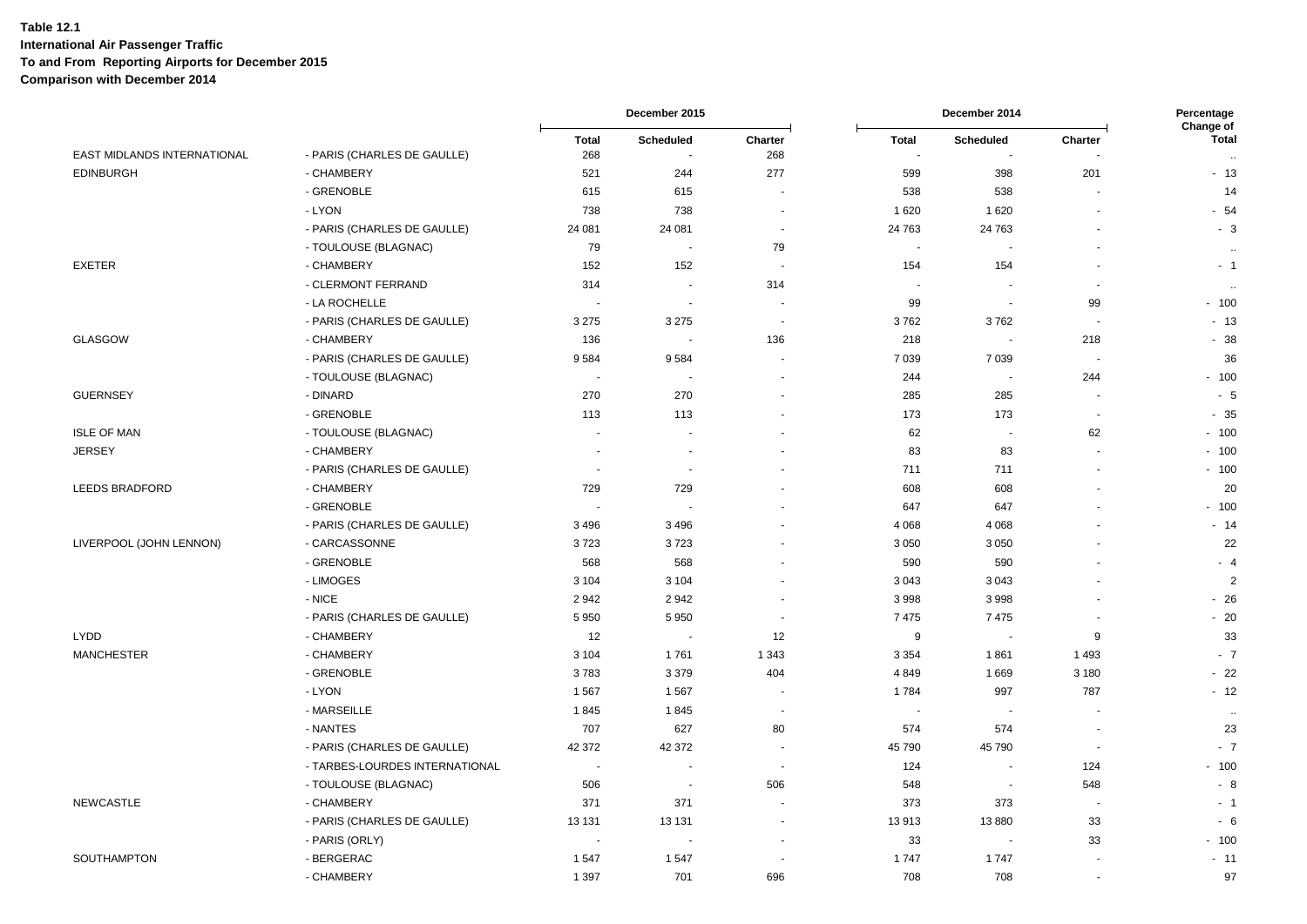|                     |                       |                          | December 2015            | December 2014            |                          | Percentage<br>Change of |                      |                        |
|---------------------|-----------------------|--------------------------|--------------------------|--------------------------|--------------------------|-------------------------|----------------------|------------------------|
| SOUTHAMPTON         | - GRENOBLE            | Total                    | Scheduled                | Charter                  | Total<br>199             | Scheduled<br>199        | Charter              | <b>Total</b><br>$-100$ |
|                     | - LA ROCHELLE         | 432                      | 432                      |                          | 450                      | 450                     |                      | $-4$                   |
|                     | - LIMOGES             | 862                      | 862                      |                          | 1 2 2 1                  | 1 2 2 1                 |                      | $-29$                  |
|                     | - NANTES              | 1577                     | 1577                     |                          | 1811                     | 1811                    |                      | $-13$                  |
|                     | - PARIS (ORLY)        | 5 1 0 5                  | 5 1 0 5                  |                          | 6 3 6 1                  | 6 3 6 1                 |                      | $-20$                  |
|                     | - RENNES              | 770                      | 770                      |                          | 1 1 2 7                  | 1 1 2 7                 |                      | $-32$                  |
| <b>Total FRANCE</b> |                       | 716 338                  | 685 047                  | 31 291                   | 735 566                  | 695 136                 | 40 430               | $-3$                   |
| <b>GERMANY</b>      |                       |                          |                          |                          |                          |                         |                      |                        |
| <b>GATWICK</b>      | - BERLIN (SCHONEFELD) | 39 755                   | 39 263                   | 492                      | 47 962                   | 47 962                  | ä,                   | $-17$                  |
|                     | - COLOGNE BONN        | 6989                     | 6989                     |                          | 12 604                   | 12 604                  |                      | $-45$                  |
|                     | - DUSSELDORF          | 7579                     | 7579                     | $\overline{a}$           | 11 195                   | 11 195                  |                      | $-32$                  |
|                     | - ERFURT              | $\overline{\phantom{a}}$ | $\overline{\phantom{a}}$ | $\sim$                   | 946                      | 946                     | $\blacksquare$       | $-100$                 |
|                     | - FRIEDRICHSHAFEN     | 3 4 5 3                  | 2649                     | 804                      | 2639                     | 1723                    | 916                  | 31                     |
|                     | - HAMBURG             | 14 751                   | 14751                    |                          | 15 342                   | 15 342                  |                      | $-4$                   |
|                     | - MUNICH              | 18785                    | 18785                    |                          | 15 193                   | 15 193                  |                      | 24                     |
|                     | - STUTTGART           | 11 455                   | 11 455                   |                          | $\blacksquare$           |                         |                      | $\ddotsc$              |
| <b>HEATHROW</b>     | - BERLIN (TEGEL)      | 69873                    | 69873                    |                          | 66 692                   | 66 692                  |                      | $\sqrt{5}$             |
|                     | - COLOGNE BONN        | 17 131                   | 17 131                   |                          | 15 1 26                  | 15 1 26                 |                      | 13                     |
|                     | - DUSSELDORF          | 55 913                   | 55 913                   |                          | 48 608                   | 48 608                  |                      | 15                     |
|                     | - FRANKFURT MAIN      | 114 018                  | 114 018                  |                          | 115 866                  | 115 866                 |                      | $-2$                   |
|                     | - HAMBURG             | 44 40 5                  | 44 40 5                  |                          | 44 880                   | 44 880                  |                      | $-1$                   |
|                     | - HANOVER             | 15 345                   | 15 345                   |                          | 14 144                   | 14 144                  |                      | 8                      |
|                     | - MUNICH              | 94 419                   | 94 419                   |                          | 101 670                  | 101 670                 |                      | $-7$                   |
|                     | - STUTTGART           | 26 966                   | 26 966                   |                          | 29 8 93                  | 29 8 93                 |                      | $-10$                  |
| <b>LONDON CITY</b>  | - DRESDEN             |                          |                          |                          | 1 2 7 6                  | 1 2 7 6                 |                      | $-100$                 |
|                     | - DUSSELDORF          | 4 1 3 4                  | 4 1 3 4                  |                          | 6 2 3 4                  | 6 2 3 4                 |                      | $-34$                  |
|                     | - FRANKFURT MAIN      | 17 25 6                  | 17 256                   | $\overline{\phantom{a}}$ | 16 4 29                  | 16 4 29                 | ٠                    | 5                      |
|                     | - HAMBURG             | 731                      | 731                      | $\overline{\phantom{a}}$ | 954                      | 954                     |                      | $-23$                  |
| <b>LUTON</b>        | - BERLIN (SCHONEFELD) | 15795                    | 15 739                   | 56                       | 15 3 24                  | 15 307                  | 17                   | 3                      |
|                     | - BERLIN (TEGEL)      | 52                       |                          | 52                       | $\sim$                   | $\sim$                  | ä,                   | $\ddot{\phantom{a}}$   |
|                     | - COLOGNE BONN        | 186                      | $\sim$                   | 186                      | $\overline{\phantom{a}}$ |                         |                      | $\ddot{\phantom{1}}$   |
|                     | - DORTMUND            | 8 0 9 2                  | 8 0 9 2                  | $\sim$                   | 13 0 24                  | 13 0 24                 | ä,                   | $-38$                  |
|                     | - FRANKFURT MAIN      | 13                       | $\sim$                   | 13                       | $\sim$                   | ÷.                      | $\ddot{\phantom{1}}$ | $\ddotsc$              |
|                     | - HAMBURG             | 7 2 9 6                  | 7 2 9 6                  |                          | 6933                     | 6933                    | ٠                    | $\mathbf 5$            |
|                     | - MUNICH              | 5 800                    | 5 8 0 0                  |                          | 5 1 2 7                  | 5 1 1 0                 | 17                   | 13                     |
| SOUTHEND            | - BERLIN (SCHONEFELD) | 4677                     | 4677                     |                          | 6593                     | 6593                    |                      | $-29$                  |
|                     | - MUNSTER-OSNABRUCK   | 419                      | 419                      |                          | 1879                     | 1879                    |                      | $-78$                  |
| <b>STANSTED</b>     | - BERLIN (SCHONEFELD) | 37 558                   | 37 558                   |                          | 20 140                   | 20 140                  |                      | 86                     |
|                     | - BREMEN              | 15 830                   | 15 830                   |                          | 16763                    | 16763                   |                      | $-6$                   |
|                     | - COLOGNE BONN        | 37851                    | 37 851                   |                          | 30 985                   | 30 985                  |                      | 22                     |
|                     |                       |                          |                          |                          |                          |                         |                      |                        |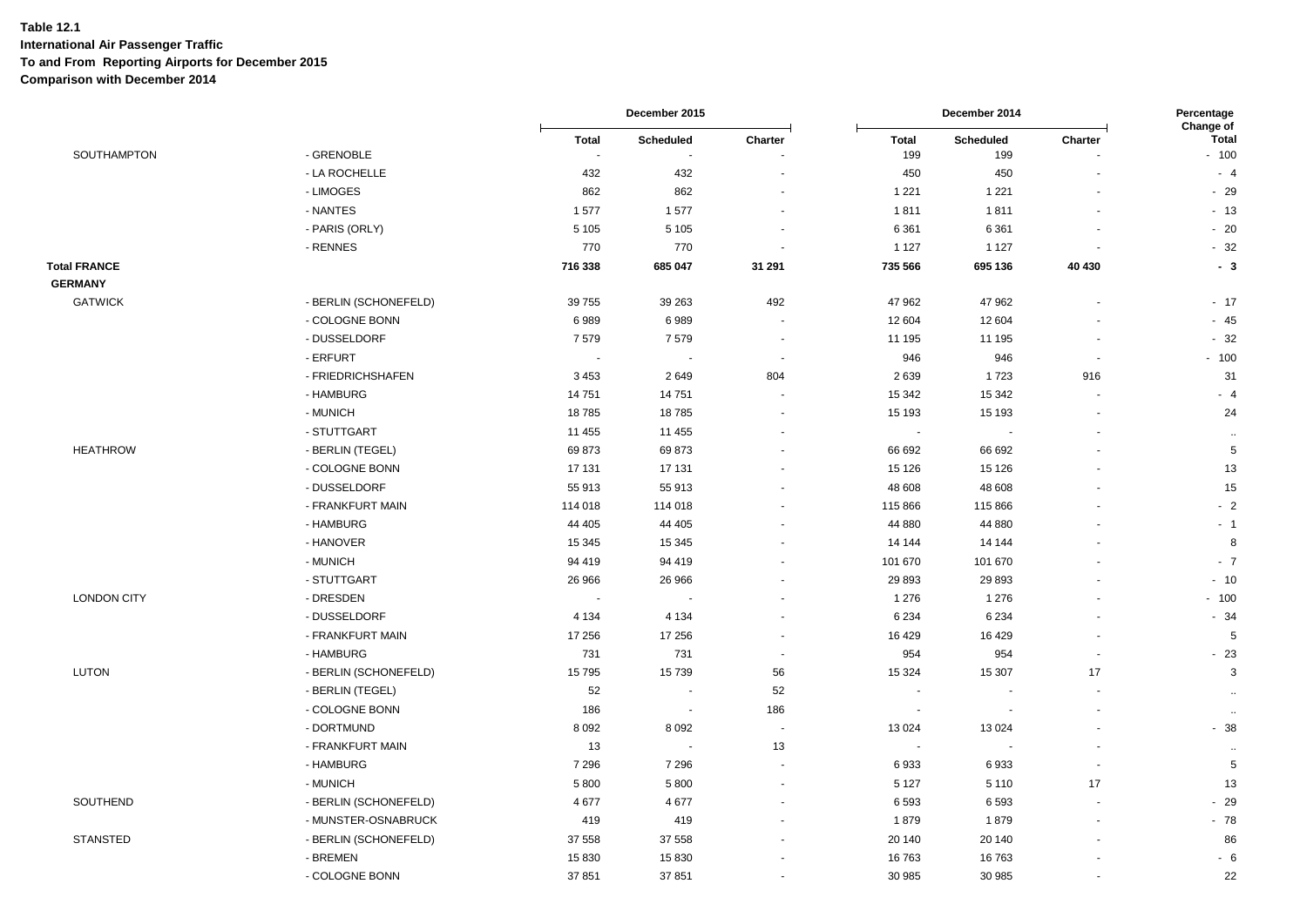|                             |                         |                         | December 2015            |                          |                         | December 2014               |         | Percentage                             |  |
|-----------------------------|-------------------------|-------------------------|--------------------------|--------------------------|-------------------------|-----------------------------|---------|----------------------------------------|--|
| <b>STANSTED</b>             | - DORTMUND              | <b>Total</b><br>9 4 9 5 | Scheduled<br>9495        | Charter                  | <b>Total</b><br>8 2 5 8 | <b>Scheduled</b><br>8 2 5 8 | Charter | <b>Change of</b><br><b>Total</b><br>15 |  |
|                             | - DUSSELDORF            |                         |                          |                          | 11 353                  | 11 353                      |         | $-100$                                 |  |
|                             | - HAHN                  | 20 057                  | 20 057                   |                          | 19853                   | 19853                       |         | $\overline{1}$                         |  |
|                             | - HANOVER               | 5412                    | 5412                     |                          | 10 115                  | 10 115                      |         | $-46$                                  |  |
|                             | - KARLSRUHE/BADEN BADEN | 8646                    | 8646                     |                          | 9755                    | 9755                        |         | $-11$                                  |  |
|                             | - LEIPZIG               | 4760                    | 4760                     |                          | 5703                    | 5703                        |         | $-17$                                  |  |
|                             | - MEMMINGEN ALLGAU      | 9743                    | 9743                     |                          | 10 380                  | 10 380                      |         | - 6                                    |  |
|                             | - MUNICH                | 8 3 4 7                 | 8 3 4 7                  |                          | 9028                    | 9028                        |         | $-8$                                   |  |
|                             | - NIEDERRHEIN           | 5 4 6 0                 | 5 4 6 0                  |                          | 7 1 0 8                 | 7 1 0 8                     |         | $-23$                                  |  |
|                             | - NUREMBERG             | 10 334                  | 10 3 34                  |                          | 9951                    | 9951                        |         | 4                                      |  |
|                             | - STUTTGART             | 6319                    | 6319                     |                          | 6509                    | 6509                        |         | $-3$                                   |  |
| ABERDEEN                    | - FRANKFURT MAIN        | 8 3 6 5                 | 8 3 6 5                  |                          | 8739                    | 8739                        |         | $-4$                                   |  |
| <b>BIRMINGHAM</b>           | - BERLIN (TEGEL)        | 5 6 4 6                 | 5646                     | $\overline{\phantom{a}}$ | 3627                    | 3627                        |         | 56                                     |  |
|                             | - COLOGNE BONN          | 188                     |                          | 188                      | 3662                    | 3662                        |         | $-95$                                  |  |
|                             | - DUSSELDORF            | 17809                   | 17809                    |                          | 14 983                  | 14 983                      |         | 19                                     |  |
|                             | - FRANKFURT MAIN        | 23 356                  | 23 356                   |                          | 22 140                  | 22 140                      |         | 5                                      |  |
|                             | - HAMBURG               | 1914                    | 1914                     |                          | 5 3 1 4                 | 5314                        |         | $-64$                                  |  |
|                             | - HANOVER               | 4 1 1 4                 | 4 1 1 4                  |                          | 5 0 20                  | 4653                        | 367     | $-18$                                  |  |
|                             | - MUNICH                | 14 403                  | 14 403                   | $\sim$                   | 14 079                  | 14 0 79                     |         | $\overline{\mathbf{c}}$                |  |
|                             | - PADERBORN             | 571                     | $\overline{\phantom{a}}$ | 571                      |                         |                             |         | $\cdot$                                |  |
|                             | - STUTTGART             | 4 9 6 7                 | 4 9 6 7                  |                          | 5423                    | 5423                        |         | - 8                                    |  |
| <b>BRISTOL</b>              | - BERLIN (SCHONEFELD)   | 9 1 7 1                 | 9 1 7 1                  |                          | 8935                    | 8935                        |         | 3                                      |  |
|                             | - DUSSELDORF            | 769                     | 769                      |                          |                         |                             |         |                                        |  |
|                             | - FRANKFURT MAIN        | 2820                    | 2820                     |                          | 2 3 9 4                 | 2 3 9 4                     |         | 18                                     |  |
|                             | - HAMBURG               | 968                     | 968                      |                          | 1459                    | 1459                        |         | $-34$                                  |  |
|                             | - MUNICH                | 1981                    | 1981                     |                          | 1452                    | 1452                        |         | 36                                     |  |
| <b>CARDIFF WALES</b>        | - DUSSELDORF            | 1 1 2 5                 | 1 1 2 5                  |                          |                         |                             |         |                                        |  |
|                             | - MUNICH                | 1 6 2 6                 | 1626                     |                          |                         |                             |         | $\ddotsc$                              |  |
| EAST MIDLANDS INTERNATIONAL | - BERLIN (SCHONEFELD)   | 4723                    | 4723                     |                          | 4 4 7 6                 | 4476                        |         | 6                                      |  |
| <b>EDINBURGH</b>            | - BERLIN (SCHONEFELD)   | 4 2 2 3                 | 4 2 2 3                  |                          | 3 3 5 8                 | 3 3 5 8                     |         | 26                                     |  |
|                             | - COLOGNE BONN          | 1612                    | 1612                     |                          | 1743                    | 1743                        |         | $-8$                                   |  |
|                             | - FRANKFURT MAIN        | 10 4 64                 | 10 4 64                  |                          | 11 5 64                 | 11 5 64                     |         | $-10$                                  |  |
|                             | - HAHN                  | 2 2 6 3                 | 2 2 6 3                  |                          |                         |                             |         | $\ddot{\phantom{a}}$                   |  |
|                             | - HAMBURG               | 4879                    | 4879                     |                          | 4583                    | 4583                        |         | 6                                      |  |
|                             | - MUNICH                | 8524                    | 8524                     |                          | 7 1 7 5                 | 7 1 7 5                     |         | 19                                     |  |
|                             | - NIEDERRHEIN           | 4 1 9 2                 | 4 1 9 2                  |                          | 3 9 0 4                 | 3 9 0 4                     |         | $\overline{7}$                         |  |
|                             | - STUTTGART             | 3 3 4 7                 | 3 3 4 7                  |                          |                         |                             |         |                                        |  |
| <b>GLASGOW</b>              | - BERLIN (SCHONEFELD)   | 13 506                  | 13 506                   |                          | 6 1 8 4                 | 6 1 8 4                     |         | 118                                    |  |
|                             | - DUSSELDORF            | 1985                    | 1985                     |                          | 2075                    | 2075                        |         | - 4                                    |  |
| <b>ISLE OF MAN</b>          | - BREMEN                | 280                     | $\blacksquare$           | 280                      |                         |                             |         | $\cdot$                                |  |
|                             |                         |                         |                          |                          |                         |                             |         |                                        |  |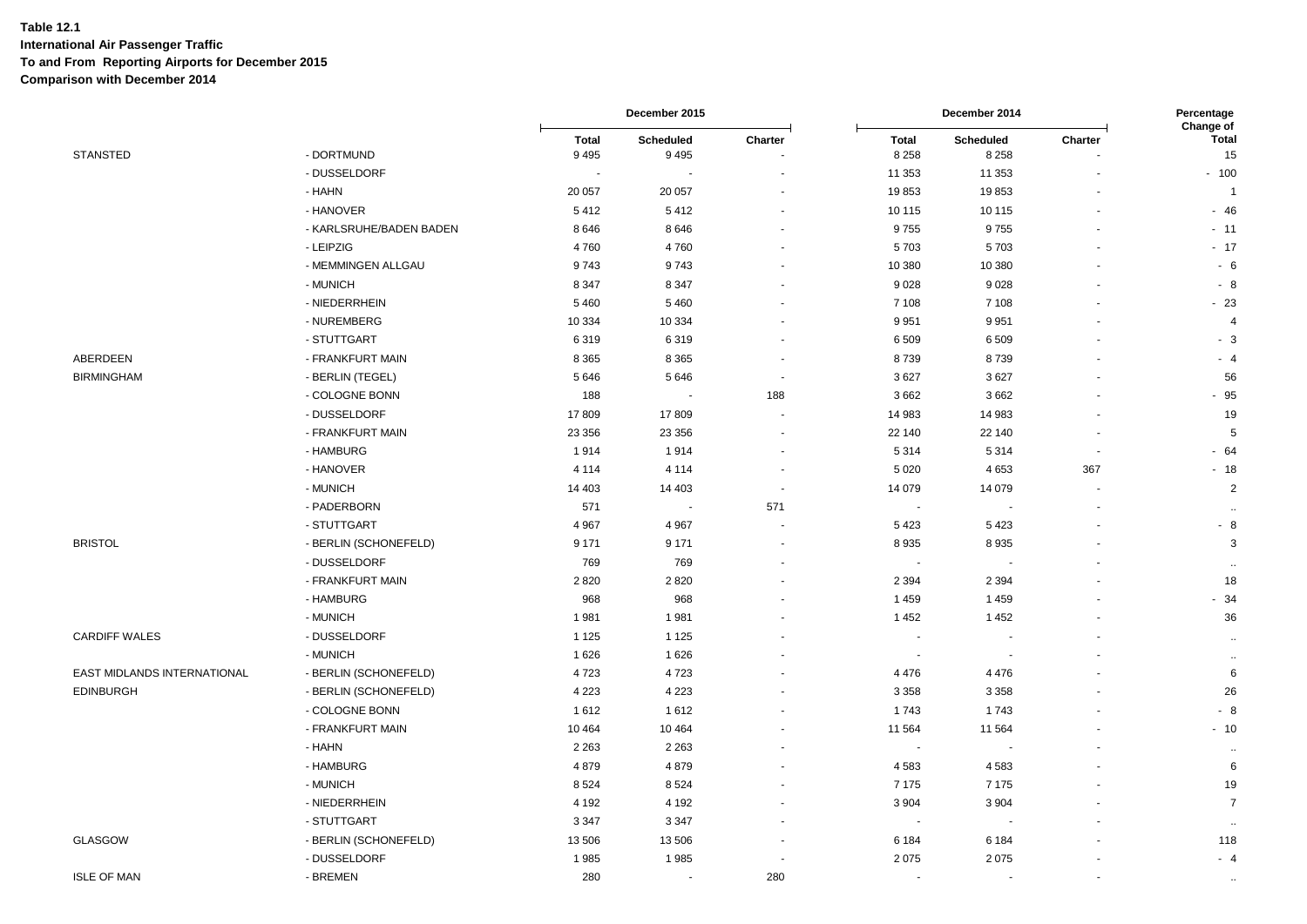|                         |                       |                     | December 2015                      |                          | December 2014            |                                           | Percentage<br>Change of  |                        |
|-------------------------|-----------------------|---------------------|------------------------------------|--------------------------|--------------------------|-------------------------------------------|--------------------------|------------------------|
| LEEDS BRADFORD          | - BERLIN (SCHONEFELD) | <b>Total</b><br>285 | Scheduled<br>$\tilde{\phantom{a}}$ | Charter<br>285           | <b>Total</b><br>$\sim$   | <b>Scheduled</b><br>$\tilde{\phantom{a}}$ | Charter                  | <b>Total</b><br>$\sim$ |
|                         | - DUSSELDORF          | 5 4 3 7             | 5 2 7 9                            | 158                      | 5 3 9 1                  | 5 3 9 1                                   |                          | $\overline{1}$         |
|                         | - MUNICH              | $\sim$              | $\overline{a}$                     | $\sim$                   | 249                      | $\overline{\phantom{a}}$                  | 249                      | $-100$                 |
| LIVERPOOL (JOHN LENNON) | - BERLIN (SCHONEFELD) | 7319                | 7319                               |                          | 7 0 8 5                  | 7 0 8 5                                   | $\sim$                   | 3                      |
| <b>MANCHESTER</b>       | - BERLIN (SCHONEFELD) | 12 555              | 12 555                             | $\blacksquare$           | 11 165                   | 11 165                                    | $\blacksquare$           | 12                     |
|                         | - BRAUNSCHWEIG        | 288                 | $\sim$                             | 288                      | $\sim$                   |                                           |                          | $\sim$                 |
|                         | - BREMEN              | 2677                | 2677                               |                          | 4 2 2 9                  | 4 2 2 9                                   |                          | $-37$                  |
|                         | - COLOGNE BONN        | 6 1 9 9             | 6 1 9 9                            | ٠.                       | 6317                     | 6317                                      |                          | $-2$                   |
|                         | - DUSSELDORF          | 18 3 24             | 17 183                             | 1 1 4 1                  | 14 011                   | 14 011                                    |                          | 31                     |
|                         | - FRANKFURT MAIN      | 30 337              | 30 337                             | $\blacksquare$           | 31 487                   | 31 487                                    |                          | $-4$                   |
|                         | - FRIEDRICHSHAFEN     |                     |                                    |                          | 647                      | 647                                       |                          | $-100$                 |
|                         | - HAMBURG             | 10765               | 10765                              | $\sim$                   | 11780                    | 11780                                     |                          | $-9$                   |
|                         | - HANOVER             | 5721                | 4 2 6 1                            | 1 4 6 0                  | 3 1 5 6                  | 3 1 5 6                                   | $\blacksquare$           | 81                     |
|                         | - MUNICH              | 27 089              | 27 089                             | $\overline{\phantom{a}}$ | 26 370                   | 26 370                                    |                          | 3                      |
|                         | - STUTTGART           | 8 1 7 1             | 8 1 7 1                            | $\overline{\phantom{a}}$ | $\sim$                   | $\sim$                                    |                          | $\bullet\bullet$       |
| <b>NEWCASTLE</b>        | - BERLIN (SCHONEFELD) | 267                 |                                    | 267                      | $\overline{\phantom{a}}$ | $\overline{\phantom{a}}$                  |                          | $\sim$                 |
|                         | - DUSSELDORF          | 3838                | 3838                               | $\sim$                   | 3 1 6 5                  | 3 1 6 5                                   | $\sim$                   | 21                     |
|                         | - MUNICH              | $\sim$              |                                    |                          | 257                      | $\blacksquare$                            | 257                      | $-100$                 |
| SOUTHAMPTON             | - DUSSELDORF          | 2 0 2 3             | 2 0 2 3                            | $\blacksquare$           | $\overline{\phantom{a}}$ | $\blacksquare$                            | $\overline{\phantom{a}}$ | $\sim$                 |
|                         | - HAMBURG             | 434                 | 434                                |                          | 32                       | $\blacksquare$                            | 32                       | 1 2 5 6                |
| <b>Total GERMANY</b>    |                       | 1 086 620           | 1 080 379                          | 6 2 4 1                  | 1 060 064                | 1 058 209                                 | 1855                     | $\mathbf{3}$           |
| <b>GIBRALTAR</b>        |                       |                     |                                    |                          |                          |                                           |                          |                        |
| <b>GATWICK</b>          | - GIBRALTAR           | 8581                | 8581                               | $\ddot{\phantom{1}}$     | 8897                     | 8897                                      | $\ddot{\phantom{1}}$     | - 4                    |
| <b>HEATHROW</b>         | - GIBRALTAR           | 8 6 0 1             | 8 6 0 1                            |                          | 8 3 4 6                  | 8 3 4 6                                   |                          | 3                      |
| <b>LUTON</b>            | - GIBRALTAR           | 4 1 1 8             | 4 1 1 8                            |                          | 4 6 9 3                  | 4693                                      |                          | $-12$                  |
| <b>BIRMINGHAM</b>       | - GIBRALTAR           | 2827                | 2827                               | $\blacksquare$           | 3 2 0 0                  | 3 2 0 0                                   |                          | $-12$                  |
| <b>BRISTOL</b>          | - GIBRALTAR           | 2 4 5 5             | 2 4 5 5                            |                          | $\overline{\phantom{a}}$ |                                           |                          | $\sim$                 |
| <b>MANCHESTER</b>       | - GIBRALTAR           | 4 3 6 5             | 4 3 6 5                            | $\blacksquare$           | 4 6 6 5                  | 4665                                      |                          | $-6$                   |
| <b>Total GIBRALTAR</b>  |                       | 30 947              | 30 947                             |                          | 29 801                   | 29 801                                    | $\blacksquare$           | $\overline{4}$         |
| <b>GREECE</b>           |                       |                     |                                    |                          |                          |                                           |                          |                        |
| <b>GATWICK</b>          | - ATHENS              | 14 548              | 14 548                             |                          | 15916                    | 15916                                     |                          | $-9$                   |
|                         | - SALONIKA            | 6946                | 6946                               | $\blacksquare$           | 6942                     | 6942                                      |                          |                        |
| <b>HEATHROW</b>         | - ATHENS              | 48 214              | 48 214                             | $\overline{\phantom{a}}$ | 47 493                   | 47 493                                    |                          | $\overline{2}$         |
| <b>LUTON</b>            | - ATHENS              | 221                 | $\sim$                             | 221                      | $\overline{\phantom{a}}$ | $\sim$                                    |                          | $\sim$                 |
| <b>STANSTED</b>         | - ATHENS              | 20751               | 20751                              | $\blacksquare$           | 17939                    | 17939                                     | $\overline{\phantom{a}}$ | 16                     |
|                         | - KALAMATA            | $\sim$              | $\overline{\phantom{a}}$           | $\overline{\phantom{a}}$ | 728                      | $\blacksquare$                            | 728                      | $-100$                 |
|                         | - SALONIKA            | 7893                | 7893                               |                          | 8767                     | 8 3 2 4                                   | 443                      | $-10$                  |
| <b>EDINBURGH</b>        | - ATHENS              | 2873                | 2873                               |                          | 2627                     | 2627                                      |                          | 9                      |
| <b>MANCHESTER</b>       | - ATHENS              | 6419                | 6419                               |                          | 6934                     | 6934                                      |                          | $-7$                   |
|                         | - KALAMATA            | $\sim$              | $\blacksquare$                     | $\blacksquare$           | 567                      | $\overline{\phantom{a}}$                  | 567                      | $-100$                 |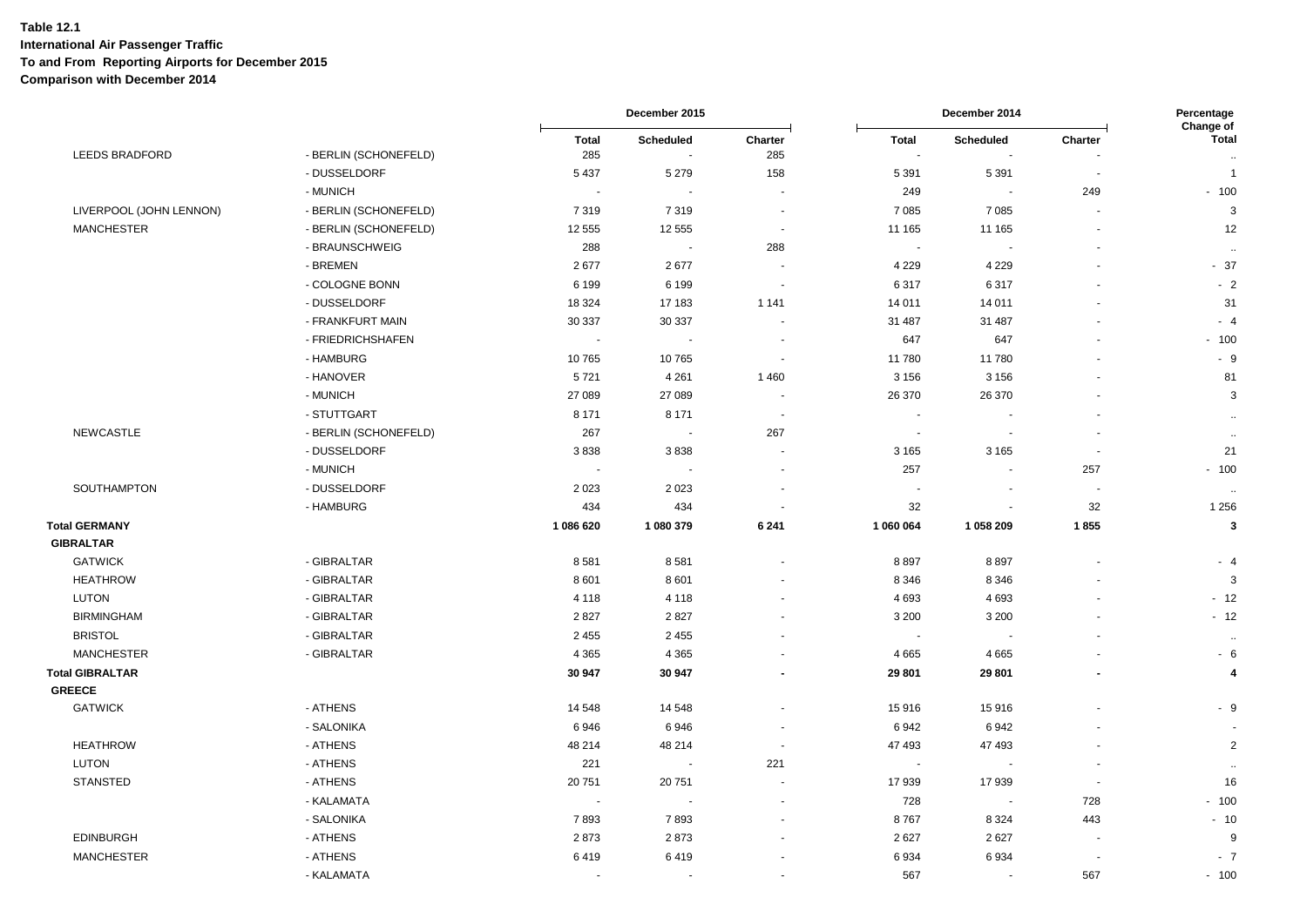|                             |                       |                         | December 2015            |                          |                          | December 2014            |                | Percentage<br>Change of |
|-----------------------------|-----------------------|-------------------------|--------------------------|--------------------------|--------------------------|--------------------------|----------------|-------------------------|
| <b>MANCHESTER</b>           | - SALONIKA            | <b>Total</b><br>1 2 3 6 | Scheduled<br>1 2 3 6     | Charter                  | <b>Total</b><br>1654     | Scheduled<br>1654        | Charter        | <b>Total</b><br>$-25$   |
| <b>Total GREECE</b>         |                       | 109 101                 | 108 880                  | 221                      | 109 567                  | 107829                   | 1738           |                         |
| <b>IRISH REPUBLIC</b>       |                       |                         |                          |                          |                          |                          |                |                         |
| <b>GATWICK</b>              | - CORK                | 9 1 2 4                 | 9 1 2 4                  |                          | 9842                     | 9842                     |                | $-7$                    |
|                             | - DUBLIN              | 95 431                  | 95 431                   |                          | 80 360                   | 80 360                   |                | 19                      |
|                             | - IRELAND WEST(KNOCK) | 5 6 8 2                 | 5 6 8 2                  |                          | 4587                     | 4587                     |                | 24                      |
|                             | - SHANNON             | 7707                    | 7707                     |                          | 7721                     | 7721                     |                |                         |
| <b>HEATHROW</b>             | - CORK                | 28 637                  | 28 637                   |                          | 29 29 7                  | 29 29 7                  |                | $-2$                    |
|                             | - DUBLIN              | 127 132                 | 127 132                  |                          | 121 974                  | 121 974                  |                | 4                       |
|                             | - SHANNON             | 18 866                  | 18 866                   |                          | 16 356                   | 16 35 6                  |                | 15                      |
| <b>LONDON CITY</b>          | - CORK                | 5839                    | 5839                     |                          |                          |                          |                | $\ddot{\phantom{1}}$    |
|                             | - DUBLIN              | 31 387                  | 31 387                   | $\blacksquare$           | 32 581                   | 32 581                   |                | $-4$                    |
| LUTON                       | - DUBLIN              | 24 983                  | 24 960                   | 23                       | 24 887                   | 24 887                   |                |                         |
|                             | - IRELAND WEST(KNOCK) | 7899                    | 7899                     | $\overline{\phantom{a}}$ | 8 5 31                   | 8531                     |                | $-7$                    |
|                             | - KERRY COUNTY        | 7677                    | 7677                     | $\blacksquare$           | 8 6 6 8                  | 8 6 6 8                  |                | $-11$                   |
|                             | - WATERFORD           | 1773                    | 1740                     | 33                       | $\overline{\phantom{a}}$ |                          |                |                         |
| SOUTHEND                    | - DUBLIN              | $\sim$                  | $\overline{\phantom{a}}$ |                          | 3 3 3 2                  | 3 3 3 2                  |                | $-100$                  |
| <b>STANSTED</b>             | - CORK                | 24 999                  | 24 999                   |                          | 23 891                   | 23 891                   |                | 5                       |
|                             | - DUBLIN              | 65719                   | 65719                    |                          | 67 592                   | 67 592                   |                | $-3$                    |
|                             | - IRELAND WEST(KNOCK) | 12 052                  | 12 052                   |                          | 11 609                   | 11 609                   |                | 4                       |
|                             | - KERRY COUNTY        | 5 3 4 3                 | 5 3 4 3                  |                          | 5 6 3 2                  | 5 6 3 2                  |                | $-5$                    |
|                             | - SHANNON             | 16 155                  | 16 155                   |                          | 16 397                   | 16 397                   |                | $-1$                    |
| ABERDEEN                    | - DUBLIN              | 3 1 9 5                 | 3 1 9 5                  | $\overline{\phantom{a}}$ | 3 2 0 9                  | 3 2 0 9                  |                |                         |
| BELFAST INTERNATIONAL       | - DUBLIN              | 170                     |                          | 170                      |                          |                          |                | $\sim$                  |
|                             | - SHANNON             | 87                      | $\overline{\phantom{a}}$ | 87                       | 30                       | $\overline{\phantom{a}}$ | 30             | 190                     |
| <b>BIRMINGHAM</b>           | - CORK                | 5517                    | 5517                     |                          | 5 8 0 7                  | 5807                     |                | $-5$                    |
|                             | - DUBLIN              | 70 741                  | 70 741                   | $\overline{\phantom{a}}$ | 57 182                   | 57 182                   |                | 24                      |
|                             | - IRELAND WEST(KNOCK) |                         |                          | $\overline{\phantom{a}}$ | 1871                     | 1871                     |                | $-100$                  |
|                             | - SHANNON             | 2638                    | 2 5 5 1                  | 87                       | 2 9 0 5                  | 2 9 0 5                  |                | $-9$                    |
|                             | - WATERFORD           | 822                     | 822                      |                          | 1 5 2 4                  | 1524                     |                | $-46$                   |
| <b>BOURNEMOUTH</b>          | - DUBLIN              | 1589                    | 1589                     |                          |                          |                          |                | $\ddotsc$               |
| <b>BRISTOL</b>              | - CORK                | 3 1 0 3                 | 3 1 0 3                  |                          | 3 0 7 8                  | 3078                     |                | $\overline{1}$          |
|                             | - DUBLIN              | 28 857                  | 28 857                   |                          | 28 357                   | 28 357                   |                | $\overline{2}$          |
|                             | - SHANNON             |                         |                          |                          | 1 6 3 7                  | 1637                     |                | $-100$                  |
| <b>CARDIFF WALES</b>        | - CORK                | 712                     | 712                      |                          |                          |                          | $\blacksquare$ | $\sim$                  |
|                             | - DUBLIN              | 8868                    | 8868                     |                          | 5 4 4 1                  | 5425                     | 16             | 63                      |
| DONCASTER SHEFFIELD         | - DUBLIN              | 1413                    | 1413                     |                          |                          |                          |                |                         |
| EAST MIDLANDS INTERNATIONAL | - DUBLIN              | 18418                   | 18418                    |                          | 8 2 6 3                  | 8 2 6 3                  |                | 123                     |
|                             | - IRELAND WEST(KNOCK) | 4 4 8 0                 | 4 4 8 0                  |                          | 3889                     | 3889                     |                | 15                      |
| <b>EDINBURGH</b>            | - CORK                | 3 2 4 0                 | 3 2 4 0                  |                          | 2985                     | 2985                     |                | 9                       |
|                             |                       |                         |                          |                          |                          |                          |                |                         |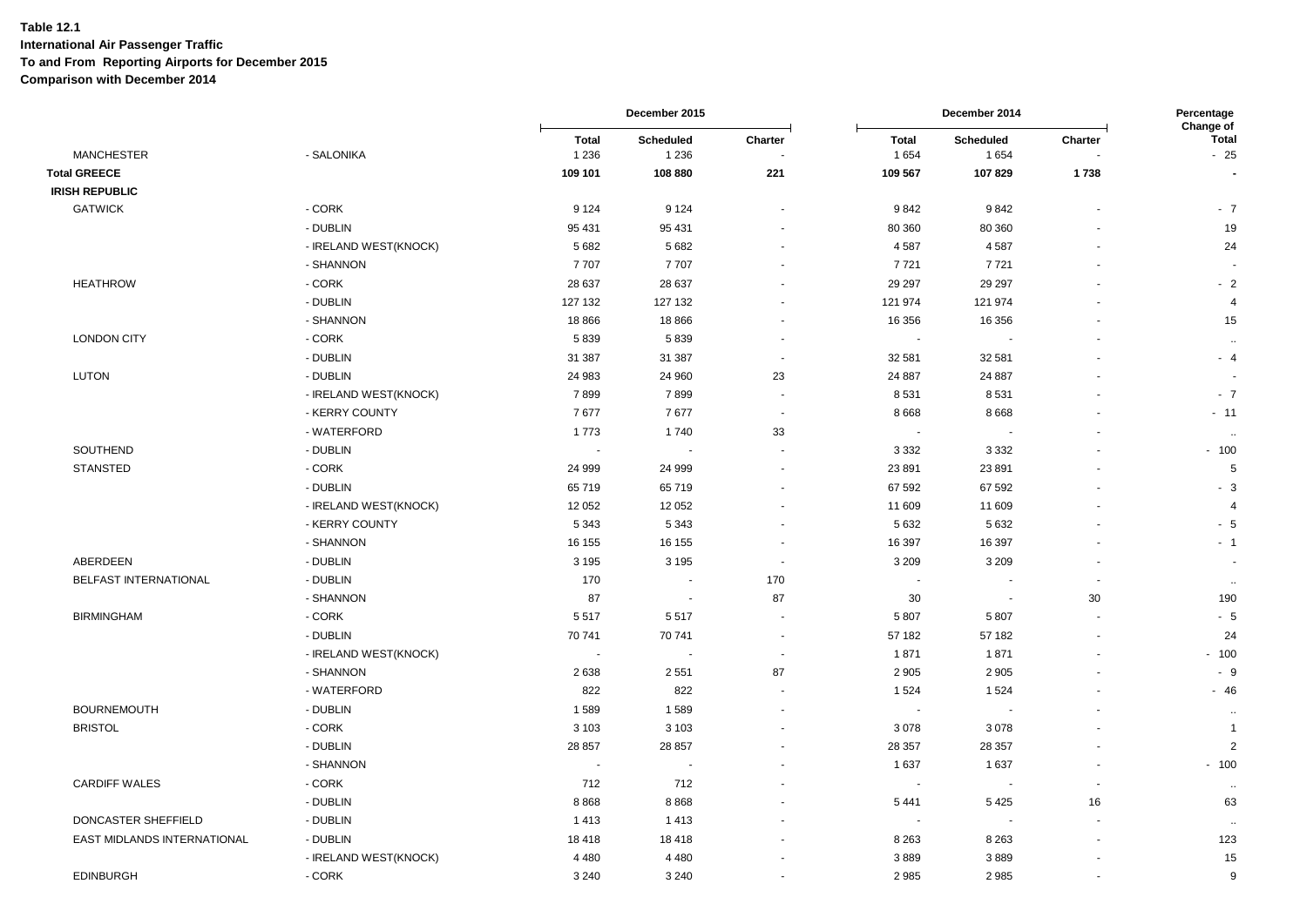|                             |                          |                          | December 2015 |                          |              | December 2014  |         | Percentage<br>Change of |  |
|-----------------------------|--------------------------|--------------------------|---------------|--------------------------|--------------|----------------|---------|-------------------------|--|
|                             |                          | <b>Total</b>             | Scheduled     | Charter                  | <b>Total</b> | Scheduled      | Charter | <b>Total</b>            |  |
| <b>EDINBURGH</b>            | - DUBLIN                 | 40 127                   | 39 969        | 158                      | 37 728       | 37728          |         | 6                       |  |
|                             | - SHANNON                | $\overline{\phantom{a}}$ |               |                          | 2 0 1 9      | 2019           |         | $-100$                  |  |
| <b>EXETER</b>               | - DUBLIN                 | 1716                     | 1716          |                          | 2785         | 2785           |         | $-38$                   |  |
| <b>GLASGOW</b>              | - CORK                   | 1 3 1 1                  | 1 3 1 1       |                          | 1790         | 1752           | 38      | $-27$                   |  |
|                             | - DONEGAL                | 454                      | 454           |                          | 716          | 716            |         | $-37$                   |  |
|                             | - DUBLIN                 | 34 945                   | 34 945        |                          | 31 985       | 31 985         |         | 9                       |  |
| <b>INVERNESS</b>            | - DUBLIN                 | 1 0 0 9                  | 1 0 0 9       |                          | 1703         | 1703           |         | $-41$                   |  |
| <b>ISLE OF MAN</b>          | - DUBLIN                 | 3 1 0 4                  | 3 1 0 4       |                          | 2 9 6 4      | 2964           |         | $\sqrt{5}$              |  |
| <b>JERSEY</b>               | - DUBLIN                 | $\sim$                   |               |                          | 71           |                | 71      | $-100$                  |  |
| LEEDS BRADFORD              | - DUBLIN                 | 20 415                   | 20 4 15       |                          | 20 414       | 20 4 14        |         |                         |  |
| LIVERPOOL (JOHN LENNON)     | - CORK                   | 5 6 8 9                  | 5689          |                          | 7686         | 7686           |         | $-26$                   |  |
|                             | - DUBLIN                 | 39 743                   | 39743         |                          | 24 376       | 24 376         |         | 63                      |  |
|                             | - IRELAND WEST(KNOCK)    | 6936                     | 6936          |                          | 6575         | 6575           |         | $\sqrt{5}$              |  |
| <b>MANCHESTER</b>           | - CORK                   | 5785                     | 5785          | $\blacksquare$           | 6 2 7 6      | 6 2 7 6        |         | - 8                     |  |
|                             | - DUBLIN                 | 74 655                   | 74 465        | 190                      | 65 424       | 65 098         | 326     | 14                      |  |
|                             | - IRELAND WEST(KNOCK)    | 1598                     | 1598          |                          | 2 0 0 6      | 2006           |         | $-20$                   |  |
|                             | - SHANNON                | 7760                     | 7760          |                          | 7435         | 7435           |         | $\overline{4}$          |  |
| <b>NEWCASTLE</b>            | - CORK                   | 556                      | 556           |                          | 1 2 7 4      | 1 2 7 4        |         | $-56$                   |  |
|                             | - DUBLIN                 | 16 389                   | 16 389        |                          | 14 8 59      | 14 8 59        |         | 10                      |  |
| SOUTHAMPTON                 | - DUBLIN                 | 9683                     | 9683          |                          | 11 311       | 11 311         |         | $-14$                   |  |
| <b>SUMBURGH</b>             | - DUBLIN                 |                          |               |                          | 593          | $\blacksquare$ | 593     | $-100$                  |  |
| <b>Total IRISH REPUBLIC</b> |                          | 922 130                  | 921 382       | 748                      | 849 425      | 848 351        | 1 0 7 4 | 9                       |  |
| <b>ITALY</b>                |                          |                          |               |                          |              |                |         |                         |  |
| <b>GATWICK</b>              | - BARI (PALESE)          |                          |               |                          | 2 4 8 1      | 2481           |         | $-100$                  |  |
|                             | - BOLOGNA                | 5476                     | 5476          |                          | 5 3 4 2      | 5 3 4 2        |         | 3                       |  |
|                             | - CATANIA (FONTANAROSSA) | 3896                     | 3896          |                          | 3510         | 3510           |         | 11                      |  |
|                             | - FLORENCE               | 7 3 0 8                  | 7 3 0 8       |                          | 5888         | 5888           |         | 24                      |  |
|                             | - GENOA                  | 4 0 7 3                  | 4 0 7 3       |                          | 4 5 0 5      | 4505           |         | $-10$                   |  |
|                             | - MILAN (LINATE)         | 19 981                   | 19 981        |                          | 8 2 8 4      | 8 2 8 4        |         | 141                     |  |
|                             | - MILAN (MALPENSA)       | 37 264                   | 37 264        |                          | 38 268       | 38 268         |         | $-3$                    |  |
|                             | - NAPLES                 | 21 356                   | 21 356        |                          | 25 754       | 25754          |         | $-17$                   |  |
|                             | - PALERMO                | 2 3 4 0                  | 2 3 4 0       |                          | 2 7 3 3      | 2733           |         | $-14$                   |  |
|                             | - PISA                   | 12 3 98                  | 12 3 98       |                          | 12 113       | 12 113         |         | $\overline{2}$          |  |
|                             | - ROME (FIUMICINO)       | 47 152                   | 47 152        |                          | 45 955       | 45 955         |         | 3                       |  |
|                             | - TURIN                  | 15 880                   | 14 109        | 1771                     | 17 220       | 13543          | 3677    | $-8$                    |  |
|                             | - VENICE                 | 44 300                   | 44 300        | $\overline{\phantom{a}}$ | 36 155       | 36 155         |         | 23                      |  |
|                             | - VERONA VILLAFRANCA     | 12 650                   | 12 162        | 488                      | 13 502       | 12846          | 656     | $-6$                    |  |
| <b>HEATHROW</b>             | - BOLOGNA                | 16 342                   | 16 342        |                          | 18741        | 18741          |         | $-13$                   |  |
|                             | - MILAN (LINATE)         | 45 581                   | 45 581        |                          | 50 782       | 50782          |         | $-10$                   |  |
|                             | - MILAN (MALPENSA)       | 12 306                   | 12 30 6       |                          | 10 056       | 10 056         |         | 22                      |  |
|                             |                          |                          |               |                          |              |                |         |                         |  |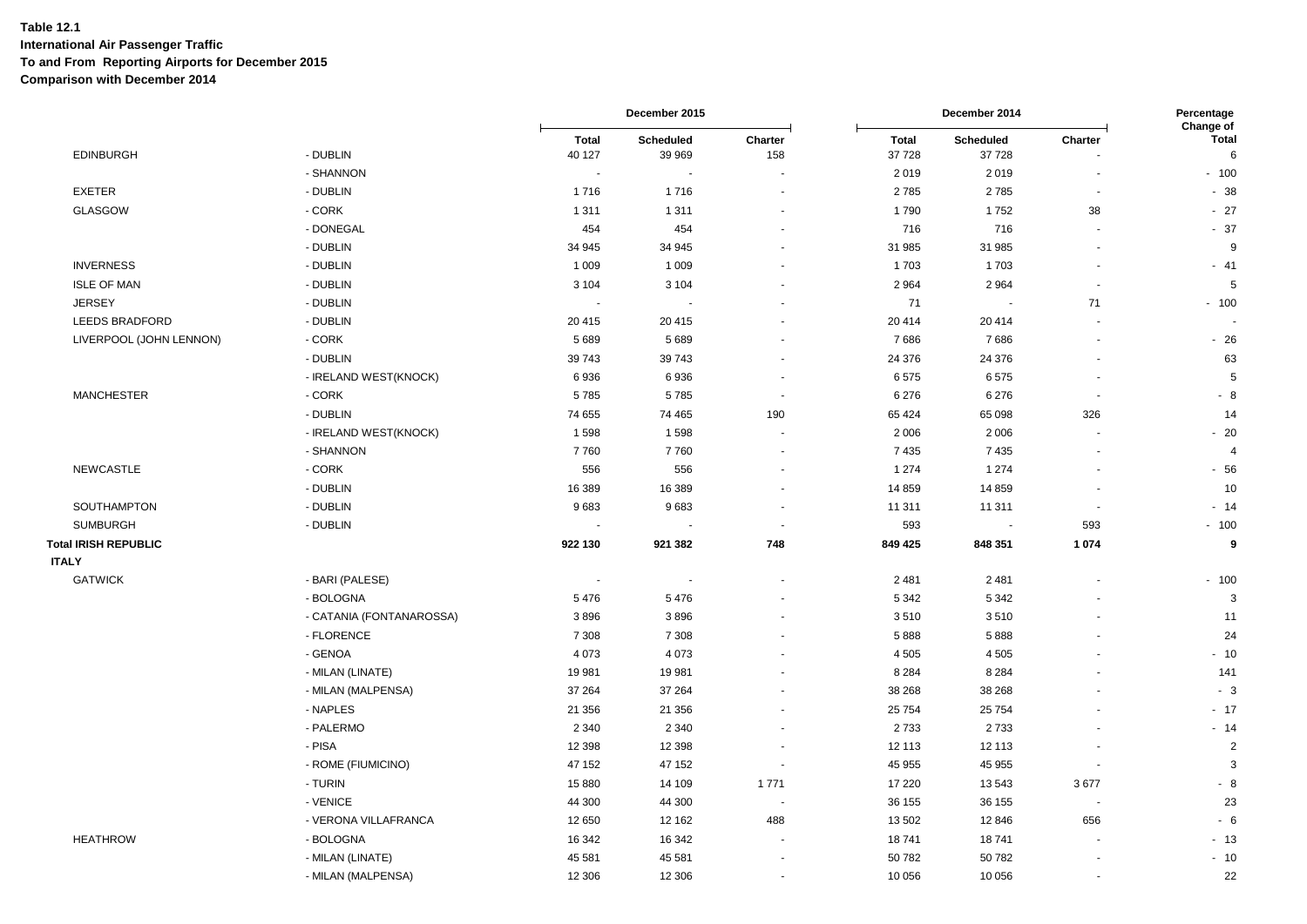|                                   |                                  |                      | December 2015     |                | December 2014        |                   | Percentage<br><b>Change of</b> |                       |
|-----------------------------------|----------------------------------|----------------------|-------------------|----------------|----------------------|-------------------|--------------------------------|-----------------------|
| <b>HEATHROW</b>                   | - PISA                           | <b>Total</b><br>5970 | Scheduled<br>5970 | Charter        | <b>Total</b><br>6727 | Scheduled<br>6727 | Charter                        | <b>Total</b><br>$-11$ |
|                                   | - ROME (FIUMICINO)               | 54 746               | 54 746            |                | 56 477               | 56 477            |                                | $-3$                  |
|                                   | - VENICE                         | 6 1 8 5              | 6 1 8 5           |                | 6373                 | 6373              |                                | $-3$                  |
| <b>LONDON CITY</b>                | - FLORENCE                       | 5 6 6 1              | 5 6 6 1           |                | 5 0 8 6              | 5086              |                                | 11                    |
|                                   | - MILAN (LINATE)                 | 11 461               | 11 461            |                | 12 111               | 12 111            |                                | $-5$                  |
|                                   | - ROME (CIAMPINO)                | 85                   | 85                |                | $\blacksquare$       |                   |                                | $\ddotsc$             |
|                                   | - ROME (FIUMICINO)               | 3 4 4 3              | 3 4 4 3           |                | 3 4 7 5              | 3 4 7 5           |                                | $-1$                  |
| LUTON                             | - CATANIA (FONTANAROSSA)         | 2 3 5 2              | 2 3 1 6           | 36             | 3 2 9 2              | 3 2 9 2           |                                | $-29$                 |
|                                   | - MILAN (MALPENSA)               | 8 3 9 6              | 8 3 5 0           | 46             | 7652                 | 7652              |                                | 10                    |
|                                   | - NAPLES                         | 3874                 | 3874              |                | 4 0 4 8              | 4 0 4 8           |                                | $-4$                  |
|                                   | - ROME (FIUMICINO)               | 5984                 | 5 9 8 4           |                | 5698                 | 5698              |                                | 5                     |
|                                   | - TREVISO                        |                      |                   | $\blacksquare$ | 293                  | $\blacksquare$    | 293                            | $-100$                |
|                                   | - TURIN                          | 12                   | $\blacksquare$    | 12             |                      |                   |                                | $\ddot{\phantom{a}}$  |
|                                   | - VENICE                         | 4 0 8 1              | 4 0 8 1           |                | 4 0 3 5              | 4 0 3 5           |                                | $\overline{1}$        |
| SOUTHEND                          | - VENICE                         | 3797                 | 3797              |                | 3812                 | 3812              |                                |                       |
| <b>STANSTED</b>                   | - ALGHERO (FERTILIA)             | 5894                 | 5894              |                | 5 3 2 2              | 5 3 2 2           |                                | 11                    |
|                                   | - ANCONA                         | 6857                 | 6857              |                | 5863                 | 5863              |                                | 17                    |
|                                   | - BARI (PALESE)                  | 10 295               | 10 295            |                | 9 0 21               | 9021              |                                | 14                    |
|                                   | - BERGAMO                        | 37 543               | 37 543            |                | 39 536               | 39 536            |                                | $-5$                  |
|                                   | - BOLOGNA                        | 17785                | 17785             |                | 15 063               | 15 063            |                                | 18                    |
|                                   | - BRINDISI                       | 5413                 | 5413              |                | 4543                 | 4543              |                                | 19                    |
|                                   | - CAGLIARI (ELMAS)               | 4 9 7 7              | 4977              |                | 4 0 0 9              | 4 0 0 9           |                                | 24                    |
|                                   | - COMISO                         | 3 2 2 8              | 3 2 2 8           |                | 2947                 | 2947              |                                | 10                    |
|                                   | - GENOA                          | 4 1 1 6              | 4 1 1 6           |                | 3700                 | 3700              |                                | 11                    |
|                                   | - LAMETIA-TERME                  | 4 2 3 6              | 4 2 3 6           |                | 3790                 | 3790              |                                | 12                    |
|                                   | - MILAN (MALPENSA)               | 16829                | 16829             |                | $\blacksquare$       |                   |                                | $\ddotsc$             |
|                                   | - NAPLES                         | 8 3 6 7              | 8 3 6 7           |                | 10 357               | 10 357            |                                | $-19$                 |
|                                   | - PALERMO                        | 6673                 | 6673              |                | 5942                 | 5942              |                                | 12                    |
|                                   | - PARMA                          | 3677                 | 3677              |                | 3738                 | 3738              |                                | $-2$                  |
|                                   | - PERUGIA                        | 4 6 4 5              | 4645              |                | 5 4 5 9              | 5459              |                                | $-15$                 |
|                                   | - PESCARA                        | 7591                 | 7591              |                | 6482                 | 6482              |                                | 17                    |
|                                   | - PISA                           | 18 637               | 18 637            |                | 19 158               | 19 158            |                                | $-3$                  |
|                                   | - ROME (CIAMPINO)                | 47 109               | 47 109            |                | 38 530               | 38 530            |                                | 22                    |
|                                   | - TREVISO                        | 24 257               | 24 257            |                | 19 230               | 19 2 30           |                                | 26                    |
|                                   | - TRIESTE (RONCHI DEI LEGIONARI) | 8 0 5 4              | 8 0 5 4           | $\sim$         | 6 2 3 5              | 6 2 3 5           | $\sim$                         | 29                    |
|                                   | - TURIN                          | 11 589               | 11 102            | 487            | 11 408               | 10853             | 555                            | $\overline{2}$        |
|                                   | - VERONA VILLAFRANCA             | 3785                 | 3785              |                | $\blacksquare$       |                   |                                | ٠.                    |
| <b>BELFAST CITY (GEORGE BEST)</b> | - VERONA VILLAFRANCA             | 110                  |                   | 110            | 168                  | $\sim$            | 168                            | $-35$                 |
| <b>BIRMINGHAM</b>                 | - FLORENCE                       |                      |                   |                | 2 1 9 1              | 2 1 9 1           |                                | $-100$                |
|                                   | - MILAN (MALPENSA)               | 5566                 | 5566              | ä,             | 3781                 | 3781              | $\sim$                         | 47                    |
|                                   |                                  |                      |                   |                |                      |                   |                                |                       |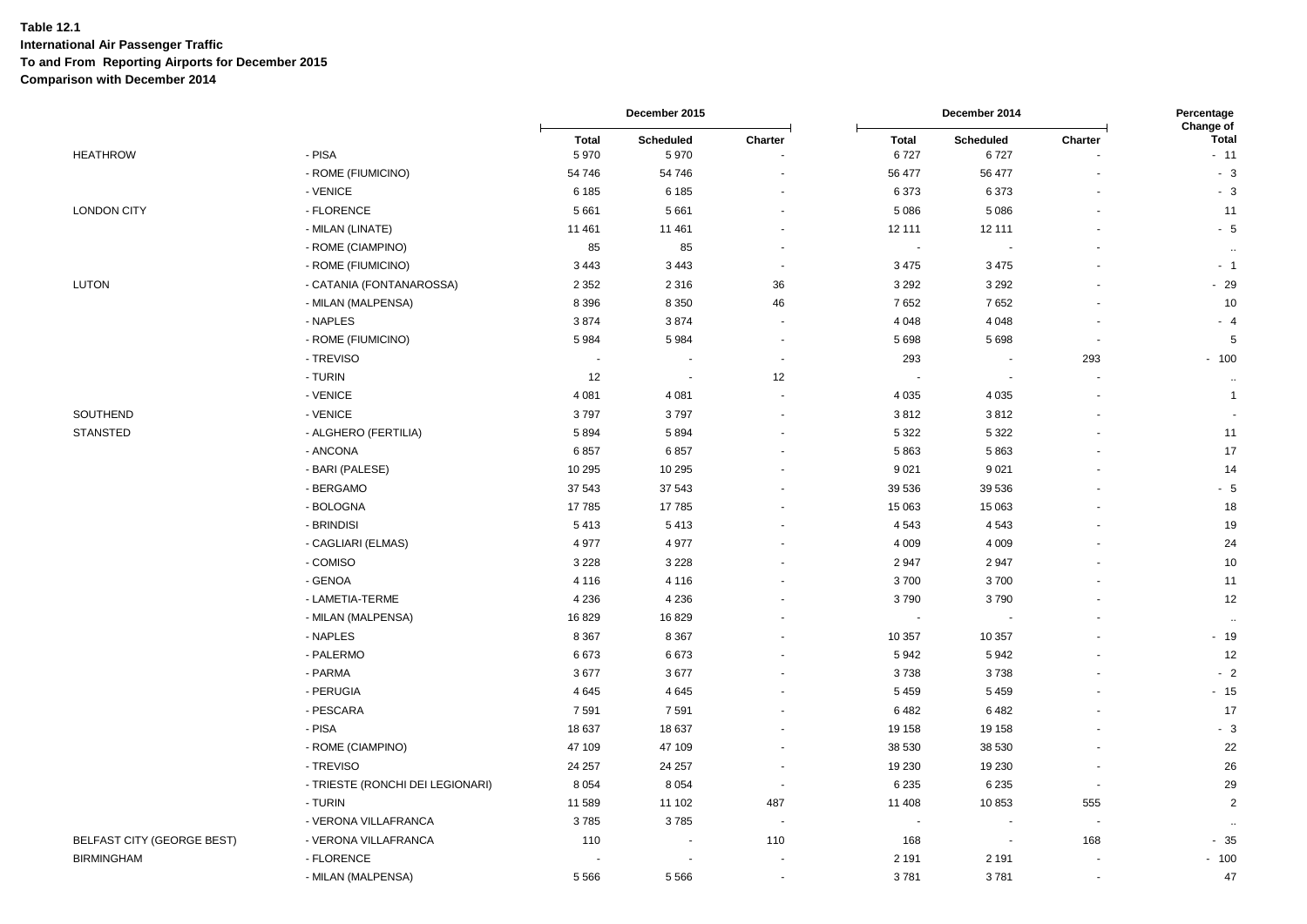|                             |                          |                          | December 2015            |                          | December 2014            |                             |                | Percentage<br>Change of |
|-----------------------------|--------------------------|--------------------------|--------------------------|--------------------------|--------------------------|-----------------------------|----------------|-------------------------|
| <b>BIRMINGHAM</b>           | - ROME (FIUMICINO)       | <b>Total</b><br>4 0 7 3  | Scheduled<br>4 0 7 3     | Charter                  | <b>Total</b><br>2 4 5 4  | <b>Scheduled</b><br>2 4 5 4 | Charter        | <b>Total</b><br>66      |
|                             | - TURIN                  | 1 0 9 3                  | 344                      | 749                      | 1 477                    | 557                         | 920            | $-26$                   |
|                             | - VERONA VILLAFRANCA     | 312                      | $\overline{\phantom{a}}$ | 312                      | $\sim$                   |                             |                | $\alpha$                |
| <b>BOURNEMOUTH</b>          | - TURIN                  | 466                      | $\overline{\phantom{a}}$ | 466                      | 542                      | $\sim$                      | 542            | $-14$                   |
| <b>BRISTOL</b>              | - MILAN (MALPENSA)       | 236                      | 236                      | $\overline{\phantom{a}}$ | $\sim$                   |                             |                | $\ddot{\phantom{0}}$    |
|                             | - PISA                   | $\overline{\phantom{a}}$ |                          | $\overline{\phantom{a}}$ | 1 6 3 8                  | 1638                        |                | $-100$                  |
|                             | - ROME (FIUMICINO)       | 6 1 2 9                  | 6 1 2 9                  | $\sim$                   | 6760                     | 6760                        |                | $-9$                    |
|                             | - TURIN                  | 428                      | $\sim$                   | 428                      | 640                      |                             | 640            | $-33$                   |
|                             | - VERONA VILLAFRANCA     | 331                      | $\blacksquare$           | 331                      | 440                      |                             | 440            | $-25$                   |
| <b>CARDIFF WALES</b>        | - MILAN (MALPENSA)       | 1429                     | 1429                     | $\overline{\phantom{a}}$ | $\overline{\phantom{a}}$ |                             |                | $\ddotsc$               |
|                             | - PARMA                  | 85                       |                          | 85                       | $\overline{\phantom{a}}$ |                             |                | $\ldots$                |
|                             | - TREVISO                | 76                       | $\overline{\phantom{a}}$ | 76                       | $\overline{a}$           |                             | $\overline{a}$ | $\ddotsc$               |
| DONCASTER SHEFFIELD         | - TURIN                  | 421                      | $\sim$                   | 421                      | 552                      | $\sim$                      | 552            | $-24$                   |
| EAST MIDLANDS INTERNATIONAL | - BERGAMO                | 4 2 5 3                  | 4 2 5 3                  |                          | 3 9 0 3                  | 3 9 0 3                     |                | 9                       |
|                             | - TREVISO                | 2 9 0 9                  | 2 9 0 9                  |                          | 2806                     | 2806                        |                | $\overline{4}$          |
| <b>EDINBURGH</b>            | - MILAN (MALPENSA)       | 7 2 7 4                  | 7 2 7 4                  |                          | 8019                     | 8019                        |                | $-9$                    |
|                             | - ROME (CIAMPINO)        | 4839                     | 4839                     |                          | 4 3 0 0                  | 4 3 0 0                     |                | 13                      |
|                             | - VERONA VILLAFRANCA     | 340                      | 340                      |                          | 466                      | 466                         |                | $-27$                   |
| <b>GLASGOW</b>              | - MILAN (MALPENSA)       | 1889                     | 1889                     | $\overline{\phantom{a}}$ | $\blacksquare$           |                             |                | $\sim$                  |
|                             | - TURIN                  | 185                      | $\overline{\phantom{a}}$ | 185                      | 198                      | $\sim$                      | 198            | $-7$                    |
| <b>MANCHESTER</b>           | - BERGAMO                | 10 626                   | 10 6 26                  |                          | 10 100                   | 10 100                      |                | 5                       |
|                             | - CATANIA (FONTANAROSSA) | 2 3 1 1                  | 2 3 1 1                  |                          | $\blacksquare$           |                             |                | $\ddot{\phantom{a}}$    |
|                             | - MILAN (MALPENSA)       | 4 4 7 1                  | 4 4 7 1                  |                          | 3 607                    | 3607                        |                | 24                      |
|                             | - PISA                   | 2 4 9 9                  | 2 4 9 9                  |                          | $\overline{\phantom{a}}$ |                             |                | $\ddot{\phantom{a}}$    |
|                             | - ROME (CIAMPINO)        | 9696                     | 9696                     |                          | 8 4 3 0                  | 8 4 3 0                     |                | 15                      |
|                             | - ROME (FIUMICINO)       | 4737                     | 4 7 3 7                  |                          | 5 6 8 2                  | 4717                        | 965            | $-17$                   |
|                             | - TURIN                  | 1800                     | 843                      | 957                      | 2 3 4 6                  | 440                         | 1 906          | $-23$                   |
|                             | - VENICE                 | 7571                     | 7571                     | $\overline{\phantom{a}}$ | 5917                     | 5917                        |                | 28                      |
|                             | - VERONA VILLAFRANCA     | 1 1 1 9                  | 730                      | 389                      | 1 4 8 1                  | 931                         | 550            | $-24$                   |
| <b>NEWCASTLE</b>            | - TURIN                  | 121                      |                          | 121                      | 170                      | $\sim$                      | 170            | $-29$                   |
| <b>Total ITALY</b>          |                          | 773 302                  | 765 832                  | 7470                     | 718 769                  | 706 537                     | 12 23 2        | 8                       |
| <b>LUXEMBOURG</b>           |                          |                          |                          |                          |                          |                             |                |                         |
| <b>GATWICK</b>              | - LUXEMBOURG             | 7556                     | 7556                     |                          | 6 1 7 9                  | 6 1 7 9                     |                | 22                      |
| <b>HEATHROW</b>             | - LUXEMBOURG             | 13 219                   | 13 219                   |                          | 11 941                   | 11 941                      |                | 11                      |
| <b>LONDON CITY</b>          | - LUXEMBOURG             | 14 167                   | 14 167                   |                          | 14 006                   | 14 006                      |                | $\overline{1}$          |
| <b>Total LUXEMBOURG</b>     |                          | 34 942                   | 34 942                   |                          | 32 126                   | 32 1 26                     |                | $\boldsymbol{9}$        |
| <b>MALTA</b>                |                          |                          |                          |                          |                          |                             |                |                         |
| <b>GATWICK</b>              | - MALTA                  | 22 5 94                  | 21 231                   | 1 3 6 3                  | 22 706                   | 21 4 23                     | 1 2 8 3        |                         |
| <b>HEATHROW</b>             | - MALTA                  | 12 250                   | 12 250                   |                          | 13761                    | 13761                       |                | $-11$                   |
| <b>LUTON</b>                | - MALTA                  | 5921                     | 5921                     |                          | 5846                     | 5846                        |                | $\mathbf{1}$            |
|                             |                          |                          |                          |                          |                          |                             |                |                         |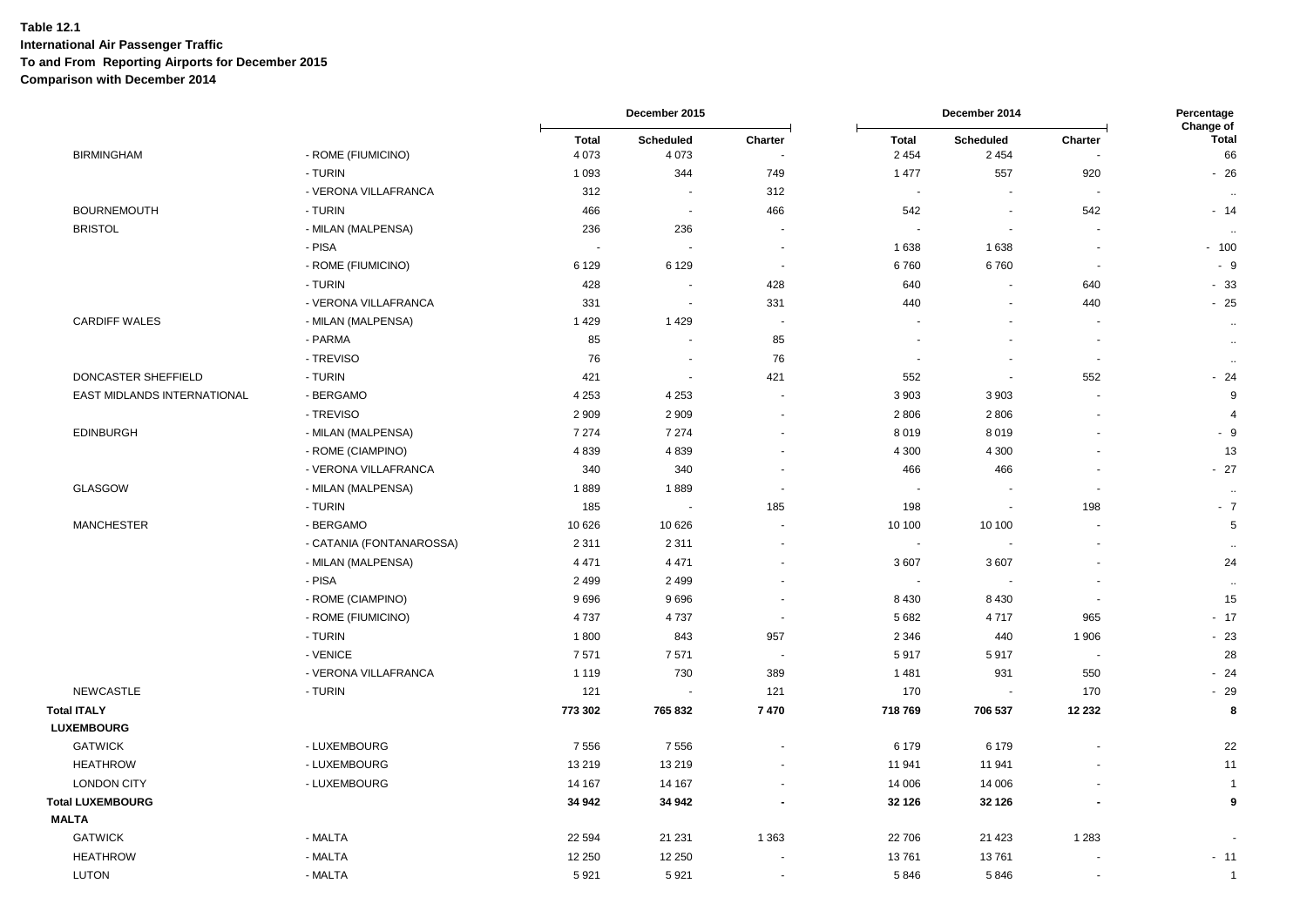|                             |              |                      | December 2015            |                          |                          | December 2014            |                          | Percentage<br>Change of |  |
|-----------------------------|--------------|----------------------|--------------------------|--------------------------|--------------------------|--------------------------|--------------------------|-------------------------|--|
| <b>STANSTED</b>             | - MALTA      | <b>Total</b><br>4771 | Scheduled<br>4771        | Charter                  | <b>Total</b><br>3554     | <b>Scheduled</b><br>3554 | Charter                  | Total<br>34             |  |
| BELFAST INTERNATIONAL       | - MALTA      | $\sim$               | $\sim$                   |                          | 1 2 2 8                  | 1 2 2 8                  |                          |                         |  |
|                             |              |                      |                          |                          |                          |                          |                          | $-100$                  |  |
| <b>BIRMINGHAM</b>           | - MALTA      | 2 9 8 0              | 2 9 8 0                  |                          | 3 1 5 6                  | 3 1 5 6                  |                          | - 6                     |  |
| <b>BRISTOL</b>              | - MALTA      | 3648                 | 3648                     |                          | 2 9 6 2                  | 2962                     |                          | 23                      |  |
| EAST MIDLANDS INTERNATIONAL | - MALTA      | 2 1 6 4              | 2 1 6 4                  |                          | 1961                     | 1961                     |                          | 10                      |  |
| <b>EDINBURGH</b>            | - MALTA      | 3733                 | 3733                     |                          | 2 5 8 8                  | 2588                     |                          | 44                      |  |
| LEEDS BRADFORD              | - MALTA      | 2925                 | 2925                     |                          | 1922                     | 1922                     |                          | 52                      |  |
| LIVERPOOL (JOHN LENNON)     | - MALTA      | 2 3 7 7              | 2 3 7 7                  | $\overline{\phantom{a}}$ | 2800                     | 2800                     |                          | $-15$                   |  |
| <b>MANCHESTER</b>           | - MALTA      | 8 1 0 5              | 6668                     | 1 4 3 7                  | 7708                     | 6415                     | 1 2 9 3                  | 5                       |  |
| <b>NEWCASTLE</b>            | - MALTA      | 2016                 | 2016                     |                          | 2 4 2 0                  | 2 4 2 0                  |                          | $-17$                   |  |
| <b>Total MALTA</b>          |              | 73 4 84              | 70 684                   | 2800                     | 72 612                   | 70 036                   | 2576                     | $\mathbf 1$             |  |
| <b>NETHERLANDS</b>          |              |                      |                          |                          |                          |                          |                          |                         |  |
| <b>GATWICK</b>              | - AMSTERDAM  | 85 786               | 85 4 22                  | 364                      | 71 367                   | 71 367                   |                          | 20                      |  |
| <b>HEATHROW</b>             | - AMSTERDAM  | 128 489              | 128 489                  |                          | 122 696                  | 122 696                  |                          | 5                       |  |
|                             | - ROTTERDAM  |                      |                          |                          | 9560                     | 9560                     |                          | $-100$                  |  |
| <b>LONDON CITY</b>          | - AMSTERDAM  | 39 751               | 39 751                   |                          | 36 695                   | 36 695                   |                          | 8                       |  |
|                             | - ROTTERDAM  | 16 270               | 16 270                   | $\blacksquare$           | 14796                    | 14796                    |                          | 10                      |  |
| <b>LUTON</b>                | - AMSTERDAM  | 39 673               | 39 671                   | $\overline{2}$           | 34 5 35                  | 34 535                   | $\overline{\phantom{a}}$ | 15                      |  |
|                             | - MAASTRICHT | 85                   | $\overline{\phantom{a}}$ | 85                       | 61                       | $\overline{\phantom{a}}$ | 61                       | 39                      |  |
| SOUTHEND                    | - AMSTERDAM  | 19 162               | 19 162                   |                          | 18895                    | 18895                    |                          | ÷,                      |  |
|                             | - GRONINGEN  | 1931                 | 1931                     | $\overline{\phantom{a}}$ | 2 0 6 4                  | 2 0 6 4                  |                          | - 6                     |  |
|                             | - MAASTRICHT |                      |                          | $\sim$                   | 689                      | 689                      |                          | $-100$                  |  |
| <b>STANSTED</b>             | - AMSTERDAM  | 24 833               | 24 3 94                  | 439                      | 23 806                   | 23 806                   |                          | $\overline{4}$          |  |
|                             | - EINDHOVEN  | 20 294               | 20 294                   | $\overline{\phantom{a}}$ | 23 838                   | 23 8 38                  |                          | $-15$                   |  |
| ABERDEEN                    | - AMSTERDAM  | 24 30 6              | 24 30 6                  | $\sim$                   | 24 3 39                  | 24 3 39                  |                          |                         |  |
|                             | - MAASTRICHT | 60                   | $\sim$                   | 60                       | $\overline{\phantom{a}}$ |                          |                          |                         |  |
| BELFAST CITY (GEORGE BEST)  | - AMSTERDAM  | 2 4 4 4              | 2 4 4 4                  | $\sim$                   |                          |                          |                          | $\ddotsc$               |  |
|                             | - MAASTRICHT | 64                   |                          | 64                       | 73                       | $\blacksquare$           | 73                       | - 12                    |  |
| BELFAST INTERNATIONAL       | - AMSTERDAM  | 7710                 | 7710                     |                          | 6664                     | 6664                     | $\blacksquare$           | 16                      |  |
| <b>BIRMINGHAM</b>           | - AMSTERDAM  | 45 071               | 45 071                   | $\blacksquare$           | 40 923                   | 40 902                   | 21                       | 10                      |  |
|                             | - MAASTRICHT | 65                   | $\overline{\phantom{a}}$ | 65                       | 75                       | $\ddot{\phantom{0}}$     | 75                       | $-13$                   |  |
| <b>BOURNEMOUTH</b>          | - AMSTERDAM  | 1795                 | 1795                     |                          |                          |                          |                          |                         |  |
| <b>BRISTOL</b>              | - AMSTERDAM  | 32 098               | 32 098                   |                          | 27 478                   | 27 467                   | 11                       | $\sim$<br>17            |  |
| <b>CAMBRIDGE</b>            | - GRONINGEN  | 224                  | 224                      |                          |                          |                          |                          |                         |  |
|                             |              |                      |                          |                          |                          |                          |                          | $\sim$<br>3             |  |
| <b>CARDIFF WALES</b>        | - AMSTERDAM  | 10 700               | 10 700                   |                          | 10 430                   | 10 430                   |                          |                         |  |
| DURHAM TEES VALLEY          | - AMSTERDAM  | 8973                 | 8973                     |                          | 8 4 9 9                  | 8499                     |                          | 6                       |  |
|                             | - MAASTRICHT | $\sim$               |                          |                          | 195                      | $\overline{\phantom{a}}$ | 195                      | $-100$                  |  |
| EAST MIDLANDS INTERNATIONAL | - AMSTERDAM  | 3 4 9 9              | 3 4 9 9                  |                          | 3616                     | 3616                     |                          | $-3$                    |  |
|                             | - MAASTRICHT |                      |                          |                          | 66                       |                          | 66                       | $-100$                  |  |
| <b>EDINBURGH</b>            | - AMSTERDAM  | 46 423               | 46 423                   |                          | 46 516                   | 46516                    |                          |                         |  |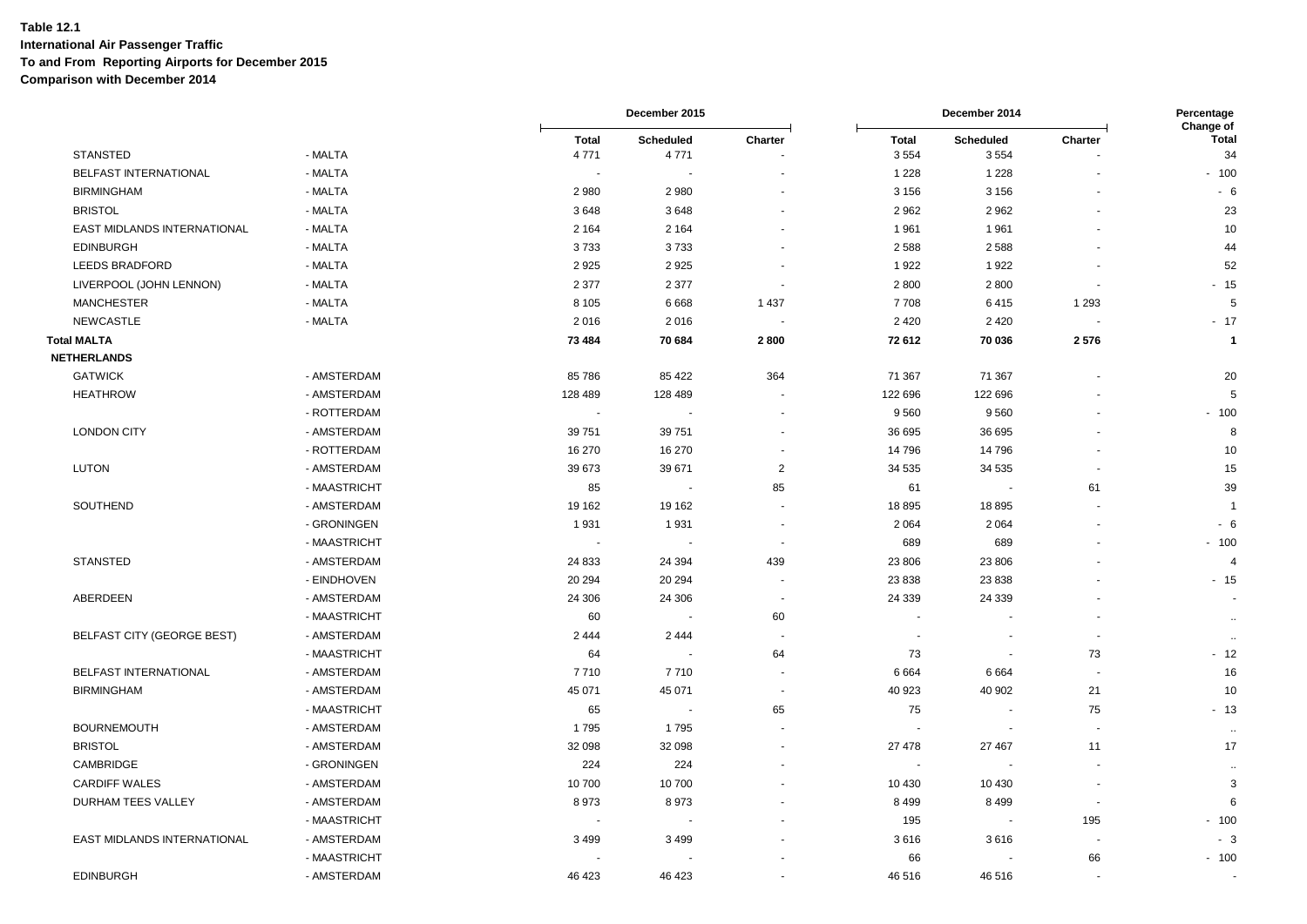|                             |                        |                   | December 2015    |                |         | December 2014    |         | Percentage<br>Change of |
|-----------------------------|------------------------|-------------------|------------------|----------------|---------|------------------|---------|-------------------------|
| <b>EDINBURGH</b>            | - ROTTERDAM            | <b>Total</b><br>8 | <b>Scheduled</b> | Charter        | Total   | <b>Scheduled</b> | Charter | <b>Total</b>            |
|                             |                        |                   |                  | 8              |         |                  |         | $\ddotsc$               |
| <b>EXETER</b>               | - AMSTERDAM            | 3595              | 3595             |                | 3 3 0 3 | 3 3 0 3          |         | 9                       |
| GLASGOW                     | - AMSTERDAM            | 33 128            | 33 1 28          |                | 30 753  | 30 753           |         | 8                       |
|                             | - MAASTRICHT           | 65                |                  | 65             |         |                  |         |                         |
| <b>HUMBERSIDE</b>           | - AMSTERDAM            | 10 042            | 10 042           |                | 9622    | 9622             |         | $\overline{4}$          |
| <b>INVERNESS</b>            | - AMSTERDAM            | 2 0 2 4           | 2 0 2 4          |                | 2715    | 2715             |         | $-25$                   |
| <b>JERSEY</b>               | - AMSTERDAM            |                   |                  |                | 426     | 426              |         | $-100$                  |
| <b>LEEDS BRADFORD</b>       | - AMSTERDAM            | 18 955            | 18 955           |                | 18 656  | 18 656           |         | $\overline{2}$          |
| LIVERPOOL (JOHN LENNON)     | - AMSTERDAM            | 22 748            | 22 748           |                | 17 216  | 17 216           |         | 32                      |
| <b>MANCHESTER</b>           | - AMSTERDAM            | 74 337            | 74 330           | $\overline{7}$ | 64 757  | 64 757           |         | 15                      |
|                             | - EINDHOVEN            | 4617              | 4617             |                | 4 3 5 3 | 4 3 5 3          |         | 6                       |
| <b>NEWCASTLE</b>            | - AMSTERDAM            | 30 149            | 30 149           |                | 30 796  | 30796            |         | $-2$                    |
|                             | - MAASTRICHT           |                   |                  |                | 63      |                  | 63      | $-100$                  |
| <b>NORWICH</b>              | - AMSTERDAM            | 10711             | 10711            |                | 10 846  | 10846            |         | $-1$                    |
| SOUTHAMPTON                 | - AMSTERDAM            | 9 100             | 9 1 0 0          |                | 9 3 8 1 | 9381             |         | $-3$                    |
| <b>Total NETHERLANDS</b>    |                        | 779 185           | 778 026          | 1 1 5 9        | 730 763 | 730 198          | 565     | $\overline{\mathbf{r}}$ |
| PORTUGAL(EXCLUDING MADEIRA) |                        |                   |                  |                |         |                  |         |                         |
| <b>GATWICK</b>              | - FARO                 | 24 047            | 24 047           |                | 21 718  | 21718            |         | 11                      |
|                             | - LISBON               | 22 4 26           | 22 4 26          |                | 22 942  | 22 942           |         | $-2$                    |
|                             | - OPORTO (PORTUGAL)    | 17623             | 17 623           |                | 18 4 10 | 18 4 10          |         | - 4                     |
| <b>HEATHROW</b>             | - LISBON               | 53 455            | 53 455           |                | 53714   | 53714            |         |                         |
| <b>LUTON</b>                | - FARO                 | 4 9 4 9           | 4949             |                | 2709    | 2709             |         | 83                      |
|                             | - LISBON               | 7 2 7 9           | 7 2 7 9          |                | 9959    | 9605             | 354     | $-27$                   |
|                             | - OPORTO (PORTUGAL)    | 3858              | 3 4 6 7          | 391            |         |                  |         | $\sim$                  |
| SOUTHEND                    | - FARO                 | 3 0 5 7           | 3 0 5 7          |                | 2 5 4 0 | 2540             |         | 20                      |
| <b>STANSTED</b>             | - AZORES PONTA DELGADA | 1 0 6 2           | 1 0 6 2          |                |         |                  |         | $\sim$                  |
|                             | - FARO                 | 7 0 4 6           | 7046             |                | 5619    | 5619             |         | 25                      |
|                             | - LISBON               | 29 439            | 29 4 39          |                | 27 741  | 27 741           |         | 6                       |
|                             | - OPORTO (PORTUGAL)    | 22 6 20           | 22 6 20          |                | 19575   | 19575            |         | 16                      |
| BELFAST INTERNATIONAL       | - FARO                 | 3 0 0 5           | 3 0 0 5          |                | 2545    | 2545             |         | 18                      |
| <b>BIRMINGHAM</b>           | - FARO                 | 6837              | 6837             |                | 4836    | 4836             |         | 41                      |
|                             | - OPORTO (PORTUGAL)    |                   |                  |                | 1517    | 1517             |         | $-100$                  |
| <b>BRISTOL</b>              | - FARO                 | 7470              | 7470             |                | 8 2 5 1 | 8 2 5 1          |         | $-9$                    |
|                             | - LISBON               | 3708              | 3708             |                | 3 4 7 6 | 3476             |         | $\overline{7}$          |
|                             | - OPORTO (PORTUGAL)    | 3 3 0 9           | 3 3 0 9          |                |         |                  |         |                         |
| <b>CARDIFF WALES</b>        | - FARO                 | 376               | 376              |                |         |                  |         | $\ddot{\phantom{a}}$    |
| EAST MIDLANDS INTERNATIONAL | - FARO                 | 3574              | 3574             |                | 4 2 0 1 | 4 2 0 1          |         | $-15$                   |
| <b>EDINBURGH</b>            | - FARO                 | 3 1 9 1           | 3 1 9 1          |                | 2847    | 2847             |         | 12                      |
|                             | - LISBON               | 3 4 2 6           | 3426             |                | 3 3 5 5 | 3 3 5 5          |         | $\overline{2}$          |
| GLASGOW                     | - FARO                 | 3 2 7 5           | 3 2 7 5          |                | 2 708   | 2708             |         | 21                      |
|                             |                        |                   |                  |                |         |                  |         |                         |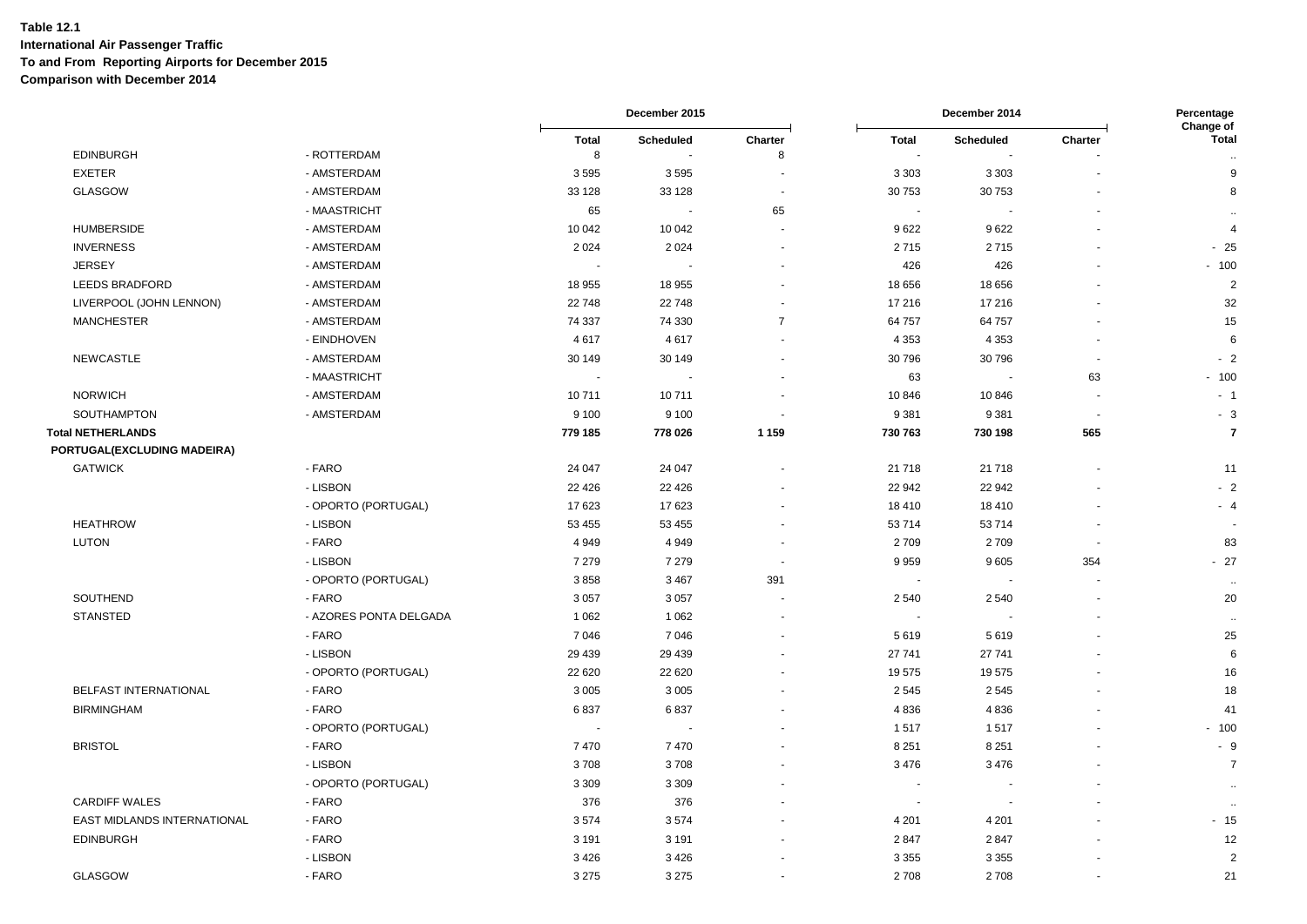|                                    |                                  |                      | December 2015     |                          | December 2014           |                             | Percentage<br>Change of  |                         |
|------------------------------------|----------------------------------|----------------------|-------------------|--------------------------|-------------------------|-----------------------------|--------------------------|-------------------------|
| LEEDS BRADFORD                     | - FARO                           | <b>Total</b><br>2868 | Scheduled<br>2868 | Charter                  | <b>Total</b><br>2 1 8 3 | <b>Scheduled</b><br>2 1 8 3 | Charter                  | <b>Total</b><br>31      |
| LIVERPOOL (JOHN LENNON)            | - FARO                           | 5078                 | 5078              |                          | 5011                    | 5 0 1 1                     |                          | $\overline{1}$          |
|                                    | - LISBON                         | 2 4 3 6              | 2436              |                          | 2 3 1 2                 | 2 3 1 2                     |                          | 5                       |
| <b>MANCHESTER</b>                  | - FARO                           | 10 678               | 10 678            |                          | 9662                    | 9662                        |                          | 11                      |
|                                    | - LISBON                         | 13 664               | 13 6 64           |                          | 11 564                  | 11 5 64                     |                          | 18                      |
|                                    | - OPORTO (PORTUGAL)              | 3 3 8 1              | 3 3 8 1           |                          |                         |                             |                          | $\ddotsc$               |
| <b>NEWCASTLE</b>                   | - FARO                           | 2 5 3 5              | 2 5 3 5           |                          | 2839                    | 2839                        |                          | $-11$                   |
| SOUTHAMPTON                        | - FARO                           | 129                  | 129               | $\sim$                   | $\blacksquare$          |                             | $\overline{\phantom{a}}$ | $\ddotsc$               |
| <b>Total PORTUGAL(EXCLUDING MA</b> |                                  | 275 801              | 275 410           | 391                      | 252 234                 | 251 880                     | 354                      | 9                       |
| PORTUGAL(MADEIRA)                  |                                  |                      |                   |                          |                         |                             |                          |                         |
| <b>GATWICK</b>                     | - FUNCHAL                        | 16 671               | 14 706            | 1965                     | 15 009                  | 13649                       | 1 3 6 0                  | 11                      |
| <b>HEATHROW</b>                    | - FUNCHAL                        | $\sim$               | $\sim$            | $\sim$                   | 3883                    | 3883                        | $\overline{\phantom{a}}$ | $-100$                  |
| <b>BIRMINGHAM</b>                  | - FUNCHAL                        | 2727                 | 1 623             | 1 1 0 4                  | 3 2 8 1                 | 2807                        | 474                      | $-17$                   |
| <b>BRISTOL</b>                     | - FUNCHAL                        | 2759                 | 2759              | ٠.                       | 3 2 5 9                 | 3 2 5 9                     |                          | $-15$                   |
| EAST MIDLANDS INTERNATIONAL        | - FUNCHAL                        | 1 2 7 8              |                   | 1 2 7 8                  | 1499                    | $\overline{\phantom{a}}$    | 1499                     | $-15$                   |
| <b>EDINBURGH</b>                   | - FUNCHAL                        | 2615                 | 2615              |                          |                         | ÷.                          | $\overline{\phantom{a}}$ | $\sim$                  |
| GLASGOW                            | - FUNCHAL                        | 1818                 | 475               | 1 3 4 3                  | 1867                    | $\blacksquare$              | 1867                     | $-3$                    |
| <b>JERSEY</b>                      | - FUNCHAL                        | 1805                 | 1805              | $\blacksquare$           | 1718                    | $\blacksquare$              | 1718                     | $\overline{5}$          |
| LEEDS BRADFORD                     | - FUNCHAL                        | 1 1 0 2              | 1 1 0 2           | ٠.                       | 1 2 2 5                 | 1 2 2 5                     | $\overline{\phantom{a}}$ | $-10$                   |
| <b>MANCHESTER</b>                  | - FUNCHAL                        | 4 4 0 8              | 3 0 8 2           | 1 3 2 6                  | 3 4 1 1                 | 1672                        | 1739                     | 29                      |
| <b>Total PORTUGAL(MADEIRA)</b>     |                                  | 35 183               | 28 167            | 7016                     | 35 152                  | 26 4 95                     | 8657                     |                         |
| <b>SLOVENIA</b>                    |                                  |                      |                   |                          |                         |                             |                          |                         |
| <b>LUTON</b>                       | - LJUBLJANA                      | 4 4 4 5              | 4 4 4 5           |                          | 3814                    | 3814                        | $\ddot{\phantom{1}}$     | 17                      |
| <b>STANSTED</b>                    | - LJUBLJANA                      | 5 5 0 6              | 5 5 0 6           |                          | 5847                    | 5847                        |                          | $-6$                    |
| <b>Total SLOVENIA</b>              |                                  | 9951                 | 9951              |                          | 9661                    | 9661                        |                          | $\overline{\mathbf{3}}$ |
| <b>SPAIN</b>                       |                                  |                      |                   |                          |                         |                             |                          |                         |
| <b>GATWICK</b>                     | - A CORUNA                       | 173                  | 173               | $\sim$                   | $\blacksquare$          | $\blacksquare$              | $\overline{\phantom{a}}$ | $\cdots$                |
|                                    | - ALICANTE                       | 32 463               | 30 872            | 1591                     | 35 590                  | 34 048                      | 1542                     | $-9$                    |
|                                    | - ALMERIA                        | 4 5 4 4              | 4 5 4 4           |                          | 3456                    | 3456                        |                          | 31                      |
|                                    | - BARCELONA                      | 78 030               | 78 030            | $\overline{\phantom{a}}$ | 84 124                  | 84 124                      | $\overline{\phantom{a}}$ | $-7$                    |
|                                    | - BILBAO                         | 8 1 9 5              | 7822              | 373                      | 1 2 5 0                 | 874                         | 376                      | 556                     |
|                                    | - LIEIDA                         | 656                  |                   | 656                      | 646                     |                             | 646                      | $\overline{2}$          |
|                                    | - MADRID                         | 61 131               | 61 131            |                          | 59 110                  | 59 110                      | $\blacksquare$           | 3                       |
|                                    | - MAHON                          | 2 5 0 7              | 2 5 0 7           | $\overline{\phantom{a}}$ | 1913                    | 1913                        | $\overline{\phantom{a}}$ | 31                      |
|                                    | - MALAGA                         | 43 588               | 42 2 28           | 1 3 6 0                  | 51 379                  | 50 105                      | 1 2 7 4                  | $-15$                   |
|                                    | - MURCIA SAN JAVIER              | 6620                 | 6620              |                          | 7 2 2 1                 | 7 2 2 1                     |                          | $-8$                    |
|                                    | - PALMA DE MALLORCA              | 14 4 36              | 14 4 36           |                          | 11 244                  | 11 244                      |                          | 28                      |
|                                    | - SANTIAGO DE COMPOSTELA (SPAIN) |                      |                   |                          | 2623                    | 2623                        |                          | $-100$                  |
|                                    | - SEVILLE                        | 17 697               | 17697             |                          | 7788                    | 7788                        |                          | 127                     |
|                                    | - VALENCIA                       | 18 4 15              | 18 4 15           |                          | 15 15 6                 | 15 15 6                     | $\blacksquare$           | 22                      |
|                                    |                                  |                      |                   |                          |                         |                             |                          |                         |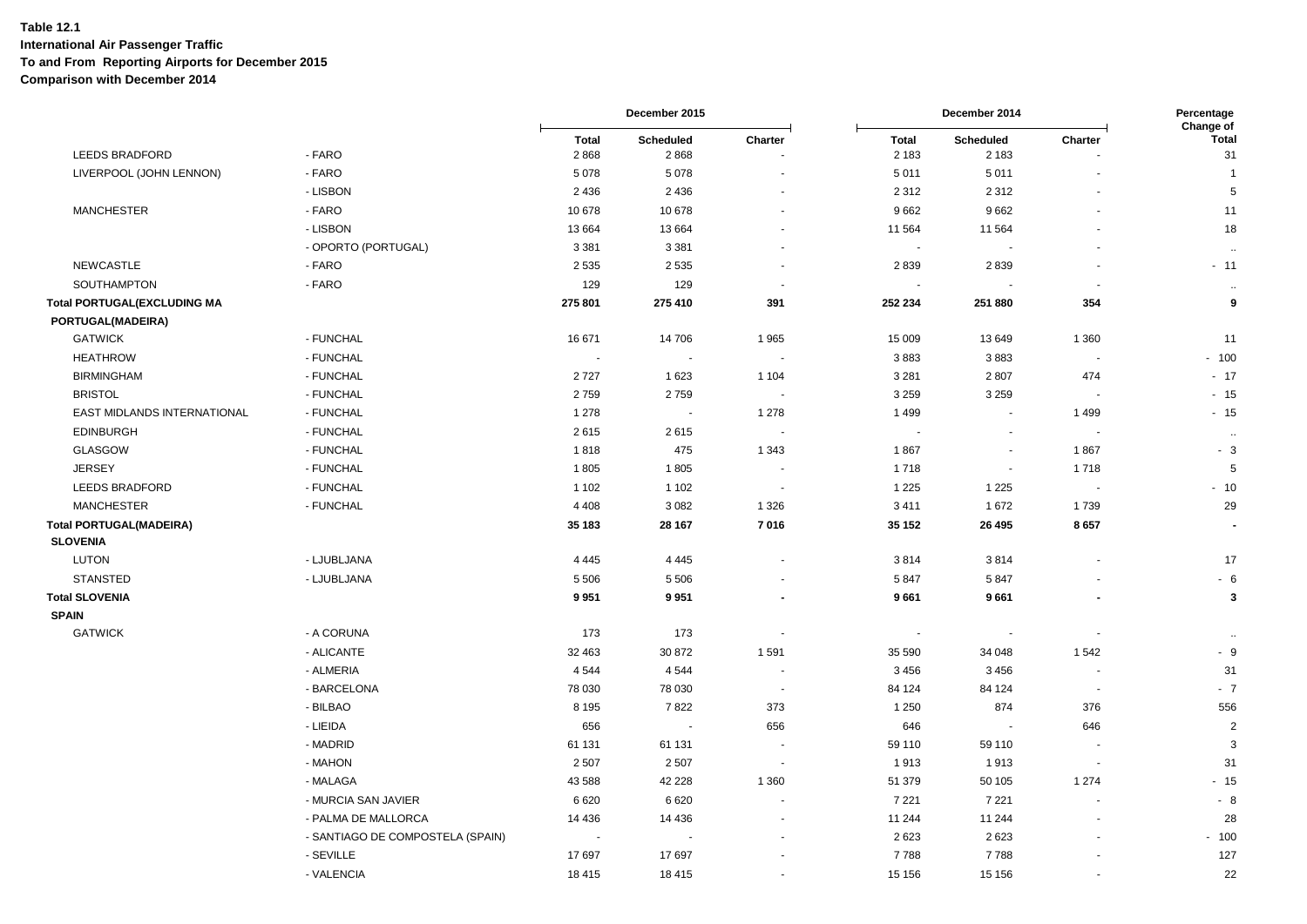|                       |                                  |                     | December 2015 |                |              | December 2014    |                          | Percentage<br>Change of                |  |
|-----------------------|----------------------------------|---------------------|---------------|----------------|--------------|------------------|--------------------------|----------------------------------------|--|
| <b>GATWICK</b>        | - VALLADOLID                     | <b>Total</b><br>363 | Scheduled     | Charter<br>363 | <b>Total</b> | <b>Scheduled</b> | Charter                  | <b>Total</b>                           |  |
| <b>HEATHROW</b>       | - A CORUNA                       | 8 2 7 7             | 8 2 7 7       |                | 8 1 0 8      | 8 1 0 8          |                          | $\ddot{\phantom{1}}$<br>$\overline{c}$ |  |
|                       | - BARCELONA                      | 39 352              | 39 352        | $\blacksquare$ | 38 109       | 38 109           | $\overline{\phantom{a}}$ | $\mathbf{3}$                           |  |
|                       | - BILBAO                         | 14 085              | 14 085        |                | 9 2 1 1      | 9211             | $\sim$                   | 53                                     |  |
|                       | - MADRID                         | 99 259              | 99 259        |                | 99 905       | 99 905           | ä,                       | $-1$                                   |  |
|                       | - PALMA DE MALLORCA              | 4511                | 4511          |                |              |                  |                          | $\ddot{\phantom{a}}$                   |  |
| <b>LONDON CITY</b>    | - GRANADA                        | 974                 | 974           |                | 948          | 948              |                          | $\mathbf{3}$                           |  |
|                       | - IBIZA                          | 4793                | 4793          |                | 3 2 3 3      | 3 2 3 3          |                          | 48                                     |  |
|                       | - MADRID                         | 7 3 0 9             | 7 3 0 9       |                | 7806         | 7806             | $\blacksquare$           | $-6$                                   |  |
|                       | - MALAGA                         | 3 2 5 2             | 3 2 5 2       |                | 3 0 5 2      | 3 0 5 2          |                          | $\overline{7}$                         |  |
|                       | - PALMA DE MALLORCA              | 1419                | 1419          |                | 1751         | 1751             | $\blacksquare$           | $-19$                                  |  |
| LUTON                 | - ALICANTE                       | 8978                | 8978          |                | 7 3 9 5      | 7 3 9 5          | $\overline{\phantom{a}}$ | 21                                     |  |
|                       | - BARCELONA                      | 12 249              | 12 249        |                | 12 651       | 12 651           | $\sim$                   | $-3$                                   |  |
|                       | - BILBAO                         |                     |               |                | 31           | $\blacksquare$   | 31                       | $-100$                                 |  |
|                       | - MADRID                         | 11 536              | 11 536        |                | 12 4 9 6     | 12 475           | 21                       | $-8$                                   |  |
|                       | - MALAGA                         | 8 4 3 8             | 8438          |                | 9659         | 9659             | $\overline{\phantom{a}}$ | $-13$                                  |  |
| SOUTHEND              | - ALICANTE                       | 6 3 8 5             | 6 3 8 5       |                | 6634         | 6634             | $\sim$                   | $-4$                                   |  |
|                       | - BARCELONA                      | 2 5 5 3             | 2 5 5 3       |                | 5737         | 5737             | ÷,                       | $-55$                                  |  |
|                       | - MALAGA                         | 2927                | 2927          |                | 4512         | 4512             |                          | $-35$                                  |  |
| <b>STANSTED</b>       | - ALICANTE                       | 14 479              | 14 4 7 9      |                | 12 945       | 12 945           | $\ddot{\phantom{1}}$     | 12                                     |  |
|                       | - ASTURIAS                       | 7010                | 7010          |                | 6 0 0 8      | 6 0 0 8          | $\ddot{\phantom{1}}$     | 17                                     |  |
|                       | - BARCELONA                      | 41 204              | 41 204        |                | 34 638       | 34 638           | $\sim$                   | 19                                     |  |
|                       | - BILBAO                         | 7736                | 7736          |                | 8 9 0 8      | 8 9 0 8          |                          | $-13$                                  |  |
|                       | - CASTELLON DE LA PLANA AIRPORT  | 4 4 5 9             | 4 4 5 9       |                |              |                  |                          | $\ddotsc$                              |  |
|                       | - MADRID                         | 38 811              | 38 811        |                | 28 409       | 28 4 09          | $\blacksquare$           | 37                                     |  |
|                       | - MALAGA                         | 23772               | 23772         |                | 21 288       | 21 288           | ÷.                       | 12                                     |  |
|                       | - MURCIA SAN JAVIER              | 5724                | 5724          |                | 5 6 0 4      | 5 6 0 4          |                          | $\overline{2}$                         |  |
|                       | - PALMA DE MALLORCA              | 11 870              | 11 870        |                | 13 3 23      | 13 3 23          |                          | $-11$                                  |  |
|                       | - REUS                           | 2779                | 2779          |                | 2581         | 2581             |                          | 8                                      |  |
|                       | - SANTANDER                      | 6937                | 6937          |                | 6 5 9 1      | 6591             |                          | $\sqrt{5}$                             |  |
|                       | - SANTIAGO DE COMPOSTELA (SPAIN) | 5476                | 5476          |                | 4815         | 4815             |                          | 14                                     |  |
|                       | - SEVILLE                        | 10 039              | 10 0 39       |                | 10 557       | 10 557           |                          | $-5$                                   |  |
|                       | - VALENCIA                       | 9 2 0 3             | 9 2 0 3       |                | 9 3 6 9      | 9 3 6 9          | $\blacksquare$           | $-2$                                   |  |
|                       | - ZARAGOZA                       | 7 3 3 3             | 7 3 3 3       |                | 6722         | 6722             | $\sim$                   | 9                                      |  |
| BELFAST INTERNATIONAL | - ALICANTE                       | 3 3 6 7             | 3 3 6 7       |                | 2 5 6 9      | 2569             | $\sim$                   | 31                                     |  |
|                       | - BARCELONA                      |                     |               |                | 783          | 664              | 119                      | $-100$                                 |  |
|                       | - MALAGA                         | 3 2 9 1             | 3 2 9 1       |                | 3887         | 3887             | $\overline{\phantom{a}}$ | $-15$                                  |  |
| <b>BIRMINGHAM</b>     | - ALICANTE                       | 18878               | 16 586        | 2 2 9 2        | 15 619       | 13911            | 1708                     | 21                                     |  |
|                       | - BARCELONA                      | 11786               | 11786         |                | 4 4 4 3      | 4 4 4 3          | $\sim$                   | 165                                    |  |
|                       | - LIEIDA                         | 88                  | $\sim$        | 88             | 264          | $\sim$           | 264                      | $-67$                                  |  |
|                       |                                  |                     |               |                |              |                  |                          |                                        |  |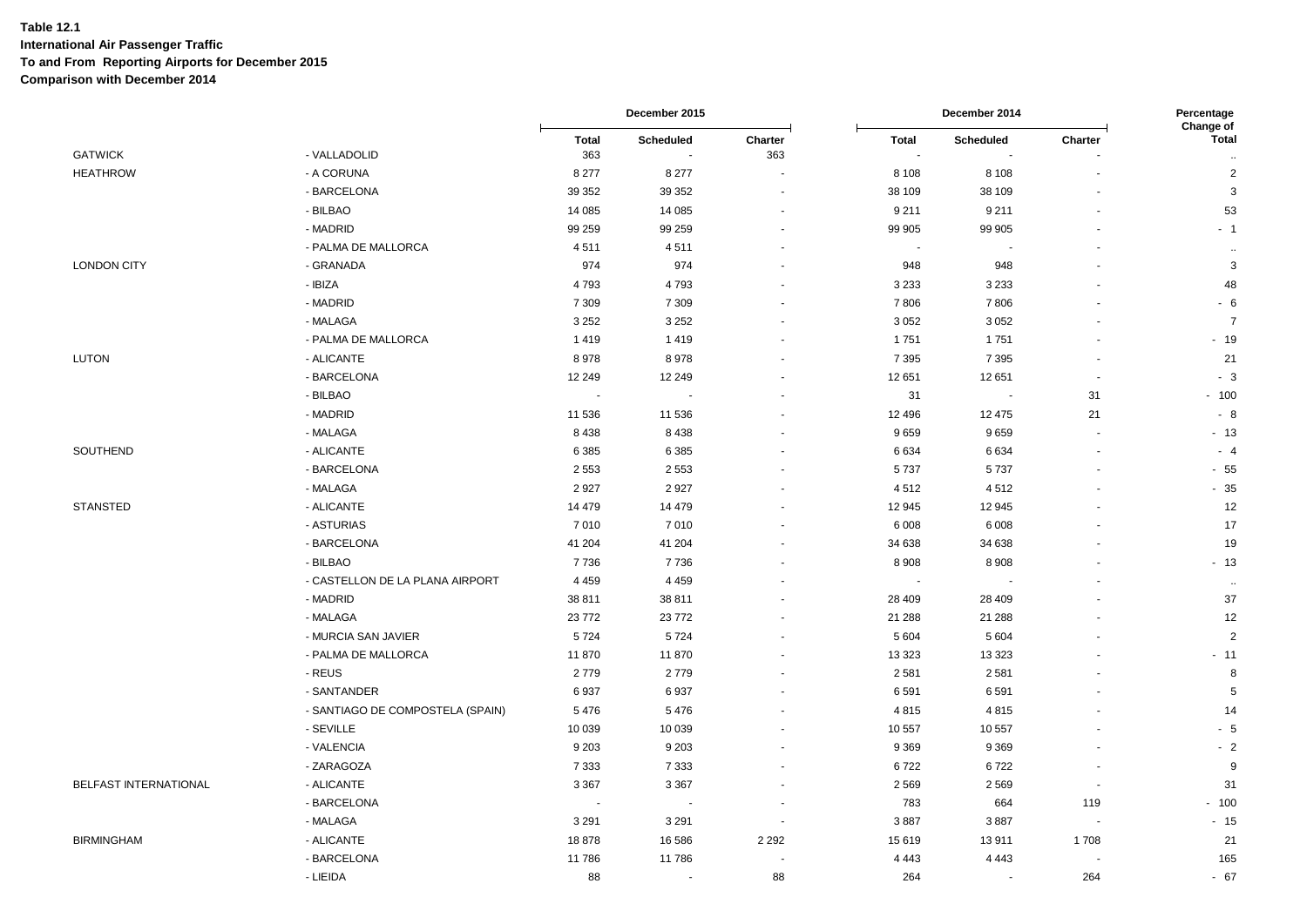|                             |                     |                         | December 2015            |                       | December 2014            |                            | Percentage<br>Change of |                    |
|-----------------------------|---------------------|-------------------------|--------------------------|-----------------------|--------------------------|----------------------------|-------------------------|--------------------|
| <b>BIRMINGHAM</b>           | - MALAGA            | <b>Total</b><br>14 0 20 | Scheduled<br>12742       | Charter<br>1 2 7 8    | <b>Total</b><br>11 243   | <b>Scheduled</b><br>10 042 | Charter<br>1 2 0 1      | <b>Total</b><br>25 |
|                             | - PALMA DE MALLORCA | 2985                    | 2985                     | $\tilde{\phantom{a}}$ | $\blacksquare$           |                            |                         | $\ldots$           |
|                             | - REUS              | 175                     | $\overline{\phantom{a}}$ | 175                   | $\overline{\phantom{a}}$ |                            |                         | $\ddotsc$          |
| <b>BOURNEMOUTH</b>          | - ALICANTE          | 3642                    | 3642                     | $\sim$                | 2 4 3 1                  | 2 4 3 1                    |                         | 50                 |
|                             | - MALAGA            | 3616                    | 3616                     |                       | 2619                     | 2619                       |                         | 38                 |
| <b>BRISTOL</b>              | - ALICANTE          | 15 627                  | 15 627                   |                       | 13 373                   | 13 373                     |                         | 17                 |
|                             | - BARCELONA         | 8647                    | 8647                     |                       | 7970                     | 7970                       |                         | 8                  |
|                             | - LIEIDA            | $\sim$                  |                          |                       | 311                      | $\sim$                     | 311                     | $-100$             |
|                             | - MADRID            | 6426                    | 6426                     | $\sim$                | 6 1 9 5                  | 6 1 9 5                    |                         | $\overline{4}$     |
|                             | - MALAGA            | 12728                   | 12728                    |                       | 12914                    | 12914                      |                         | $-1$               |
|                             | - MURCIA SAN JAVIER | 2 2 8 4                 | 2 2 8 4                  | $\ddot{\phantom{1}}$  | 2428                     | 2428                       |                         | $-6$               |
|                             | - PALMA DE MALLORCA | 3 1 3 8                 | 3 1 3 8                  | $\blacksquare$        | 2764                     | 2764                       |                         | 14                 |
| <b>CARDIFF WALES</b>        | - ALICANTE          | 4 9 6 5                 | 1814                     | 3 1 5 1               | 3 4 9 1                  | 486                        | 3 0 0 5                 | 42                 |
|                             | - MALAGA            | 3589                    | 2 2 8 9                  | 1 3 0 0               | 1841                     | 503                        | 1 3 3 8                 | 95                 |
|                             |                     |                         |                          |                       |                          |                            |                         |                    |
| DONCASTER SHEFFIELD         | - ALICANTE          | 3 1 6 5                 | $\blacksquare$           | 3 1 6 5               | 3 1 9 3                  | $\blacksquare$             | 3 1 9 3                 | $-1$               |
|                             | - MALAGA            | 1 3 5 6                 |                          | 1 3 5 6               | 1 2 9 0                  | $\blacksquare$             | 1 2 9 0                 | 5                  |
| EAST MIDLANDS INTERNATIONAL | - ALICANTE          | 16 454                  | 14 679                   | 1775                  | 17 558                   | 15883                      | 1675                    | $-6$               |
|                             | - MALAGA            | 10 182                  | 8777                     | 1 4 0 5               | 10914                    | 9705                       | 1 2 0 9                 | $-7$               |
| <b>EDINBURGH</b>            | - ALICANTE          | 8 3 8 6                 | 8 3 8 6                  | $\sim$                | 6 3 4 3                  | 6343                       |                         | 32                 |
|                             | - BARCELONA         | 7972                    | 7972                     |                       | 5 0 21                   | 4932                       | 89                      | 59                 |
|                             | - MADRID            | 10 926                  | 10 926                   |                       | 7813                     | 7813                       |                         | 40                 |
|                             | - MALAGA            | 5468                    | 5468                     | $\blacksquare$        | 3778                     | 3778                       | $\sim$                  | 45                 |
|                             | - SANTANDER         | 2647                    | 2647                     | ÷,                    | $\overline{\phantom{a}}$ |                            |                         | $\ddotsc$          |
| <b>GLASGOW</b>              | - ALICANTE          | 7 2 7 6                 | 5 1 8 8                  | 2 0 8 8               | 6717                     | 4705                       | 2012                    | 8                  |
|                             | - MALAGA            | 4 0 8 3                 | 4 0 8 3                  |                       | 4582                     | 4582                       |                         | $-11$              |
| <b>HUMBERSIDE</b>           | - ALICANTE          | $\sim$                  | $\overline{\phantom{a}}$ |                       | 168                      | $\sim$                     | 168                     | $-100$             |
| <b>LEEDS BRADFORD</b>       | - ALICANTE          | 13 3 27                 | 13 3 27                  |                       | 9 4 5 0                  | 9450                       |                         | 41                 |
|                             | - BARCELONA         | 3613                    | 3613                     |                       | 1 9 6 1                  | 1961                       |                         | 84                 |
|                             | - MALAGA            | 8836                    | 8836                     |                       | 7650                     | 7650                       |                         | 16                 |
| LIVERPOOL (JOHN LENNON)     | - ALICANTE          | 12 102                  | 12 102                   |                       | 10 168                   | 10 168                     |                         | 19                 |
|                             | - BARCELONA         | 13 3 95                 | 13 3 95                  | $\blacksquare$        | 13 804                   | 13 804                     |                         | $-3$               |
|                             | - MADRID            | 6549                    | 6549                     |                       | 6991                     | 6991                       |                         | $-6$               |
|                             | - MALAGA            | 10 158                  | 10 158                   | $\blacksquare$        | 8720                     | 8720                       |                         | 16                 |
|                             | - PALMA DE MALLORCA | 2686                    | 2686                     | ÷,                    | 2699                     | 2699                       |                         |                    |
| <b>MANCHESTER</b>           | - ALICANTE          | 31 382                  | 26 4 68                  | 4914                  | 34 657                   | 29 802                     | 4855                    | $-9$               |
|                             | - ALMERIA           | 1 4 3 4                 | 1434                     | $\blacksquare$        | $\overline{\phantom{a}}$ |                            |                         | $\ddotsc$          |
|                             | - BARCELONA         | 17582                   | 17582                    | $\sim$                | 10706                    | 10706                      |                         | 64                 |
|                             | - BILBAO            | 2858                    | 2858                     | $\blacksquare$        | 3 0 3 2                  | 3 0 3 2                    |                         | - 6                |
|                             | - LIEIDA            | 642                     |                          | 642                   | $\overline{\phantom{a}}$ |                            |                         |                    |
|                             | - MADRID            | 12 3 96                 | 12 3 9 6                 | $\blacksquare$        | 6 1 2 6                  | 6 1 2 6                    |                         | 102                |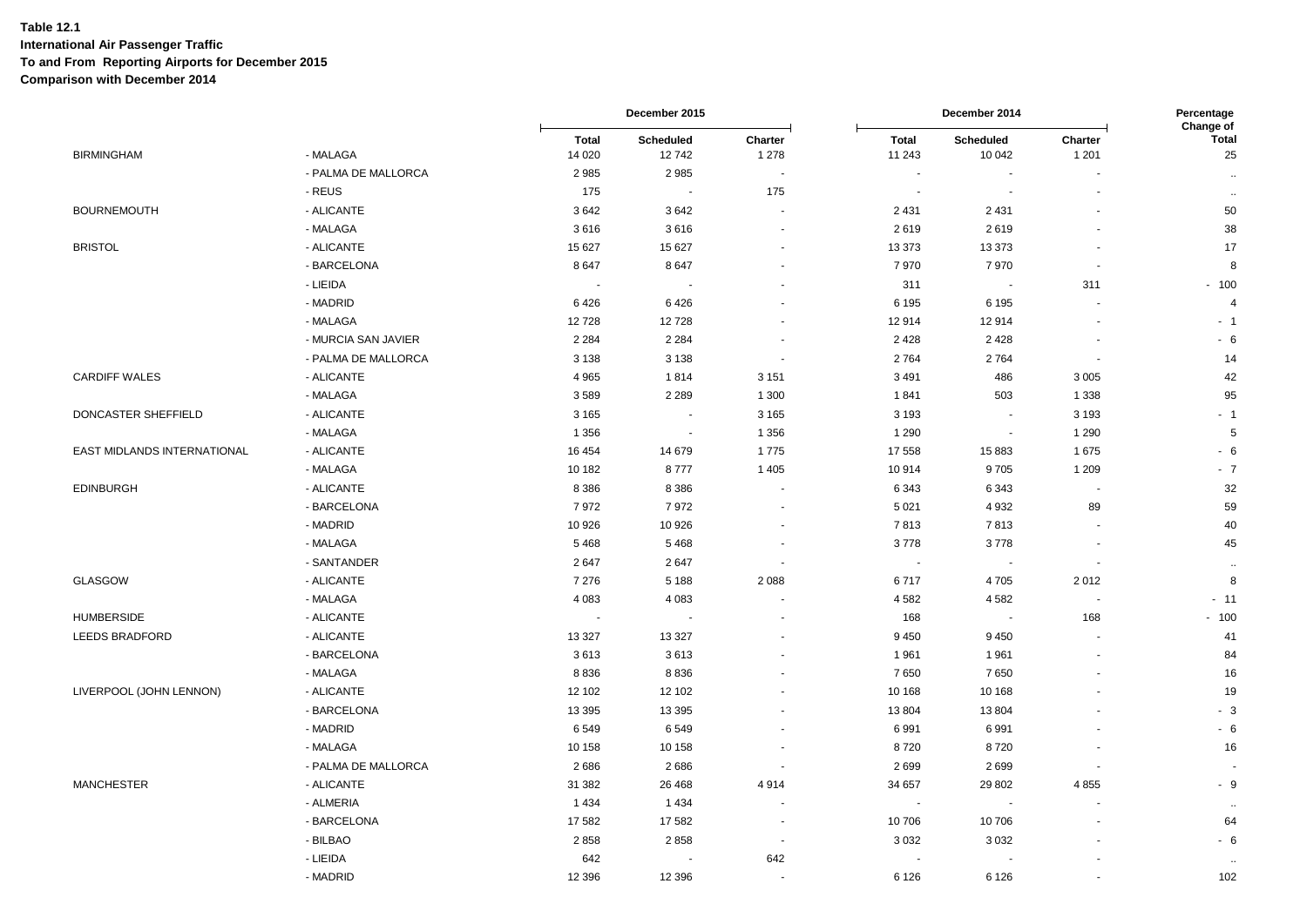|                                                    |                               |                          | December 2015        |                          | December 2014          |                          | Percentage<br>Change of  |                                |
|----------------------------------------------------|-------------------------------|--------------------------|----------------------|--------------------------|------------------------|--------------------------|--------------------------|--------------------------------|
| <b>MANCHESTER</b>                                  | - MALAGA                      | <b>Total</b><br>24 5 93  | Scheduled<br>20 20 5 | Charter<br>4 3 8 8       | <b>Total</b><br>24 168 | Scheduled<br>20 646      | Charter<br>3522          | <b>Total</b><br>$\overline{2}$ |
|                                                    | - PALMA DE MALLORCA           | 2 1 0 4                  | 2 1 0 4              |                          | 1 3 8 2                | 1 3 8 2                  |                          | 52                             |
|                                                    | - REUS                        | $\overline{\phantom{a}}$ | $\blacksquare$       | $\sim$                   | 656                    | $\sim$                   | 656                      | $-100$                         |
| <b>NEWCASTLE</b>                                   | - ALICANTE                    | 14 208                   | 12 450               | 1758                     | 8 4 2 4                | 6644                     | 1780                     | 69                             |
|                                                    | - BARCELONA                   | 3 1 5 1                  | 3 1 5 1              | $\sim$                   | 4710                   | 4672                     | 38                       | $-33$                          |
|                                                    | - MALAGA                      | 7767                     | 6372                 | 1 3 9 5                  | 6 1 3 1                | 4827                     | 1 3 0 4                  | 27                             |
| <b>PRESTWICK</b>                                   | - ALICANTE                    | 4 4 5 9                  | 4 4 5 9              |                          | 2970                   | 2970                     |                          | 50                             |
|                                                    | - GIRONA                      | $\sim$                   | $\sim$               |                          | 2 2 7 5                | 2 2 7 5                  |                          | $-100$                         |
|                                                    | - MALAGA                      | 3 3 7 3                  | 3 3 7 3              |                          | 2643                   | 2643                     |                          | 28                             |
| SOUTHAMPTON                                        | - ALICANTE                    | 217                      | 217                  |                          | 2 0 5 9                | 2059                     |                          | $-89$                          |
|                                                    | - LIEIDA                      |                          |                      |                          | 296                    |                          | 296                      | $-100$                         |
|                                                    | - MALAGA                      | 167                      | 167                  | $\blacksquare$           | 1800                   | 1800                     |                          | $-91$                          |
| <b>Total SPAIN</b><br><b>SPAIN(CANARY ISLANDS)</b> |                               | 1 116 113                | 1 080 600            | 35 513                   | 1 020 496              | 986 573                  | 33 923                   | 9                              |
| <b>GATWICK</b>                                     | - ARRECIFE                    | 27 5 64                  | 21 0 21              | 6543                     | 27 692                 | 22 693                   | 4999                     | $\sim$                         |
|                                                    | - FUERTEVENTURA               | 19 530                   | 15 3 26              | 4 2 0 4                  | 16 40 5                | 13872                    | 2 5 3 3                  | 19                             |
|                                                    | - LAS PALMAS                  | 16 5 66                  | 11 4 66              | 5 100                    | 19773                  | 15 318                   | 4 4 5 5                  | $-16$                          |
|                                                    | - SANTA CRUZ DE LA PALMA      | 2753                     | $\sim$               | 2753                     | 2958                   | 737                      | 2 2 2 1                  | $-7$                           |
|                                                    | - TENERIFE (SURREINA SOFIA)   | 52 370                   | 38 463               | 13 907                   | 56 228                 | 44 452                   | 11776                    | $-7$                           |
| <b>HEATHROW</b>                                    | - LAS PALMAS                  | 7 0 9 9                  | 7 0 9 9              |                          | 1 0 1 8                | 1018                     |                          | 597                            |
|                                                    | - TENERIFE (NORTE LOS RODEOS) | 2512                     | 2512                 | $\sim$                   | $\blacksquare$         | $\overline{\phantom{a}}$ |                          |                                |
| <b>LUTON</b>                                       | - ARRECIFE                    | 7 0 36                   | 5734                 | 1 3 0 2                  | 6507                   | 5 2 3 2                  | 1 2 7 5                  | $\ddot{\phantom{a}}$<br>8      |
|                                                    | - LAS PALMAS                  | 1 2 2 8                  | $\sim$               | 1 2 2 8                  | 1 2 3 7                | $\sim$                   | 1 2 3 7                  | $-1$                           |
|                                                    | - TENERIFE (SURREINA SOFIA)   | 8594                     | 5 4 21               | 3 1 7 3                  | 9 1 9 4                | 6437                     | 2757                     | $-7$                           |
| SOUTHEND                                           | - ARRECIFE                    | 1687                     | 1687                 |                          | $\sim$                 | $\overline{a}$           |                          |                                |
|                                                    | - TENERIFE (SURREINA SOFIA)   | 2 4 6 9                  | 2 4 6 9              | $\overline{\phantom{a}}$ | 2 4 6 4                | 2 4 6 4                  | $\overline{\phantom{a}}$ | $\bullet\bullet$               |
| <b>STANSTED</b>                                    | - ARRECIFE                    | 9 1 5 7                  | 7492                 | 1665                     | 6439                   | 5 1 0 0                  | 1 3 3 9                  | 42                             |
|                                                    | - FUERTEVENTURA               | 8928                     | 7444                 | 1484                     | 6 2 8 2                | 4704                     | 1578                     | 42                             |
|                                                    | - LAS PALMAS                  | 8703                     | 7317                 | 1 3 8 6                  | 5885                   | 4 4 3 0                  | 1 4 5 5                  | 48                             |
|                                                    | - TENERIFE (SURREINA SOFIA)   | 17 158                   | 14 280               | 2878                     | 11896                  | 9 1 5 6                  | 2740                     | 44                             |
| ABERDEEN                                           | - TENERIFE (SURREINA SOFIA)   | 2989                     | $\sim$               | 2989                     | 3075                   | $\overline{\phantom{a}}$ | 3075                     | $-3$                           |
| BELFAST INTERNATIONAL                              | - ARRECIFE                    | 6652                     | 3 9 7 8              | 2674                     | 3488                   | 3488                     |                          | 91                             |
|                                                    | - LAS PALMAS                  | 966                      | 401                  | 565                      | 642                    | 642                      |                          | 50                             |
|                                                    | - TENERIFE (SURREINA SOFIA)   | 6531                     | 1639                 | 4892                     | 7 2 7 3                | 7 2 7 3                  |                          | $-10$                          |
| <b>BIRMINGHAM</b>                                  | - ARRECIFE                    | 16 606                   | 11 534               | 5 0 7 2                  | 14 317                 | 10 140                   | 4 1 7 7                  | 16                             |
|                                                    | - FUERTEVENTURA               | 10 135                   | 6723                 | 3412                     | 7 3 5 3                | 6 1 7 0                  | 1 1 8 3                  | 38                             |
|                                                    | - LAS PALMAS                  | 7450                     | 4 1 8 6              | 3 2 6 4                  | 5 6 8 1                | 4 1 2 7                  | 1 5 5 4                  | 31                             |
|                                                    | - TENERIFE (SURREINA SOFIA)   | 22 174                   | 16788                | 5 3 8 6                  | 20 881                 | 16 032                   | 4849                     | 6                              |
| <b>BOURNEMOUTH</b>                                 | - ARRECIFE                    | 1413                     |                      | 1413                     | 1410                   | $\sim$                   | 1410                     |                                |
|                                                    | - LAS PALMAS                  | 1 1 8 4                  | ÷,                   | 1 1 8 4                  | 1 3 0 6                | $\sim$                   | 1 3 0 6                  | - 9                            |
|                                                    |                               |                          |                      |                          |                        |                          |                          |                                |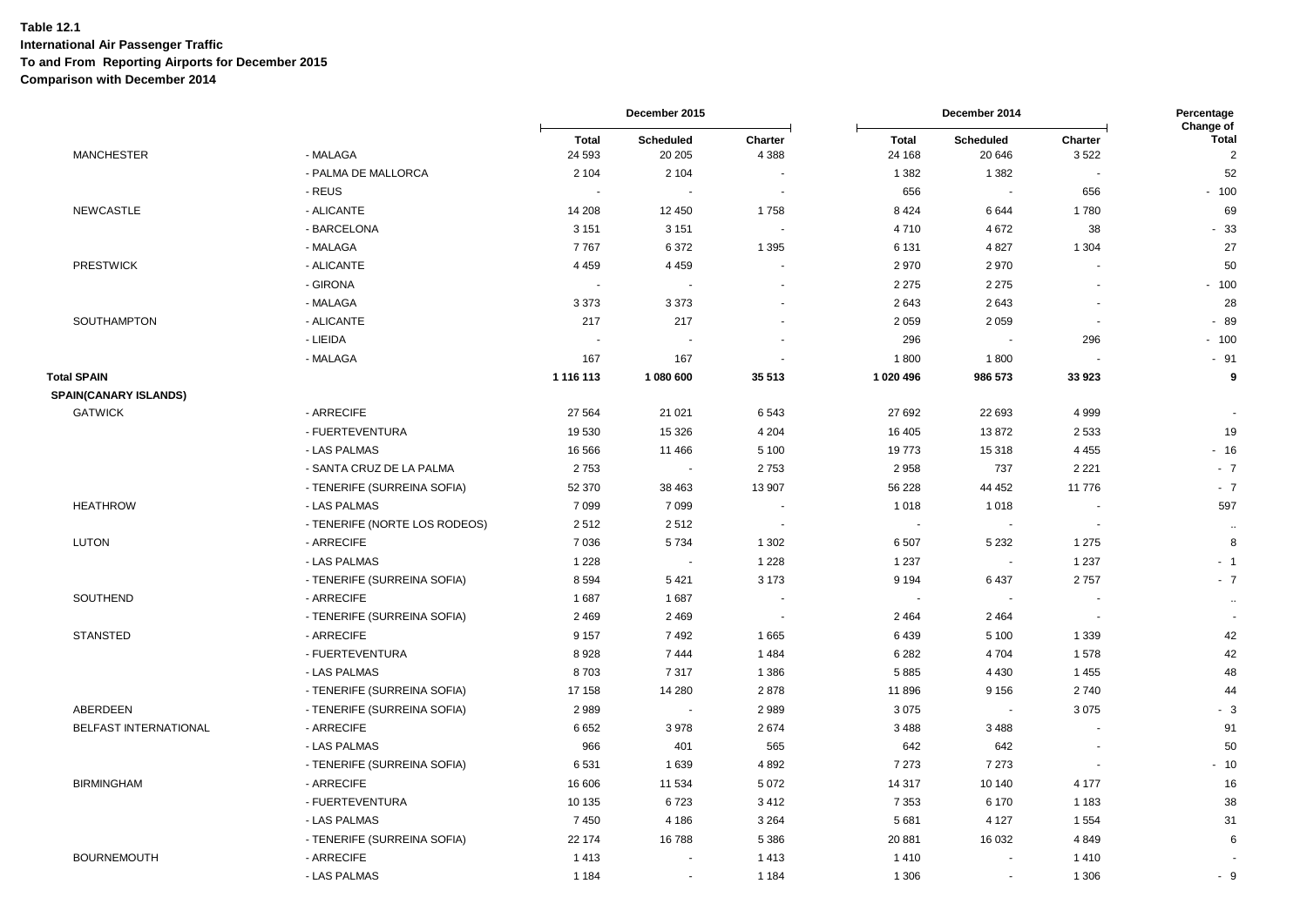|                                    |                             |                         | December 2015            |                    | December 2014           |                             | Percentage<br>Change of |                    |
|------------------------------------|-----------------------------|-------------------------|--------------------------|--------------------|-------------------------|-----------------------------|-------------------------|--------------------|
| <b>BOURNEMOUTH</b>                 | - TENERIFE (SURREINA SOFIA) | <b>Total</b><br>4 8 0 1 | <b>Scheduled</b><br>1677 | Charter<br>3 1 2 4 | <b>Total</b><br>4 0 3 6 | <b>Scheduled</b><br>1 0 3 9 | Charter<br>2 9 9 7      | <b>Total</b><br>19 |
| <b>BRISTOL</b>                     | - ARRECIFE                  | 11 747                  | 7567                     | 4 180              | 7654                    | 6 2 4 1                     | 1413                    | 53                 |
|                                    | - FUERTEVENTURA             | 5 9 0 6                 | 2791                     | 3 1 1 5            | 5683                    | 4 1 3 9                     | 1 5 4 4                 | $\overline{4}$     |
|                                    | - LAS PALMAS                | 3651                    | 1 1 4 7                  | 2 5 0 4            | 3 2 3 9                 | 1 6 4 2                     | 1 5 9 7                 | 13                 |
|                                    | - TENERIFE (SURREINA SOFIA) | 15 602                  | 8598                     | 7 0 0 4            | 13 0 76                 | 9685                        | 3 3 9 1                 | 19                 |
| <b>CARDIFF WALES</b>               | - ARRECIFE                  | 3 1 4 1                 |                          | 3 1 4 1            | 1 3 3 3                 | $\sim$                      | 1 3 3 3                 | 136                |
|                                    | - LAS PALMAS                | 1 3 4 3                 | $\sim$                   | 1 3 4 3            | 1 4 7 5                 | $\sim$                      | 1 4 7 5                 | $-9$               |
|                                    | - TENERIFE (SURREINA SOFIA) | 4 3 8 2                 | 1 1 6 5                  | 3 2 1 7            | 4557                    | 999                         | 3558                    | $-4$               |
| <b>DONCASTER SHEFFIELD</b>         | - ARRECIFE                  | 1630                    | $\overline{\phantom{a}}$ | 1 6 3 0            | 1 3 5 7                 | $\sim$                      | 1 3 5 7                 | 20                 |
|                                    | - LAS PALMAS                | 1 2 9 8                 |                          | 1 2 9 8            | 1 2 1 3                 | $\sim$                      | 1 2 1 3                 | $\overline{7}$     |
|                                    | - TENERIFE (SURREINA SOFIA) | 4623                    | $\sim$                   | 4 6 23             | 3076                    | $\sim$                      | 3076                    | 50                 |
| <b>EAST MIDLANDS INTERNATIONAL</b> | - ARRECIFE                  | 16 556                  | 13 5 26                  | 3 0 3 0            | 12 649                  | 10 344                      | 2 3 0 5                 | 31                 |
|                                    | - FUERTEVENTURA             | 7 1 6 7                 | 5 4 4 4                  | 1723               | 5946                    | 4 1 4 5                     | 1801                    | 21                 |
|                                    | - LAS PALMAS                | 6791                    | 3872                     | 2919               | 5 1 2 7                 | 3702                        | 1 4 2 5                 | 32                 |
|                                    | - TENERIFE (SURREINA SOFIA) | 23 4 64                 | 18 953                   | 4511               | 21 694                  | 17 077                      | 4617                    | 8                  |
| <b>EDINBURGH</b>                   | - ARRECIFE                  | 4 9 2 6                 | 3 2 5 3                  | 1673               | 4561                    | 2975                        | 1586                    | 8                  |
|                                    | - FUERTEVENTURA             | 1730                    | 1730                     |                    | 1 2 2 5                 | 1 2 2 5                     |                         | 41                 |
|                                    | - LAS PALMAS                | 1 1 2 1                 | $\overline{\phantom{a}}$ | 1 1 2 1            | $\blacksquare$          |                             |                         | $\ddotsc$          |
|                                    | - TENERIFE (SURREINA SOFIA) | 11 385                  | 7779                     | 3606               | 10 491                  | 7 1 9 0                     | 3 3 0 1                 | $9\,$              |
| <b>EXETER</b>                      | - ARRECIFE                  | 2972                    | $\overline{\phantom{a}}$ | 2972               | 1 3 8 6                 |                             | 1 3 8 6                 | 114                |
|                                    | - LAS PALMAS                | 1 3 5 0                 | ÷.                       | 1 3 5 0            | 1530                    |                             | 1 5 3 0                 | $-12$              |
|                                    | - TENERIFE (SURREINA SOFIA) | 3955                    | $\blacksquare$           | 3 9 5 5            | 3818                    | $\sim$                      | 3818                    | $\overline{4}$     |
| GLASGOW                            | - ARRECIFE                  | 9 4 9 0                 | 7461                     | 2 0 2 9            | 8611                    | 7018                        | 1593                    | 10                 |
|                                    | - FUERTEVENTURA             | 5 4 2 7                 | 3822                     | 1 605              | 5 3 3 3                 | 3 4 7 1                     | 1862                    | $\overline{2}$     |
|                                    | - LAS PALMAS                | 4 4 3 4                 | 3 0 2 7                  | 1 4 0 7            | 3 2 1 6                 | 1573                        | 1 6 4 3                 | 38                 |
|                                    | - TENERIFE (SURREINA SOFIA) | 23 946                  | 18 004                   | 5942               | 19 4 65                 | 14 051                      | 5414                    | 23                 |
| <b>LEEDS BRADFORD</b>              | - ARRECIFE                  | 7317                    | 7317                     |                    | 8 2 5 7                 | 8 2 5 7                     |                         | $-11$              |
|                                    | - FUERTEVENTURA             | 4 0 2 2                 | 4 0 2 2                  |                    | 3414                    | 3414                        |                         | 18                 |
|                                    | - LAS PALMAS                | 1 3 4 0                 | 1 3 4 0                  |                    | 2 500                   | 2 5 0 0                     |                         | $-46$              |
|                                    | - TENERIFE (SURREINA SOFIA) | 13 183                  | 11 824                   | 1 3 5 9            | 11 931                  | 10711                       | 1 2 2 0                 | 10                 |
| LIVERPOOL (JOHN LENNON)            | - ARRECIFE                  | 5761                    | 5761                     |                    | 5 1 1 3                 | 5 1 1 3                     |                         | 13                 |
|                                    | - FUERTEVENTURA             | 4 0 9 6                 | 4 0 9 6                  |                    | 3645                    | 3645                        |                         | 12                 |
|                                    | - TENERIFE (SURREINA SOFIA) | 2742                    | 2742                     |                    | 2571                    | 2571                        |                         | $\overline{7}$     |
| <b>MANCHESTER</b>                  | - ARRECIFE                  | 24 806                  | 18 168                   | 6638               | 22 319                  | 16 25 2                     | 6 0 67                  | 11                 |
|                                    | - FUERTEVENTURA             | 17 236                  | 13 083                   | 4 1 5 3            | 13879                   | 10 940                      | 2939                    | 24                 |
|                                    | - LAS PALMAS                | 15 961                  | 11 160                   | 4 8 0 1            | 14 0 75                 | 9683                        | 4 3 9 2                 | 13                 |
|                                    | - SANTA CRUZ DE LA PALMA    | 1762                    |                          | 1762               | 1 1 7 5                 |                             | 1 1 7 5                 | 50                 |
|                                    | - TENERIFE (SURREINA SOFIA) | 59 709                  | 45 813                   | 13896              | 54 051                  | 42 001                      | 12 050                  | 10                 |
| <b>NEWCASTLE</b>                   | - ARRECIFE                  | 7 1 8 4                 | 3 3 5 9                  | 3825               | 5673                    | 4 2 9 5                     | 1 3 7 8                 | 27                 |
|                                    | - FUERTEVENTURA             | 1617                    | $\blacksquare$           | 1617               | 1639                    | 1639                        |                         | - 1                |
|                                    |                             |                         |                          |                    |                         |                             |                         |                    |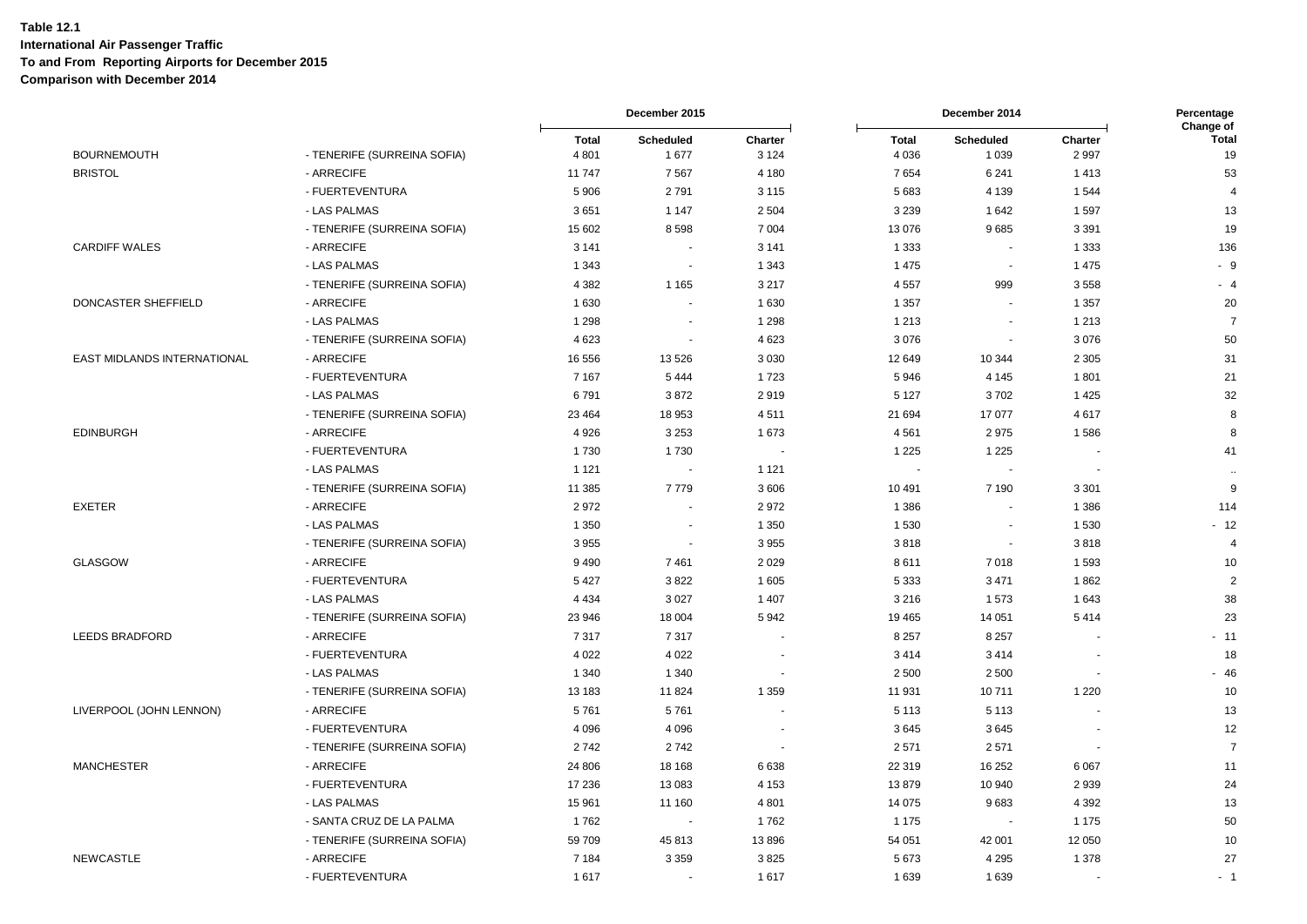|                                    |                             |                          | December 2015            |                          | December 2014            |                          | Percentage<br>Change of  |                      |
|------------------------------------|-----------------------------|--------------------------|--------------------------|--------------------------|--------------------------|--------------------------|--------------------------|----------------------|
| <b>NEWCASTLE</b>                   | - LAS PALMAS                | <b>Total</b><br>3915     | Scheduled<br>1 2 7 2     | Charter<br>2643          | <b>Total</b><br>2 5 0 1  | Scheduled<br>991         | Charter<br>1510          | <b>Total</b><br>57   |
|                                    | - TENERIFE (SURREINA SOFIA) | 15 214                   | 7 0 7 0                  | 8 1 4 4                  | 17 395                   | 12 173                   | 5 2 2 2                  | $-13$                |
| <b>NORWICH</b>                     | - TENERIFE (SURREINA SOFIA) | 2760                     | $\sim$                   | 2760                     | 1413                     | $\overline{\phantom{a}}$ | 1413                     | 95                   |
| <b>PRESTWICK</b>                   | - ARRECIFE                  | 2817                     | 2817                     |                          | 2779                     | 2779                     |                          | $\overline{1}$       |
|                                    | - FUERTEVENTURA             | 1869                     | 1869                     |                          | 1 2 5 2                  | 1 2 5 2                  |                          | 49                   |
|                                    | - LAS PALMAS                | 2 1 3 8                  | 2 1 3 8                  | $\sim$                   | 1748                     | 1748                     |                          | 22                   |
|                                    | - TENERIFE (SURREINA SOFIA) | 4663                     | 4651                     | 12                       | 4 1 2 5                  | 4 1 2 5                  |                          | 13                   |
| <b>Total SPAIN(CANARY ISLANDS)</b> |                             | 652 404                  | 451 298                  | 201 106                  | 572 610                  | 424 090                  | 148 520                  | 14                   |
| <b>SWEDEN</b>                      |                             |                          |                          |                          |                          |                          |                          |                      |
| <b>GATWICK</b>                     | - GOTEBORG (LANDVETTER)     | 11 069                   | 11 069                   | $\overline{\phantom{a}}$ | 5 0 3 5                  | 5 0 3 5                  | $\blacksquare$           | 120                  |
|                                    | - PAJALA YLLAS              | 335                      |                          | 335                      | 338                      | $\overline{\phantom{a}}$ | 338                      | $-1$                 |
|                                    | - STOCKHOLM (ARLANDA)       |                          |                          |                          | 36 192                   | 36 192                   |                          | $-100$               |
| <b>HEATHROW</b>                    | - GOTEBORG (LANDVETTER)     | 23 127                   | 23 127                   | $\blacksquare$           | 25 28 9                  | 25 28 9                  | $\overline{\phantom{a}}$ | $-9$                 |
|                                    | - KIRUNA                    | 934                      | $\sim$                   | 934                      | 858                      |                          | 858                      | 9                    |
|                                    | - STOCKHOLM (ARLANDA)       | 79 820                   | 79 820                   | $\overline{\phantom{a}}$ | 80 590                   | 80 590                   | $\overline{\phantom{a}}$ | $-1$                 |
| <b>LUTON</b>                       | - STOCKHOLM (BROMMA)        | 16                       |                          | 16                       |                          |                          |                          | $\ddot{\phantom{a}}$ |
| <b>STANSTED</b>                    | - GOTEBORG (LANDVETTER)     | 25 959                   | 25 959                   | $\overline{\phantom{a}}$ | 17808                    | 17808                    | $\overline{\phantom{a}}$ | 46                   |
|                                    | - PAJALA YLLAS              | 327                      |                          | 327                      | 332                      | $\sim$                   | 332                      | $-2$                 |
|                                    | - SKELLEFTEA                | $\overline{\phantom{a}}$ |                          |                          | 2 0 0 2                  | 2 0 0 2                  |                          | $-100$               |
|                                    | - STOCKHOLM (SKAVSTA)       | 21 856                   | 21 856                   | $\overline{\phantom{a}}$ | 21 408                   | 21 408                   |                          | $\overline{2}$       |
|                                    | - VASTERAS                  | 6 3 5 1                  | 6 3 5 1                  | $\overline{\phantom{a}}$ | 6 2 9 7                  | 6 2 9 7                  |                          | $\overline{1}$       |
| <b>BIRMINGHAM</b>                  | - GOTEBORG (LANDVETTER)     | 314                      |                          | 314                      | 688                      | 688                      |                          | $-54$                |
|                                    | - PAJALA YLLAS              | 333                      |                          | 333                      |                          |                          |                          | $\ddot{\phantom{a}}$ |
| <b>BOURNEMOUTH</b>                 | - PAJALA YLLAS              | 336                      |                          | 336                      | 312                      | $\blacksquare$           | 312                      | 8                    |
| <b>CARDIFF WALES</b>               | - PAJALA YLLAS              | 336                      | $\overline{\phantom{a}}$ | 336                      | 326                      | $\blacksquare$           | 326                      | 3                    |
| DURHAM TEES VALLEY                 | - PAJALA YLLAS              | 332                      | $\overline{\phantom{a}}$ | 332                      | $\overline{\phantom{a}}$ | $\blacksquare$           | $\overline{\phantom{a}}$ |                      |
| EAST MIDLANDS INTERNATIONAL        | - PAJALA YLLAS              | $\sim$                   | $\sim$                   | $\overline{\phantom{a}}$ | 335                      | $\overline{\phantom{a}}$ | 335                      | $-100$               |
| <b>EDINBURGH</b>                   | - STOCKHOLM (ARLANDA)       | 2 3 8 6                  | 2 3 8 6                  | $\overline{\phantom{a}}$ | 922                      | 922                      | $\overline{\phantom{a}}$ | 159                  |
| <b>EXETER</b>                      | - PAJALA YLLAS              | 336                      |                          | 336                      | 332                      | $\sim$                   | 332                      | $\overline{1}$       |
| <b>HUMBERSIDE</b>                  | - PAJALA YLLAS              | 168                      | $\sim$                   | 168                      | 338                      | $\overline{\phantom{a}}$ | 338                      | $-50$                |
| LIVERPOOL (JOHN LENNON)            | - PAJALA YLLAS              | 317                      | $\sim$                   | 317                      |                          |                          |                          | $\ddotsc$            |
| <b>MANCHESTER</b>                  | - GOTEBORG (LANDVETTER)     | 614                      | 614                      | $\overline{\phantom{a}}$ | 677                      | 677                      |                          | $-9$                 |
|                                    | - STOCKHOLM (ARLANDA)       | 11 092                   | 11 092                   | $\overline{\phantom{a}}$ | 9 1 4 7                  | 9 1 4 7                  |                          | 21                   |
| <b>NEWCASTLE</b>                   | - GOTEBORG CITY             | 8                        | $\overline{\phantom{a}}$ | 8                        | $\sim$                   | $\sim$                   |                          | $\cdot$              |
| <b>NORWICH</b>                     | - PAJALA YLLAS              | 332                      |                          | 332                      | 334                      |                          | 334                      | $-1$                 |
| <b>Total SWEDEN</b>                |                             | 186 698                  | 182 274                  | 4 4 2 4                  | 209 560                  | 206 055                  | 3505                     | $-11$                |
| <b>Total WESTERN EUROPE-EU</b>     |                             | 7608892                  | 7 180 683                | 428 209                  | 7 225 595                | 6846945                  | 378 650                  | 5                    |
| <b>WESTERN EUROPE-OTHER</b>        |                             |                          |                          |                          |                          |                          |                          |                      |
| <b>FAROE ISLANDS</b>               |                             |                          |                          |                          |                          |                          |                          |                      |
| <b>EDINBURGH</b>                   | - VAGAR                     | 338                      | 338                      |                          |                          |                          |                          |                      |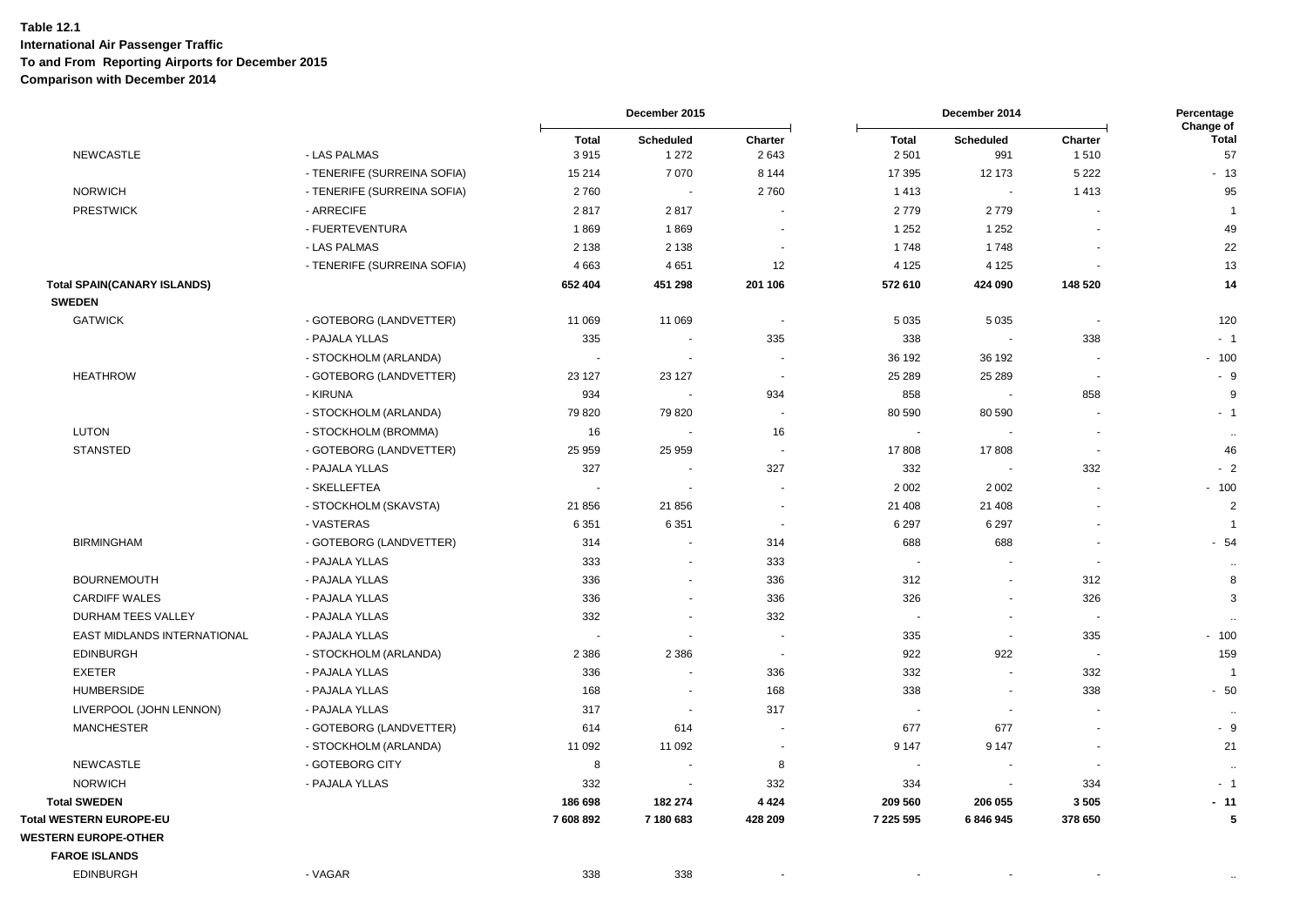|                            |                       |                          | December 2015            |                          |              | December 2014            |                          | Percentage<br>Change of |  |
|----------------------------|-----------------------|--------------------------|--------------------------|--------------------------|--------------|--------------------------|--------------------------|-------------------------|--|
|                            |                       | <b>Total</b>             | Scheduled                | Charter                  | <b>Total</b> | Scheduled                | Charter                  | <b>Total</b>            |  |
| <b>Total FAROE ISLANDS</b> |                       | 338                      | 338                      |                          |              |                          |                          | $\sim$                  |  |
| <b>ICELAND</b>             |                       |                          |                          |                          |              |                          |                          |                         |  |
| <b>GATWICK</b>             | - KEFLAVIK            | 31 101                   | 31 101                   |                          | 24 616       | 24 6 16                  |                          | 26                      |  |
| <b>HEATHROW</b>            | - KEFLAVIK            | 21 070                   | 21 070                   |                          | 17581        | 17581                    |                          | 20                      |  |
| <b>LUTON</b>               | - KEFLAVIK            | 11 692                   | 11 692                   |                          | 9 0 4 7      | 9047                     |                          | 29                      |  |
| <b>STANSTED</b>            | - KEFLAVIK            | 2581                     | 2581                     |                          |              |                          |                          | $\ddotsc$               |  |
| ABERDEEN                   | - KEFLAVIK            |                          |                          |                          | 35           | $\overline{\phantom{a}}$ | 35                       | $-100$                  |  |
| BELFAST INTERNATIONAL      | - KEFLAVIK            | 2 3 2 6                  | 2 3 2 6                  |                          | 660          | 660                      |                          | 252                     |  |
|                            | - REYKJAVIK           | $\overline{\phantom{a}}$ | $\overline{\phantom{a}}$ |                          | 768          | 768                      |                          | $-100$                  |  |
| <b>BIRMINGHAM</b>          | - KEFLAVIK            | 1992                     | 1992                     |                          | 1629         | 1629                     |                          | 22                      |  |
| <b>BRISTOL</b>             | - KEFLAVIK            | 3 3 2 7                  | 3 3 2 7                  |                          | 3 3 9 3      | 3 3 9 3                  |                          | $-2$                    |  |
| <b>EDINBURGH</b>           | - KEFLAVIK            | 4 2 1 5                  | 4 2 1 5                  |                          | 3871         | 3871                     |                          | 9                       |  |
| GLASGOW                    | - KEFLAVIK            | 5759                     | 5759                     |                          | 5703         | 5703                     |                          | $\overline{1}$          |  |
| <b>MANCHESTER</b>          | - KEFLAVIK            | 10 642                   | 10 642                   |                          | 7 2 2 7      | 7 2 2 7                  | $\overline{\phantom{a}}$ | 47                      |  |
| <b>Total ICELAND</b>       |                       | 94 705                   | 94 705                   | ٠                        | 74 530       | 74 495                   | 35                       | 27                      |  |
| <b>KOSOVO</b>              |                       |                          |                          |                          |              |                          |                          |                         |  |
| <b>GATWICK</b>             | - PRISTINA            | 804                      | 804                      |                          | 834          | 834                      |                          | $-4$                    |  |
| <b>Total KOSOVO</b>        |                       | 804                      | 804                      |                          | 834          | 834                      | ٠                        | - 4                     |  |
| <b>MACEDONIA</b>           |                       |                          |                          |                          |              |                          |                          |                         |  |
| <b>LUTON</b>               | - SKOPJE              | 5 3 8 0                  | 5 3 8 0                  |                          | 3589         | 3589                     |                          | 50                      |  |
| <b>Total MACEDONIA</b>     |                       | 5 3 8 0                  | 5 3 8 0                  |                          | 3589         | 3589                     | ÷.                       | 50                      |  |
| <b>NORWAY</b>              |                       |                          |                          |                          |              |                          |                          |                         |  |
| <b>GATWICK</b>             | - ALESUND             | $\overline{\phantom{a}}$ | $\overline{\phantom{a}}$ | $\blacksquare$           | 2 2 3 9      | 2 2 3 9                  | $\overline{\phantom{a}}$ | $-100$                  |  |
|                            | - BERGEN              | 13732                    | 13732                    | $\blacksquare$           | 13 943       | 13931                    | 12                       | $-2$                    |  |
|                            | - FAGERNES/LEIRIN     | 650                      | $\sim$                   | 650                      | 708          | $\overline{\phantom{a}}$ | 708                      | - 8                     |  |
|                            | - OSLO (GARDERMOEN)   |                          |                          | ÷,                       | 28 902       | 28 902                   |                          | $-100$                  |  |
|                            | - SANDEFJORD(TORP)    |                          | $\blacksquare$           |                          | 4 0 8 8      |                          |                          | $-100$                  |  |
|                            |                       | $\overline{\phantom{a}}$ |                          |                          |              | 4088                     | $\overline{\phantom{a}}$ |                         |  |
|                            | - STAVANGER           | 5 6 3 9                  | 5639                     | $\overline{\phantom{a}}$ | 5 5 3 6      | 5 5 3 6                  | $\overline{\phantom{a}}$ | $\overline{2}$          |  |
|                            | - TROMSOE             | 525                      | $\sim$                   | 525                      | 3 3 0 2      | 2 9 6 0                  | 342                      | $-84$                   |  |
|                            | - TRONDHEIM (VAERNES) | 4 1 3 5                  | 4 1 3 5                  |                          | 5 1 2 3      | 5 1 2 3                  |                          | $-19$                   |  |
| <b>HEATHROW</b>            | - BERGEN              | 9 3 9 9                  | 9 3 9 9                  |                          | 9576         | 9576                     | $\blacksquare$           | $-2$                    |  |
|                            | - OSLO (GARDERMOEN)   | 55 548                   | 55 548                   |                          | 56 032       | 56 032                   |                          | $-1$                    |  |
|                            | - STAVANGER           | 14 893                   | 14 893                   |                          | 16 612       | 16612                    |                          | $-10$                   |  |
| <b>STANSTED</b>            | - HAUGESUND           | 174                      | 174                      |                          | 2 8 4 4      | 2844                     |                          | $-94$                   |  |
|                            | - RYGGE               | 25 139                   | 25 139                   |                          | 24 261       | 24 261                   |                          | $\overline{4}$          |  |
|                            | - SANDEFJORD(TORP)    | 5 1 2 1                  | 5 1 2 1                  |                          | 8 0 5 3      | 8 0 5 3                  |                          | $-36$                   |  |
| ABERDEEN                   | - BERGEN              | 2 4 3 0                  | 2 4 3 0                  |                          | 3 4 0 1      | 3 4 0 1                  |                          | $-29$                   |  |
|                            | - OSLO (GARDERMOEN)   | 2 5 5 3                  | 2 5 5 3                  |                          | 2756         | 2756                     |                          | $-7$                    |  |
|                            | - STAVANGER           | 7 2 1 1                  | 7 2 1 1                  |                          | 9543         | 9543                     |                          | $-24$                   |  |
| <b>BIRMINGHAM</b>          | - OSLO (GARDERMOEN)   | $\blacksquare$           | $\blacksquare$           |                          | 2 0 4 2      | 2 0 4 2                  |                          | $-100$                  |  |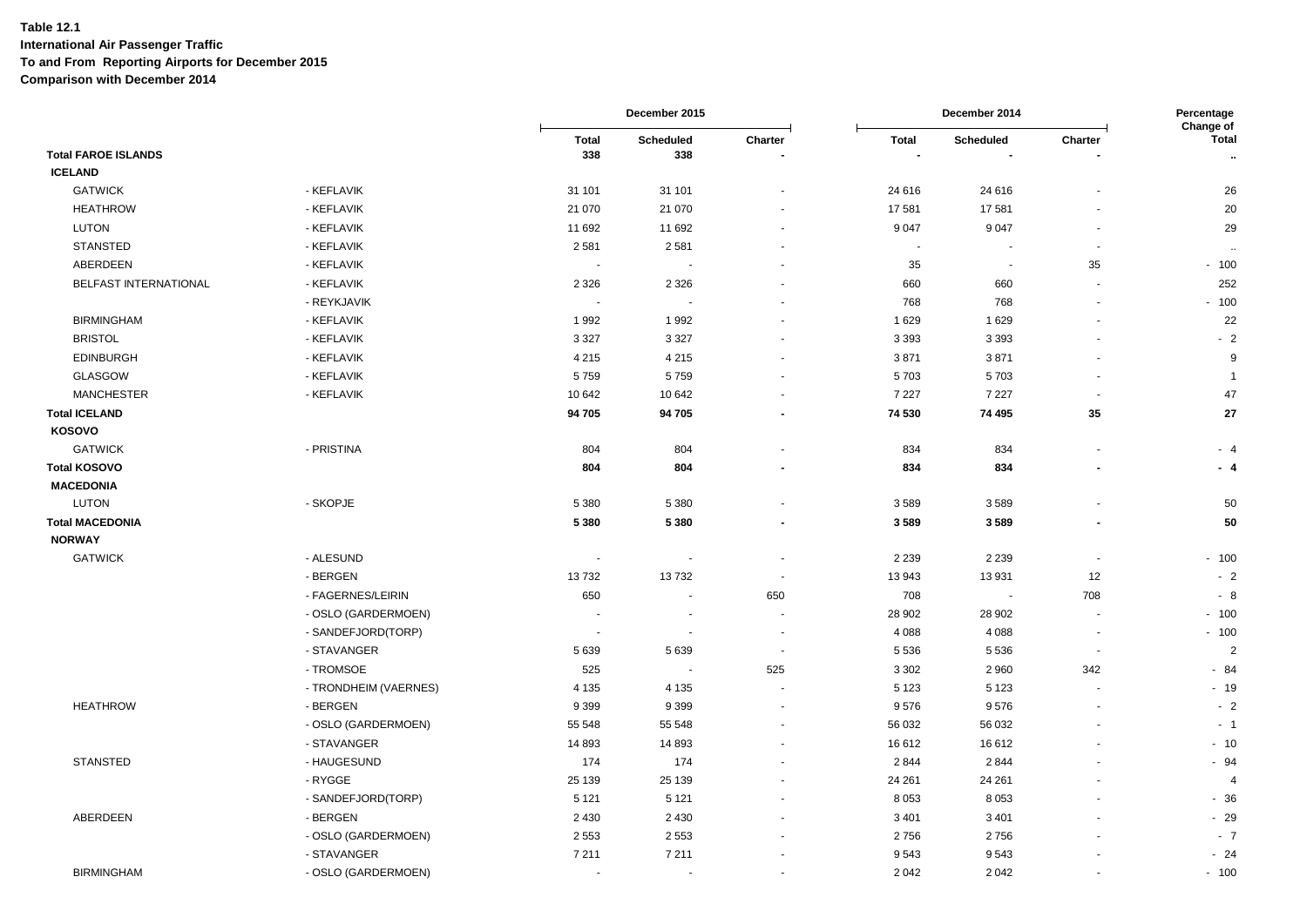|                                    |                     |                     | December 2015                                |                          | December 2014            |                            |                          | Percentage<br>Change of              |  |
|------------------------------------|---------------------|---------------------|----------------------------------------------|--------------------------|--------------------------|----------------------------|--------------------------|--------------------------------------|--|
| <b>BIRMINGHAM</b>                  | - TROMSOE           | <b>Total</b><br>112 | <b>Scheduled</b><br>$\overline{\phantom{a}}$ | Charter<br>112           | Total<br>$\sim$          | <b>Scheduled</b><br>$\sim$ | Charter                  | <b>Total</b><br>$\ddot{\phantom{a}}$ |  |
| <b>EDINBURGH</b>                   | - OSLO (GARDERMOEN) | 4 3 8 2             | 4 3 8 2                                      |                          | 3 4 8 4                  | 3484                       |                          | 26                                   |  |
|                                    | - RYGGE             | 3 0 8 1             | 3 0 8 1                                      | $\sim$                   | 3 2 3 9                  | 3 2 3 9                    |                          | $-5$                                 |  |
| LEEDS BRADFORD                     | - STAVANGER         | 143                 | $\sim$                                       | 143                      | $\sim$                   | $\ddot{\phantom{1}}$       |                          | $\ddot{\phantom{a}}$                 |  |
| LIVERPOOL (JOHN LENNON)            | - SANDEFJORD(TORP)  | 3 1 7 1             | 3 1 7 1                                      | $\blacksquare$           | 3 2 9 1                  | 3 2 9 1                    | $\sim$                   | $-4$                                 |  |
| <b>MANCHESTER</b>                  | - BERGEN            | 756                 | 614                                          | 142                      | 690                      | 630                        | 60                       | 10                                   |  |
|                                    | - OSLO (GARDERMOEN) | 7 5 3 4             | 7 5 3 4                                      |                          | 8 3 5 0                  | 8 0 9 4                    | 256                      | $-10$                                |  |
|                                    | - RYGGE             | 5 2 2 5             | 5 2 2 5                                      | $\overline{\phantom{a}}$ | 5 2 2 7                  | 5 2 2 7                    |                          |                                      |  |
|                                    | - STAVANGER         | 1871                | 1871                                         | $\overline{\phantom{a}}$ | 2 3 1 9                  | 2 3 1 9                    | $\sim$                   | $-19$                                |  |
|                                    | - TROMSOE           | 225                 | $\sim$                                       | 225                      | 376                      | $\blacksquare$             | 376                      | $-40$                                |  |
| <b>NEWCASTLE</b>                   | - STAVANGER         | 1 0 9 4             | 1 0 9 4                                      |                          | 1 3 6 3                  | 1 3 6 3                    |                          | $-20$                                |  |
|                                    | - TROMSOE           | 47                  |                                              | 47                       | $\overline{\phantom{a}}$ | $\ddot{\phantom{1}}$       |                          | $\ddotsc$                            |  |
| <b>Total NORWAY</b>                |                     | 174 790             | 172 946                                      | 1844                     | 227 300                  | 225 546                    | 1754                     | $-23$                                |  |
| <b>REPUBLIC OF MONTENEGRO</b>      |                     |                     |                                              |                          |                          |                            |                          |                                      |  |
| <b>STANSTED</b>                    | - PODGORICA         | 3 3 9 0             | 3 3 9 0                                      | ÷,                       | 2 4 3 2                  | 2 4 3 2                    | $\overline{\phantom{a}}$ | 39                                   |  |
| <b>Total REPUBLIC OF MONTENEGR</b> |                     | 3 3 9 0             | 3 3 9 0                                      |                          | 2 4 3 2                  | 2432                       |                          | 39                                   |  |
| <b>REPUBLIC OF SERBIA</b>          |                     |                     |                                              |                          |                          |                            |                          |                                      |  |
| <b>HEATHROW</b>                    | - BELGRADE          | 5744                | 5744                                         | ÷,                       | 5934                     | 5934                       |                          | $-3$                                 |  |
| <b>LUTON</b>                       | - BELGRADE          | 4 1 3 5             | 4 1 3 5                                      |                          | 2 9 64                   | 2964                       |                          | 40                                   |  |
| <b>Total REPUBLIC OF SERBIA</b>    |                     | 9879                | 9879                                         |                          | 8898                     | 8898                       |                          | 11                                   |  |
| <b>SWITZERLAND</b>                 |                     |                     |                                              |                          |                          |                            |                          |                                      |  |
| <b>GATWICK</b>                     | - BALE MULHOUSE     | 20 956              | 20 956                                       | $\overline{\phantom{a}}$ | 21 189                   | 21 189                     |                          | $-1$                                 |  |
|                                    | - GENEVA            | 81 624              | 78 320                                       | 3 3 0 4                  | 81 068                   | 73 061                     | 8 0 0 7                  | $\overline{1}$                       |  |
|                                    | - ZURICH            | 12 124              | 12 124                                       |                          | 14 3 67                  | 14 3 67                    |                          | $-16$                                |  |
| <b>HEATHROW</b>                    | - BALE MULHOUSE     | 18 545              | 18 545                                       | $\overline{\phantom{a}}$ | 16 783                   | 16783                      |                          | 10                                   |  |
|                                    | - GENEVA            | 86 851              | 86 341                                       | 510                      | 89 645                   | 89 159                     | 486                      | $-3$                                 |  |
|                                    | - ZURICH            | 90 719              | 90 719                                       | ä,                       | 89 437                   | 89 437                     |                          | $\overline{1}$                       |  |
| <b>LONDON CITY</b>                 | - BALE MULHOUSE     | 1 0 9 7             | 1 0 9 7                                      | $\overline{a}$           | 6073                     | 6073                       | $\blacksquare$           | $-82$                                |  |
|                                    | - BERNE             | 925                 | 925                                          |                          | $\sim$                   |                            |                          | $\sim$                               |  |
|                                    | - GENEVA            | 17831               | 17831                                        | $\ddot{\phantom{1}}$     | 15 676                   | 15 676                     |                          | 14                                   |  |
|                                    | - ZURICH            | 31 982              | 31 982                                       | $\overline{\phantom{a}}$ | 32 822                   | 32 822                     | ÷.                       | $-3$                                 |  |
| <b>LUTON</b>                       | - BALE MULHOUSE     | 5 2 3 9             | 5 2 3 5                                      | 4                        | 4 8 3 0                  | 4830                       | $\overline{\phantom{a}}$ | 8                                    |  |
|                                    | - BERNE             | 11                  |                                              | 11                       | 18                       | $\overline{\phantom{a}}$   | 18                       | $-39$                                |  |
|                                    | - GENEVA            | 27 287              | 27 27 8                                      | 9                        | 26 331                   | 26 331                     |                          | $\overline{4}$                       |  |
|                                    | - ZURICH            | 7545                | 7529                                         | 16                       | 7855                     | 7855                       |                          | $-4$                                 |  |
| SOUTHEND                           | - BERNE             | 190                 | 190                                          |                          | 842                      | 842                        |                          | $-77$                                |  |
|                                    | - GENEVA            | 4 3 5 2             | 4 3 5 2                                      | $\overline{\phantom{a}}$ | 5 1 8 1                  | 5 1 8 1                    |                          | $-16$                                |  |
| <b>STANSTED</b>                    | - BALE MULHOUSE     | 9470                | 9470                                         |                          | 8 0 0 9                  | 8 0 0 9                    |                          | 18                                   |  |
|                                    | - GENEVA            | 8852                | 8852                                         |                          | 7825                     | 7825                       |                          | 13                                   |  |
| ABERDEEN                           | - GENEVA            | 499                 | 499                                          | $\ddot{\phantom{1}}$     | 574                      | 574                        | $\sim$                   | $-13$                                |  |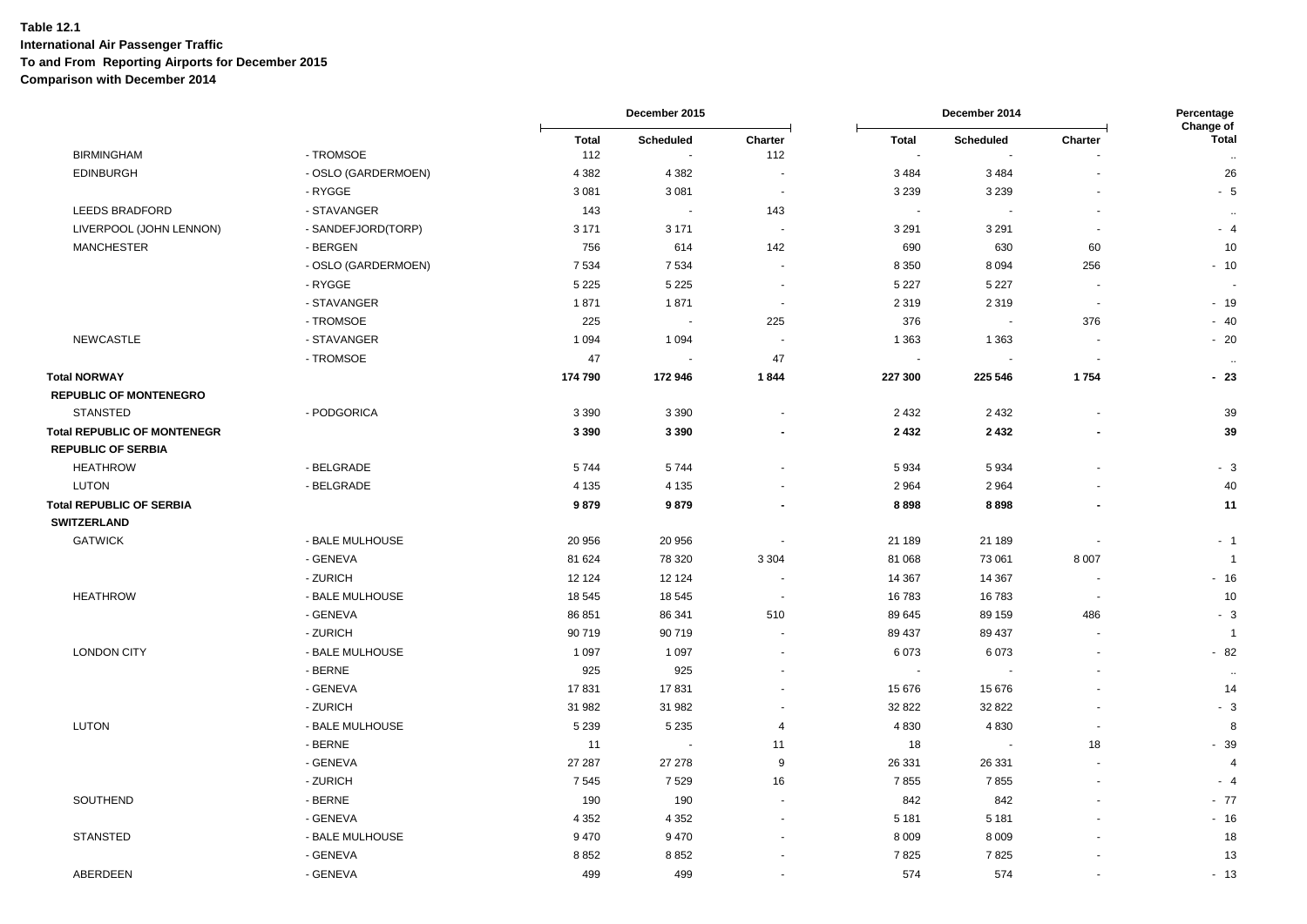|                             |                            |                         | December 2015            |                          |                          | December 2014               |                          | Percentage<br>Change of |
|-----------------------------|----------------------------|-------------------------|--------------------------|--------------------------|--------------------------|-----------------------------|--------------------------|-------------------------|
| BELFAST INTERNATIONAL       | - GENEVA                   | <b>Total</b><br>3 0 8 1 | Scheduled<br>3 0 8 1     | Charter                  | <b>Total</b><br>3 1 6 6  | <b>Scheduled</b><br>3 1 6 6 | Charter                  | <b>Total</b><br>$-3$    |
| <b>BIRMINGHAM</b>           | - GENEVA                   | 8 2 9 7                 | 7890                     | 407                      | 8760                     | 7514                        | 1 2 4 6                  | $-5$                    |
|                             | - ZURICH                   | 8 1 4 9                 | 8 1 4 9                  | - 11                     | 8780                     | 8780                        |                          | $-7$                    |
| <b>BOURNEMOUTH</b>          | - GENEVA                   | 2428                    | 2 4 2 8                  | $\blacksquare$           | 3516                     | 3516                        | $\blacksquare$           | $-31$                   |
| <b>BRISTOL</b>              | - BALE MULHOUSE            | 3 2 4 6                 | 3 2 4 6                  | $\sim$                   | $\sim$                   |                             |                          | $\cdots$                |
|                             | - GENEVA                   | 18 8 36                 | 17613                    | 1 2 2 3                  | 18 683                   | 17540                       | 1 1 4 3                  | $\overline{1}$          |
| <b>CARDIFF WALES</b>        | - GENEVA                   | 246                     | 246                      |                          | 159                      | 159                         |                          | 55                      |
| EAST MIDLANDS INTERNATIONAL | - GENEVA                   | 445                     | 445                      |                          | 677                      | 677                         |                          | $-34$                   |
| <b>EDINBURGH</b>            | - BALE MULHOUSE            | 5645                    | 5645                     | $\overline{\phantom{a}}$ | 4579                     | 4579                        | $\overline{\phantom{a}}$ | 23                      |
|                             | - GENEVA                   | 12 363                  | 11783                    | 580                      | 11733                    | 10834                       | 899                      | 5                       |
| <b>EXETER</b>               | - GENEVA                   | 329                     | 194                      | 135                      | 637                      | 213                         | 424                      | $-48$                   |
| GLASGOW                     | - GENEVA                   | 1549                    | 1549                     |                          | 1729                     | 1729                        |                          | $-10$                   |
| <b>INVERNESS</b>            | - GENEVA                   | 52                      | 52                       | $\sim$                   | 222                      | 222                         | $\overline{\phantom{a}}$ | $-77$                   |
| <b>ISLE OF MAN</b>          | - GENEVA                   | 153                     | 153                      |                          | 288                      | 288                         |                          | $-47$                   |
| <b>JERSEY</b>               | - GENEVA                   | 578                     | 578                      |                          | 724                      | 724                         |                          | $-20$                   |
|                             | - ZURICH                   | $\sim$                  |                          |                          | 157                      | 157                         |                          | $-100$                  |
| LEEDS BRADFORD              | - GENEVA                   | 4 1 6 3                 | 4 1 6 3                  | $\overline{\phantom{a}}$ | 4836                     | 4836                        | $\overline{\phantom{a}}$ | $-14$                   |
| LIVERPOOL (JOHN LENNON)     | - BALE MULHOUSE            |                         |                          | $\overline{\phantom{a}}$ | 1973                     |                             | 1973                     | $-100$                  |
|                             | - GENEVA                   | 11 155                  | 10 968                   | 187                      | 11 848                   | 11848                       |                          | - 6                     |
| <b>MANCHESTER</b>           | - BALE MULHOUSE            | 6513                    | 6513                     | $\overline{\phantom{a}}$ | 6851                     | 6851                        |                          | $-5$                    |
|                             | - GENEVA                   | 19786                   | 19 346                   | 440                      | 15 345                   | 13 4 9 2                    | 1853                     | 29                      |
|                             | - ZURICH                   | 14 4 4 6                | 14 4 4 6                 | $\blacksquare$           | 15923                    | 15923                       |                          | $-9$                    |
| <b>NEWCASTLE</b>            | - GENEVA                   | 5 3 9 8                 | 5 2 7 7                  | 121                      | 4836                     | 4 4 7 2                     | 364                      | 12                      |
| SOUTHAMPTON                 | - GENEVA                   | 602                     | 602                      |                          | 1820                     | 1820                        |                          | $-67$                   |
| <b>Total SWITZERLAND</b>    |                            | 553 559                 | 546 612                  | 6947                     | 555 767                  | 539 354                     | 16 413                   |                         |
| <b>TURKEY</b>               |                            |                         |                          |                          |                          |                             |                          |                         |
| <b>GATWICK</b>              | - ANTALYA                  | 4761                    | ÷,                       | 4761                     | 4 9 28                   | $\blacksquare$              | 4 9 28                   | $-3$                    |
|                             | - DALAMAN                  | 813                     | $\overline{\phantom{a}}$ | 813                      | 1 6 6 3                  |                             | 1 6 6 3                  | $-51$                   |
|                             | - ISTANBUL                 | 21 539                  | 21 391                   | 148                      | 20738                    | 20738                       |                          | $\overline{4}$          |
|                             | - ISTANBUL (SABIHA GOKCEN) | 15 2 22                 | 15 086                   | 136                      | 6749                     | 6749                        | $\overline{\phantom{a}}$ | 126                     |
|                             | - IZMIR (ADNAN MENDERES)   | 47                      |                          | 47                       | 1 2 5 4                  |                             | 1 2 5 4                  | $-96$                   |
| <b>HEATHROW</b>             | - ISTANBUL                 | 70 817                  | 70 817                   | $\overline{\phantom{a}}$ | 70 420                   | 70 4 20                     | $\overline{\phantom{a}}$ | $\overline{1}$          |
| <b>LUTON</b>                | - ISTANBUL                 | 6980                    | 6980                     | $\overline{\phantom{a}}$ | 6836                     | 6836                        |                          | $\overline{2}$          |
|                             | - ISTANBUL (SABIHA GOKCEN) |                         |                          | ÷.                       | 192                      | $\sim$                      | 192                      | $-100$                  |
| <b>STANSTED</b>             | - ANTALYA                  | 928                     |                          | 928                      | $\overline{\phantom{a}}$ |                             |                          | $\sim$                  |
|                             | - ISTANBUL                 | 69                      | $\overline{\phantom{a}}$ | 69                       | $\sim$                   |                             | $\overline{\phantom{a}}$ | $\ddotsc$               |
|                             | - ISTANBUL (SABIHA GOKCEN) | 18 20 6                 | 18 062                   | 144                      | 19 275                   | 19 275                      | $\sim$                   | $-6$                    |
|                             | - IZMIR (ADNAN MENDERES)   | 2 4 5 5                 | 2 4 5 5                  |                          | 3 1 3 4                  | 2 3 5 0                     | 784                      | $-22$                   |
| <b>BIRMINGHAM</b>           | - ANTALYA                  | 765                     |                          | 765                      | 637                      |                             | 637                      | 20                      |
|                             | - ISTANBUL                 | 11 217                  | 11 217                   | $\blacksquare$           | 9912                     | 9912                        |                          | 13                      |
|                             |                            |                         |                          |                          |                          |                             |                          |                         |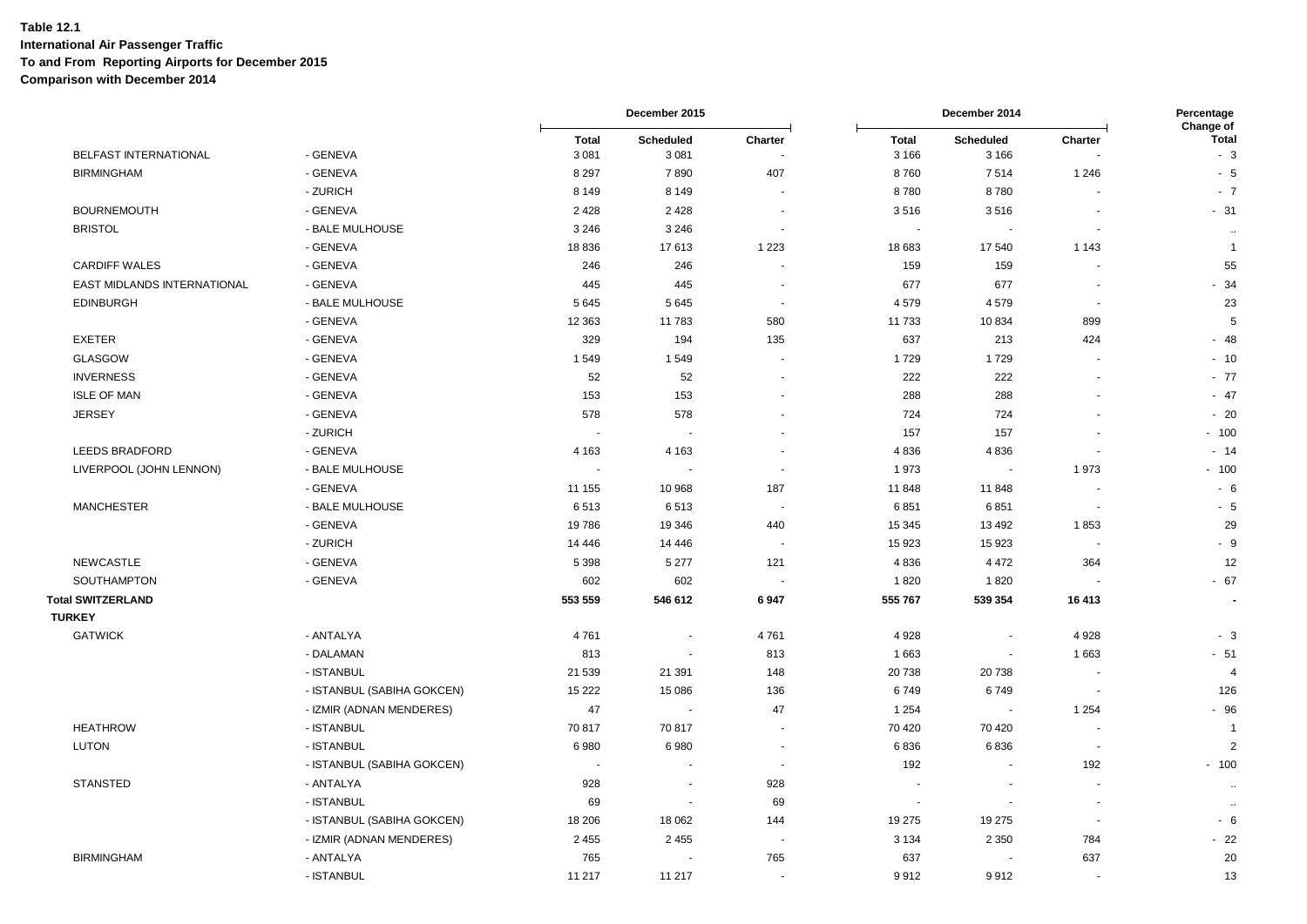|                                                          |                                                        |                                       | December 2015            |                          |                      | December 2014            |                          | Percentage<br>Change of |
|----------------------------------------------------------|--------------------------------------------------------|---------------------------------------|--------------------------|--------------------------|----------------------|--------------------------|--------------------------|-------------------------|
| <b>BIRMINGHAM</b>                                        | - IZMIR (ADNAN MENDERES)                               | <b>Total</b><br>$\tilde{\phantom{a}}$ | Scheduled                | Charter                  | <b>Total</b><br>716  | Scheduled<br>$\sim$      | Charter<br>716           | <b>Total</b><br>$-100$  |
| <b>CARDIFF WALES</b>                                     | - TRABZON                                              | $\sim$                                | $\sim$                   | $\blacksquare$           | 77                   | $\overline{\phantom{a}}$ | 77                       | $-100$                  |
| <b>EDINBURGH</b>                                         | - ISTANBUL                                             | 6712                                  | 6712                     | $\blacksquare$           | 6 2 7 8              | 6 2 7 8                  |                          | $\overline{7}$          |
| <b>GLASGOW</b>                                           | - ANTALYA                                              | 198                                   | $\sim$                   | 198                      | $\sim$               | $\sim$                   | ÷.                       |                         |
|                                                          | - ISTANBUL (SABIHA GOKCEN)                             | 186                                   |                          | 186                      | $\blacksquare$       |                          | $\overline{\phantom{a}}$ | $\ddotsc$               |
|                                                          | - IZMIR (ADNAN MENDERES)                               |                                       | $\overline{\phantom{a}}$ | $\overline{\phantom{a}}$ | 355                  | $\blacksquare$           | 355                      | $\sim$<br>$-100$        |
| <b>MANCHESTER</b>                                        | - ANTALYA                                              | 3 2 0 2                               | $\overline{\phantom{a}}$ | 3 2 0 2                  | 5 0 5 9              | $\overline{\phantom{a}}$ | 5 0 5 9                  | $-37$                   |
|                                                          | - DALAMAN                                              | 825                                   |                          | 825                      | 408                  | $\overline{\phantom{a}}$ | 408                      | 102                     |
|                                                          | - ISTANBUL                                             | 21 458                                | 21 4 58                  | $\overline{\phantom{a}}$ | 17681                | 17681                    | $\overline{\phantom{a}}$ | 21                      |
|                                                          |                                                        |                                       | $\sim$                   |                          | $\blacksquare$       |                          | $\sim$                   |                         |
|                                                          | - ISTANBUL (SABIHA GOKCEN)<br>- IZMIR (ADNAN MENDERES) | 282<br>$\tilde{\phantom{a}}$          | $\blacksquare$           | 282<br>$\sim$            | 402                  | $\sim$                   | 402                      | $\sim$<br>$-100$        |
|                                                          |                                                        |                                       |                          |                          |                      |                          |                          |                         |
| <b>Total TURKEY</b><br><b>Total WESTERN EUROPE-OTHER</b> |                                                        | 186 682<br>1 029 527                  | 174 178<br>1 008 232     | 12 504<br>21 295         | 176 714<br>1 050 064 | 160 239<br>1 015 387     | 16 475<br>34 677         | 6<br>$-2$               |
| <b>EASTERN EUROPE-EU</b>                                 |                                                        |                                       |                          |                          |                      |                          |                          |                         |
| <b>BULGARIA</b>                                          |                                                        |                                       |                          |                          |                      |                          |                          |                         |
| <b>GATWICK</b>                                           | - PLOVDIV                                              | $\sim$                                |                          | $\blacksquare$           | 490                  | $\overline{\phantom{a}}$ | 490                      | $-100$                  |
|                                                          | - SOFIA                                                | 11 475                                | 10875                    | 600                      | 12 031               | 10570                    | 1461                     | $-5$                    |
| <b>HEATHROW</b>                                          | - SOFIA                                                | 13 582                                | 13582                    | $\sim$                   | 14 0 22              | 14 0 22                  | $\blacksquare$           | $-3$                    |
| <b>LUTON</b>                                             | - BURGAS                                               | 4 3 2 5                               | 4 3 2 5                  | $\sim$                   | 2709                 | 2709                     |                          | 60                      |
|                                                          | - SOFIA                                                | 18 239                                | 18 239                   |                          | 12 693               | 12 693                   |                          | 44                      |
|                                                          | - VARNA                                                | 5 2 9 3                               | 5 2 9 3                  | ÷.                       | 2 2 3 7              | 2 2 3 7                  |                          | 137                     |
| <b>STANSTED</b>                                          | - PLOVDIV                                              | 5412                                  | 5412                     | $\blacksquare$           | 4 1 6 5              | 4 1 6 5                  | $\overline{\phantom{a}}$ | 30                      |
|                                                          | - SOFIA                                                | 1528                                  | 1528                     | $\blacksquare$           | 2 4 9 1              | 2 4 9 1                  | $\blacksquare$           | $-39$                   |
| BELFAST INTERNATIONAL                                    | - PLOVDIV                                              | 152                                   | $\sim$                   | 152                      | 126                  | $\sim$                   | 126                      | 21                      |
| <b>BIRMINGHAM</b>                                        | - SOFIA                                                | 168                                   | $\overline{\phantom{a}}$ | 168                      | 174                  | $\overline{\phantom{a}}$ | 174                      | $-3$                    |
| <b>BRISTOL</b>                                           | - SOFIA                                                | 266                                   | $\overline{\phantom{a}}$ | 266                      | 532                  | $\overline{\phantom{a}}$ | 532                      | $-50$                   |
| EAST MIDLANDS INTERNATIONAL                              | - SOFIA                                                | 353                                   | $\sim$                   | 353                      | 555                  | $\sim$                   | 555                      | $-36$                   |
| <b>MANCHESTER</b>                                        | - SOFIA                                                | 5 4 9 2                               | 4913                     | 579                      | 4 8 27               | 3614                     | 1 2 1 3                  | 14                      |
| <b>NEWCASTLE</b>                                         | - SOFIA                                                | 65                                    | $\sim$                   | 65                       | 149                  | $\sim$                   | 149                      | $-56$                   |
| <b>Total BULGARIA</b>                                    |                                                        | 66 350                                | 64 167                   | 2 1 8 3                  | 57 201               | 52 501                   | 4700                     | 16                      |
| <b>CZECH REPUBLIC</b>                                    |                                                        |                                       |                          |                          |                      |                          |                          |                         |
| <b>GATWICK</b>                                           | - PRAGUE                                               | 23 767                                | 23 767                   |                          | 17 320               | 17 320                   |                          | 37                      |
| <b>HEATHROW</b>                                          | - PRAGUE                                               | 32 321                                | 32 321                   | $\sim$                   | 33 085               | 33 085                   |                          | $-2$                    |
| <b>LUTON</b>                                             | - BRNO (TURANY)                                        | 3 1 9 6                               | 3 1 9 6                  | $\sim$                   | 3 2 6 1              | 3 2 6 1                  |                          | $-2$                    |
|                                                          | - PRAGUE                                               | 9821                                  | 9809                     | 12                       | 10 327               | 10 327                   |                          | $-5$                    |
| <b>STANSTED</b>                                          | - BRNO (TURANY)                                        | 7 2 5 7                               | 7 2 5 7                  | $\sim$                   | 9 0 8 0              | 9080                     |                          | $-20$                   |
|                                                          | - OSTRAVA                                              | 5 0 28                                | 5 0 28                   |                          | 3762                 | 3762                     |                          | 34                      |
|                                                          | - PRAGUE                                               | 31 561                                | 31 561                   | $\overline{\phantom{a}}$ | 23 873               | 23 873                   |                          | 32                      |
| <b>BELFAST INTERNATIONAL</b>                             | - PRAGUE                                               | 2 3 3 1                               | 2 3 3 1                  |                          |                      |                          |                          |                         |
| <b>BRISTOL</b>                                           | - PRAGUE                                               | 7 3 8 1                               | 7 3 8 1                  | $\overline{a}$           | 7 3 5 6              | 7 3 5 6                  |                          | $\sim$<br>$\sim$        |
|                                                          |                                                        |                                       |                          |                          |                      |                          |                          |                         |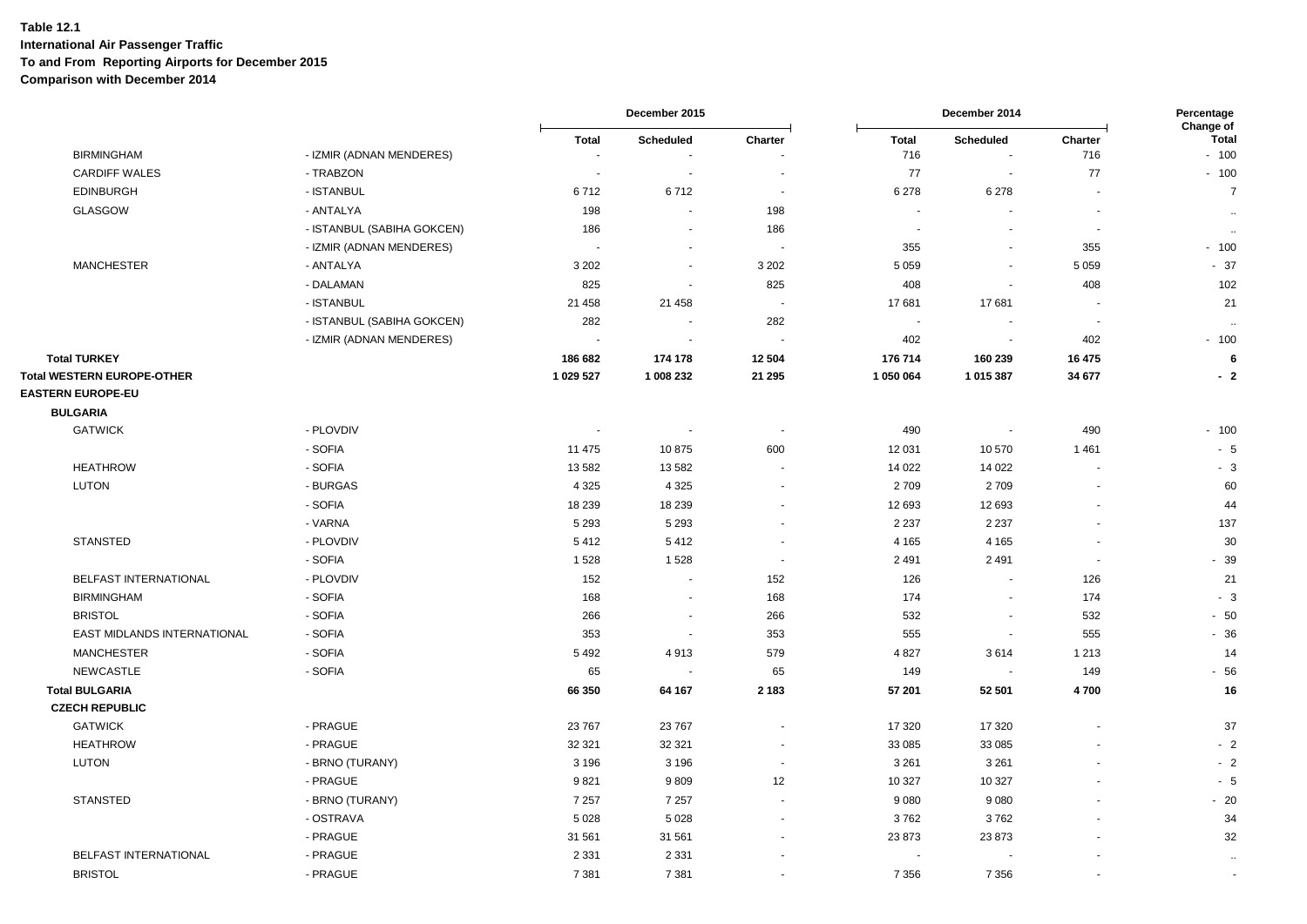|                             |            |                      | December 2015     |                      |                          | December 2014            |                | Percentage<br>Change of |
|-----------------------------|------------|----------------------|-------------------|----------------------|--------------------------|--------------------------|----------------|-------------------------|
| EAST MIDLANDS INTERNATIONAL | - PRAGUE   | <b>Total</b><br>2747 | Scheduled<br>2747 | Charter              | <b>Total</b><br>2 0 7 0  | Scheduled<br>2070        | Charter        | <b>Total</b><br>33      |
| <b>EDINBURGH</b>            | - PRAGUE   | 6990                 | 6990              |                      | 4 5 4 0                  | 4 5 4 0                  |                | 54                      |
| GLASGOW                     | - PRAGUE   | 2 9 2 7              | 2927              |                      | $\sim$                   |                          |                | $\sim$                  |
| <b>LEEDS BRADFORD</b>       | - PRAGUE   | 2724                 | 2724              |                      | 2 2 1 8                  | 2 2 1 8                  | $\blacksquare$ | 23                      |
| <b>MANCHESTER</b>           | - PRAGUE   | 10898                | 10898             |                      | 10 395                   | 9 9 6 9                  | 426            | $\mathbf 5$             |
| <b>NEWCASTLE</b>            | - PRAGUE   | 2 4 2 0              | 2 4 2 0           | $\blacksquare$       | 2 1 4 5                  | 2 1 4 5                  | $\sim$         | 13                      |
| <b>Total CZECH REPUBLIC</b> |            | 151 369              | 151 357           | 12                   | 129 432                  | 129 006                  | 426            | 17                      |
| <b>ESTONIA</b>              |            |                      |                   |                      |                          |                          |                |                         |
| <b>GATWICK</b>              | - TALLIN   | 2845                 | 2845              | ä,                   | 5831                     | 5831                     |                | $-51$                   |
| <b>STANSTED</b>             | - TALLIN   | 6426                 | 6426              |                      | 6316                     | 6316                     |                | $\overline{2}$          |
| <b>Total ESTONIA</b>        |            | 9 2 7 1              | 9 2 7 1           |                      | 12 147                   | 12 147                   |                | $-24$                   |
| <b>HUNGARY</b>              |            |                      |                   |                      |                          |                          |                |                         |
| <b>GATWICK</b>              | - BUDAPEST | 13 538               | 13 538            |                      | 15 170                   | 15 170                   |                | $-11$                   |
| <b>HEATHROW</b>             | - BUDAPEST | 22 381               | 22 381            |                      | 22 718                   | 22718                    |                | $-1$                    |
| <b>LUTON</b>                | - BUDAPEST | 37815                | 37815             |                      | 30 215                   | 30 215                   |                | 25                      |
|                             | - DEBRECEN | 9897                 | 9897              |                      | 7520                     | 7520                     |                | 32                      |
| <b>STANSTED</b>             | - BUDAPEST | 29 28 5              | 29 28 5           |                      | 29 736                   | 29 736                   |                | $-2$                    |
| <b>BIRMINGHAM</b>           | - BUDAPEST | 2765                 | 2765              |                      | $\overline{\phantom{a}}$ | $\overline{\phantom{a}}$ |                | $\sim$                  |
| <b>BRISTOL</b>              | - BUDAPEST | 5 5 4 9              | 5 5 4 9           |                      | 4 1 8 2                  | 4 1 8 2                  |                | 33                      |
| EAST MIDLANDS INTERNATIONAL | - BUDAPEST | 2 3 9 5              | 2 3 9 5           |                      | 2 4 5 0                  | 2450                     |                | $-2$                    |
| <b>EDINBURGH</b>            | - BUDAPEST | 2 4 9 1              | 2 4 9 1           |                      | 2566                     | 2566                     |                | $-3$                    |
| GLASGOW                     | - BUDAPEST | 2 0 4 5              | 2 0 4 5           | $\ddot{\phantom{1}}$ | $\overline{\phantom{a}}$ | $\overline{\phantom{a}}$ |                | $\sim$                  |
| <b>LEEDS BRADFORD</b>       | - BUDAPEST | 2679                 | 2679              |                      | 2 2 2 8                  | 2 2 2 8                  |                | 20                      |
| <b>MANCHESTER</b>           | - BUDAPEST | 11 911               | 11 911            |                      | 10 459                   | 10 459                   |                | 14                      |
| <b>Total HUNGARY</b>        |            | 142751               | 142751            |                      | 127 244                  | 127 244                  |                | 12                      |
| <b>LATVIA</b>               |            |                      |                   |                      |                          |                          |                |                         |
| <b>GATWICK</b>              | - RIGA     | 6 1 2 9              | 6 1 2 9           |                      | 5 3 3 9                  | 5 3 3 9                  |                | 15                      |
| <b>LUTON</b>                | - RIGA     | 12 5 31              | 12 531            |                      | 9 1 6 0                  | 9 1 6 0                  |                | 37                      |
| <b>STANSTED</b>             | - RIGA     | 21 758               | 21 758            |                      | 20 547                   | 20 547                   |                | 6                       |
| DONCASTER SHEFFIELD         | - RIGA     | 2 9 5 7              | 2957              |                      | 2 5 5 3                  | 2 5 5 3                  |                | 16                      |
| EAST MIDLANDS INTERNATIONAL | - RIGA     | 5997                 | 5997              | $\blacksquare$       | 5 4 7 5                  | 5 4 7 5                  | ٠              | 10                      |
| GLASGOW                     | - RIGA     | 1 3 8 9              | 1 3 8 9           |                      | 1 376                    | 1 3 7 6                  |                | $\mathbf{1}$            |
| <b>LEEDS BRADFORD</b>       | - RIGA     | 2 9 9 7              | 2997              |                      | 2835                     | 2835                     |                | 6                       |
| LIVERPOOL (JOHN LENNON)     | - RIGA     | 1950                 | 1950              |                      |                          |                          |                |                         |
| <b>MANCHESTER</b>           | - RIGA     | 5 2 2 4              | 5 2 2 4           |                      | 4 4 9 8                  | 4 4 9 8                  |                | 16                      |
| <b>Total LATVIA</b>         |            | 60 932               | 60 932            |                      | 51 783                   | 51 783                   | $\blacksquare$ | 18                      |
| <b>LITHUANIA</b>            |            |                      |                   |                      |                          |                          |                |                         |
| <b>GATWICK</b>              | - KAUNAS   | 4 1 3 8              | 4 1 3 8           |                      | 3647                     | 3647                     |                | 13                      |
|                             | - VILNIUS  |                      |                   |                      | 786                      | $\sim$                   | 786            | $-100$                  |
| <b>LUTON</b>                | - KAUNAS   | 6451                 | 6451              | $\ddot{\phantom{1}}$ | 5 2 1 0                  | 5210                     | $\blacksquare$ | 24                      |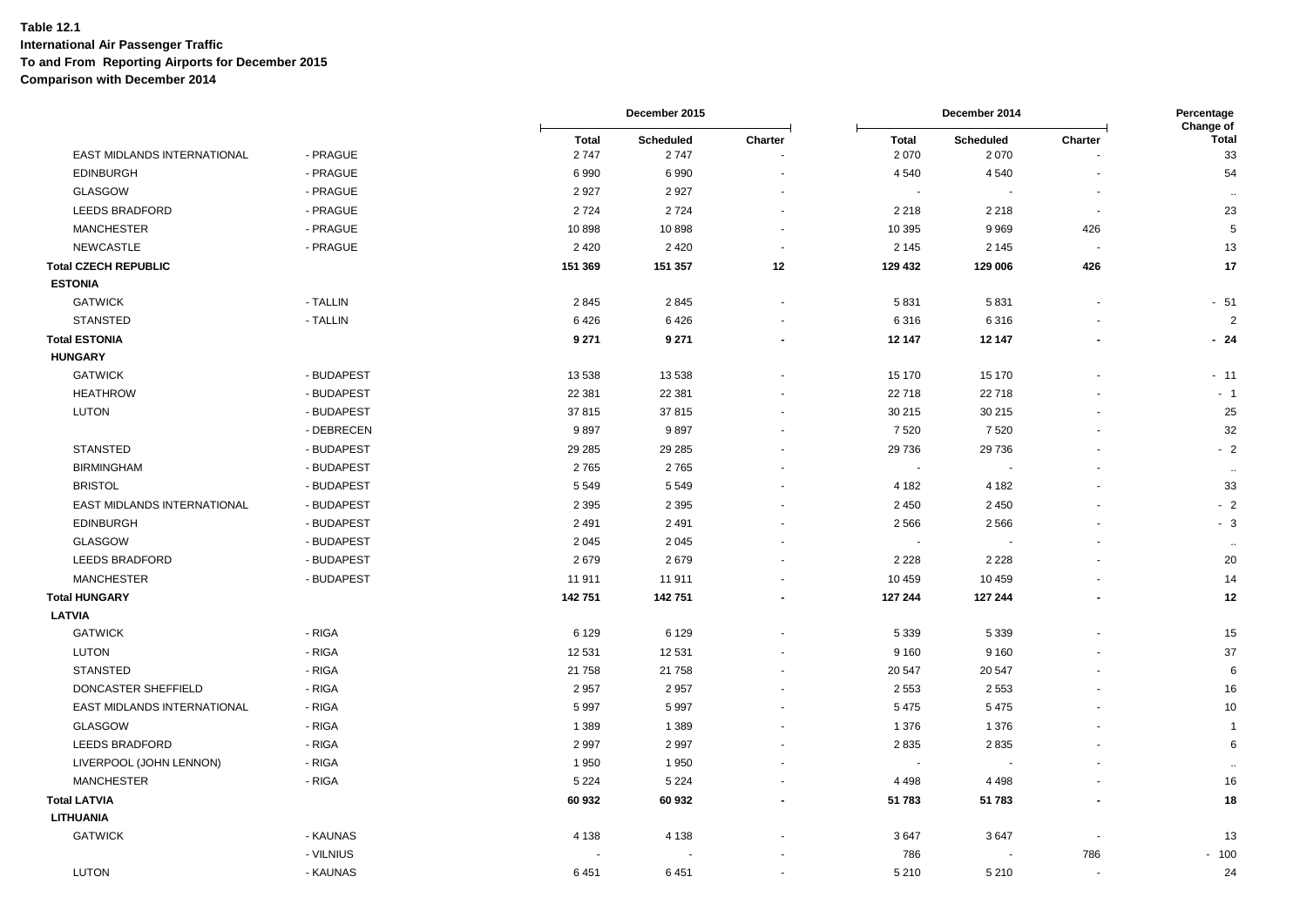|                         |                           |                 | December 2015       |         |                        | December 2014            |                | Percentage<br>Change of |
|-------------------------|---------------------------|-----------------|---------------------|---------|------------------------|--------------------------|----------------|-------------------------|
| <b>LUTON</b>            | - VILNIUS                 | Total<br>18 953 | Scheduled<br>18 953 | Charter | <b>Total</b><br>15 827 | Scheduled<br>15827       | Charter        | <b>Total</b><br>20      |
| <b>STANSTED</b>         | - KAUNAS                  | 12 013          | 12 013              |         | 11 498                 | 11 498                   |                | $\overline{4}$          |
|                         | - VILNIUS                 | 9944            | 9944                |         | 10911                  | 10911                    |                | - 9                     |
| BELFAST INTERNATIONAL   | - VILNIUS                 | 2 1 2 6         | 2 1 2 6             |         | $\sim$                 |                          |                | $\ddot{\phantom{a}}$    |
| <b>BIRMINGHAM</b>       | - KAUNAS                  | 2919            | 2919                |         | 3 0 7 6                | 3076                     |                | - 5                     |
| <b>BRISTOL</b>          | - KAUNAS                  | 3 0 7 1         | 3 0 7 1             |         | 2897                   | 2897                     |                | 6                       |
| DONCASTER SHEFFIELD     | - VILNIUS                 | 2932            | 2 9 3 2             |         | 2812                   | 2812                     | $\blacksquare$ | $\overline{4}$          |
| <b>EDINBURGH</b>        | - VILNIUS                 | $\sim$          |                     |         | 537                    | $\overline{\phantom{a}}$ | 537            | $-100$                  |
| GLASGOW                 | - VILNIUS                 | 2 4 8 8         | 2 4 8 8             |         |                        |                          |                | $\ddot{\phantom{0}}$    |
| LIVERPOOL (JOHN LENNON) | - VILNIUS                 | 2894            | 2894                |         | 2828                   | 2828                     |                | $\overline{c}$          |
| Total LITHUANIA         |                           | 67929           | 67929               |         | 60 029                 | 58706                    | 1 3 2 3        | 13                      |
| <b>POLAND</b>           |                           |                 |                     |         |                        |                          |                |                         |
| <b>GATWICK</b>          | - KRAKOW                  | 9 1 6 0         | 9 1 6 0             |         | 8874                   | 8874                     |                | 3                       |
|                         | - WARSAW (CHOPIN)         |                 |                     |         | 5 2 7 2                | 5 2 7 2                  |                | $-100$                  |
| <b>HEATHROW</b>         | - KRAKOW                  | 3 1 9 8         | 3 1 9 8             |         |                        |                          |                | $\ddot{\phantom{1}}$    |
|                         | - WARSAW (CHOPIN)         | 31 068          | 31 068              |         | 31 946                 | 31 946                   |                | $-3$                    |
| <b>LUTON</b>            | - GDANSK                  | 17956           | 17956               |         | 16 507                 | 16 507                   |                | 9                       |
|                         | - KATOWICE                | 23 5 85         | 23 5 8 5            |         | 17745                  | 17745                    |                | 33                      |
|                         | - LUBLIN (PORT LOTNICZY)  | 6843            | 6843                |         | 4 2 9 1                | 4 2 9 1                  |                | 59                      |
|                         | - POZNAN                  | 11 631          | 11 631              |         | 8724                   | 8724                     |                | 33                      |
|                         | - RZESZOW                 | 4 4 9 9         | 4 4 9 9             |         | 3840                   | 3840                     |                | 17                      |
|                         | - SZCZECIN (GOLENOW)      | 3 3 9 1         | 3 3 9 1             |         | 2753                   | 2753                     |                | 23                      |
|                         | - WARSAW (CHOPIN)         | 26 851          | 26 851              |         | 24 8 89                | 24 889                   |                | 8                       |
|                         | - WROCLAW                 | 8761            | 8761                |         | 6317                   | 6317                     |                | 39                      |
| <b>STANSTED</b>         | - BYDGOSZCZ               | 7983            | 7983                |         | 8 1 7 1                | 8 1 7 1                  |                | $-2$                    |
|                         | - GDANSK                  | 17 073          | 17 073              |         | 15 820                 | 15820                    |                | 8                       |
|                         | - KATOWICE                | 11 749          | 11749               |         | 10 964                 | 10 964                   |                | $\overline{7}$          |
|                         | - KRAKOW                  | 27 077          | 27 077              |         | 23 214                 | 23 214                   |                | 17                      |
|                         | - LODZ LUBLINEK           | 9 2 7 4         | 9 2 7 4             |         | 8 3 7 5                | 8 3 7 5                  |                | 11                      |
|                         | - LUBLIN (PORT LOTNICZY)  | 5489            | 5 4 8 9             |         | 4517                   | 4517                     |                | 22                      |
|                         | - POZNAN                  | 11 877          | 11877               |         | 11 552                 | 11 552                   |                | 3                       |
|                         | - RZESZOW                 | 8 1 5 7         | 8 1 5 7             |         | 8 1 1 4                | 8 1 1 4                  |                | $\overline{\mathbf{1}}$ |
|                         | - SZCZECIN (GOLENOW)      | 7986            | 7986                |         | 4 8 7 2                | 4872                     |                | 64                      |
|                         | - WARSAW (MODLIN MASOVIA) | 33 321          | 33 321              |         | 27 208                 | 27 208                   |                | 22                      |
|                         | - WROCLAW                 | 17963           | 17963               |         | 15 623                 | 15 623                   |                | 15                      |
| ABERDEEN                | - GDANSK                  | 2784            | 2784                |         |                        |                          |                | ٠.                      |
| BELFAST INTERNATIONAL   | - KATOWICE                | 2 4 0 6         | 2 4 0 6             |         |                        |                          |                | $\sim$                  |
|                         | - KRAKOW                  | 4 0 0 3         | 4 0 0 3             |         | 2 8 2 5                | 2825                     |                | 42                      |
| <b>BIRMINGHAM</b>       | - BYDGOSZCZ               | 5 2 1 6         | 5 2 1 6             |         | 4 6 27                 | 4 6 27                   |                | 13                      |
|                         | - GDANSK                  | 3 3 5 9         | 3 3 5 9             |         | 3011                   | 3011                     |                | 12                      |
|                         |                           |                 |                     |         |                        |                          |                |                         |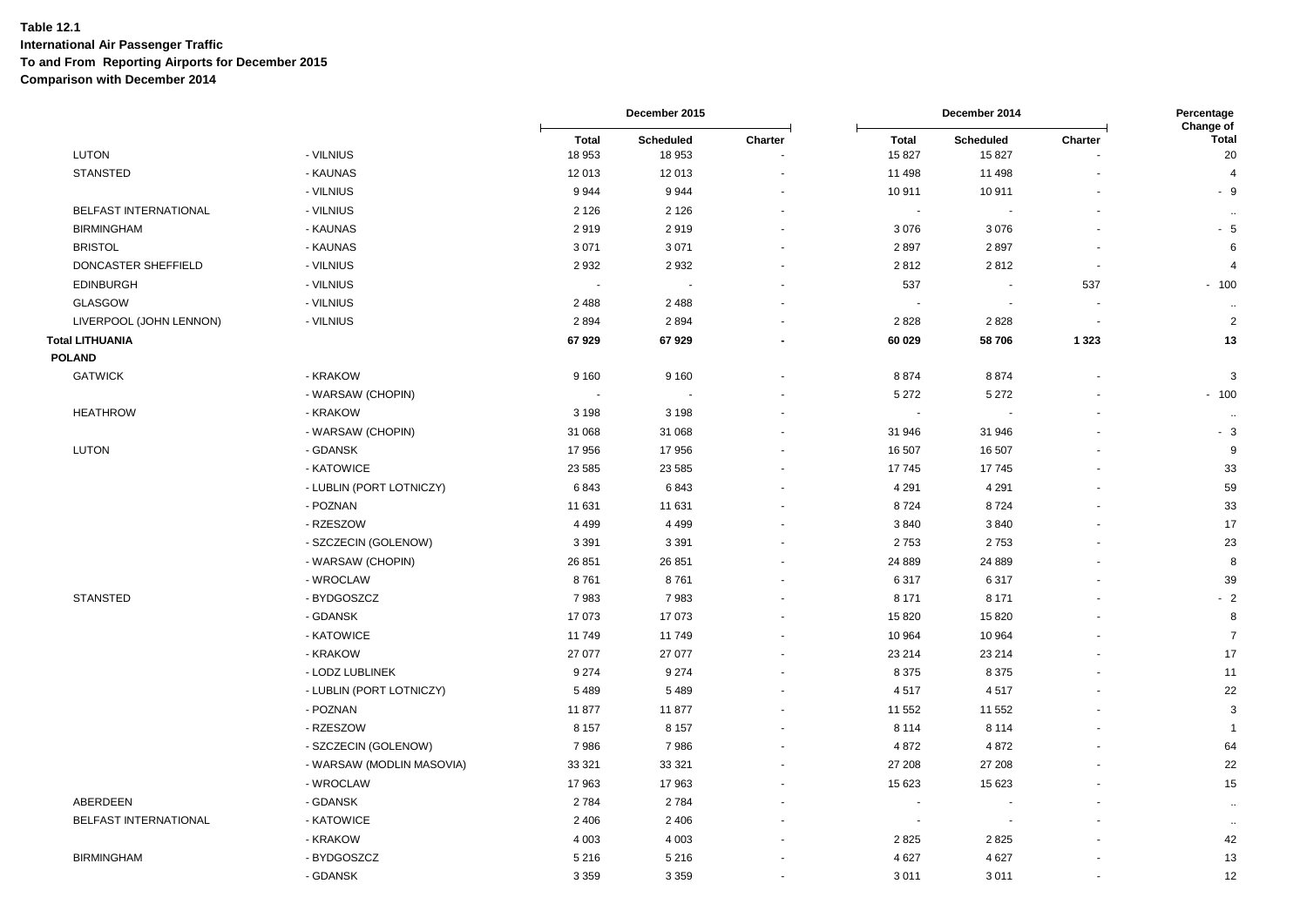|                             |                           |                         | December 2015        |                |                          | December 2014        |                          | Percentage<br>Change of |
|-----------------------------|---------------------------|-------------------------|----------------------|----------------|--------------------------|----------------------|--------------------------|-------------------------|
| <b>BIRMINGHAM</b>           | - KATOWICE                | <b>Total</b><br>3 0 5 8 | Scheduled<br>3 0 5 8 | Charter        | <b>Total</b><br>3 3 2 3  | Scheduled<br>3 3 2 3 | Charter                  | <b>Total</b><br>$-8$    |
|                             | - KRAKOW                  | 3 3 2 7                 | 3 3 2 7              |                | 3 2 5 3                  | 3 2 5 3              |                          | $\overline{2}$          |
|                             | - POZNAN                  | 863                     | 863                  |                | $\sim$                   |                      |                          | $\ddot{\phantom{a}}$    |
|                             | - WARSAW (CHOPIN)         | 2 2 4 8                 | 2 2 4 8              |                | $\sim$                   |                      |                          | $\bullet\bullet$        |
| <b>BRISTOL</b>              | - GDANSK                  | 3 1 4 4                 | 3 1 4 4              |                | 2 9 0 0                  | 2 9 0 0              |                          | 8                       |
|                             | - KATOWICE                | 2 2 2 7                 | 2 2 2 7              |                |                          |                      |                          | $\cdots$                |
|                             | - KRAKOW                  | 6512                    | 6512                 |                | 5834                     | 5834                 |                          | 12                      |
|                             | - POZNAN                  | 3 4 0 2                 | 3 4 0 2              |                | 2 9 0 2                  | 2902                 |                          | 17                      |
|                             | - RZESZOW                 | 2794                    | 2794                 |                | $\overline{\phantom{a}}$ |                      |                          | $\ddot{\phantom{1}}$    |
|                             | - WARSAW (MODLIN MASOVIA) | 4621                    | 4621                 |                | 4 0 1 2                  | 4012                 |                          | 15                      |
|                             | - WROCLAW                 | 3722                    | 3722                 |                | 2 8 0 4                  | 2804                 |                          | 33                      |
| DONCASTER SHEFFIELD         | - GDANSK                  | 5725                    | 5725                 |                | 5 1 4 9                  | 5 1 4 9              |                          | 11                      |
|                             | - KATOWICE                | 5 9 0 6                 | 5 9 0 6              |                | 5 3 5 0                  | 5 3 5 0              |                          | 10                      |
|                             | - LUBLIN (PORT LOTNICZY)  | 2 9 0 4                 | 2 9 0 4              |                | $\sim$                   |                      |                          | $\sim$                  |
|                             | - POZNAN                  | 4 8 21                  | 4 8 21               |                | 3619                     | 3619                 |                          | 33                      |
|                             | - WARSAW (CHOPIN)         | 3740                    | 3740                 |                | 3 0 6 7                  | 3 0 6 7              |                          | 22                      |
|                             | - WROCLAW                 | 3695                    | 3695                 |                | 3 5 6 5                  | 3565                 |                          | $\overline{4}$          |
| EAST MIDLANDS INTERNATIONAL | - KRAKOW                  | 4855                    | 4855                 |                | 4 0 0 1                  | 4 0 0 1              |                          | 21                      |
|                             | - LODZ LUBLINEK           | 3 1 0 4                 | 3 1 0 4              |                | 3 0 8 1                  | 3 0 8 1              |                          | $\overline{1}$          |
|                             | - RZESZOW                 | 5 0 9 4                 | 5 0 9 4              |                | 3992                     | 3992                 |                          | 28                      |
|                             | - WARSAW (MODLIN MASOVIA) | 4728                    | 4728                 |                | 3817                     | 3817                 | $\overline{\phantom{a}}$ | 24                      |
|                             | - WROCLAW                 | 6 1 8 4                 | 6 1 8 4              | $\blacksquare$ | 6 0 8 0                  | 6080                 | $\sim$                   | $\overline{2}$          |
| <b>EDINBURGH</b>            | - GDANSK                  | 5468                    | 5 1 9 3              | 275            | 4 1 8 0                  | 3958                 | 222                      | 31                      |
|                             | - KRAKOW                  | 10 268                  | 10 268               |                | 7 609                    | 7609                 |                          | 35                      |
|                             | - RZESZOW                 | 724                     | 724                  |                | $\sim$                   |                      |                          | $\cdots$                |
| <b>GLASGOW</b>              | - BYDGOSZCZ               | 2847                    | 2847                 |                | 2 4 4 3                  | 2 4 4 3              |                          | 17                      |
|                             | - GDANSK                  | 2 6 3 0                 | 2630                 |                | 2656                     | 2656                 |                          | $-1$                    |
|                             | - KATOWICE                | 2763                    | 2763                 |                | 2762                     | 2762                 |                          | $\sim$                  |
|                             | - LUBLIN (PORT LOTNICZY)  | 2632                    | 2632                 |                | $\sim$                   |                      |                          | $\ddotsc$               |
|                             | - POZNAN                  | 2 6 6 2                 | 2 6 6 2              |                | 2 5 6 8                  | 2 5 6 8              |                          | $\overline{4}$          |
|                             | - WARSAW (CHOPIN)         | 2832                    | 2832                 |                | 2898                     | 2898                 |                          | $-2$                    |
|                             | - WARSAW (MODLIN MASOVIA) | 4 3 0 6                 | 4 3 0 6              |                | 3 9 6 4                  | 3964                 |                          | 9                       |
|                             | - WROCLAW                 | 2416                    | 2416                 |                | 3 1 3 7                  | 3 1 3 7              |                          | $-23$                   |
| LEEDS BRADFORD              | - GDANSK                  | 5 0 6 1                 | 5 0 6 1              |                | 2 5 9 9                  | 2599                 |                          | 95                      |
|                             | - KRAKOW                  | 4915                    | 4915                 |                | 4 0 9 1                  | 4 0 9 1              |                          | 20                      |
| LIVERPOOL (JOHN LENNON)     | - GDANSK                  | 4 1 4 0                 | 4 1 4 0              |                | 3 5 6 2                  | 3562                 |                          | 16                      |
|                             | - KRAKOW                  | 8548                    | 8548                 |                | 7885                     | 7885                 |                          | 8                       |
|                             | - POZNAN                  | 3778                    | 3778                 |                | 3 3 0 5                  | 3 3 0 5              |                          | 14                      |
|                             | - WARSAW (CHOPIN)         |                         |                      |                | 2 0 3 9                  | 2 0 3 9              |                          | $-100$                  |
|                             | - WARSAW (MODLIN MASOVIA) | 8726                    | 8726                 |                | 5 6 9 5                  | 5695                 |                          | 53                      |
|                             |                           |                         |                      |                |                          |                      |                          |                         |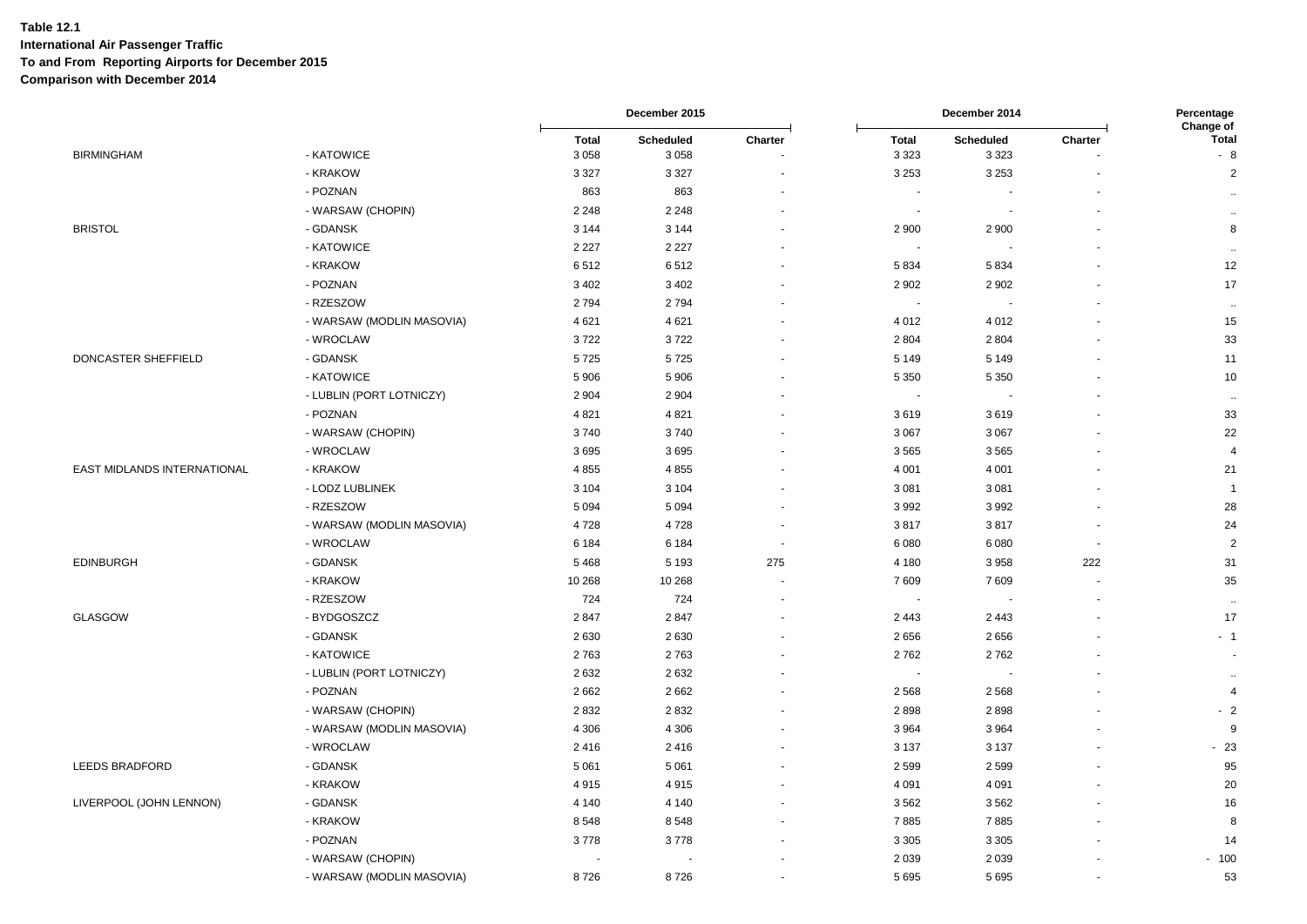|                                |                           |                | December 2015  |                          | December 2014            |                  |         | Percentage<br>Change of |  |
|--------------------------------|---------------------------|----------------|----------------|--------------------------|--------------------------|------------------|---------|-------------------------|--|
|                                |                           | <b>Total</b>   | Scheduled      | Charter                  | <b>Total</b>             | <b>Scheduled</b> | Charter | <b>Total</b>            |  |
| LIVERPOOL (JOHN LENNON)        | - WROCLAW                 | 5 4 9 9        | 5499           |                          | 3 9 7 1                  | 3971             |         | 38                      |  |
| <b>MANCHESTER</b>              | - GDANSK                  | 3 4 9 3        | 3 4 9 3        |                          | 2715                     | 2715             |         | 29                      |  |
|                                | - KRAKOW                  | 5677           | 5677           |                          | 5 5 5 2                  | 5 5 5 2          |         | $\overline{2}$          |  |
|                                | - RZESZOW                 | 4 0 24         | 4 0 24         |                          | 3572                     | 3572             |         | 13                      |  |
|                                | - WARSAW (MODLIN MASOVIA) | 4772           | 4772           |                          | 4 2 1 7                  | 4 2 1 7          |         | 13                      |  |
| <b>NEWCASTLE</b>               | - KRAKOW                  | 2 4 6 5        | 2 4 6 5        | $\overline{\phantom{a}}$ | 2 3 5 3                  | 2 3 5 3          |         | 5                       |  |
| <b>Total POLAND</b>            |                           | 509 980        | 509 705        | 275                      | 430 573                  | 430 351          | 222     | 18                      |  |
| <b>ROMANIA</b>                 |                           |                |                |                          |                          |                  |         |                         |  |
| <b>GATWICK</b>                 | - BUCHAREST (OTOPENI)     | $\blacksquare$ | $\blacksquare$ | $\overline{\phantom{a}}$ | 3 9 8 1                  | 3 9 8 1          |         | $-100$                  |  |
| <b>HEATHROW</b>                | - BUCHAREST (BANEASA)     | 13             |                | 13                       |                          |                  |         | $\cdot\cdot$            |  |
|                                | - BUCHAREST (OTOPENI)     | 19 209         | 19 209         |                          | 18 349                   | 18 349           |         | 5                       |  |
| <b>LUTON</b>                   | - BACAU                   | 5 2 1 0        | 5 2 1 0        | $\overline{\phantom{a}}$ | 4912                     | 4912             |         | 6                       |  |
|                                | - BUCHAREST (OTOPENI)     | 33 923         | 33 923         |                          | 29 232                   | 29 232           |         | 16                      |  |
|                                | - CLUJ NAPOCA             | 15 031         | 15 0 31        |                          | 11 665                   | 11 665           |         | 29                      |  |
|                                | - CONSTANTA               | 2 0 6 4        | 2 0 6 4        |                          | $\sim$                   |                  |         | $\sim$                  |  |
|                                | - CRAIOVA                 | 4 1 6 0        | 4 1 6 0        |                          | 3 4 4 2                  | 3442             |         | 21                      |  |
|                                | - IASI                    | 6 1 6 8        | 6 1 6 8        |                          | 1 4 9 5                  | 1495             |         | 313                     |  |
|                                | - SIBIU                   | 3 4 3 9        | 3 4 3 9        |                          | 2750                     | 2750             |         | 25                      |  |
|                                | - TIMISOARA               | 6984           | 6984           |                          | 5 1 5 6                  | 5 1 5 6          |         | 35                      |  |
|                                | - TIRGU MURES             | 5 5 9 2        | 5 5 9 2        |                          | 4815                     | 4815             |         | 16                      |  |
| <b>STANSTED</b>                | - BUCHAREST (OTOPENI)     | 21 381         | 21 381         |                          | 17857                    | 17857            |         | 20                      |  |
| DONCASTER SHEFFIELD            | - BUCHAREST (OTOPENI)     | 2 2 4 6        | 2 2 4 6        |                          | 2705                     | 2705             |         | $-17$                   |  |
| <b>GLASGOW</b>                 | - BUCHAREST (OTOPENI)     | 1923           | 1923           |                          |                          |                  |         | $\sim$                  |  |
| LIVERPOOL (JOHN LENNON)        | - BACAU                   | 739            | 739            |                          | $\sim$                   |                  |         | $\ddot{\phantom{1}}$    |  |
|                                | - BUCHAREST (OTOPENI)     | 3468           | 3468           |                          | 1572                     | 1572             |         | 121                     |  |
| <b>MANCHESTER</b>              | - BUCHAREST (OTOPENI)     |                |                |                          | 74                       | 74               |         | $-100$                  |  |
| <b>Total ROMANIA</b>           |                           | 131 550        | 131 537        | 13                       | 108 005                  | 108 005          |         | 22                      |  |
| <b>SLOVAK REPUBLIC</b>         |                           |                |                |                          |                          |                  |         |                         |  |
| <b>LUTON</b>                   | - BRATISLAVA              | 5 607          | 5 607          |                          | 4748                     | 4748             |         | 18                      |  |
|                                | - KOSICE                  | 8 3 9 6        | 8 3 9 6        |                          | 8 3 3 3                  | 8 3 3 3          |         | -1                      |  |
|                                | - TATRY-POPRAD            | 4 2 3 2        | 4 2 3 2        |                          | 3868                     | 3868             |         | 9                       |  |
| <b>STANSTED</b>                | - BRATISLAVA              | 19 307         | 19 307         |                          | 19674                    | 19674            |         | $-2$                    |  |
| <b>BIRMINGHAM</b>              | - BRATISLAVA              | 4 8 4 1        | 4841           |                          | 3929                     | 3929             |         | 23                      |  |
| <b>BRISTOL</b>                 | - KOSICE                  | 2 4 6 4        | 2 4 6 4        |                          | $\overline{\phantom{a}}$ |                  |         | $\bullet\bullet$        |  |
| DONCASTER SHEFFIELD            | - KOSICE                  | 2859           | 2859           |                          |                          |                  |         | $\sim$                  |  |
| LIVERPOOL (JOHN LENNON)        | - BRATISLAVA              | 4 9 4 2        | 4 9 4 2        |                          | 4 0 3 5                  | 4 0 3 5          |         | 22                      |  |
| <b>Total SLOVAK REPUBLIC</b>   |                           | 52 648         | 52 648         |                          | 44 587                   | 44 587           |         | 18                      |  |
| <b>Total EASTERN EUROPE-EU</b> |                           | 1 192 780      | 1 190 297      | 2483                     | 1 021 001                | 1 014 330        | 6671    | 17                      |  |
| <b>EASTERN EUROPE -OTHER</b>   |                           |                |                |                          |                          |                  |         |                         |  |

**ALBANIA**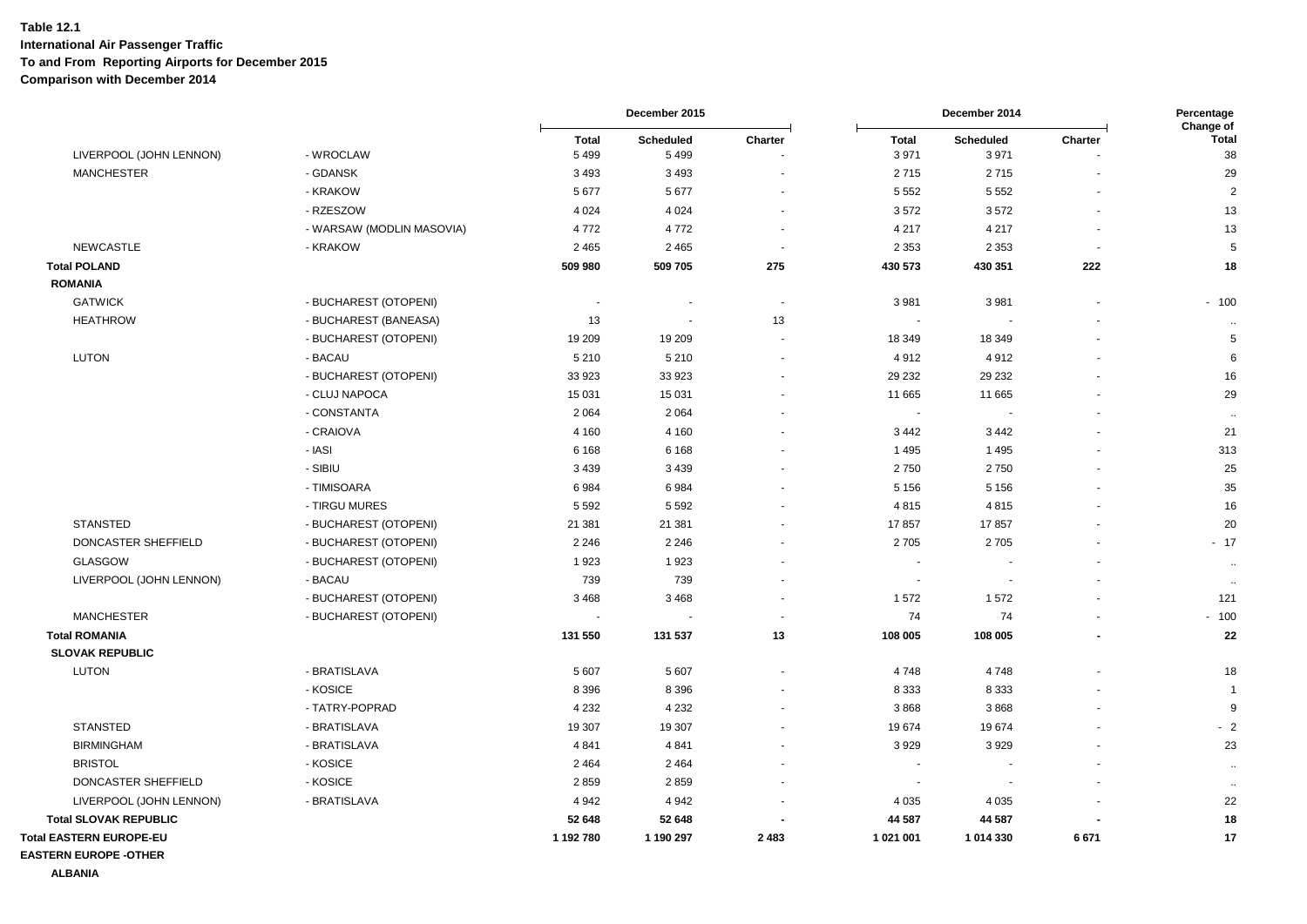|                                    |                              |              | December 2015            |                          |                | December 2014            |                          | Percentage                |
|------------------------------------|------------------------------|--------------|--------------------------|--------------------------|----------------|--------------------------|--------------------------|---------------------------|
|                                    |                              | <b>Total</b> | Scheduled                | Charter                  | Total          | Scheduled                | Charter                  | Change of<br><b>Total</b> |
| <b>GATWICK</b>                     | - TIRANA                     | 6526         | 6 0 4 2                  | 484                      | 4 0 2 2        | 3 9 0 2                  | 120                      | 62                        |
| <b>STANSTED</b>                    | - TIRANA                     | 406          | $\blacksquare$           | 406                      | $\blacksquare$ | $\blacksquare$           | $\blacksquare$           | $\sim$                    |
| <b>Total ALBANIA</b>               |                              | 6932         | 6 0 4 2                  | 890                      | 4 0 2 2        | 3902                     | 120                      | 72                        |
| <b>AZERBAIJAN</b>                  |                              |              |                          |                          |                |                          |                          |                           |
| <b>HEATHROW</b>                    | - BAKU (HEYDER ALIYEV INT'L) | 7 3 5 2      | 7 3 5 2                  | $\overline{\phantom{a}}$ | 7 1 5 2        | 7 1 5 2                  | $\blacksquare$           | 3                         |
| <b>LUTON</b>                       | - BAKU (HEYDER ALIYEV INT'L) |              |                          |                          | 8              |                          | 8                        | $-100$                    |
| <b>Total AZERBAIJAN</b>            |                              | 7 3 5 2      | 7 3 5 2                  | $\sim$                   | 7 1 6 0        | 7 1 5 2                  | 8                        | 3                         |
| <b>BELARUS</b>                     |                              |              |                          |                          |                |                          |                          |                           |
| <b>GATWICK</b>                     | - MINSK INT'L                | 1715         | 1715                     |                          | 1845           | 1731                     | 114                      | $-7$                      |
| <b>Total BELARUS</b>               |                              | 1715         | 1715                     |                          | 1845           | 1731                     | 114                      | $-7$                      |
| <b>KAZAKHSTAN</b>                  |                              |              |                          |                          |                |                          |                          |                           |
| <b>HEATHROW</b>                    | - ALMATY                     | $\sim$       | $\overline{\phantom{a}}$ |                          | 2766           | 2766                     | $\blacksquare$           | $-100$                    |
|                                    | - ASTANA                     | 2511         | 2511                     |                          | 2 0 8 5        | 2085                     |                          | 20                        |
| <b>Total KAZAKHSTAN</b>            |                              | 2511         | 2511                     |                          | 4851           | 4851                     |                          | $-48$                     |
| <b>REPUBLIC OF MOLDOVA</b>         |                              |              |                          |                          |                |                          |                          |                           |
| <b>LUTON</b>                       | - CHISINAU (KISHINEV)        | 3 3 9 6      | 3 3 9 6                  |                          | $\sim$         | $\overline{\phantom{a}}$ | $\blacksquare$           | $\sim$                    |
| <b>STANSTED</b>                    | - CHISINAU (KISHINEV)        | 2833         | 2833                     |                          | 2 3 8 9        | 2 3 8 9                  |                          | 19                        |
| <b>Total REPUBLIC OF MOLDOVA</b>   |                              | 6 2 2 9      | 6 2 2 9                  | $\overline{\phantom{a}}$ | 2 3 8 9        | 2 3 8 9                  | $\blacksquare$           | 161                       |
| <b>RUSSIA</b>                      |                              |              |                          |                          |                |                          |                          |                           |
| <b>GATWICK</b>                     | - MOSCOW (DOMODEDOVO)        | 7619         | 7619                     |                          | 16 533         | 16 533                   |                          | $-54$                     |
| <b>HEATHROW</b>                    | - MOSCOW (DOMODEDOVO)        | 19 315       | 19 3 15                  |                          | 20 535         | 20 5 35                  |                          | $-6$                      |
|                                    | - MOSCOW (SHEREMETYEVO)      | 21 839       | 21 839                   |                          | 19713          | 19713                    |                          | 11                        |
|                                    | - MOSCOW (VNUKOVO)           | $\sim$       | ÷,                       |                          | 8588           | 8588                     |                          | $-100$                    |
|                                    | - ST PETERSBURG              | 6575         | 6575                     |                          | 6589           | 6589                     | $\overline{\phantom{a}}$ |                           |
| LIVERPOOL (JOHN LENNON)            | - KRASNODAR                  |              |                          |                          | 78             |                          | 78                       | $-100$                    |
| <b>MANCHESTER</b>                  | - MOSCOW (DOMODEDOVO)        | $\sim$       |                          |                          | 2 0 5 1        | 2 0 5 1                  |                          | $-100$                    |
| <b>Total RUSSIA</b>                |                              | 55 348       | 55 348                   | $\sim$                   | 74 087         | 74 009                   | 78                       | $-25$                     |
| <b>TURKMENISTAN</b>                |                              |              |                          |                          |                |                          |                          |                           |
| <b>HEATHROW</b>                    | - ASHKHABAD                  | 1598         | 1598                     |                          | 2 3 3 4        | 2 3 3 4                  |                          | $-32$                     |
| <b>BIRMINGHAM</b>                  | - ASHKHABAD                  | 3649         | 3649                     |                          | 5 2 4 6        | 5 2 4 6                  | $\ddot{\phantom{1}}$     | $-30$                     |
| <b>Total TURKMENISTAN</b>          |                              | 5 2 4 7      | 5 2 4 7                  |                          | 7580           | 7580                     |                          | $-31$                     |
| <b>UKRAINE</b>                     |                              |              |                          |                          |                |                          |                          |                           |
| <b>GATWICK</b>                     | - KIEV (BORISPOL)            | 10 385       | 10 385                   |                          | 7939           | 7939                     |                          | 31                        |
| <b>HEATHROW</b>                    | - KIEV (BORISPOL)            | 6 3 0 9      | 6 3 0 9                  |                          | 5 2 5 2        | 5 2 5 2                  |                          | 20                        |
| <b>LUTON</b>                       | - KIEV (ZHULYANY)            | 2012         | 2012                     | $\sim$                   | 2654           | 2654                     |                          | $-24$                     |
| <b>Total UKRAINE</b>               |                              | 18706        | 18706                    |                          | 15 845         | 15845                    |                          | 18                        |
| <b>UZBEKISTAN</b>                  |                              |              |                          |                          |                |                          |                          |                           |
| <b>GATWICK</b>                     | - TASHKENT                   | $\sim$       | $\overline{\phantom{a}}$ |                          | 101            | $\blacksquare$           | 101                      | $-100$                    |
| <b>HEATHROW</b>                    | - TASHKENT                   | 2046         | 2046                     |                          | 1833           | 1833                     |                          | 12                        |
| <b>Total UZBEKISTAN</b>            |                              | 2046         | 2046                     |                          | 1934           | 1833                     | 101                      | -6                        |
| <b>Total EASTERN EUROPE -OTHER</b> |                              | 106 086      | 105 196                  | 890                      | 119713         | 119 292                  | 421                      | $-11$                     |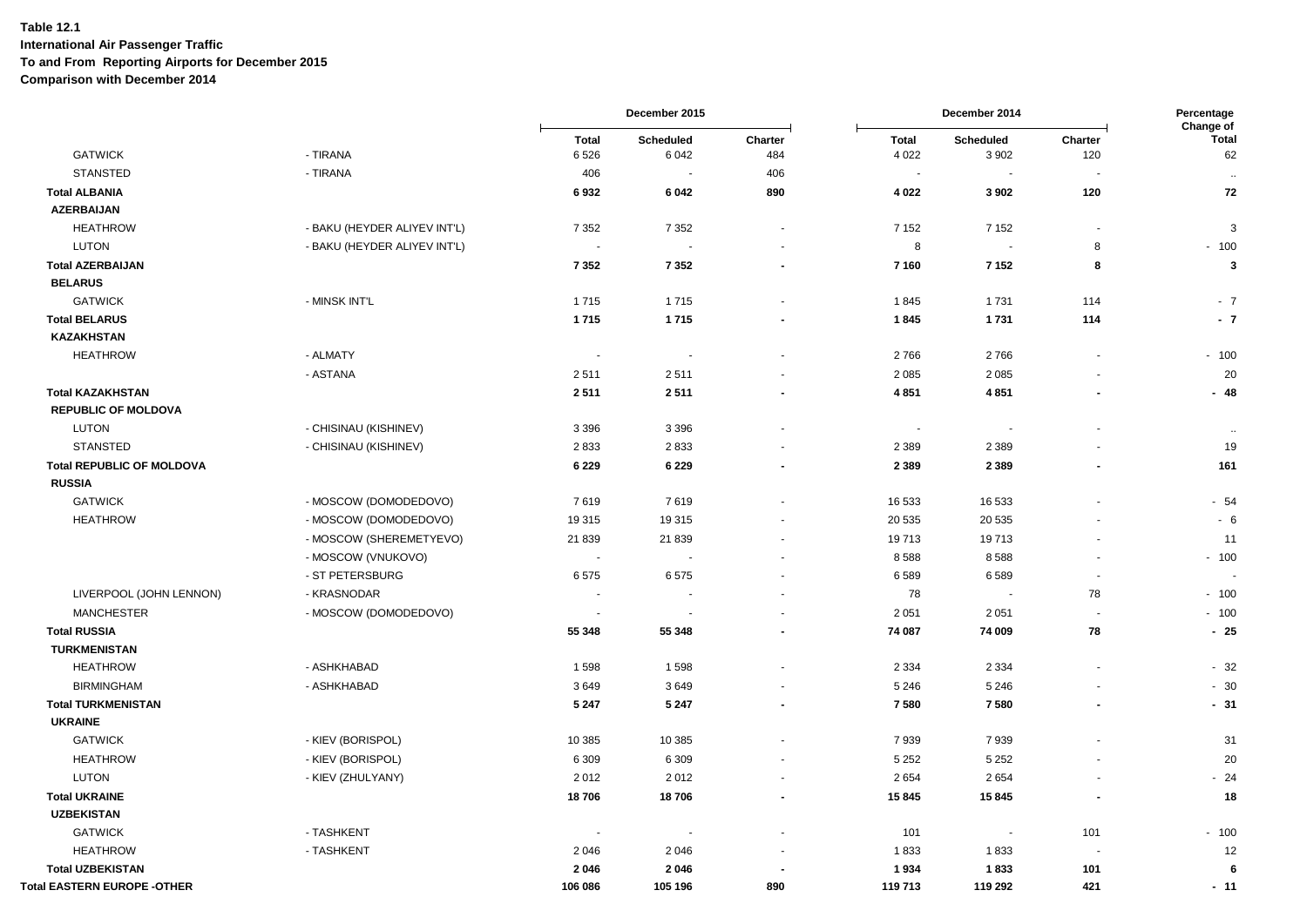|                        |                            |                          | December 2015 |                          |                          | December 2014            |                          | Percentage<br>Change of |  |
|------------------------|----------------------------|--------------------------|---------------|--------------------------|--------------------------|--------------------------|--------------------------|-------------------------|--|
|                        |                            | <b>Total</b>             | Scheduled     | Charter                  | <b>Total</b>             | Scheduled                | Charter                  | <b>Total</b>            |  |
| <b>NEAR EAST</b>       |                            |                          |               |                          |                          |                          |                          |                         |  |
| <b>ISRAEL</b>          |                            |                          |               |                          |                          |                          |                          |                         |  |
| <b>GATWICK</b>         | - TEL AVIV                 | 4568                     | 4568          |                          | 4 1 3 4                  | 4 1 3 4                  |                          | 10                      |  |
| <b>HEATHROW</b>        | - TEL AVIV                 | 45 275                   | 45 275        | $\blacksquare$           | 44 587                   | 44 587                   |                          | $\overline{2}$          |  |
| <b>LUTON</b>           | - OVDA                     | 671                      | 671           | $\blacksquare$           | $\sim$                   |                          |                          | $\cdots$                |  |
|                        | - TEL AVIV                 | 24 29 6                  | 24 29 6       | $\overline{\phantom{a}}$ | 19 604                   | 19604                    |                          | 24                      |  |
| <b>MANCHESTER</b>      | - TEL AVIV                 | 2 5 2 3                  | 2523          |                          | 3 4 5 0                  | 3 4 5 0                  |                          | $-27$                   |  |
| <b>Total ISRAEL</b>    |                            | 77 333                   | 77 333        | $\blacksquare$           | 71 775                   | 71 775                   |                          | 8                       |  |
| <b>JORDAN</b>          |                            |                          |               |                          |                          |                          |                          |                         |  |
| <b>HEATHROW</b>        | - AMMAN                    | 17 628                   | 17628         | $\overline{\phantom{a}}$ | 17 177                   | 17 177                   |                          | 3                       |  |
| <b>MANCHESTER</b>      | - AMMAN                    | 103                      |               | 103                      | $\overline{\phantom{a}}$ |                          |                          | $\sim$                  |  |
| <b>Total JORDAN</b>    |                            | 17731                    | 17628         | 103                      | 17 177                   | 17 177                   |                          | 3                       |  |
| <b>LEBANON</b>         |                            |                          |               |                          |                          |                          |                          |                         |  |
| <b>HEATHROW</b>        | - BEIRUT                   | 21 105                   | 21 105        | $\overline{\phantom{a}}$ | 21 0 26                  | 21 0 26                  |                          |                         |  |
| BELFAST INTERNATIONAL  | - BEIRUT                   | 51                       |               | 51                       |                          |                          |                          | $\ldots$                |  |
| <b>Total LEBANON</b>   |                            | 21 156                   | 21 105        | 51                       | 21 0 26                  | 21 0 26                  |                          | $\overline{\mathbf{1}}$ |  |
| <b>Total NEAR EAST</b> |                            | 116 220                  | 116 066       | 154                      | 109 978                  | 109 978                  |                          | 6                       |  |
| <b>NORTH AFRICA</b>    |                            |                          |               |                          |                          |                          |                          |                         |  |
| <b>ALGERIA</b>         |                            |                          |               |                          |                          |                          |                          |                         |  |
| <b>GATWICK</b>         | - ALGIERS                  | 4 2 6 0                  | 4 2 6 0       |                          | 3645                     | 3645                     |                          | 17                      |  |
|                        | - HASSI MESSAOUD           | $\overline{\phantom{a}}$ |               |                          | 781                      | $\sim$                   | 781                      | $-100$                  |  |
| <b>HEATHROW</b>        | - ALGIERS                  | 5 1 3 7                  | 5 1 3 7       | $\blacksquare$           | 5 0 8 2                  | 5082                     | $\overline{a}$           | $\overline{1}$          |  |
| <b>LUTON</b>           | - ALGIERS                  | 5                        | $\sim$        | $\sqrt{5}$               | $\sim$                   | $\sim$                   | ÷,                       | $\bullet\bullet$        |  |
| <b>STANSTED</b>        | - HASSI MESSAOUD           | 809                      | $\sim$        | 809                      | $\overline{\phantom{a}}$ |                          |                          | $\bullet\bullet$        |  |
| <b>Total ALGERIA</b>   |                            | 10 211                   | 9 3 9 7       | 814                      | 9508                     | 8727                     | 781                      | $\overline{7}$          |  |
| <b>EGYPT</b>           |                            |                          |               |                          |                          |                          |                          |                         |  |
| <b>GATWICK</b>         | - HURGHADA                 | 11 952                   | 5851          | 6 1 0 1                  | 13713                    | 7069                     | 6644                     | $-13$                   |  |
|                        | - LUXOR                    | 1 0 4 2                  |               | 1 0 4 2                  | 1 2 1 6                  | $\overline{\phantom{a}}$ | 1 2 1 6                  | $-14$                   |  |
|                        | - MARSA ALAM               | 1 2 1 7                  | $\sim$        | 1 2 1 7                  | 1 2 2 5                  | $\blacksquare$           | 1 2 2 5                  | $-1$                    |  |
|                        | - SHARM EL SHEIKH (OPHIRA) | $\blacksquare$           |               |                          | 27 856                   | 16 925                   | 10 931                   | $-100$                  |  |
| <b>HEATHROW</b>        | - CAIRO                    | 29 827                   | 29 8 27       | $\blacksquare$           | 31 737                   | 31 7 37                  | $\overline{\phantom{a}}$ | $-6$                    |  |
|                        | - LUXOR                    | 614                      | 614           | $\blacksquare$           | 996                      | 996                      | $\ddot{\phantom{a}}$     | $-38$                   |  |
| <b>LUTON</b>           | - SHARM EL SHEIKH (OPHIRA) |                          |               |                          | 12796                    | 11 588                   | 1 2 0 8                  | $-100$                  |  |
| <b>STANSTED</b>        | - SHARM EL SHEIKH (OPHIRA) | $\blacksquare$           |               | $\blacksquare$           | 4414                     | 3 2 7 5                  | 1 1 3 9                  | $-100$                  |  |
| <b>BIRMINGHAM</b>      | - HURGHADA                 | 1 3 5 9                  |               | 1 3 5 9                  | 3 1 9 7                  | 1966                     | 1 2 3 1                  | $-57$                   |  |
|                        | - SHARM EL SHEIKH (OPHIRA) |                          |               | $\blacksquare$           | 9744                     | 4887                     | 4857                     | $-100$                  |  |
| <b>BOURNEMOUTH</b>     | - SHARM EL SHEIKH (OPHIRA) |                          |               |                          | 681                      | $\sim$                   | 681                      | $-100$                  |  |
| <b>BRISTOL</b>         | - SHARM EL SHEIKH (OPHIRA) |                          |               | $\sim$                   | 3 0 6 4                  | $\blacksquare$           | 3 0 6 4                  | $-100$                  |  |
| <b>CARDIFF WALES</b>   | - SHARM EL SHEIKH (OPHIRA) |                          |               | $\blacksquare$           | 1 0 6 6                  | $\blacksquare$           | 1 0 6 6                  | $-100$                  |  |
| DONCASTER SHEFFIELD    | - SHARM EL SHEIKH (OPHIRA) |                          |               | $\sim$                   | 2 1 4 3                  | $\blacksquare$           | 2 1 4 3                  | $-100$                  |  |
|                        |                            |                          |               |                          |                          |                          |                          |                         |  |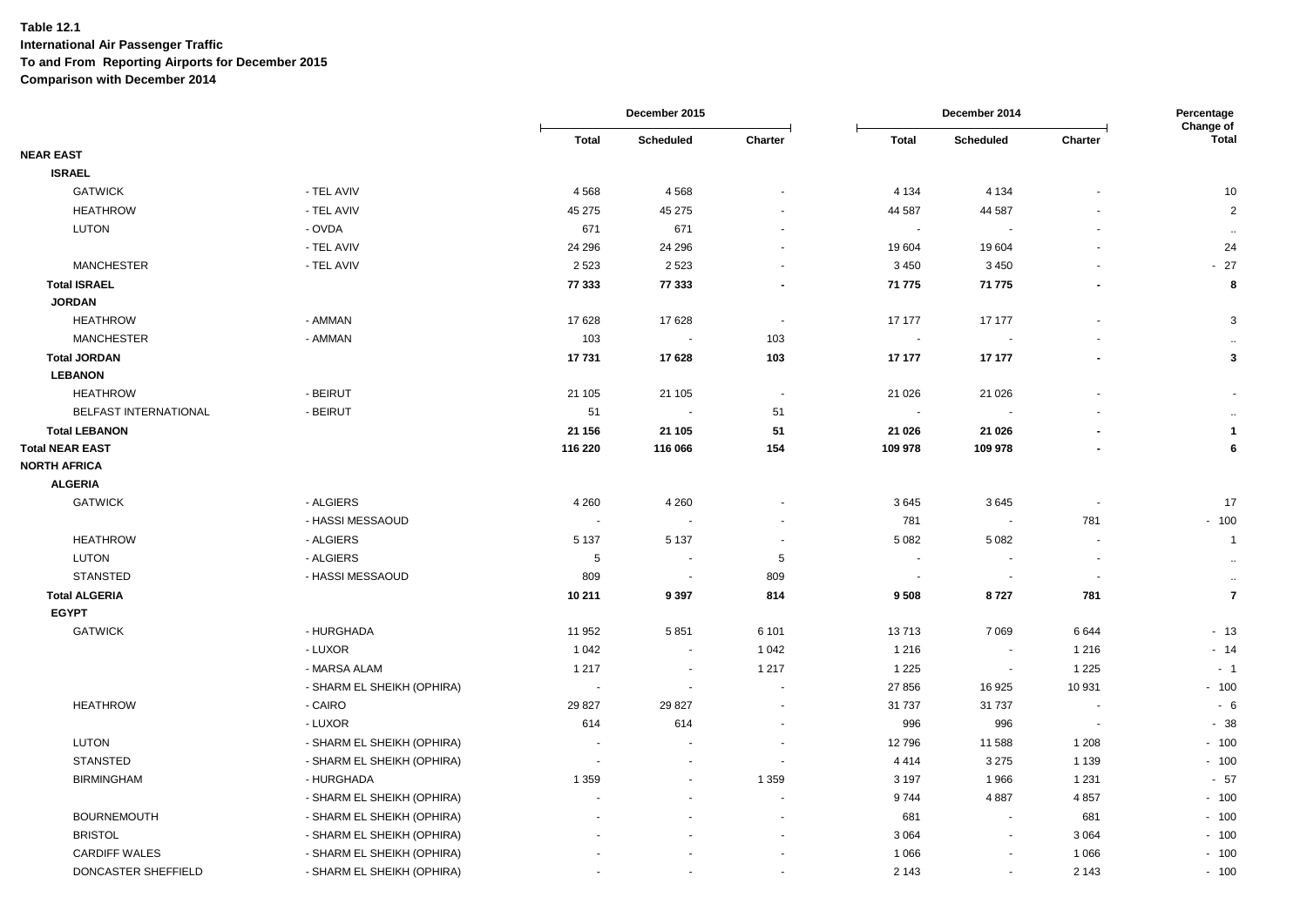|                                      |                            |                                | December 2015       |                          |                      | December 2014            |                    | Percentage<br>Change of |  |
|--------------------------------------|----------------------------|--------------------------------|---------------------|--------------------------|----------------------|--------------------------|--------------------|-------------------------|--|
| EAST MIDLANDS INTERNATIONAL          | - SHARM EL SHEIKH (OPHIRA) | <b>Total</b><br>$\blacksquare$ | Scheduled<br>$\sim$ | Charter                  | <b>Total</b><br>1990 | <b>Scheduled</b><br>÷,   | Charter<br>1 9 9 0 | Total<br>$-100$         |  |
| <b>EDINBURGH</b>                     | - SHARM EL SHEIKH (OPHIRA) | $\overline{\phantom{a}}$       |                     |                          | 1696                 | $\sim$                   | 1696               | $-100$                  |  |
| <b>EXETER</b>                        | - SHARM EL SHEIKH (OPHIRA) |                                | $\sim$              |                          | 935                  | $\sim$                   | 935                | $-100$                  |  |
| GLASGOW                              | - SHARM EL SHEIKH (OPHIRA) | $\overline{\phantom{a}}$       | ÷.                  | $\overline{\phantom{a}}$ | 3 3 5 6              | $\sim$                   | 3 3 5 6            | $-100$                  |  |
| <b>MANCHESTER</b>                    | - HURGHADA                 | 10 388                         | 3 0 2 9             | 7 3 5 9                  | 8972                 | 2 1 9 7                  | 6775               | 16                      |  |
|                                      | - SHARM EL SHEIKH (OPHIRA) | $\sim$                         | $\sim$              |                          | 21 3 25              | 9704                     | 11 621             | $-100$                  |  |
| <b>NEWCASTLE</b>                     | - SHARM EL SHEIKH (OPHIRA) | ÷,                             | $\sim$              |                          | 4 6 3 4              | ÷.                       | 4 6 3 4            | $-100$                  |  |
| <b>Total EGYPT</b><br><b>MOROCCO</b> |                            | 56 399                         | 39 321              | 17078                    | 156 756              | 90 344                   | 66 412             | $-64$                   |  |
| <b>GATWICK</b>                       | - AGADIR (AL MASSIRA)      | 7476                           | 7476                | $\overline{\phantom{a}}$ | 6783                 | 6783                     | $\sim$             | 10                      |  |
|                                      | - CASABLANCA MOHAMED V     | 3 1 0 6                        | 3 1 0 6             |                          | 2 1 2 2              | 2 1 2 2                  |                    | 46                      |  |
|                                      | - MARRAKESH                | 24 209                         | 24 209              |                          | 27 841               | 27 841                   |                    | $-13$                   |  |
|                                      | - RABAT                    | 1 3 0 3                        | 1 3 0 3             | $\sim$                   | $\sim$               |                          |                    | $\ldots$                |  |
|                                      | - TANGIERS (IBN BATUTA)    | 1585                           | 1585                | $\overline{a}$           | 1669                 | 1669                     | $\blacksquare$     | $-5$                    |  |
| <b>HEATHROW</b>                      | - CASABLANCA MOHAMED V     | 7931                           | 7931                |                          | 7974                 | 7974                     |                    | $-1$                    |  |
| <b>LUTON</b>                         | - ESSAOUIRA                | 2 1 1 2                        | 2 1 1 2             |                          | $\sim$               | $\overline{\phantom{a}}$ |                    | $\bullet\bullet$        |  |
|                                      | - MARRAKESH                | 2748                           | 2744                | $\overline{4}$           | 2 4 7 8              | 2478                     |                    | 11                      |  |
| <b>STANSTED</b>                      | $-FEZ$                     | 2689                           | 2689                |                          | 2 2 6 2              | 2 2 6 2                  |                    | 19                      |  |
|                                      | - MARRAKESH                | 10 056                         | 10 056              | $\overline{\phantom{a}}$ | 13 0 39              | 13 0 39                  |                    | $-23$                   |  |
|                                      | - RABAT                    | 4 6 9 0                        | 4 6 9 0             |                          | 3 3 2 9              | 3 3 2 9                  |                    | 41                      |  |
| <b>BIRMINGHAM</b>                    | - MARRAKESH                | $\sim$                         | $\sim$              | $\overline{\phantom{a}}$ | 1 2 7 4              | 1 2 7 4                  |                    | $-100$                  |  |
| <b>BRISTOL</b>                       | - MARRAKESH                | 2 2 5 6                        | 2 2 5 6             |                          | 2 2 7 6              | 2 2 7 6                  |                    | $-1$                    |  |
| <b>GLASGOW</b>                       | - MARRAKESH                | 2616                           | 2616                |                          | 2 3 2 7              | 2 3 2 7                  |                    | 12                      |  |
| <b>MANCHESTER</b>                    | - AGADIR (AL MASSIRA)      | 4 9 8 2                        | 4 9 8 2             |                          | 4 4 0 6              | 4 4 0 6                  |                    | 13                      |  |
|                                      | - MARRAKESH                | 7 3 4 6                        | 7 3 4 6             |                          | 6471                 | 6471                     |                    | 14                      |  |
| <b>Total MOROCCO</b>                 |                            | 85 105                         | 85 101              | $\overline{\mathbf{4}}$  | 84 251               | 84 251                   |                    | $\mathbf{1}$            |  |
| <b>TUNISIA</b>                       |                            |                                |                     |                          |                      |                          |                    |                         |  |
| <b>GATWICK</b>                       | - ENFIDHA - HAMMAMET INTL  | $\sim$                         | $\blacksquare$      |                          | 5 1 5 0              | $\overline{\phantom{a}}$ | 5 1 5 0            | $-100$                  |  |
|                                      | - TUNIS                    | 1583                           | 1583                |                          | 1933                 | 1933                     |                    | $-18$                   |  |
| <b>HEATHROW</b>                      | - TUNIS                    | 3 2 0 4                        | 3 2 0 4             |                          | 3732                 | 3732                     | $\sim$             | $-14$                   |  |
| <b>BIRMINGHAM</b>                    | - ENFIDHA - HAMMAMET INTL  | $\sim$                         |                     | $\overline{\phantom{a}}$ | 3 2 5 0              | $\blacksquare$           | 3 2 5 0            | $-100$                  |  |
| <b>BRISTOL</b>                       | - ENFIDHA - HAMMAMET INTL  | ÷.                             | $\overline{a}$      | $\sim$                   | 1 603                | $\sim$                   | 1603               | $-100$                  |  |
| EAST MIDLANDS INTERNATIONAL          | - ENFIDHA - HAMMAMET INTL  |                                |                     |                          | 1895                 | $\blacksquare$           | 1895               | $-100$                  |  |
| <b>GLASGOW</b>                       | - ENFIDHA - HAMMAMET INTL  | $\sim$                         | $\overline{a}$      |                          | 1654                 | $\sim$                   | 1654               | $-100$                  |  |
| <b>MANCHESTER</b>                    | - ENFIDHA - HAMMAMET INTL  | ÷,                             | $\sim$              |                          | 6744                 | $\mathbf{r}$             | 6744               | $-100$                  |  |
| <b>Total TUNISIA</b>                 |                            | 4787                           | 4787                |                          | 25 961               | 5665                     | 20 29 6            | $-82$                   |  |
| <b>Total NORTH AFRICA</b>            |                            | 156 502                        | 138 606             | 17896                    | 276 476              | 188 987                  | 87 489             | $-43$                   |  |
| <b>EAST AFRICA</b>                   |                            |                                |                     |                          |                      |                          |                    |                         |  |
| <b>ETHIOPIA</b>                      |                            |                                |                     |                          |                      |                          |                    |                         |  |
| <b>HEATHROW</b>                      | - ADDIS ABABA              | 16 439                         | 16 439              |                          | 14 3 52              | 14 3 52                  |                    | 15                      |  |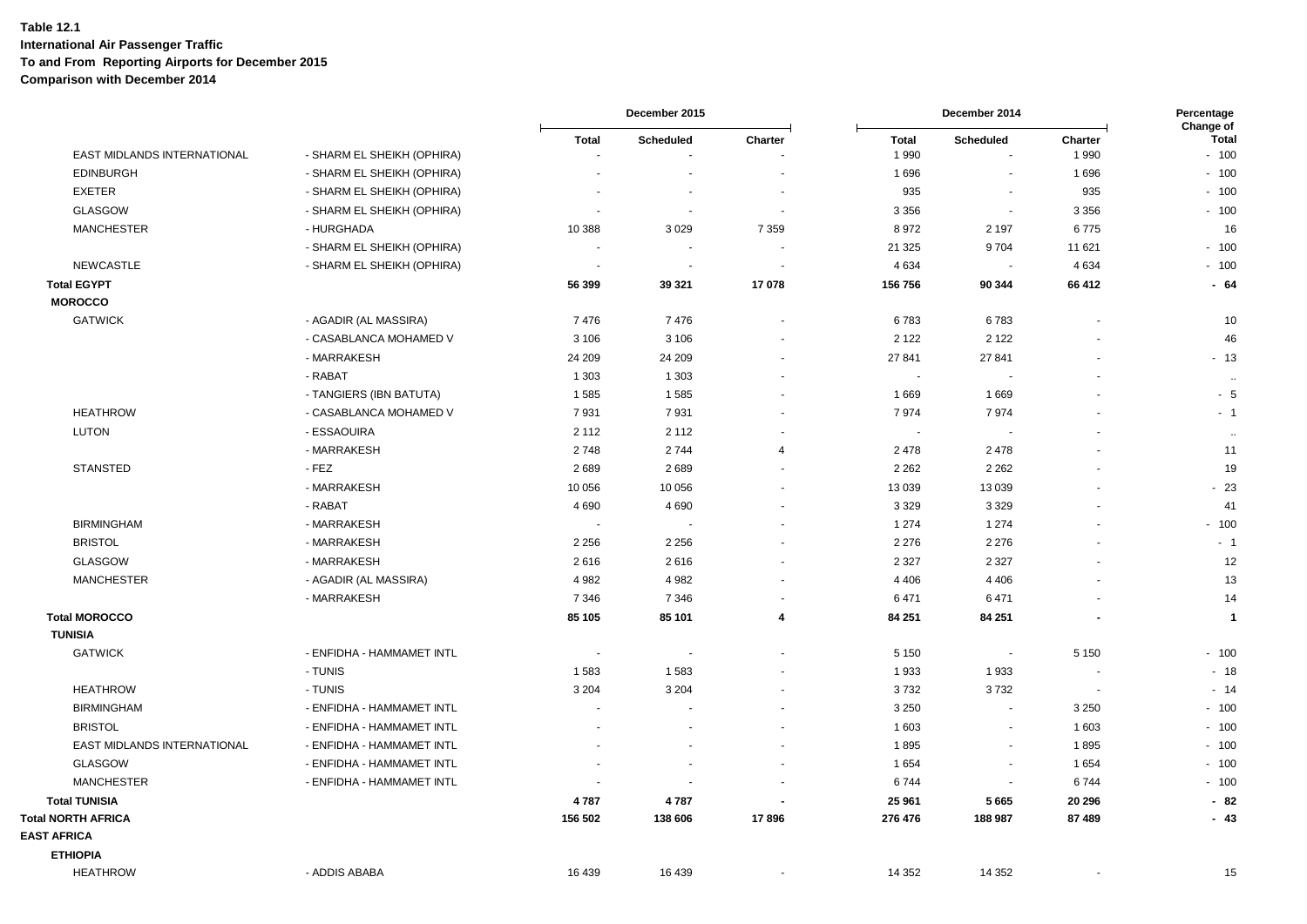|                                     |                        |              | December 2015 |                          |                          | December 2014 |                          | Percentage<br>Change of |
|-------------------------------------|------------------------|--------------|---------------|--------------------------|--------------------------|---------------|--------------------------|-------------------------|
|                                     |                        | <b>Total</b> | Scheduled     | Charter                  | <b>Total</b>             | Scheduled     | Charter                  | <b>Total</b>            |
| <b>Total ETHIOPIA</b>               |                        | 16 439       | 16 439        |                          | 14 3 52                  | 14 3 5 2      |                          | 15                      |
| <b>KENYA</b>                        |                        |              |               |                          |                          |               |                          |                         |
| <b>HEATHROW</b>                     | - NAIROBI              | 23 182       | 23 182        | $\overline{\phantom{a}}$ | 25 386                   | 25 386        |                          | $-9$                    |
| <b>Total KENYA</b>                  |                        | 23 182       | 23 182        | $\blacksquare$           | 25 386                   | 25 3 86       |                          | - 9                     |
| <b>UGANDA</b>                       |                        |              |               |                          |                          |               |                          |                         |
| <b>HEATHROW</b>                     | - ENTEBBE              | $\sim$       |               |                          | 4823                     | 4823          |                          | $-100$                  |
| <b>Total UGANDA</b>                 |                        |              |               |                          | 4 8 2 3                  | 4823          |                          | $-100$                  |
| <b>Total EAST AFRICA</b>            |                        | 39 621       | 39 621        | $\blacksquare$           | 44 561                   | 44 561        |                          | $-11$                   |
| <b>WEST AFRICA</b>                  |                        |              |               |                          |                          |               |                          |                         |
| <b>GAMBIA</b>                       |                        |              |               |                          |                          |               |                          |                         |
| <b>GATWICK</b>                      | - BANJUL               | 6797         | 4 4 2 9       | 2 3 6 8                  | 5 5 0 8                  | 733           | 4775                     | 23                      |
| <b>BIRMINGHAM</b>                   | - BANJUL               | 2 0 2 1      | 2 0 2 1       | $\overline{\phantom{a}}$ | 1829                     | $\sim$        | 1829                     | 10                      |
| <b>MANCHESTER</b>                   | - BANJUL               | 3851         | 3851          | $\overline{\phantom{a}}$ | 3 4 3 5                  | $\sim$        | 3 4 3 5                  | 12                      |
| <b>Total GAMBIA</b>                 |                        | 12 669       | 10 301        | 2 3 6 8                  | 10772                    | 733           | 10 039                   | 18                      |
| <b>GHANA</b>                        |                        |              |               |                          |                          |               |                          |                         |
| <b>HEATHROW</b>                     | - ACCRA                | 16525        | 16 525        | $\blacksquare$           | 16 674                   | 16674         | $\overline{\phantom{a}}$ | $-1$                    |
| <b>Total GHANA</b>                  |                        | 16 5 25      | 16 5 25       | $\blacksquare$           | 16 674                   | 16 674        |                          | $-1$                    |
| <b>NIGERIA</b>                      |                        |              |               |                          |                          |               |                          |                         |
| <b>GATWICK</b>                      | - LAGOS                | 4703         | 4703          |                          | $\overline{\phantom{a}}$ |               |                          | $\ddotsc$               |
| <b>HEATHROW</b>                     | - ABUJA                | 11 143       | 11 143        | $\blacksquare$           | 11 597                   | 11 597        |                          | - 4                     |
|                                     | - LAGOS                | 39 447       | 39 447        |                          | 42 27 2                  | 42 27 2       |                          | $-7$                    |
| <b>Total NIGERIA</b>                |                        | 55 293       | 55 293        |                          | 53 869                   | 53 869        |                          | 3                       |
| <b>Total WEST AFRICA</b>            |                        | 84 487       | 82 119        | 2 3 6 8                  | 81 315                   | 71 276        | 10 039                   | 4                       |
| <b>CENTRAL AFRICA</b>               |                        |              |               |                          |                          |               |                          |                         |
| <b>ANGOLA</b>                       |                        |              |               |                          |                          |               |                          |                         |
| <b>HEATHROW</b>                     | - LUANDA               | 2 3 3 4      | 2 3 3 4       |                          | 3 2 4 5                  | 3 2 4 5       |                          | $-28$                   |
| <b>Total ANGOLA</b>                 |                        | 2 3 3 4      | 2 3 3 4       |                          | 3 2 4 5                  | 3 2 4 5       |                          | $-28$                   |
| <b>Total CENTRAL AFRICA</b>         |                        | 2 3 3 4      | 2 3 3 4       | $\blacksquare$           | 3 2 4 5                  | 3 2 4 5       |                          | $-28$                   |
| <b>SOUTHERN AFRICA</b>              |                        |              |               |                          |                          |               |                          |                         |
| <b>REPUBLIC OF SOUTH AFRICA</b>     |                        |              |               |                          |                          |               |                          |                         |
| <b>HEATHROW</b>                     | - CAPE TOWN            | 37785        | 37 785        | ä,                       | 49 574                   | 49 574        |                          | $-24$                   |
|                                     | - JOHANNESBURG         | 81 191       | 81 191        |                          | 79 237                   | 79 237        |                          | $\overline{2}$          |
| <b>Total REPUBLIC OF SOUTH AFRI</b> |                        | 118976       | 118 976       | $\blacksquare$           | 128 811                  | 128 811       |                          | - 8                     |
| <b>Total SOUTHERN AFRICA</b>        |                        | 118 976      | 118 976       | $\blacksquare$           | 128 811                  | 128 811       |                          | - 8                     |
| <b>MIDDLE EAST</b>                  |                        |              |               |                          |                          |               |                          |                         |
| <b>BAHRAIN</b>                      |                        |              |               |                          |                          |               |                          |                         |
| <b>HEATHROW</b>                     | - BAHRAIN              | 25 7 5 6     | 25 7 5 6      |                          | 27 049                   | 27 049        |                          | $-5$                    |
| <b>Total BAHRAIN</b>                |                        | 25 7 56      | 25 7 56       |                          | 27 049                   | 27 049        |                          | - 5                     |
| <b>IRAN</b>                         |                        |              |               |                          |                          |               |                          |                         |
| <b>HEATHROW</b>                     | - TEHRAN IMAM KHOMEINI | 4 3 6 9      | 4 3 6 9       |                          | 3976                     | 3976          |                          | 10                      |
| <b>Total IRAN</b>                   |                        | 4 3 6 9      | 4 3 6 9       | $\overline{\phantom{a}}$ | 3976                     | 3976          |                          | 10                      |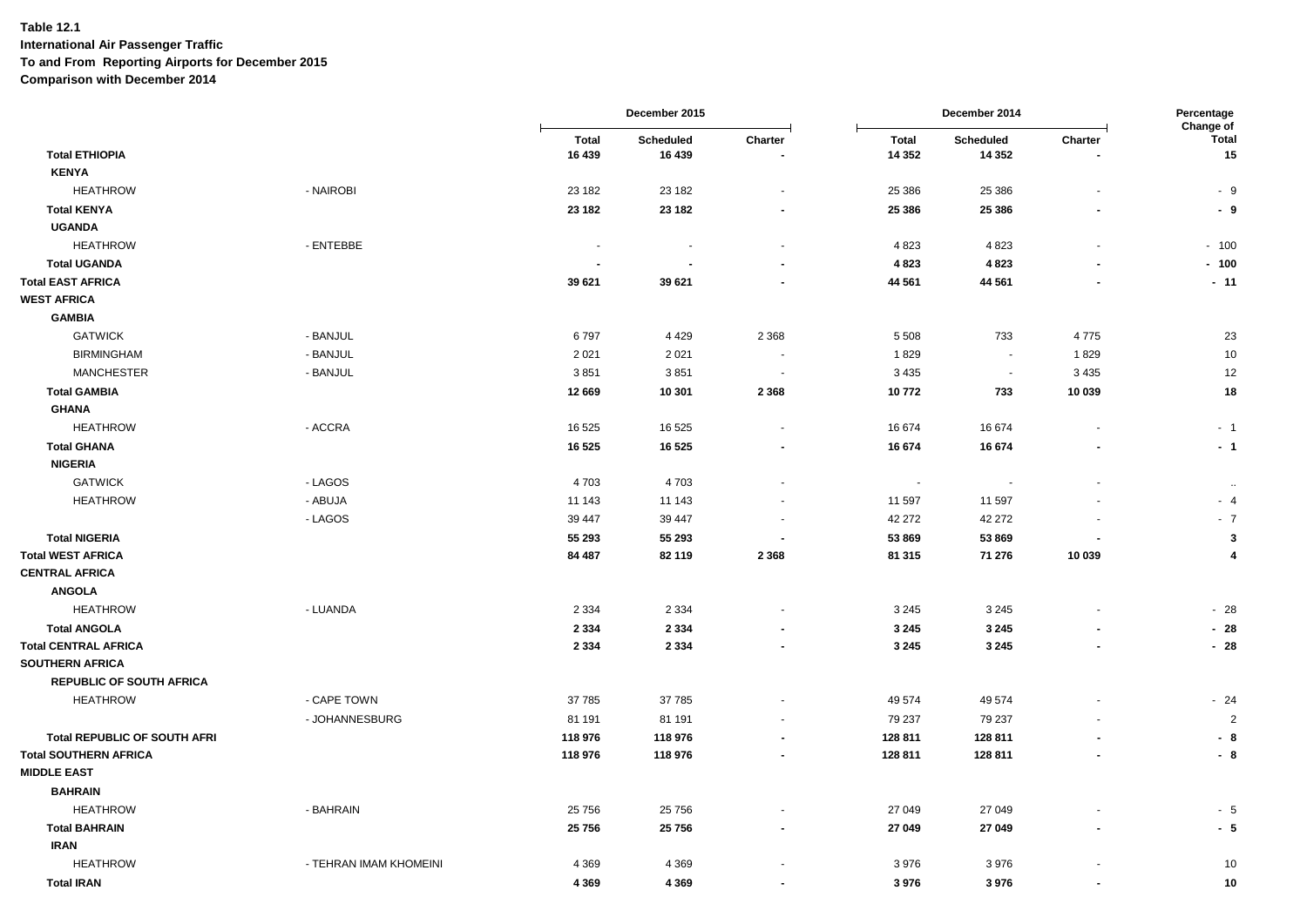|                                   |                           |                | December 2015 |                          |                | December 2014            |         | Percentage<br>Change of |
|-----------------------------------|---------------------------|----------------|---------------|--------------------------|----------------|--------------------------|---------|-------------------------|
|                                   |                           | <b>Total</b>   | Scheduled     | Charter                  | <b>Total</b>   | Scheduled                | Charter | <b>Total</b>            |
| <b>IRAQ</b>                       |                           |                |               |                          |                |                          |         |                         |
| <b>GATWICK</b>                    | - BAGHDAD (GECA)          | 867            | 867           |                          | 1739           | 1739                     |         | $-50$                   |
|                                   | - SULAYMANIYAH INT        | 691            | 691           | $\blacksquare$           | 1 1 4 7        | 1 1 4 7                  |         | $-40$                   |
| <b>Total IRAQ</b>                 |                           | 1558           | 1558          |                          | 2886           | 2886                     |         | $-46$                   |
| <b>KUWAIT</b>                     |                           |                |               |                          |                |                          |         |                         |
| <b>HEATHROW</b>                   | - KUWAIT                  | 23 081         | 23 081        |                          | 23 271         | 23 271                   |         | $-1$                    |
| <b>Total KUWAIT</b>               |                           | 23 081         | 23 081        |                          | 23 271         | 23 271                   |         | $-1$                    |
| <b>OMAN</b>                       |                           |                |               |                          |                |                          |         |                         |
| <b>HEATHROW</b>                   | - MUSCAT                  | 14 965         | 14 965        |                          | 13829          | 13829                    |         | 8                       |
| <b>Total OMAN</b>                 |                           | 14 965         | 14 965        | $\blacksquare$           | 13829          | 13829                    |         | 8                       |
| QATAR                             |                           |                |               |                          |                |                          |         |                         |
| <b>HEATHROW</b>                   | - DOHA HAMAD              | 109 376        | 109 376       |                          | 92 897         | 92 897                   |         | 18                      |
| <b>EDINBURGH</b>                  | - DOHA HAMAD              | 11 600         | 11 600        |                          | 7821           | 7821                     |         | 48                      |
| <b>MANCHESTER</b>                 | - DOHA HAMAD              | 30 365         | 30 365        |                          | 20 573         | 20 573                   |         | 48                      |
| <b>Total QATAR</b>                |                           | 151 341        | 151 341       |                          | 121 291        | 121 291                  |         | 25                      |
| <b>SAUDI ARABIA</b>               |                           |                |               |                          |                |                          |         |                         |
| <b>HEATHROW</b>                   | - JEDDAH                  | 18 610         | 18610         |                          | 17627          | 17627                    |         | 6                       |
|                                   | - RIYADH                  | 21 583         | 21 583        | $\sim$                   | 21 307         | 21 307                   |         | $\overline{1}$          |
| <b>LUTON</b>                      | - RIYADH                  | $\overline{2}$ |               | $\overline{c}$           | $\blacksquare$ |                          |         | $\ddotsc$               |
| <b>MANCHESTER</b>                 | - JEDDAH                  | 6 188          | 6 1 8 8       |                          | 4744           | 4744                     |         | 30                      |
| <b>Total SAUDI ARABIA</b>         |                           | 46 383         | 46 381        | $\overline{2}$           | 43 678         | 43 678                   |         | 6                       |
| <b>UNITED ARAB EMIRATES</b>       |                           |                |               |                          |                |                          |         |                         |
| <b>GATWICK</b>                    | - DUBAI                   | 76 503         | 76 503        | $\sim$                   | 68 576         | 68 576                   |         | 12                      |
| <b>HEATHROW</b>                   | - ABU DHABI INTERNATIONAL | 75 970         | 75 970        |                          | 59 391         | 59 391                   |         | 28                      |
|                                   | - DUBAI                   | 228 027        | 228 027       | $\overline{\phantom{a}}$ | 223 738        | 223738                   |         | $\overline{2}$          |
| <b>BIRMINGHAM</b>                 | - DUBAI                   | 60 753         | 60753         |                          | 45 475         | 45 475                   |         | 34                      |
| <b>EDINBURGH</b>                  | - ABU DHABI INTERNATIONAL | 9 0 3 0        | 9030          | $\overline{\phantom{a}}$ | $\sim$         |                          |         | $\ddotsc$               |
| <b>GLASGOW</b>                    | - DUBAI                   | 38 245         | 38 245        |                          | 37 075         | 37 075                   |         | 3                       |
| <b>MANCHESTER</b>                 | - ABU DHABI INTERNATIONAL | 38 4 28        | 38 4 28       |                          | 33 096         | 33 096                   |         | 16                      |
|                                   | - DUBAI                   | 79 859         | 79 859        |                          | 70 714         | 70714                    |         | 13                      |
| <b>NEWCASTLE</b>                  | - DUBAI                   | 21 132         | 21 132        |                          | 18 808         | 18808                    |         | 12                      |
| <b>Total UNITED ARAB EMIRATES</b> |                           | 627 947        | 627 947       |                          | 556 873        | 556 873                  |         | 13                      |
| <b>Total MIDDLE EAST</b>          |                           | 895 400        | 895 398       | $\mathbf{2}$             | 792 853        | 792 853                  |         | 13                      |
| <b>INDIAN SUB-CONTINENT</b>       |                           |                |               |                          |                |                          |         |                         |
| <b>BANGLADESH</b>                 |                           |                |               |                          |                |                          |         |                         |
| <b>HEATHROW</b>                   | - DHAKHA                  | 5 6 5 0        | 5 6 5 0       |                          | 5316           | 5316                     |         | 6                       |
|                                   | - SYLHET                  | 5834           | 5834          |                          | 4 9 3 0        | 4930                     |         | 18                      |
| <b>Total BANGLADESH</b>           |                           | 11 484         | 11 484        |                          | 10 246         | 10 246                   |         | 12                      |
| <b>INDIA</b>                      |                           |                |               |                          |                |                          |         |                         |
| <b>GATWICK</b>                    | - GOA                     | 9573           | 4 6 20        | 4 9 5 3                  | 7621           | $\overline{\phantom{a}}$ | 7621    | 26                      |
| <b>HEATHROW</b>                   | - BANGALORE (BENGALURU)   | 14 689         | 14 689        |                          | 14 248         | 14 248                   |         | 3                       |
|                                   |                           |                |               |                          |                |                          |         |                         |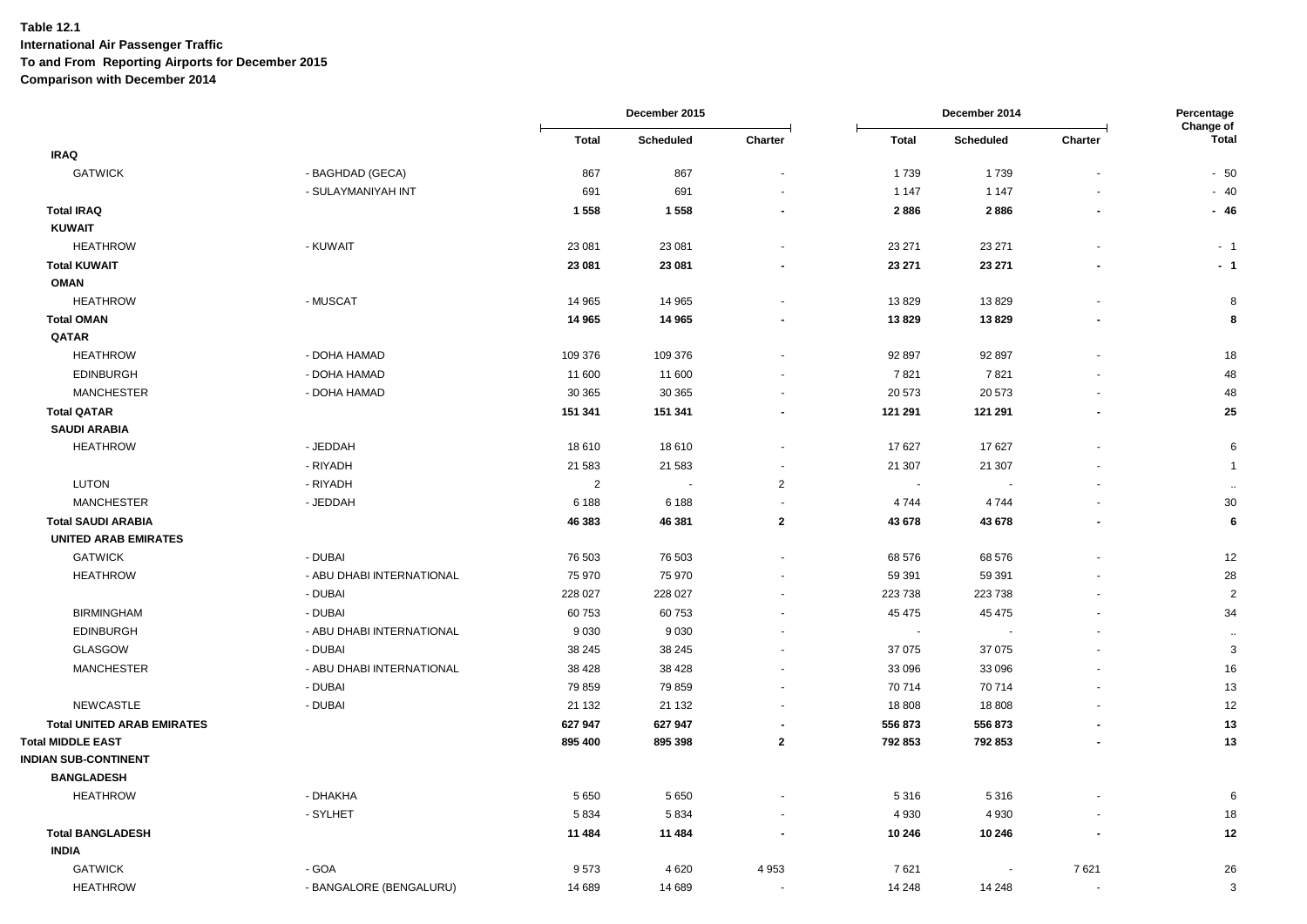|                                           |                                  |                      | December 2015            |                          | December 2014         |                    | Percentage<br>Change of |                       |
|-------------------------------------------|----------------------------------|----------------------|--------------------------|--------------------------|-----------------------|--------------------|-------------------------|-----------------------|
| <b>HEATHROW</b>                           | - CHENNAI                        | <b>Total</b><br>8418 | Scheduled<br>8418        | Charter                  | <b>Total</b><br>11883 | Scheduled<br>11883 | Charter                 | <b>Total</b><br>$-29$ |
|                                           | - DELHI                          | 96 910               | 96 910                   |                          | 98 302                | 98 302             |                         | $-1$                  |
|                                           | - HYDERABAD (RAJIV GHANDI)       | 12 063               | 12 063                   |                          | 12 2 2 2              | 12 2 2 2           |                         | $-1$                  |
|                                           | - MUMBAI                         | 84 178               | 84 178                   | $\sim$                   | 93 199                | 93 199             |                         | $-10$                 |
| <b>BIRMINGHAM</b>                         | - DELHI                          | 11 948               | 11 948                   | $\sim$                   | 8 0 5 4               | 8054               |                         | 48                    |
| <b>MANCHESTER</b>                         | - GOA                            | 5 603                | 5 6 0 3                  |                          | 7 1 2 5               |                    | 7 1 2 5                 | $-21$                 |
| <b>Total INDIA</b>                        |                                  | 243 382              | 238 429                  | 4953                     | 252 654               | 237 908            | 14746                   | - 4                   |
| <b>PAKISTAN</b>                           |                                  |                      |                          |                          |                       |                    |                         |                       |
| <b>GATWICK</b>                            | - ISLAMABAD                      | $\sim$               | $\overline{\phantom{a}}$ | $\overline{\phantom{a}}$ | 246                   | $\sim$             | 246                     | $-100$                |
| <b>HEATHROW</b>                           | - ISLAMABAD                      | 8 8 0 4              | 8804                     |                          | 9624                  | 9624               |                         | - 9                   |
|                                           | - KARACHI                        | 4 0 8 7              | 4 0 8 7                  | $\sim$                   | 4 4 0 5               | 4 4 0 5            |                         | $-7$                  |
|                                           | - LAHORE                         | 8018                 | 8018                     |                          | 6577                  | 6577               |                         | 22                    |
| <b>BIRMINGHAM</b>                         | - ISLAMABAD                      | 6 2 8 6              | 6 2 8 6                  | $\overline{\phantom{a}}$ | 6466                  | 6466               |                         | $-3$                  |
| <b>MANCHESTER</b>                         | - ISLAMABAD                      | 11 274               | 11 274                   |                          | 11 607                | 11 607             |                         | $-3$                  |
|                                           | - KARACHI                        | $\sim$               |                          |                          | 110                   | 110                |                         | $-100$                |
|                                           | - LAHORE                         | 3 9 8 0              | 3980                     |                          | 3865                  | 3865               |                         | $\mathbf{3}$          |
| <b>Total PAKISTAN</b><br><b>SRI LANKA</b> |                                  | 42 449               | 42 449                   | $\blacksquare$           | 42 900                | 42 654             | 246                     | - 1                   |
| <b>GATWICK</b>                            | - COLOMBO                        | $\sim$               |                          | $\overline{\phantom{a}}$ | 6 1 4 5               | 6 1 4 5            |                         | $-100$                |
| <b>HEATHROW</b>                           | - COLOMBO                        | 17 902               | 17 902                   |                          | 18 089                | 18 0 89            |                         | $-1$                  |
| <b>Total SRI LANKA</b>                    |                                  | 17 902               | 17 902                   |                          | 24 234                | 24 234             |                         | $-26$                 |
| <b>Total INDIAN SUB-CONTINENT</b>         |                                  | 315 217              | 310 264                  | 4953                     | 330 034               | 315 042            | 14 992                  | $-4$                  |
| <b>FAR EAST</b>                           |                                  |                      |                          |                          |                       |                    |                         |                       |
| <b>BRUNEI</b>                             |                                  |                      |                          |                          |                       |                    |                         |                       |
| <b>HEATHROW</b>                           | - BANDAR SERI BEGAWAN            | 7 1 6 9              | 7 1 6 9                  |                          | 7867                  | 7867               |                         | - 9                   |
| <b>Total BRUNEI</b>                       |                                  | 7 1 6 9              | 7 1 6 9                  | $\blacksquare$           | 7867                  | 7867               |                         | - 9                   |
| <b>CHINA</b>                              |                                  |                      |                          |                          |                       |                    |                         |                       |
| <b>HEATHROW</b>                           | - BEIJING                        | 36 307               | 36 307                   |                          | 31 437                | 31 437             |                         | 15                    |
|                                           | - CHENGDU                        | 3 0 3 5              | 3 0 3 5                  |                          | 2941                  | 2941               |                         | 3                     |
|                                           | - GUANGZHOU BAIYUN INTERNATIONAL | 11 456               | 11 456                   | $\sim$                   | 11 4 21               | 11 4 21            |                         |                       |
|                                           | - SHANGHAI (PU DONG)             | 32 651               | 32 651                   | $\sim$                   | 33 467                | 33 467             |                         | $-2$                  |
| <b>Total CHINA</b>                        |                                  | 83 449               | 83 449                   |                          | 79 266                | 79 266             |                         | 5                     |
| <b>HONG KONG</b>                          |                                  |                      |                          |                          |                       |                    |                         |                       |
| <b>HEATHROW</b>                           | - HONG KONG (CHEK LAP KOK)       | 129 931              | 129 931                  |                          | 125 998               | 125 998            |                         | 3                     |
| <b>MANCHESTER</b>                         | - HONG KONG (CHEK LAP KOK)       | 10 659               | 10 659                   | $\sim$                   | 7570                  | 7570               |                         | 41                    |
| <b>Total HONG KONG</b>                    |                                  | 140 590              | 140 590                  | $\overline{\phantom{a}}$ | 133 568               | 133 568            |                         | 5                     |
| <b>INDONESIA</b>                          |                                  |                      |                          |                          |                       |                    |                         |                       |
| <b>GATWICK</b>                            | - JAKARTA (SOEKARNO-HATTA INTNL) | 4 4 2 2              | 4 4 2 2                  |                          | 8943                  | 8943               |                         | $-51$                 |
| <b>Total INDONESIA</b>                    |                                  | 4 4 2 2              | 4 4 2 2                  | $\blacksquare$           | 8943                  | 8943               |                         | $-51$                 |
| <b>JAPAN</b>                              |                                  |                      |                          |                          |                       |                    |                         |                       |
| <b>HEATHROW</b>                           | - TOKYO (HANEDA)                 | 31 506               | 31 506                   |                          | 32 255                | 32 255             |                         | $-2$                  |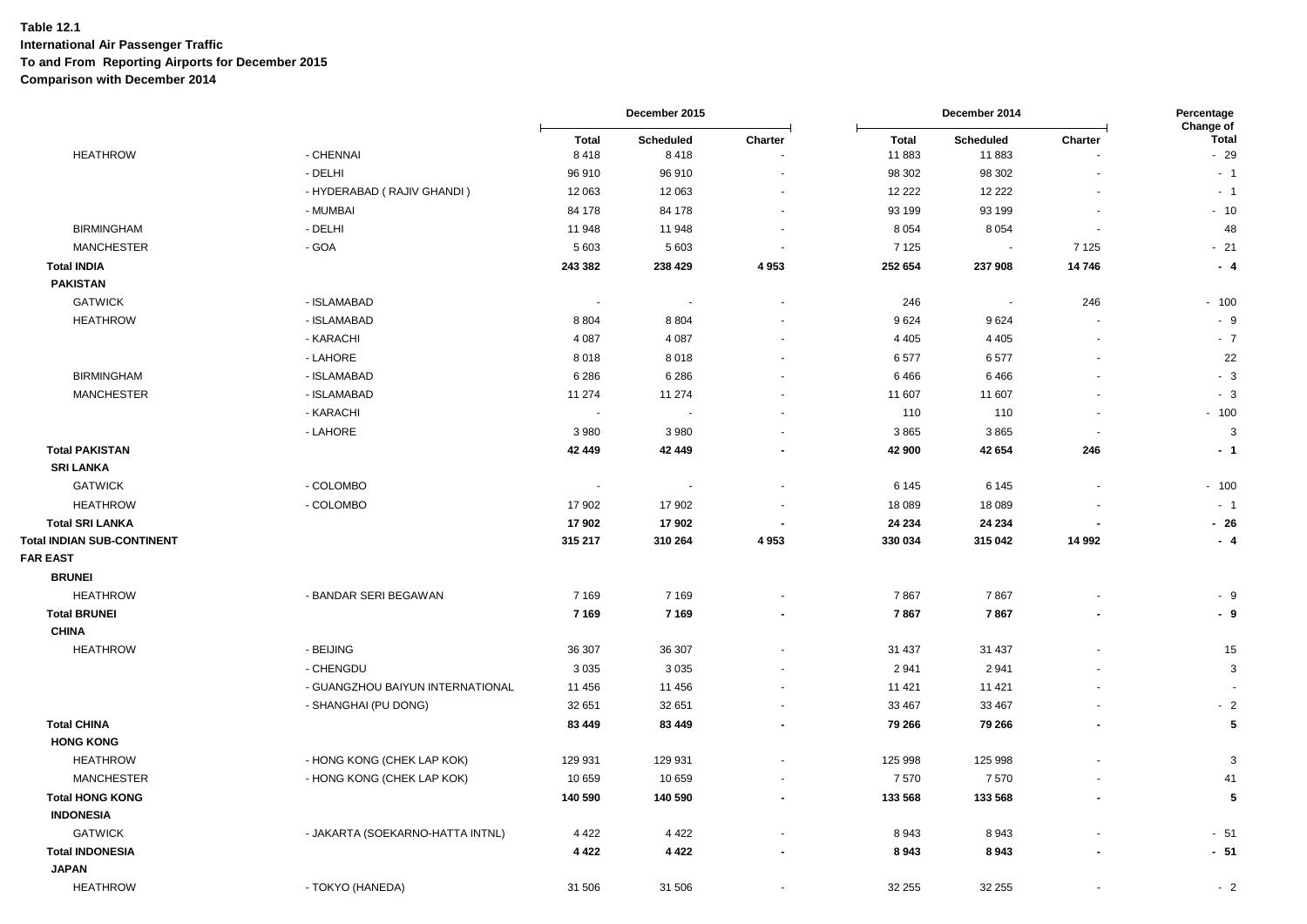|                                |                          | December 2015 |                   |                          |                        | Percentage<br>Change of     |                          |                |
|--------------------------------|--------------------------|---------------|-------------------|--------------------------|------------------------|-----------------------------|--------------------------|----------------|
| <b>HEATHROW</b>                | - TOKYO (NARITA)         | Total<br>9702 | Scheduled<br>9702 | Charter                  | <b>Total</b><br>21 366 | <b>Scheduled</b><br>21 3 66 | Charter                  | Total<br>$-55$ |
| <b>Total JAPAN</b>             |                          | 41 208        | 41 208            | $\blacksquare$           | 53 621                 | 53 621                      |                          | $-23$          |
| <b>MALAYSIA</b>                |                          |               |                   |                          |                        |                             |                          |                |
| <b>HEATHROW</b>                | - KUALA LUMPUR (SEPANG)  | 55 303        | 55 303            | $\overline{a}$           | 49 0 27                | 49 0 27                     |                          | 13             |
| <b>Total MALAYSIA</b>          |                          | 55 303        | 55 303            | $\overline{\phantom{a}}$ | 49 027                 | 49 027                      |                          | 13             |
| <b>PHILIPPINES</b>             |                          |               |                   |                          |                        |                             |                          |                |
| <b>HEATHROW</b>                | - MANILA                 | 7540          | 7540              | $\blacksquare$           | 7781                   | 7781                        |                          | $-3$           |
| <b>Total PHILIPPINES</b>       |                          | 7540          | 7540              | ٠                        | 7781                   | 7781                        |                          | - 3            |
| <b>REPUBLIC OF KOREA</b>       |                          |               |                   |                          |                        |                             |                          |                |
| <b>HEATHROW</b>                | - SEOUL (INCHEON)        | 30 523        | 30 5 23           | $\blacksquare$           | 33 080                 | 33 080                      |                          | - 8            |
| <b>Total REPUBLIC OF KOREA</b> |                          | 30 5 23       | 30 5 23           | $\overline{\phantom{a}}$ | 33 080                 | 33 080                      |                          | - 8            |
| <b>SINGAPORE</b>               |                          |               |                   |                          |                        |                             |                          |                |
| <b>HEATHROW</b>                | - SINGAPORE              | 100 080       | 100 080           | $\ddot{\phantom{1}}$     | 97 942                 | 97942                       |                          | $\overline{2}$ |
| <b>MANCHESTER</b>              | - SINGAPORE              | 9 3 3 1       | 9 3 3 1           |                          | 10768                  | 10768                       |                          | $-13$          |
| <b>Total SINGAPORE</b>         |                          | 109 411       | 109 411           | $\overline{\phantom{a}}$ | 108 710                | 108710                      |                          | $\overline{1}$ |
| <b>TAIWAN</b>                  |                          |               |                   |                          |                        |                             |                          |                |
| <b>HEATHROW</b>                | - TAIPEI                 | 8836          | 8836              | $\blacksquare$           | 8848                   | 8848                        |                          |                |
| <b>Total TAIWAN</b>            |                          | 8836          | 8836              | $\overline{\phantom{a}}$ | 8848                   | 8848                        |                          | $\blacksquare$ |
| <b>THAILAND</b>                |                          |               |                   |                          |                        |                             |                          |                |
| <b>GATWICK</b>                 | - PHUKET                 | 2 1 0 1       | $\sim$            | 2 1 0 1                  | 2 187                  | . <b>.</b>                  | 2 1 8 7                  | $-4$           |
| <b>HEATHROW</b>                | - BANGKOK SUVARNABHUMI   | 61 407        | 61 407            | $\blacksquare$           | 52 435                 | 52 435                      |                          | 17             |
| <b>Total THAILAND</b>          |                          | 63 508        | 61 407            | 2 1 0 1                  | 54 622                 | 52 435                      | 2 1 8 7                  | 16             |
| <b>VIETNAM</b>                 |                          |               |                   |                          |                        |                             |                          |                |
| <b>GATWICK</b>                 | - HANOI                  |               |                   | $\blacksquare$           | 4 3 8 5                | 4 3 8 5                     |                          | $-100$         |
|                                | - HO CHI MINH CITY       | $\sim$        | $\sim$            | $\blacksquare$           | 4 4 5 5                | 4 4 5 5                     |                          | $-100$         |
| <b>HEATHROW</b>                | - HANOI                  | 5 3 6 3       | 5 3 6 3           | $\blacksquare$           | $\sim$                 | <b>.</b>                    |                          | $\cdot\cdot$   |
|                                | - HO CHI MINH CITY       | 5 6 0 5       | 5 6 0 5           |                          |                        |                             |                          | $\sim$         |
| <b>Total VIETNAM</b>           |                          | 10 968        | 10 968            |                          | 8840                   | 8840                        |                          | 24             |
| <b>Total FAR EAST</b>          |                          | 562 927       | 560 826           | 2 1 0 1                  | 554 173                | 551986                      | 2 1 8 7                  | $\mathbf{2}$   |
| <b>AUSTRALASIA</b>             |                          |               |                   |                          |                        |                             |                          |                |
| <b>AUSTRALIA</b>               |                          |               |                   |                          |                        |                             |                          |                |
| <b>HEATHROW</b>                | - MELBOURNE              | 14 2 65       | 14 265            | $\blacksquare$           | 12 8 68                | 12 544                      | 324                      | 11             |
|                                | - SYDNEY                 | 26 25 2       | 26 25 2           | $\blacksquare$           | 27 171                 | 27 171                      |                          | $-3$           |
| <b>Total AUSTRALIA</b>         |                          | 40 517        | 40 517            | $\blacksquare$           | 40 039                 | 39715                       | 324                      | $\overline{1}$ |
| <b>NEW ZEALAND</b>             |                          |               |                   |                          |                        |                             |                          |                |
| <b>HEATHROW</b>                | - AUCKLAND INTERNATIONAL | 11 453        | 11 453            |                          | 10 686                 | 10 686                      | $\overline{\phantom{a}}$ | $\overline{7}$ |
| <b>Total NEW ZEALAND</b>       |                          | 11 453        | 11 453            |                          | 10 686                 | 10686                       | $\blacksquare$           | $\overline{7}$ |
| <b>Total AUSTRALASIA</b>       |                          | 51 970        | 51 970            | ٠                        | 50725                  | 50 401                      | 324                      | $\mathbf{2}$   |
| <b>CANADA</b>                  |                          |               |                   |                          |                        |                             |                          |                |
| <b>CANADA</b>                  |                          |               |                   |                          |                        |                             |                          |                |
| <b>GATWICK</b>                 | - CALGARY                | 439           | 439               |                          | 3 0 8 8                | 3088                        |                          | $-86$          |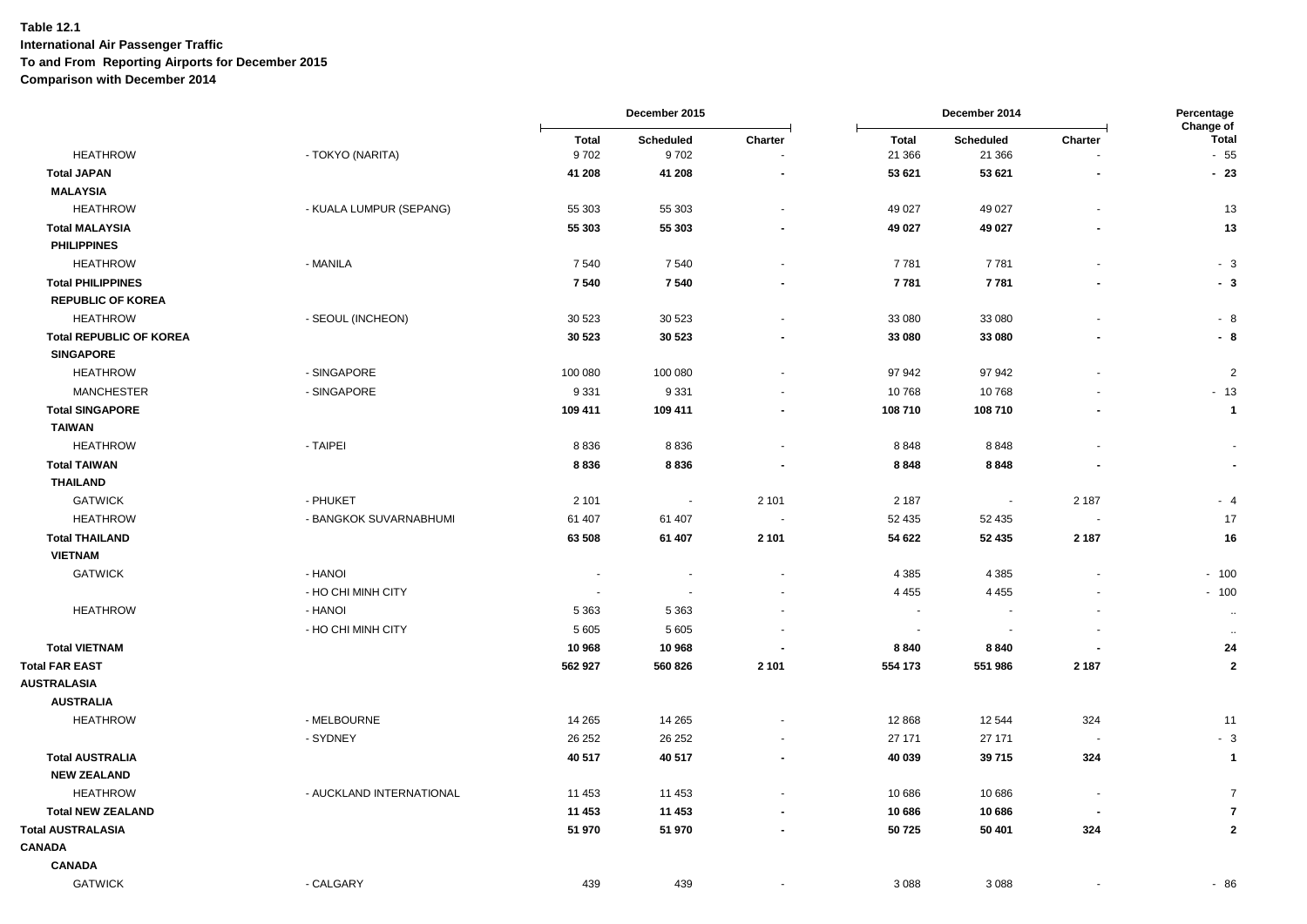|                                                        |                              |                        | December 2015       |                      |                      | December 2014     |                              |                                 |
|--------------------------------------------------------|------------------------------|------------------------|---------------------|----------------------|----------------------|-------------------|------------------------------|---------------------------------|
| <b>GATWICK</b>                                         | - TORONTO                    | <b>Total</b><br>11 797 | Scheduled<br>11 797 | Charter              | <b>Total</b><br>9603 | Scheduled<br>9603 | Charter                      | Change of<br><b>Total</b><br>23 |
|                                                        | - VANCOUVER                  | 3 1 4 0                | 3 1 4 0             |                      | 3 1 7 5              | 3 1 7 5           |                              | $-1$                            |
| <b>HEATHROW</b>                                        | - CALGARY                    | 22 0 29                | 22 0 29             |                      | 22 801               | 22 801            |                              | $-3$                            |
|                                                        | - HALIFAX INT                | 5566                   | 5 5 6 6             |                      | 5865                 | 5865              | $\blacksquare$               | $-5$                            |
|                                                        | - MONTREAL (DORVAL)          | 22 651                 | 22 651              |                      | 25 184               | 25 184            |                              | $-10$                           |
|                                                        | - OTTAWA INTERNATIONAL       | 10 083                 | 10 083              |                      | 10 045               | 10 045            |                              |                                 |
|                                                        | - ST JOHNS                   | 2 2 3 2                | 2 2 3 2             |                      | 2 3 0 3              | 2 3 0 3           |                              | $-3$                            |
|                                                        | - TORONTO                    | 79 516                 | 79516               |                      | 83760                | 83760             |                              | $-5$                            |
|                                                        | - VANCOUVER                  | 40 996                 | 40 996              |                      | 41 700               | 41 700            |                              | $-2$                            |
| GLASGOW                                                | - TORONTO                    | 2 2 1 0                | 2 2 1 0             |                      | 2 3 1 4              | 2314              |                              | $-4$                            |
| <b>MANCHESTER</b>                                      | - TORONTO                    | 2 3 4 6                | 2 3 4 6             |                      | 2709                 | 2709              |                              | $-13$                           |
| <b>Total CANADA</b>                                    |                              | 203 005                | 203 005             | $\blacksquare$       | 212 547              | 212 547           |                              | $-4$                            |
| <b>Total CANADA</b><br><b>UNITED STATES OF AMERICA</b> |                              | 203 005                | 203 005             | $\blacksquare$       | 212 547              | 212 547           | $\overline{a}$               | $-4$                            |
| <b>USA</b>                                             |                              |                        |                     |                      |                      |                   |                              |                                 |
| <b>GATWICK</b>                                         | - FORT LAUDERDALE            | 4695                   | 4695                |                      | 4913                 | 4913              |                              | $-4$                            |
|                                                        | - LAS VEGAS                  | 17817                  | 17817               |                      | 11 646               | 11 646            |                              | 53                              |
|                                                        | - LOS ANGELES INTERNATIONAL  | 7 3 0 1                | 7 2 0 2             | 99                   | 4 8 7 1              | 4 8 7 1           | $\qquad \qquad \blacksquare$ | 50                              |
|                                                        | - NEW YORK (JF KENNEDY)      | 16765                  | 16765               | $\blacksquare$       | 7 0 4 0              | 7040              | $\sim$                       | 138                             |
|                                                        | - ORLANDO                    | 45 376                 | 45 376              | $\overline{a}$       | 46 979               | 46 979            |                              | $-3$                            |
|                                                        | - TAMPA                      | 11 680                 | 11 680              |                      | 12 459               | 12 459            |                              | $-6$                            |
| <b>HEATHROW</b>                                        | - ATLANTA                    | 45 966                 | 45 966              | $\ddot{\phantom{1}}$ | 44 385               | 44 385            |                              | $\overline{4}$                  |
|                                                        | - AUSTIN (BERGSTROM)         | 9647                   | 9647                |                      | 9411                 | 9411              |                              | 3                               |
|                                                        | - BALTIMORE                  | 9 0 26                 | 9026                |                      | 8829                 | 8829              |                              | 2                               |
|                                                        | - BOSTON                     | 56 851                 | 56 851              |                      | 62 435               | 62 435            |                              | $-9$                            |
|                                                        | - CHARLOTTE                  | 26 0 24                | 26 0 24             |                      | 23 235               | 23 235            |                              | 12                              |
|                                                        | - CHICAGO (O'HARE)           | 79 053                 | 79 053              |                      | 86 378               | 86 378            |                              | $-8$                            |
|                                                        | - DALLAS/FORT WORTH          | 49 857                 | 49 857              |                      | 51 725               | 51 725            |                              | $-4$                            |
|                                                        | - DENVER INTERNATIONAL       | 12 8 34                | 12 8 34             |                      | 11 723               | 11723             |                              | 9                               |
|                                                        | - DETROIT                    | 16 248                 | 16 248              |                      | 11 155               | 11 155            |                              | 46                              |
|                                                        | - HOUSTON                    | 44 964                 | 44 964              | $\overline{a}$       | 49 174               | 49 174            | $\overline{a}$               | $-9$                            |
|                                                        | - LAS VEGAS                  | 17 194                 | 17 194              |                      | 18 016               | 18 016            |                              | $-5$                            |
|                                                        | - LOS ANGELES INTERNATIONAL  | 108 732                | 108 732             |                      | 105 020              | 105 020           |                              | $\overline{4}$                  |
|                                                        | - MIAMI INTERNATIONAL        | 94 793                 | 94 793              |                      | 90 986               | 90 986            |                              | $\overline{4}$                  |
|                                                        | - MINNEAPOLIS-ST PAUL        | 11 244                 | 11 244              |                      | 9827                 | 9827              | ٠                            | 14                              |
|                                                        | - NEW YORK (JF KENNEDY)      | 269 770                | 269 770             |                      | 265 072              | 265 072           |                              | $\overline{2}$                  |
|                                                        | - NEW YORK (NEWARK)          | 76 662                 | 76 662              |                      | 98 209               | 98 209            |                              | $-22$                           |
|                                                        | - PHILADELPHIA INTERNATIONAL | 40 153                 | 40 153              |                      | 31 900               | 31 900            |                              | 26                              |
|                                                        | - PHOENIX                    | 17 149                 | 17 149              |                      | 17 4 26              | 17426             |                              | $-2$                            |
|                                                        | - RALEIGH                    | 10 0 95                | 10 0 95             | ä,                   | 9451                 | 9451              |                              | $\overline{7}$                  |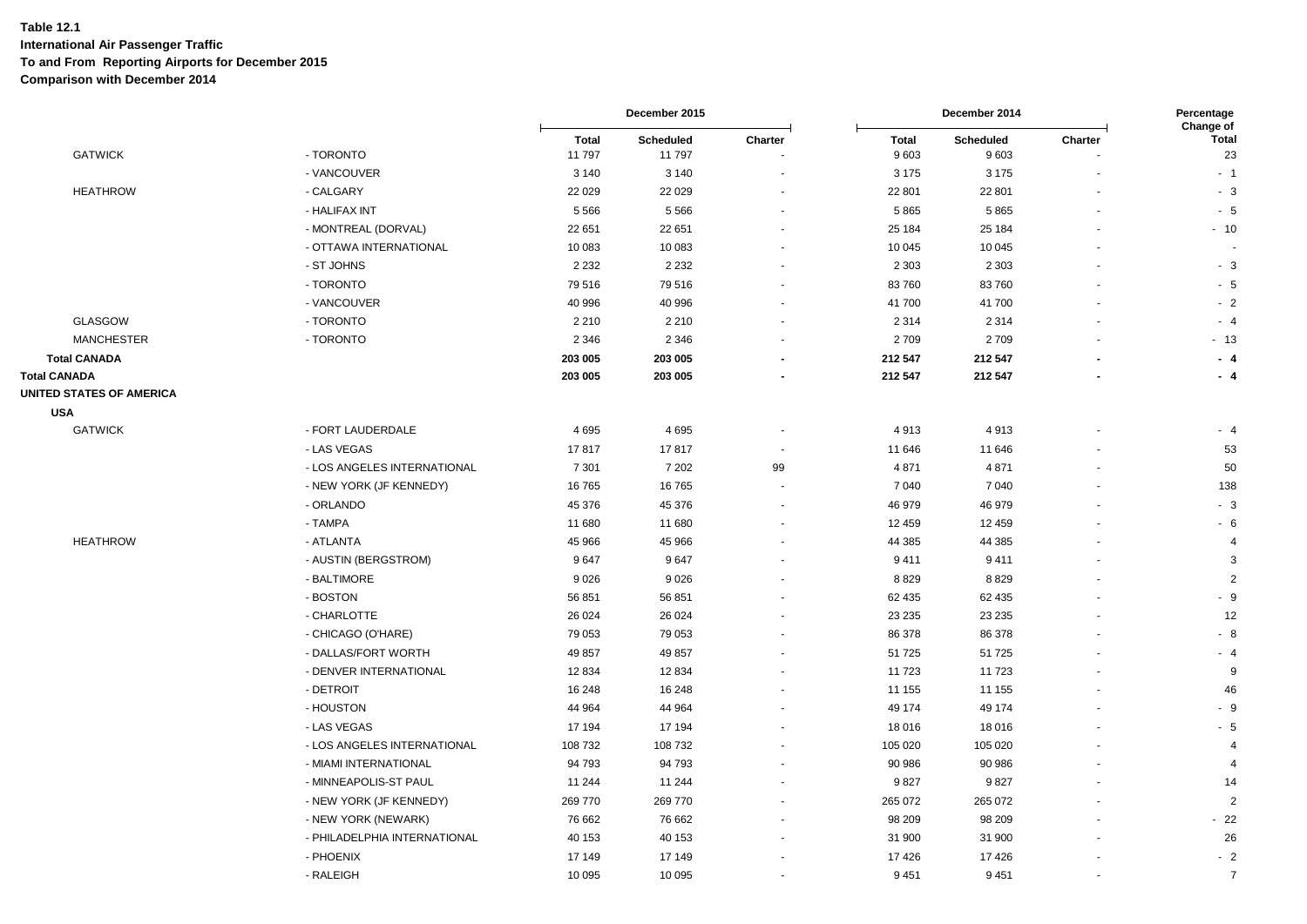|                                       |                              |                        | December 2015       |                          |                        | December 2014            |                          |                                             |  |
|---------------------------------------|------------------------------|------------------------|---------------------|--------------------------|------------------------|--------------------------|--------------------------|---------------------------------------------|--|
| <b>HEATHROW</b>                       | - SAN DIEGO                  | <b>Total</b><br>13 308 | Scheduled<br>13 308 | Charter                  | <b>Total</b><br>13 203 | Scheduled<br>13 20 3     | Charter                  | Change of<br><b>Total</b><br>$\overline{1}$ |  |
|                                       | - SAN FRANCISCO              | 71 346                 | 71 346              | $\sim$                   | 64 994                 | 64 994                   | $\overline{\phantom{a}}$ | 10                                          |  |
|                                       | - SEATTLE (TACOMA)           | 24 947                 | 24 947              |                          | 24 316                 | 24 316                   |                          | 3                                           |  |
|                                       | - WASHINGTON (DULLES)        | 68774                  | 68774               | $\overline{a}$           | 71 144                 | 71 144                   |                          | $-3$                                        |  |
| <b>LONDON CITY</b>                    | - NEW YORK (JF KENNEDY)      | 1 3 0 8                | 1 3 0 8             | $\sim$                   | 1627                   | 1 627                    |                          | $-20$                                       |  |
| <b>LUTON</b>                          | - BOSTON                     | 6                      | $\sim$              | 6                        | $\sim$                 | $\overline{\phantom{a}}$ | $\sim$                   | $\cdots$                                    |  |
|                                       | - NEW YORK (NEWARK)          | 1 5 5 0                | 1550                | $\overline{\phantom{a}}$ | $\blacksquare$         | $\overline{\phantom{a}}$ |                          | $\bullet\bullet$                            |  |
| BELFAST INTERNATIONAL                 | - NEW YORK (NEWARK)          | 5 3 3 7                | 5 3 3 7             |                          | 5 1 4 6                | 5 1 4 6                  |                          | $\overline{4}$                              |  |
| <b>BIRMINGHAM</b>                     | - NEW YORK (JF KENNEDY)      | 5498                   | 5498                |                          | $\sim$                 | $\overline{\phantom{a}}$ |                          | $\sim$                                      |  |
|                                       | - NEW YORK (NEWARK)          | 6676                   | 6676                |                          | 6961                   | 6961                     |                          | $-4$                                        |  |
| <b>EDINBURGH</b>                      | - NEW YORK (NEWARK)          | 8650                   | 8650                |                          | 8 5 9 3                | 8593                     |                          | $\overline{1}$                              |  |
| <b>GLASGOW</b>                        | - LAS VEGAS                  | 1677                   | 1677                |                          | $\blacksquare$         |                          |                          | $\ddotsc$                                   |  |
|                                       | - NEW YORK (NEWARK)          | 8847                   | 8847                |                          | 9 0 7 0                | 9070                     |                          | $-2$                                        |  |
| LEEDS BRADFORD                        | - NEW YORK (NEWARK)          | 886                    | 886                 | $\overline{\phantom{a}}$ | 661                    | 661                      |                          | 34                                          |  |
| <b>MANCHESTER</b>                     | - ATLANTA                    | 11 754                 | 11 754              | $\sim$                   | 8948                   | 8948                     |                          | 31                                          |  |
|                                       | - CHICAGO (O'HARE)           | 7495                   | 7495                |                          | 8015                   | 8015                     |                          | $-6$                                        |  |
|                                       | - MIAMI INTERNATIONAL        | 3 2 6 2                | 3 2 6 2             |                          | $\sim$                 |                          |                          | $\ddotsc$                                   |  |
|                                       | - NEW YORK (JF KENNEDY)      | 22 133                 | 22 133              |                          | 9775                   | 9775                     |                          | 126                                         |  |
|                                       | - NEW YORK (NEWARK)          | 10 408                 | 10 408              |                          | 10 302                 | 10 302                   |                          | $\overline{1}$                              |  |
|                                       | - ORLANDO                    | 23 570                 | 23 570              | $\overline{\phantom{a}}$ | 24 194                 | 24 194                   |                          | $-3$                                        |  |
|                                       | - PHILADELPHIA INTERNATIONAL | 10896                  | 10896               |                          | 12 5 84                | 12584                    |                          | $-13$                                       |  |
|                                       | - WASHINGTON (DULLES)        | 4874                   | 4 8 7 4             | $\sim$                   | 4 8 7 1                | 4871                     |                          |                                             |  |
| <b>NEWCASTLE</b>                      | - NEW YORK (NEWARK)          | 1 0 9 4                | 1 0 9 4             | ÷,                       | 845                    | 845                      |                          | 29                                          |  |
| <b>Total USA</b>                      |                              | 1 414 192              | 1414087             | 105                      | 1 377 514              | 1 377 514                |                          | 3                                           |  |
| <b>Total UNITED STATES OF AMERICA</b> |                              | 1414192                | 1 414 087           | 105                      | 1 377 514              | 1 377 514                |                          | $\mathbf{3}$                                |  |
| <b>CENTRAL AMERICA</b>                |                              |                        |                     |                          |                        |                          |                          |                                             |  |
| <b>COSTA RICA</b>                     |                              |                        |                     |                          |                        |                          |                          |                                             |  |
| <b>GATWICK</b>                        | - LIBERIA                    | 2 4 4 8                | $\sim$              | 2 4 4 8                  |                        |                          |                          |                                             |  |
| <b>Total COSTA RICA</b>               |                              | 2 4 4 8                | $\blacksquare$      | 2 4 4 8                  |                        |                          | $\overline{\phantom{a}}$ | $\ddot{\phantom{a}}$                        |  |
| <b>CUBA</b>                           |                              |                        |                     |                          |                        |                          |                          |                                             |  |
| <b>GATWICK</b>                        | - HAVANA                     | 6 3 9 3                | 6393                | $\blacksquare$           | 6616                   | 6616                     |                          | $-3$                                        |  |
|                                       | - HOLGUIN (FRANK PAIS)       | 2706                   | 2706                | $\blacksquare$           | 3 1 2 5                | $\blacksquare$           | 3 1 2 5                  | $-13$                                       |  |
| <b>GLASGOW</b>                        | - HOLGUIN (FRANK PAIS)       | 223                    | 223                 | $\blacksquare$           | $\blacksquare$         | $\sim$                   |                          | $\ddot{\phantom{1}}$ .                      |  |
| <b>MANCHESTER</b>                     | - CUNAGUA (CAYO COCO)        | 3 0 5 2                | 3 0 5 2             |                          | 2824                   | $\blacksquare$           | 2824                     | 8                                           |  |
|                                       | - HOLGUIN (FRANK PAIS)       | 2726                   | $\sim$              | 2726                     | 3 1 0 4                | $\overline{\phantom{a}}$ | 3 1 0 4                  | $-12$                                       |  |
|                                       | - VARADERO                   | 2 3 6 0                | 2 3 6 0             |                          | 2 3 6 2                | $\overline{\phantom{a}}$ | 2 3 6 2                  |                                             |  |
| <b>Total CUBA</b>                     |                              | 17 460                 | 14734               | 2726                     | 18 031                 | 6616                     | 11 415                   | $-3$                                        |  |
| <b>DOMINICAN REPUBLIC</b>             |                              |                        |                     |                          |                        |                          |                          |                                             |  |
| <b>GATWICK</b>                        | - PUERTO PLATA               | 2 9 0 0                |                     | 2 9 0 0                  | 2576                   | $\overline{\phantom{a}}$ | 2576                     | 13                                          |  |
|                                       | - PUNTA CANA                 | 9953                   | 4670                | 5 2 8 3                  | 12 015                 | 4539                     | 7476                     | $-17$                                       |  |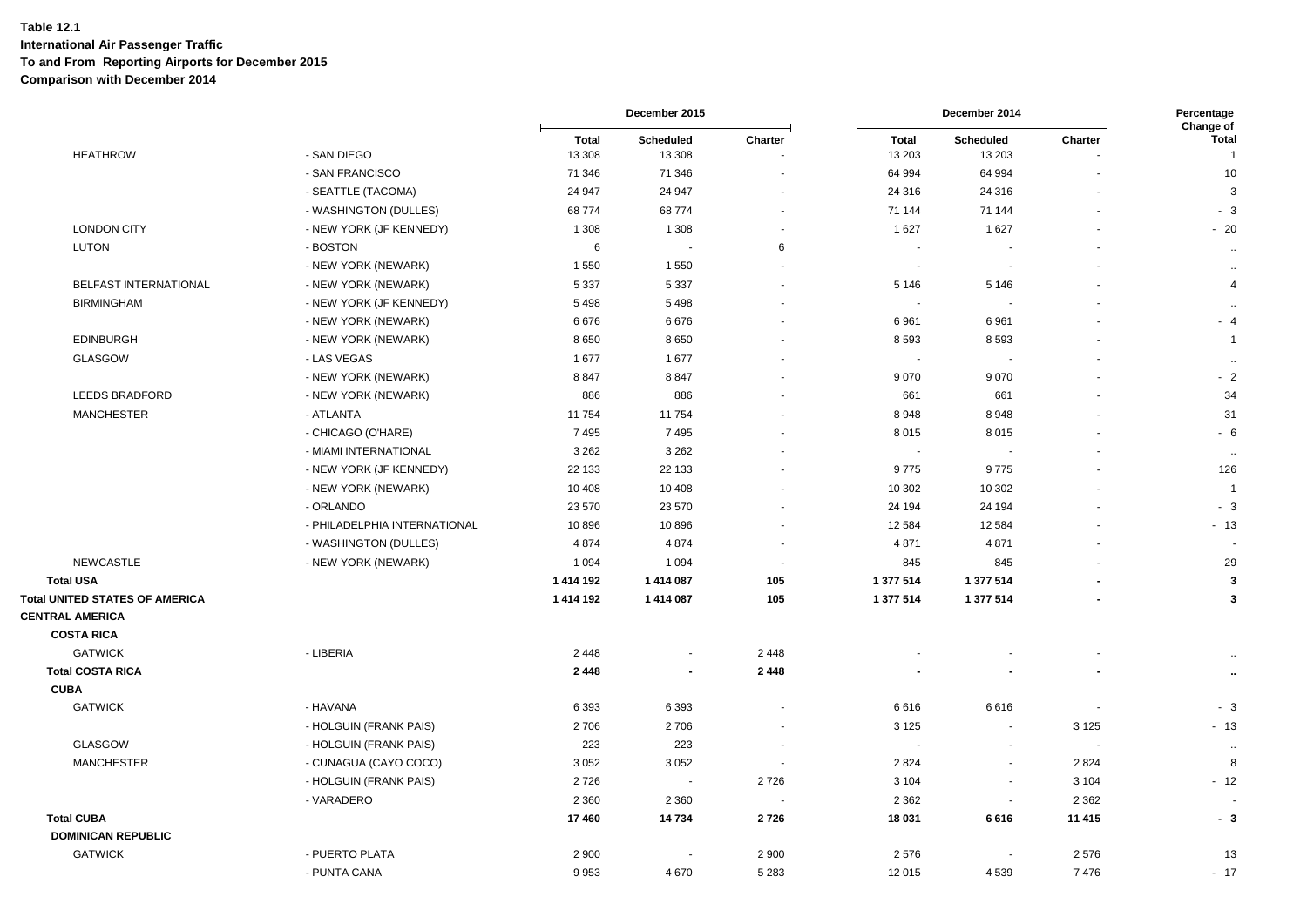|                                  |                           | December 2015           |                            |                          | December 2014            |                                    |                          |                                    |
|----------------------------------|---------------------------|-------------------------|----------------------------|--------------------------|--------------------------|------------------------------------|--------------------------|------------------------------------|
| <b>MANCHESTER</b>                | - PUERTO PLATA            | <b>Total</b><br>2 3 3 3 | <b>Scheduled</b><br>$\sim$ | Charter<br>2 3 3 3       | <b>Total</b><br>2 8 6 7  | <b>Scheduled</b><br>$\blacksquare$ | Charter<br>2867          | Change of<br><b>Total</b><br>$-19$ |
|                                  | - PUNTA CANA              | 7890                    | $\sim$                     | 7890                     | 4 4 4 0                  | $\sim$                             | 4 4 4 0                  | 78                                 |
| <b>Total DOMINICAN REPUBLIC</b>  |                           | 23 076                  | 4670                       | 18 4 06                  | 21 898                   | 4539                               | 17 359                   | $\overline{\mathbf{5}}$            |
| <b>MEXICO</b>                    |                           |                         |                            |                          |                          |                                    |                          |                                    |
| <b>GATWICK</b>                   | - CANCUN                  | 29 6 98                 | 18 504                     | 11 194                   | 28 931                   | 18 2 64                            | 10 667                   | 3                                  |
|                                  | - PUERTO VALLARTA         | 2 3 3 4                 | $\sim$                     | 2 3 3 4                  | 2 2 6 4                  | $\sim$                             | 2 2 6 4                  | $\mathbf{3}$                       |
| <b>HEATHROW</b>                  | - MEXICO CITY             | 17 269                  | 17 269                     | $\sim$                   | 14 9 21                  | 14 9 21                            | $\blacksquare$           | 16                                 |
| <b>BIRMINGHAM</b>                | - CANCUN                  | 5 2 0 6                 | $\sim$                     | 5 2 0 6                  | 2806                     | $\sim$                             | 2806                     | 86                                 |
| <b>GLASGOW</b>                   | - CANCUN                  | 2 0 9 2                 | 2 0 9 2                    | $\sim$                   | $\overline{\phantom{a}}$ | $\sim$                             |                          | $\ddotsc$                          |
| <b>MANCHESTER</b>                | - CANCUN                  | 15 1 23                 | 5615                       | 9508                     | 15 4 88                  | 5 2 9 5                            | 10 193                   | $-2$                               |
|                                  | - PUERTO VALLARTA         | 2 4 5 6                 | $\sim$                     | 2 4 5 6                  | 1889                     | $\overline{\phantom{a}}$           | 1889                     | 30                                 |
| <b>Total MEXICO</b>              |                           | 74 178                  | 43 480                     | 30 698                   | 66 299                   | 38 480                             | 27819                    | 12                                 |
| <b>Total CENTRAL AMERICA</b>     |                           | 117 162                 | 62 884                     | 54 278                   | 106 228                  | 49 635                             | 56 593                   | 10                                 |
| <b>SOUTH AMERICA</b>             |                           |                         |                            |                          |                          |                                    |                          |                                    |
| <b>ARGENTINA</b>                 |                           |                         |                            |                          |                          |                                    |                          |                                    |
| <b>HEATHROW</b>                  | - BUENOS AIRES            | 15 297                  | 15 297                     |                          | 15 856                   | 15856                              |                          | $-4$                               |
| <b>Total ARGENTINA</b>           |                           | 15 297                  | 15 297                     |                          | 15856                    | 15856                              |                          | $-4$                               |
| <b>BRAZIL</b>                    |                           |                         |                            |                          |                          |                                    |                          |                                    |
| <b>HEATHROW</b>                  | - RIO DE JANEIRO (GALEAO) | 13 3 20                 | 13 3 20                    |                          | 14 138                   | 14 138                             |                          | $-6$                               |
|                                  | - SAO PAULO (GUARULHOS)   | 34 848                  | 34 848                     |                          | 35 25 9                  | 35 25 9                            |                          | $-1$                               |
| <b>Total BRAZIL</b>              |                           | 48 168                  | 48 168                     | ÷.                       | 49 397                   | 49 397                             |                          | $-2$                               |
| <b>COLOMBIA</b>                  |                           |                         |                            |                          |                          |                                    |                          |                                    |
| <b>HEATHROW</b>                  | - BOGOTA                  | 13 051                  | 13 051                     | $\overline{\phantom{a}}$ | 6779                     | 6779                               |                          | 93                                 |
| <b>Total COLOMBIA</b>            |                           | 13 051                  | 13 051                     |                          | 6779                     | 6779                               |                          | 93                                 |
| <b>Total SOUTH AMERICA</b>       |                           | 76 516                  | 76 516                     | $\blacksquare$           | 72 032                   | 72 032                             |                          | 6                                  |
| <b>CARIBBEAN AREA</b>            |                           |                         |                            |                          |                          |                                    |                          |                                    |
| <b>ANTIGUA AND BARBUDA</b>       |                           |                         |                            |                          |                          |                                    |                          |                                    |
| <b>GATWICK</b>                   | - ANTIGUA                 | 10 175                  | 10 175                     |                          | 12 346                   | 12 3 46                            |                          | $-18$                              |
| <b>MANCHESTER</b>                | - ANTIGUA                 | 1 3 1 1                 | 1 3 1 1                    |                          | $\blacksquare$           |                                    |                          | $\ddotsc$                          |
| <b>Total ANTIGUA AND BARBUDA</b> |                           | 11 486                  | 11 486                     | $\blacksquare$           | 12 346                   | 12 3 46                            |                          | $-7$                               |
| <b>BAHAMAS</b>                   |                           |                         |                            |                          |                          |                                    |                          |                                    |
| <b>HEATHROW</b>                  | - NASSAU                  | 4 1 5 3                 | 4 1 5 3                    | $\blacksquare$           | 3410                     | 3410                               |                          | 22                                 |
| <b>Total BAHAMAS</b>             |                           | 4 1 5 3                 | 4 1 5 3                    | $\blacksquare$           | 3410                     | 3410                               | $\overline{\phantom{a}}$ | 22                                 |
| <b>BARBADOS</b>                  |                           |                         |                            |                          |                          |                                    |                          |                                    |
| <b>GATWICK</b>                   | - BRIDGETOWN              | 49 925                  | 37 884                     | 12 041                   | 44 872                   | 35 284                             | 9588                     | 11                                 |
| <b>BIRMINGHAM</b>                | - BRIDGETOWN              | 6639                    | $\sim$                     | 6639                     | 6774                     | $\overline{\phantom{a}}$           | 6774                     | $-2$                               |
| <b>CARDIFF WALES</b>             | - BRIDGETOWN              | 572                     | $\sim$                     | 572                      | 510                      | $\overline{\phantom{a}}$           | 510                      | 12                                 |
| EAST MIDLANDS INTERNATIONAL      | - BRIDGETOWN              | 560                     | $\overline{\phantom{a}}$   | 560                      |                          | $\overline{\phantom{a}}$           |                          | .                                  |
| <b>GLASGOW</b>                   | - BRIDGETOWN              | 1959                    | 1665                       | 294                      | 984                      | $\sim$                             | 984                      | 99                                 |
| <b>MANCHESTER</b>                | - BRIDGETOWN              | 22 5 64                 | 9033                       | 13531                    | 20 932                   | 9 1 3 9                            | 11793                    | 8                                  |
| <b>NEWCASTLE</b>                 | - BRIDGETOWN              | 289                     | $\sim$                     | 289                      | 258                      | $\blacksquare$                     | 258                      | 12                                 |
|                                  |                           |                         |                            |                          |                          |                                    |                          |                                    |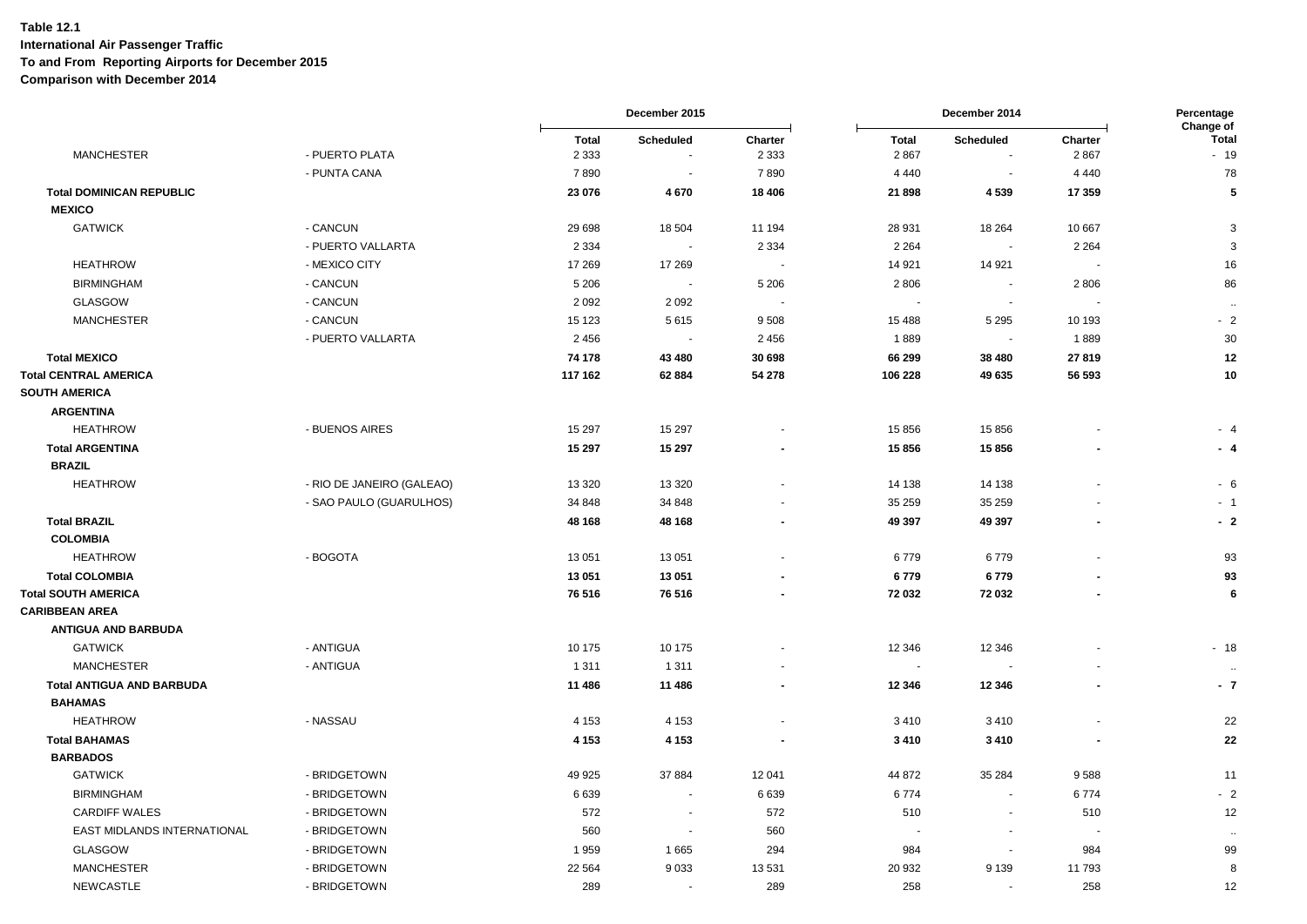|                                     |                          | December 2015 |                          | December 2014            |                          |                          | Percentage<br>Change of  |                      |
|-------------------------------------|--------------------------|---------------|--------------------------|--------------------------|--------------------------|--------------------------|--------------------------|----------------------|
|                                     |                          | <b>Total</b>  | <b>Scheduled</b>         | Charter                  | <b>Total</b>             | Scheduled                | Charter                  | <b>Total</b>         |
| <b>Total BARBADOS</b>               |                          | 82 508        | 48 582                   | 33 926                   | 74 330                   | 44 4 23                  | 29 907                   | 11                   |
| <b>BERMUDA</b>                      |                          |               |                          |                          |                          |                          |                          |                      |
| <b>GATWICK</b>                      | - BERMUDA                | 6 2 4 3       | 6 2 4 3                  | $\blacksquare$           | 6 3 4 8                  | 6348                     |                          | $-2$                 |
| <b>Total BERMUDA</b>                |                          | 6 2 4 3       | 6 2 4 3                  | $\blacksquare$           | 6 3 4 8                  | 6348                     |                          | $-2$                 |
| <b>CAYMAN ISLANDS</b>               |                          |               |                          |                          |                          |                          |                          |                      |
| <b>HEATHROW</b>                     | - GRAND CAYMAN           | 2806          | 2806                     |                          | 2639                     | 2639                     |                          | 6                    |
| <b>Total CAYMAN ISLANDS</b>         |                          | 2806          | 2806                     |                          | 2639                     | 2639                     |                          | 6                    |
| <b>GRENADA</b>                      |                          |               |                          |                          |                          |                          |                          |                      |
| <b>GATWICK</b>                      | - GRENADA                | 7842          | 7842                     | $\blacksquare$           | 6882                     | 6882                     |                          | 14                   |
| <b>Total GRENADA</b>                |                          | 7842          | 7842                     |                          | 6882                     | 6882                     |                          | 14                   |
| <b>JAMAICA</b>                      |                          |               |                          |                          |                          |                          |                          |                      |
| <b>GATWICK</b>                      | - KINGSTON               | 6 6 6 0       | 6 6 6 0                  | $\overline{\phantom{a}}$ | 7 3 9 2                  | 7 3 9 2                  | $\overline{\phantom{a}}$ | $-10$                |
|                                     | - MONTEGO BAY            | 17 477        | 8715                     | 8762                     | 15 013                   | 8022                     | 6991                     | 16                   |
| <b>BIRMINGHAM</b>                   | - MONTEGO BAY            | 3862          | $\sim$                   | 3862                     | 3 4 0 3                  | $\sim$                   | 3 4 0 3                  | 13                   |
| <b>GLASGOW</b>                      | - MONTEGO BAY            | 292           | $\sim$                   | 292                      | 242                      | $\sim$                   | 242                      | 21                   |
| <b>MANCHESTER</b>                   | - MONTEGO BAY            | 5 4 20        | $\sim$                   | 5 4 2 0                  | 7024                     | 2882                     | 4 1 4 2                  | $-23$                |
| <b>Total JAMAICA</b>                |                          | 33711         | 15 375                   | 18 336                   | 33 074                   | 18 29 6                  | 14778                    | $\bf{2}$             |
| <b>PUERTO RICO</b>                  |                          |               |                          |                          |                          |                          |                          |                      |
| <b>GATWICK</b>                      | - SAN JUAN (PUERTO RICO) | 4 5 0 6       | 4 5 0 6                  |                          |                          |                          |                          |                      |
| <b>Total PUERTO RICO</b>            |                          | 4506          | 4506                     | $\blacksquare$           |                          | $\overline{\phantom{a}}$ | ٠                        | $\ddot{\phantom{1}}$ |
| <b>SAINT KITTS AND NEVIS</b>        |                          |               |                          |                          |                          |                          |                          |                      |
| <b>GATWICK</b>                      | - ST KITTS               | 4 4 9 3       | 4 4 9 3                  |                          | 3598                     | 3598                     |                          | 25                   |
| <b>Total SAINT KITTS AND NEVIS</b>  |                          | 4 4 9 3       | 4 4 9 3                  |                          | 3598                     | 3598                     |                          | 25                   |
| <b>ST LUCIA</b>                     |                          |               |                          |                          |                          |                          |                          |                      |
| <b>GATWICK</b>                      | - ST LUCIA (HEWANORRA)   | 1707          | 1707                     |                          | 5769                     | 5769                     |                          | $-70$                |
| <b>MANCHESTER</b>                   | - ST LUCIA (HEWANORRA)   | 1 0 0 0       | 1 0 0 0                  | $\blacksquare$           | $\overline{\phantom{a}}$ | $\sim$                   |                          | $\ddotsc$            |
| <b>Total ST LUCIA</b>               |                          | 2707          | 2707                     | $\blacksquare$           | 5769                     | 5769                     | $\blacksquare$           | $-53$                |
| TRINIDAD AND TOBAGO                 |                          |               |                          |                          |                          |                          |                          |                      |
| <b>GATWICK</b>                      | - PORT OF SPAIN          | 13616         | 13 616                   |                          | 13 2 37                  | 13 2 3 7                 |                          | 3                    |
|                                     | - TOBAGO                 | 6891          | 6891                     | $\sim$                   | 6874                     | 4533                     | 2 3 4 1                  |                      |
| <b>Total TRINIDAD AND TOBAGO</b>    |                          | 20 507        | 20 507                   | $\blacksquare$           | 20 111                   | 17770                    | 2 3 4 1                  | $\mathbf{2}$         |
| <b>TURKS AND CAICOS ISLANDS</b>     |                          |               |                          |                          |                          |                          |                          |                      |
| <b>GATWICK</b>                      | - PROVIDENCIALES         | 4 1 6 1       | 4 1 6 1                  |                          | $\overline{\phantom{a}}$ | $\sim$                   |                          | $\ddot{\phantom{1}}$ |
| <b>HEATHROW</b>                     | - PROVIDENCIALES         | ÷             | $\overline{\phantom{a}}$ | $\overline{\phantom{a}}$ | 628                      | 628                      |                          | $-100$               |
| <b>Total TURKS AND CAICOS ISLAN</b> |                          | 4 1 6 1       | 4 1 6 1                  | $\overline{\phantom{a}}$ | 628                      | 628                      | $\overline{\phantom{a}}$ | 563                  |
| <b>Total CARIBBEAN AREA</b>         |                          | 185 123       | 132 861                  | 52 262                   | 169 135                  | 122 109                  | 47 026                   | 9                    |
| <b>INDIAN OCEAN ISLANDS</b>         |                          |               |                          |                          |                          |                          |                          |                      |
| <b>MALDIVE ISLANDS</b>              |                          |               |                          |                          |                          |                          |                          |                      |
| <b>GATWICK</b>                      | - MALE INTERNATIONAL     | 4 8 0 2       | 4 8 0 2                  |                          |                          |                          |                          |                      |
| <b>Total MALDIVE ISLANDS</b>        |                          | 4802          | 4802                     |                          |                          |                          |                          | $\ddot{\phantom{a}}$ |
| <b>MAURITIUS</b>                    |                          |               |                          |                          |                          |                          |                          |                      |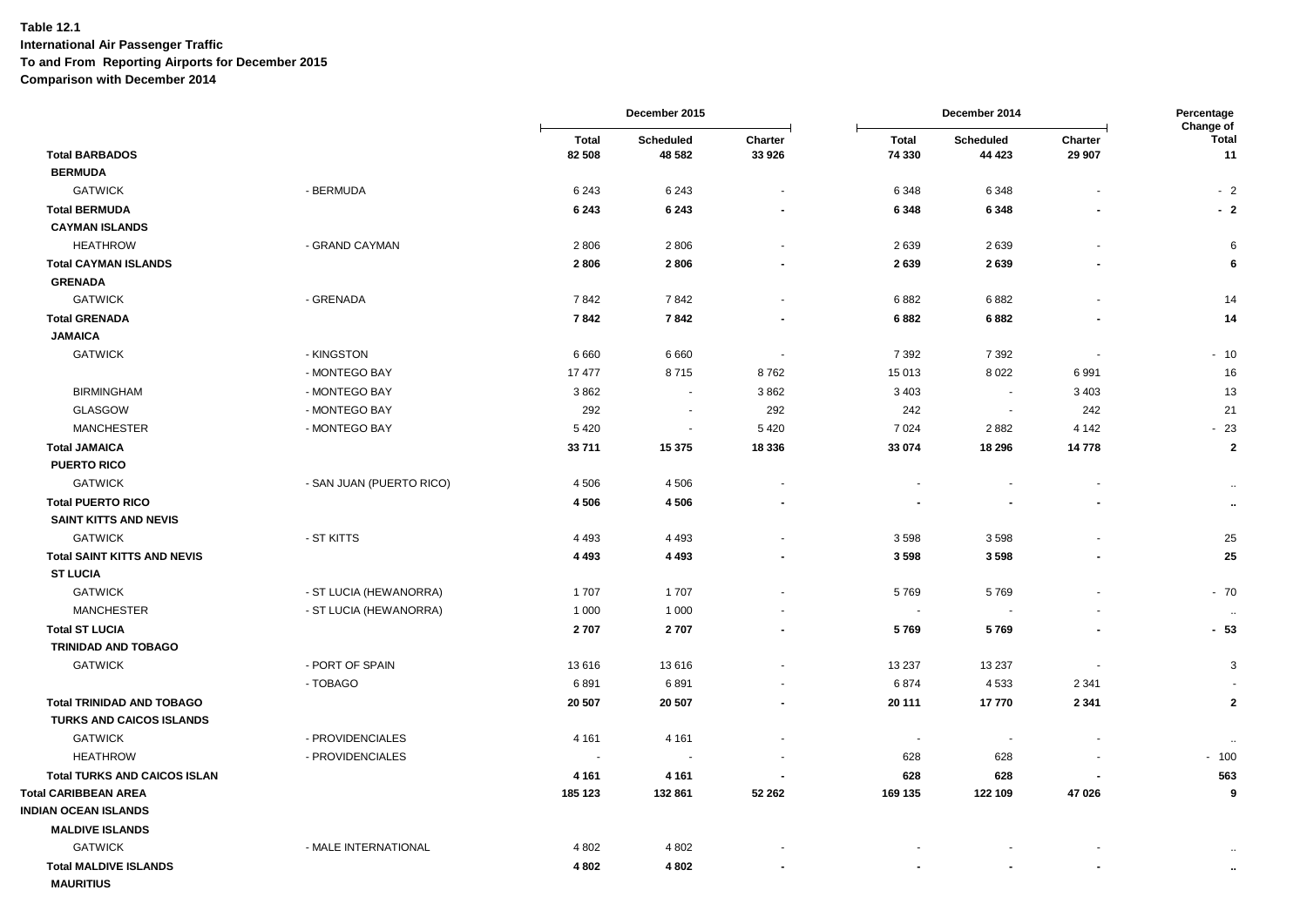|                                 |                       | December 2015 |                          |                          |                          | December 2014            |         |                           |
|---------------------------------|-----------------------|---------------|--------------------------|--------------------------|--------------------------|--------------------------|---------|---------------------------|
|                                 |                       | <b>Total</b>  | Scheduled                | Charter                  | Total                    | Scheduled                | Charter | Change of<br><b>Total</b> |
| <b>GATWICK</b>                  | - MAURITIUS           | 8659          | 8659                     |                          | 8 0 1 2                  | 7791                     | 221     | 8                         |
| <b>HEATHROW</b>                 | - MAURITIUS           | 7 5 8 4       | 7584                     |                          | 6796                     | 6796                     |         | 12                        |
| <b>STANSTED</b>                 | - MAURITIUS           | $\sim$        |                          |                          | 252                      | $\sim$                   | 252     | $-100$                    |
| <b>Total MAURITIUS</b>          |                       | 16 243        | 16 24 3                  | $\sim$                   | 15 060                   | 14 5 8 7                 | 473     | 8                         |
| Total INDIAN OCEAN ISLANDS      |                       | 21 045        | 21 045                   |                          | 15 060                   | 14 5 8 7                 | 473     | 40                        |
| <b>ATLANTIC OCEAN ISLANDS</b>   |                       |               |                          |                          |                          |                          |         |                           |
| <b>CAPE VERDE ISLANDS</b>       |                       |               |                          |                          |                          |                          |         |                           |
| <b>GATWICK</b>                  | - BOA VISTA (RABIL)   | 5 3 3 7       | 5 3 3 7                  |                          | 3605                     | 3605                     |         | 48                        |
|                                 | - ILHA DO SAL C.VERDE | 6477          | 6477                     |                          | 5 5 9 0                  | 3640                     | 1950    | 16                        |
| <b>BIRMINGHAM</b>               | - BOA VISTA (RABIL)   | 2019          | 2019                     |                          | 1765                     | 1765                     |         | 14                        |
|                                 | - ILHA DO SAL C.VERDE | 2 2 6 9       | 2 2 6 9                  |                          | 1 9 0 4                  | 1904                     |         | 19                        |
| <b>BRISTOL</b>                  | - ILHA DO SAL C.VERDE | 1575          | 1575                     |                          | ۰.                       | $\sim$                   |         | $\sim$                    |
| <b>MANCHESTER</b>               | - BOA VISTA (RABIL)   | 3525          | 3525                     |                          | 3 4 2 3                  | 3423                     |         | $\mathbf{3}$              |
|                                 | - ILHA DO SAL C.VERDE | 5 4 4 3       | 5 4 4 3                  |                          | 3896                     | 3896                     |         | 40                        |
| <b>Total CAPE VERDE ISLANDS</b> |                       | 26 645        | 26 645                   | $\overline{\phantom{a}}$ | 20 183                   | 18 233                   | 1950    | 32                        |
| <b>FALKLAND ISLANDS</b>         |                       |               |                          |                          |                          |                          |         |                           |
| <b>GATWICK</b>                  | - MOUNT PLEASANT      | 426           |                          | 426                      |                          |                          |         | $\sim$                    |
| <b>Total FALKLAND ISLANDS</b>   |                       | 426           |                          | 426                      |                          |                          |         | $\cdots$                  |
| Total ATLANTIC OCEAN ISLANDS    |                       | 27 071        | 26 645                   | 426                      | 20 183                   | 18 233                   | 1950    | 34                        |
| OIL RIGS                        |                       |               |                          |                          |                          |                          |         |                           |
| <b>OIL RIGS</b>                 |                       |               |                          |                          |                          |                          |         |                           |
| ABERDEEN                        | - OIL RIGS            | 40 218        | $\blacksquare$           | 40 218                   | 50 592                   | $\sim$                   | 50 592  | $-21$                     |
| <b>BLACKPOOL</b>                | - OIL RIGS            | 1973          | $\blacksquare$           | 1973                     | 626                      | $\overline{\phantom{a}}$ | 626     | 215                       |
| <b>HUMBERSIDE</b>               | - OIL RIGS            | 3 1 3 4       | $\blacksquare$           | 3 1 3 4                  | 3 9 7 8                  | $\sim$                   | 3978    | $-21$                     |
| <b>INVERNESS</b>                | - OIL RIGS            | 19            | $\blacksquare$           | 19                       | $\overline{\phantom{a}}$ | $\overline{\phantom{a}}$ |         | $\sim$                    |
| <b>NORWICH</b>                  | - OIL RIGS            | 9532          | $\blacksquare$           | 9532                     | 7646                     | $\sim$                   | 7646    | 25                        |
| <b>SCATSTA</b>                  | - OIL RIGS            | 5 1 5 4       | $\blacksquare$           | 5 1 5 4                  | 9706                     | $\overline{\phantom{a}}$ | 9706    | $-47$                     |
| <b>SUMBURGH</b>                 | - OIL RIGS            | 3745          | $\blacksquare$           | 3745                     | 1 5 0 5                  | $\overline{\phantom{a}}$ | 1505    | 149                       |
| WICK JOHN O GROATS              | - OIL RIGS            | $\sim$        | $\overline{\phantom{a}}$ | $\sim$                   | 143                      | $\overline{\phantom{a}}$ | 143     | $-100$                    |
| <b>Total OIL RIGS</b>           |                       | 63775         | $\blacksquare$           | 63775                    | 74 196                   | $\blacksquare$           | 74 196  | $-14$                     |
| <b>Total OIL RIGS</b>           |                       | 63775         |                          | 63775                    | 74 196                   |                          | 74 196  | $-14$                     |
| <b>Total All Regions</b>        |                       | 14 388 828    | 13 737 631               | 651 197                  | 13835439                 | 13 119 751               | 715 688 | $\overline{4}$            |